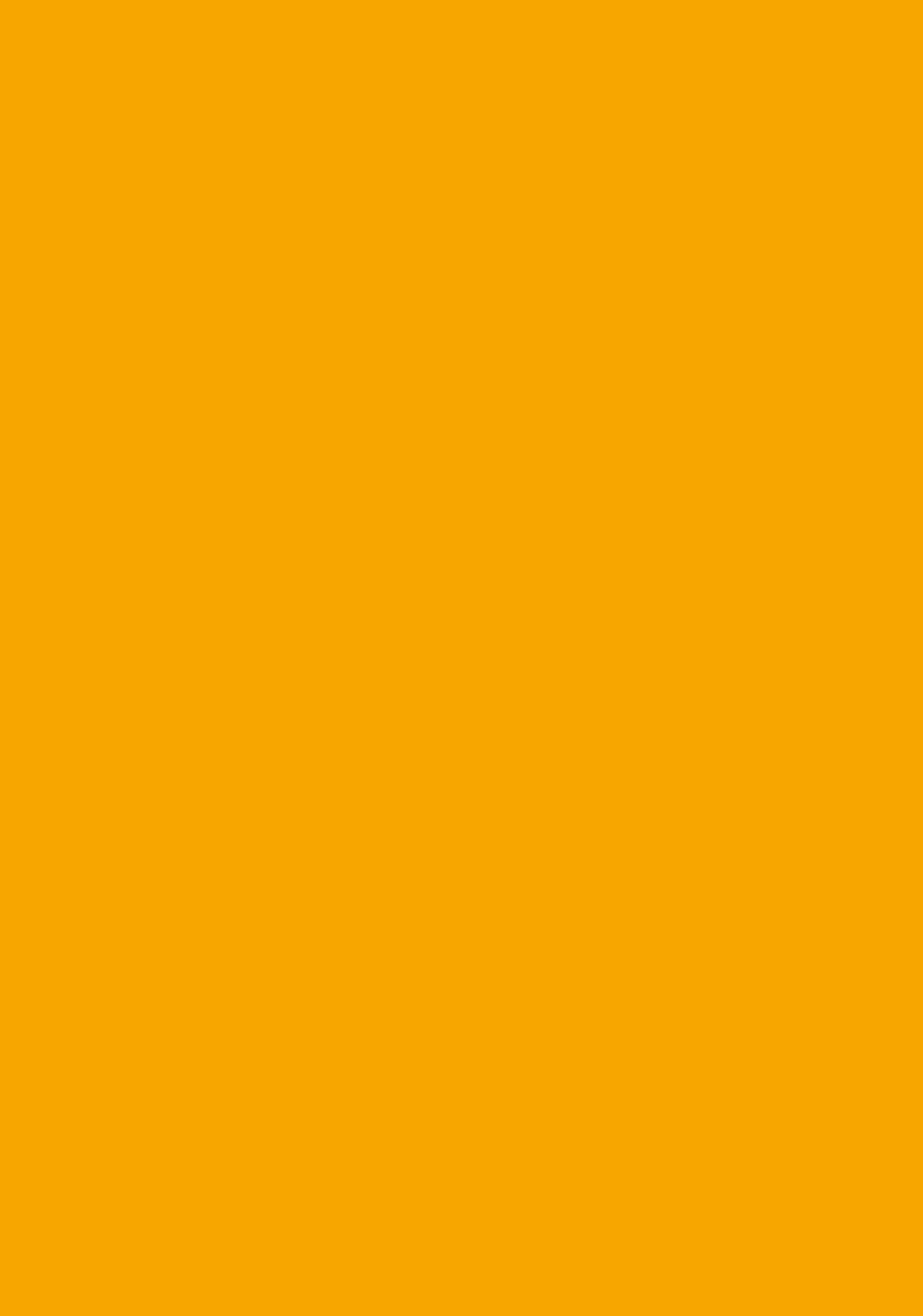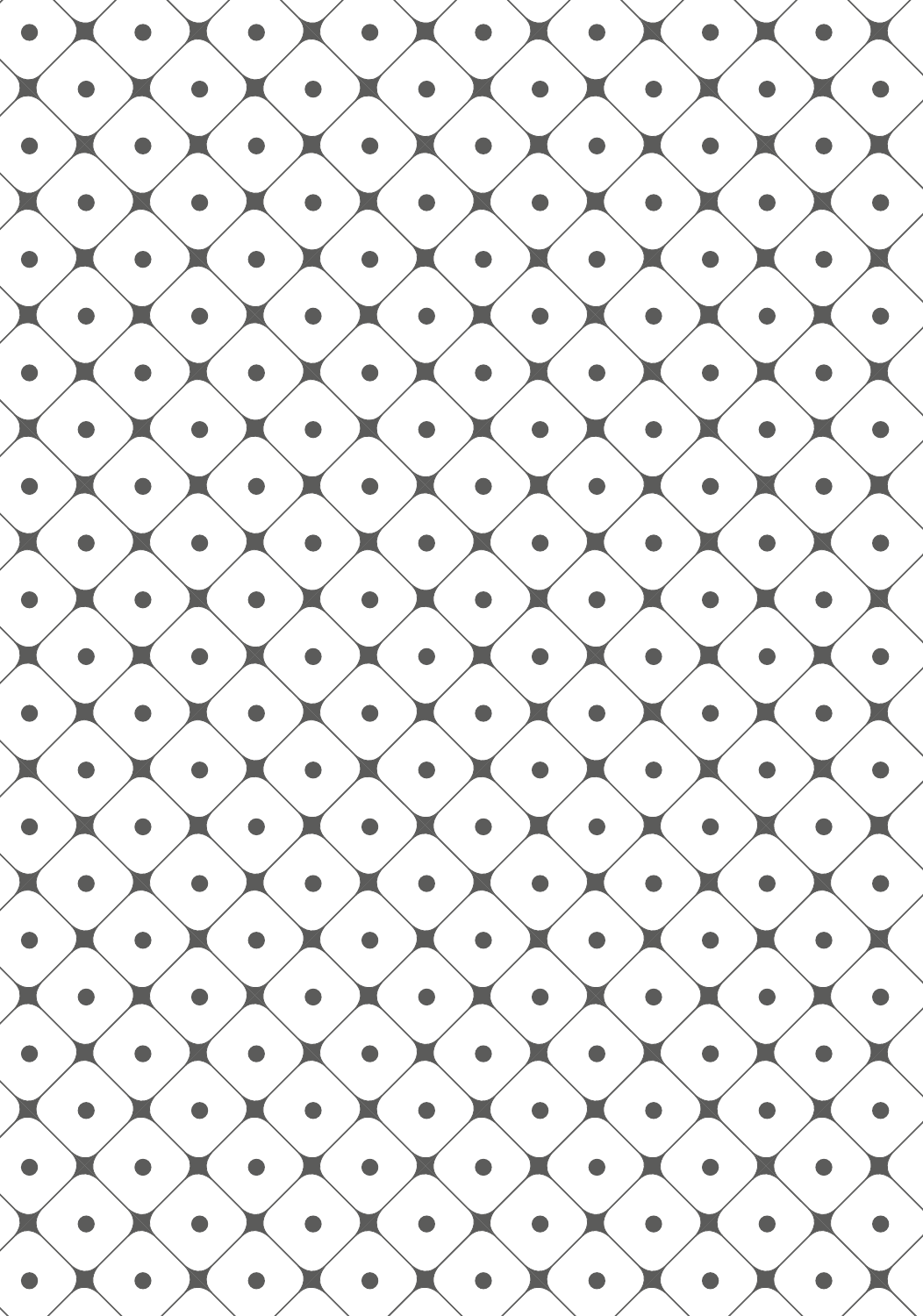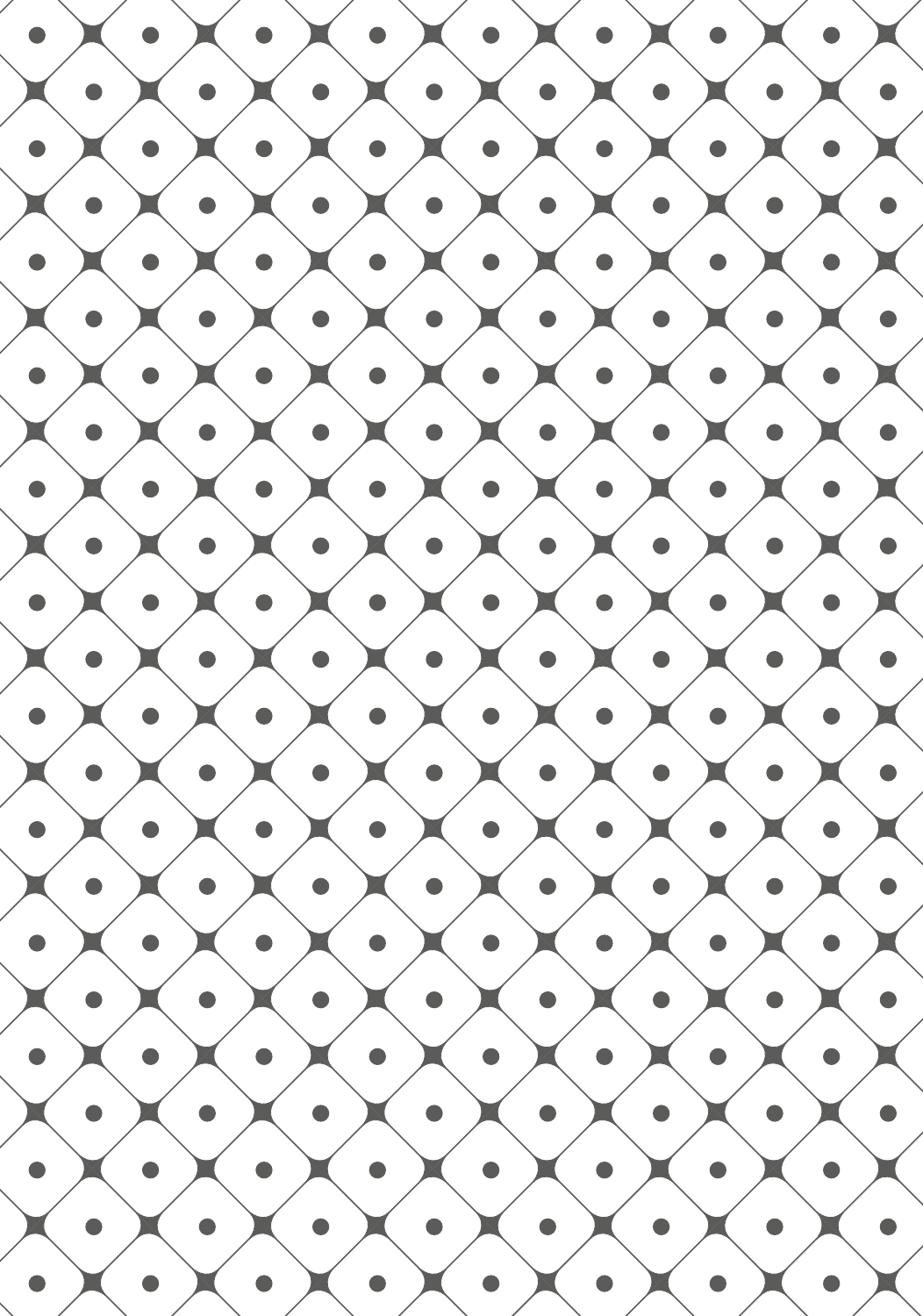## Joyful Parents, **SUCCESSFUL CHILDREN**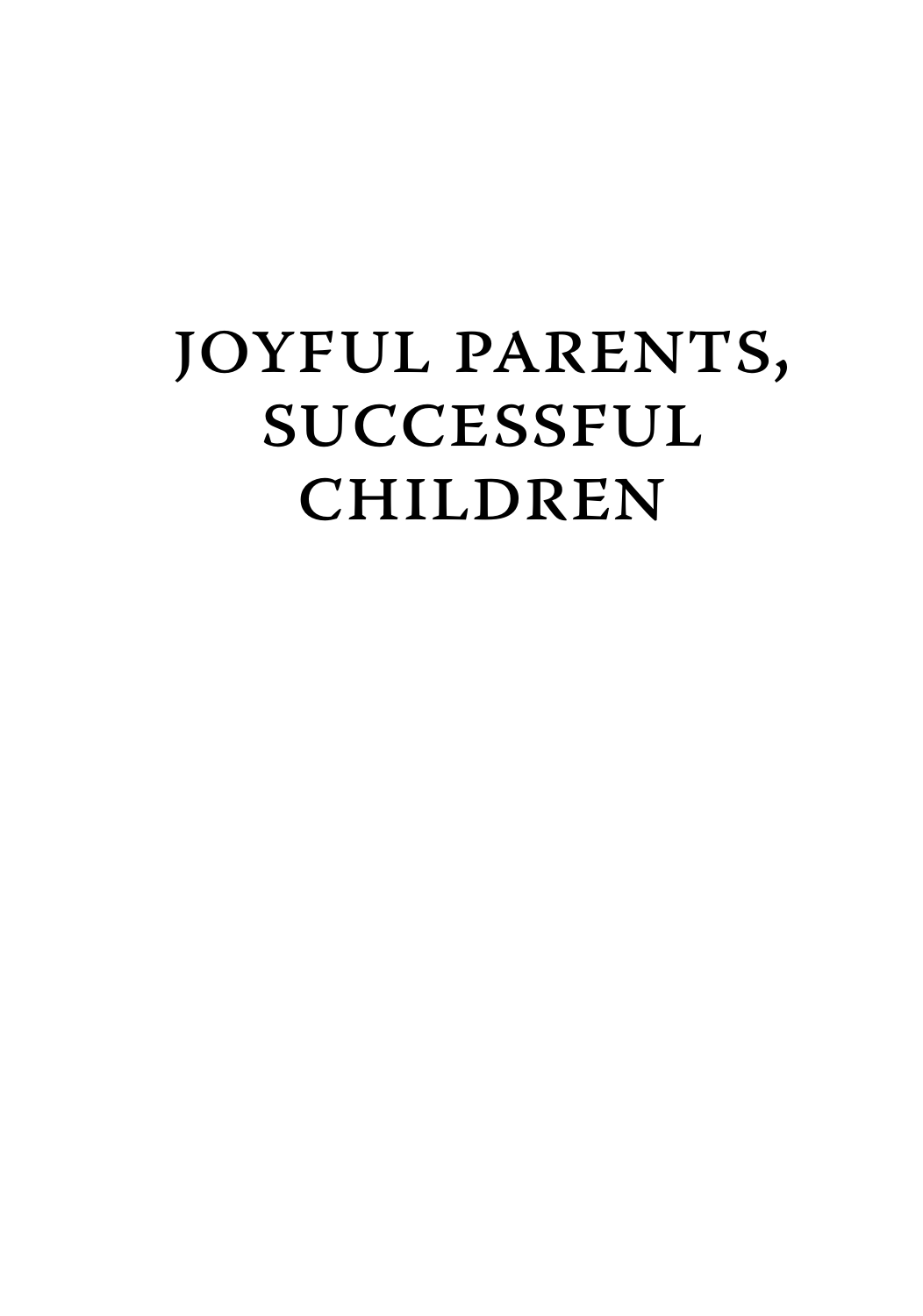First published 2015 1,000 copies for free distribution ©Lama Thubten Zopa Rinpoche 2015

Amitabha Buddhist Centre 44 Lorong 25A Geylang Road Singapore 388244 Tel.67458547/ Fax 67410438 www.fpmtabc.org www.facebook.com/fpmtabc centre@fpmtabc.org

A non-profit charitable organisation for the benefit of all sentient beings and an affiliate of the Foundation for the Preservation of the Mahayana Tradition www.fpmt.org

Please do not reproduce any part of this book by any means whatsoever without our written permission.

ISBN 978-981-09-5272-3

For more copies of this and our other free books, please contact Amitabha Buddhist Centre.

Photograph of Lama Zopa Rinpoche, on page 12 by Ven. Roger Kunsang, courtesy FPMT; on page 120 by Tan Seow Kheng.

Designed by seed | projects www.seed.sg

Typeset in Warnock Pro on 260 gsm art card (covers) and 100 gsm cream wood free (text block)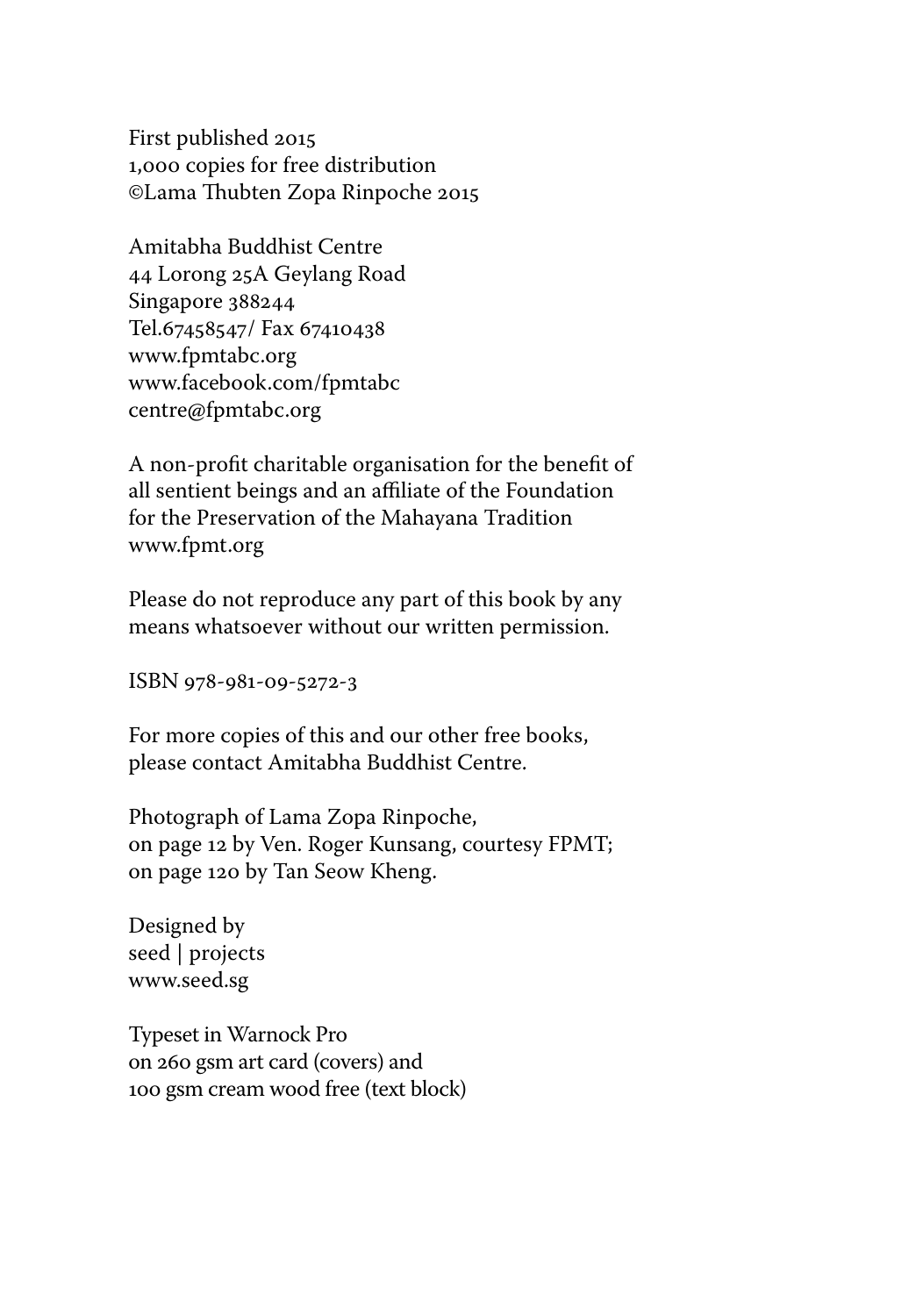## Joyful Parents, **SUCCESSFUL CHILDREN**

\*\*\*\*\*\*\*\*\*\*\*\*\*\*\*\*\*\*\*\*\*\*\*\*\*\*\*\*\*\*\*\*\*

#### Lama Zopa RinpochE EDITED BY VENERABLE JOAN NICELL

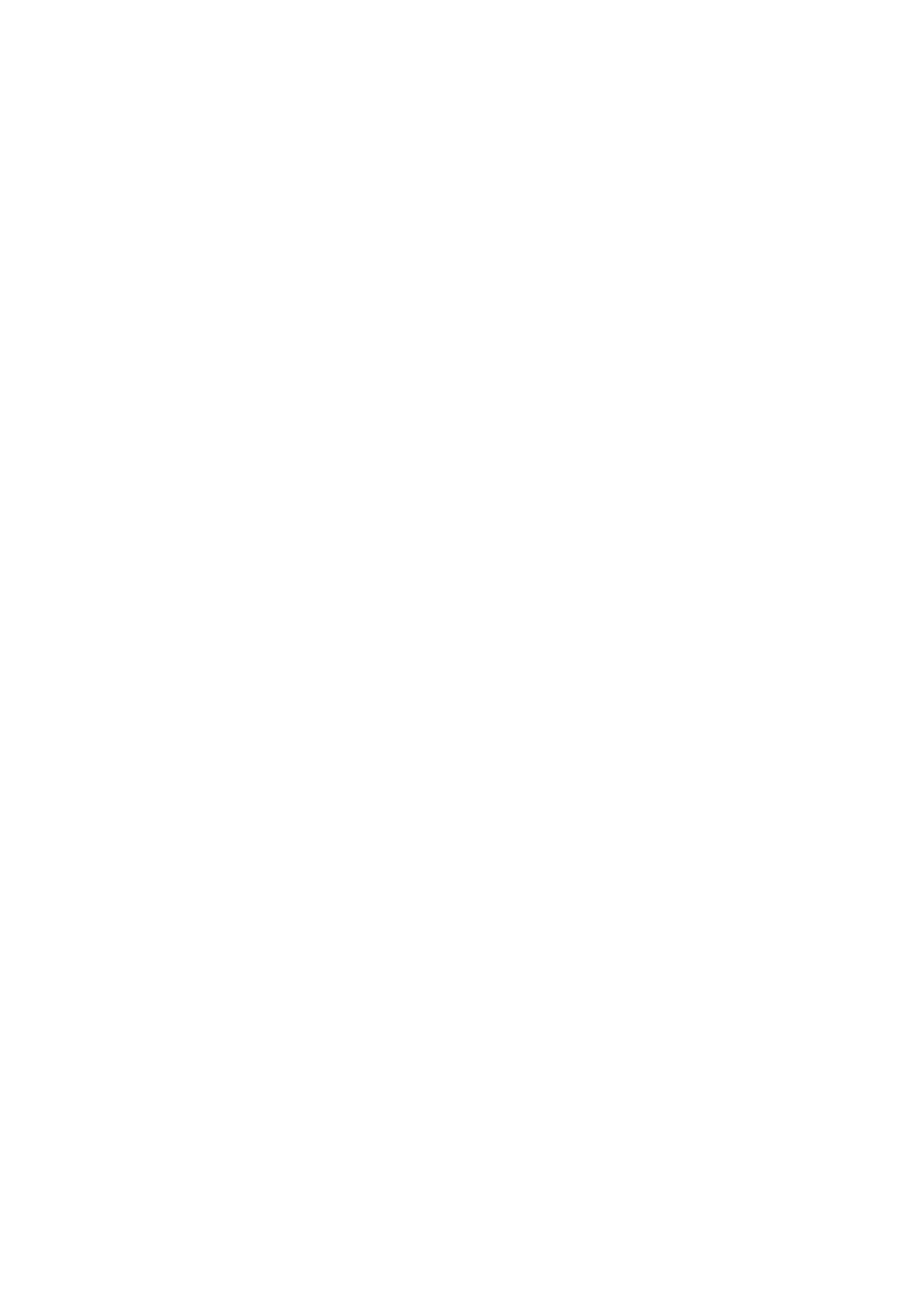#### **DEDICATION**

Through the merit created by preparing, reading, thinking about and sharing this book with others, may all teachers of the Dharma live long and healthy lives, may the Dharma spread throughout the infinite reaches of space and may all sentient beings quickly attain enlightenment.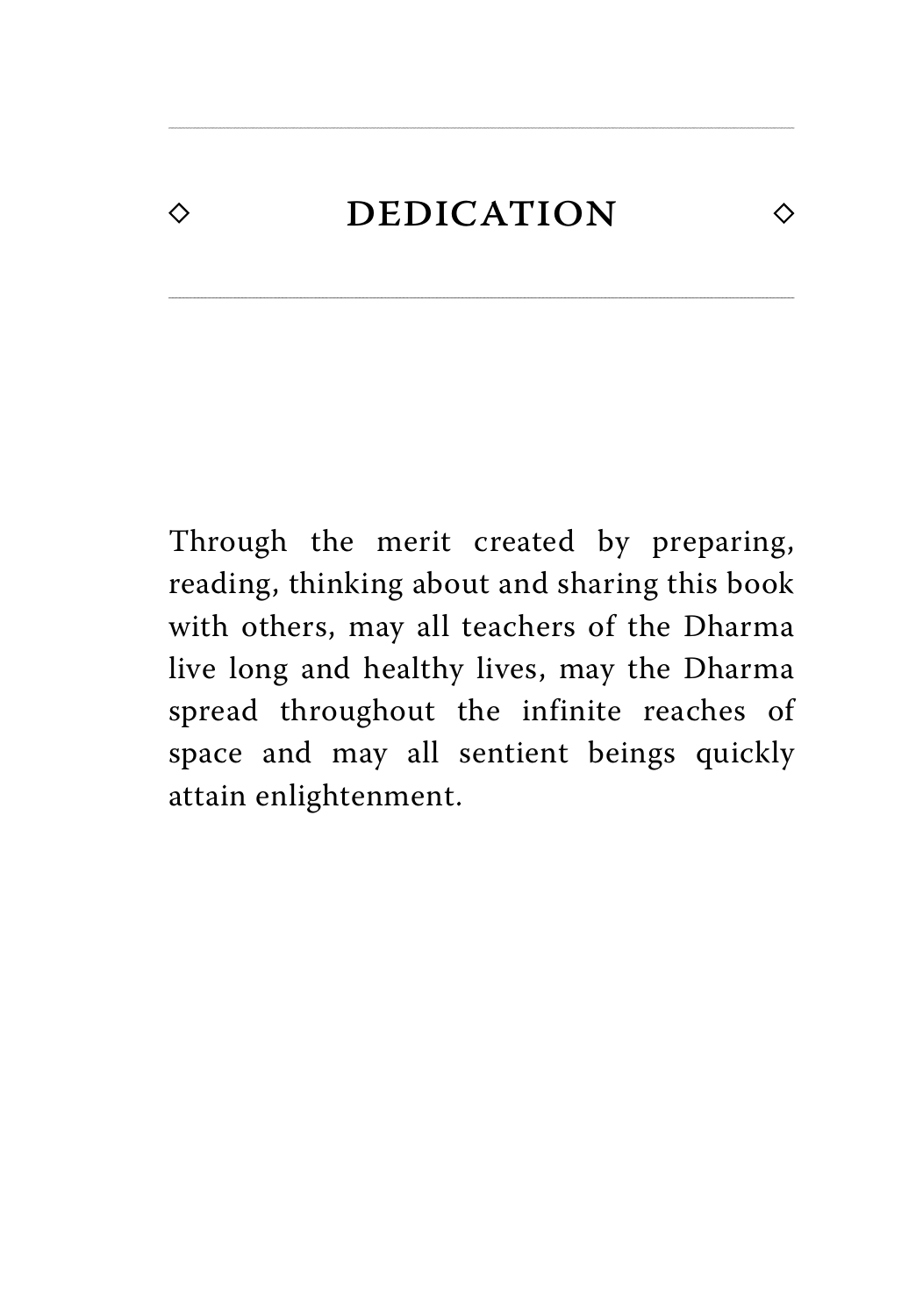### **CONTENTS**

| ٦        |
|----------|
| ۰.<br>۰. |
| Ň,       |
|          |

| Publisher's Acknowledgements          |    |
|---------------------------------------|----|
| Editor's Preface and Acknowledgements | 3  |
| 1. Raising Children With Bodhicitta   | 13 |
| 2. Making a Relationship Meaningful   | 23 |
| 3. Generating the Good Heart          | 35 |
| 4. Teaching the Seven Foundations     | 41 |
| 5. Making the Worry Worthwhile        | 57 |
| 6. Helping Children Collect Merit     | 63 |
| 7. Living an Inner Life               | 77 |

 $\Diamond$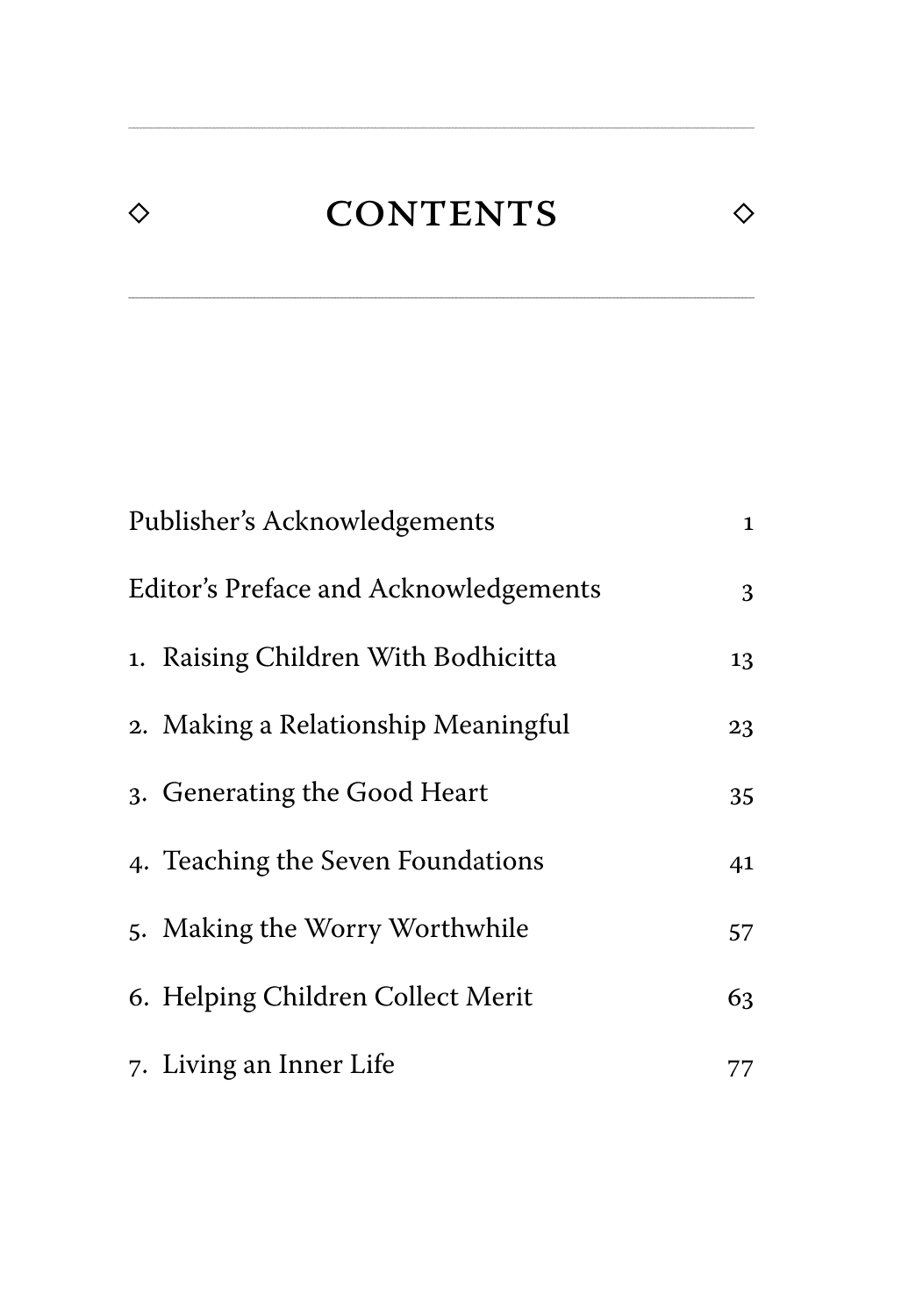#### Appendices

| 1. The 16 Human Dharmas                           | 91  |
|---------------------------------------------------|-----|
| 2. The 10 Powerful Mantras                        | 94  |
| 3. A Practice for Children                        | 99  |
| 4. A Letter to the Children of<br>Maitreya School | 106 |
| 5. A Prayer for Children                          | 113 |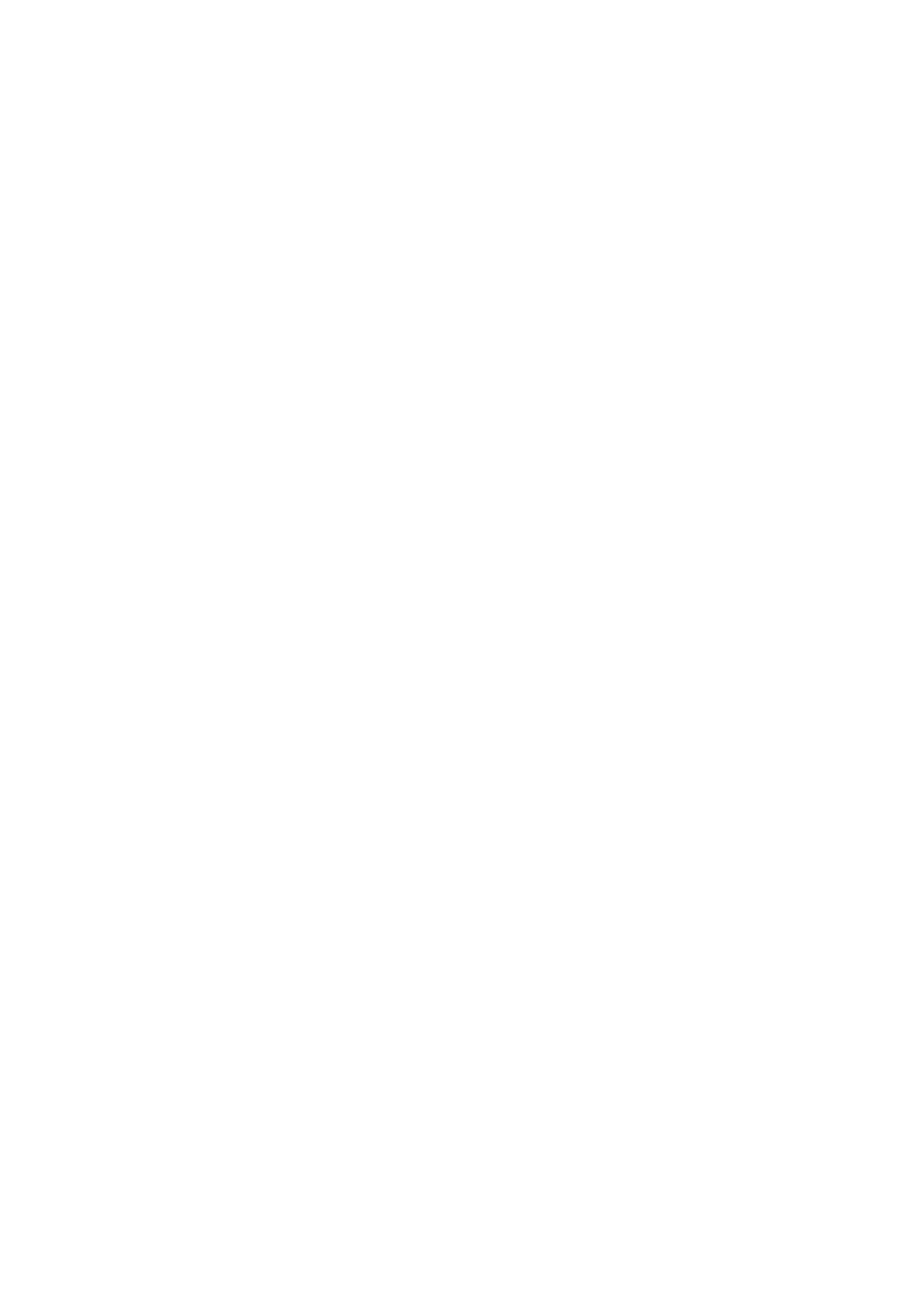#### publisher's ♦ ♦ ACKNOWLEDGEMENTS

Parenting is one of the most challenging undertakings in life for which nothing quite prepares us. At the same time, nurturing, guiding and raising children can be deeply joyful and fulfilling.

As Buddhist parents, we have a special and very important responsibility to ensure that our offspring not only receive a good worldly education but are also educated to be goodhearted human beings.

This book contains perfect advice from Lama Zopa Rinpoche. It not only provides the Dharma context for how our children should be brought up but also contains many helpful suggestions of how we can introduce simple Dharma practices to our children.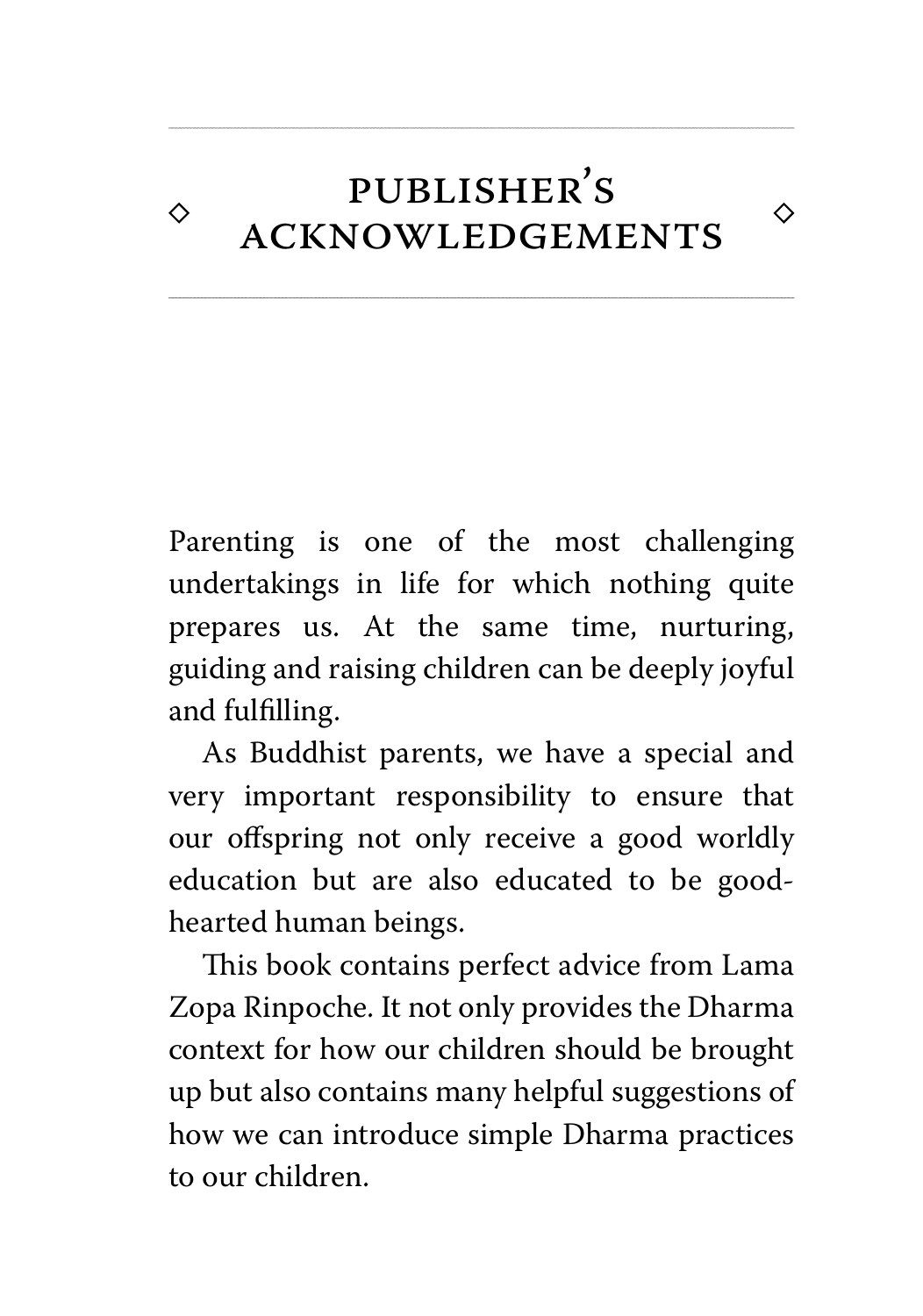We wish to thank Ven. Joan Nicell and vbook; Nick Ribush of Lama Yeshe Wisdom Archive, Tom Truty of FPMT Education Services and Laura Miller of *Mandala* for providing additional editorial materials; and Lobsang Drolkar and Soh Seok Keim for their support and assistance.

Ng Swee Kim Publications Group Amitabha Buddhist Centre April 2015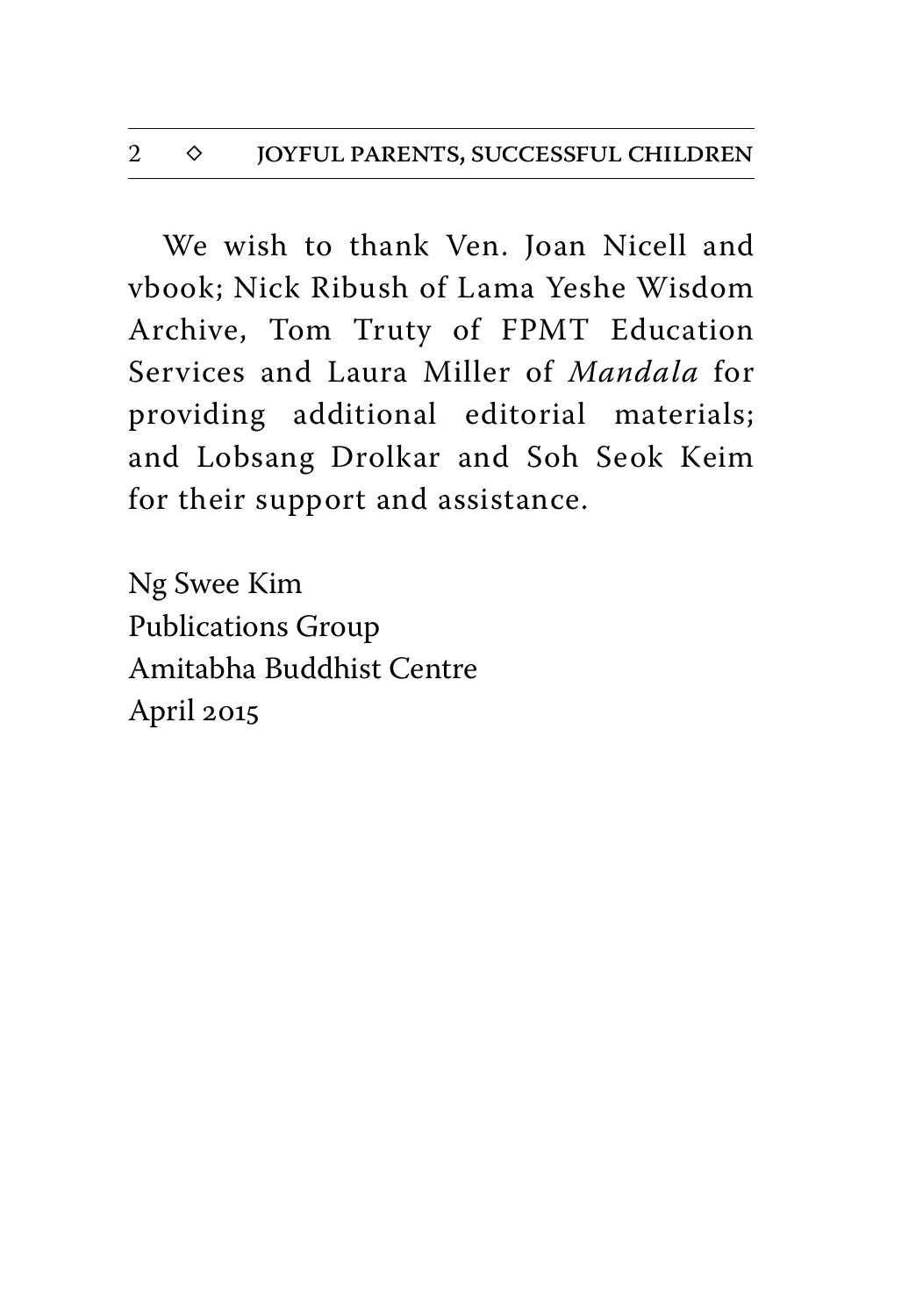#### Editor's Preface and ♦ ACKNOWLEDGEMENTS

In this little book, Kyabje Zopa Rinpoche speaks about the need for Buddhist parents to make a plan for raising their children. This plan involves giving meaning to the decision to bring children into the world, and after having given birth to them, ensuring that they do everything within their power to make their children's lives as meaningful as possible. Otherwise, as Rinpoche says, "Being born in a Buddhist family will be no different from being born in a non-Buddhist family."

Rinpoche then explains exactly how parents should go about doing this—by teaching their children how to generate a good heart and the Seven Foundations for Happiness and Peace (kindness, rejoicing, patience, forgiveness, apologising,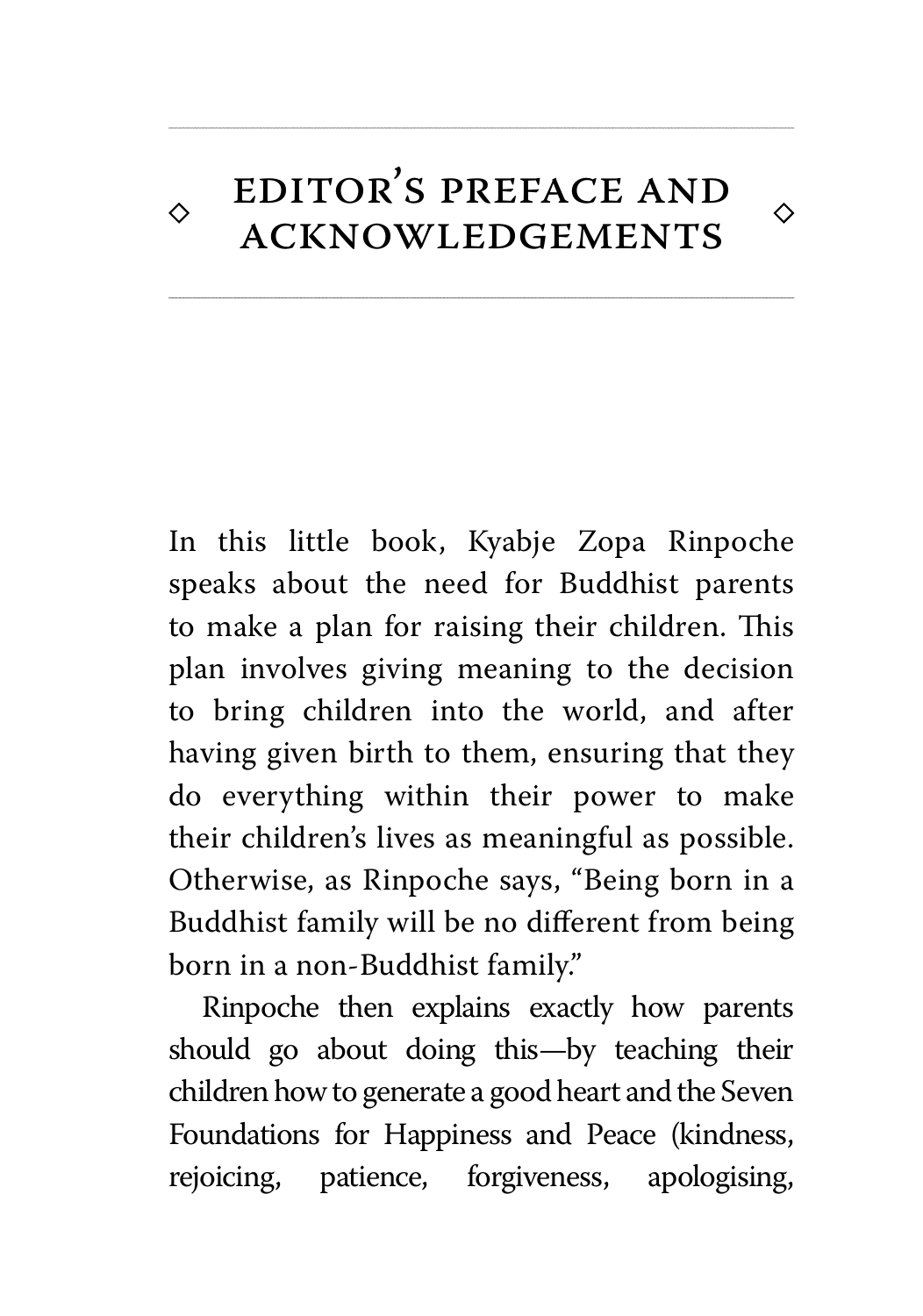contentment and courage) and by guiding them in virtuous actions while they are still young.

The main body of the book comes from two talks given at Institut Vajra Yogini in Lavaur, France, on 15 and 23 May 2009 respectively. The context of these talks was a month-long retreat related to Avalokiteshvara (Chenrezig in Tibetan) who is revered as the embodiment of compassion.

Students present at the retreat, as well as those participating in the retreat from their homes around the world, were encouraged to count their recitations of the mantra OM MANI PADME HUM, with the aim of reaching a combined total of 100 million mantras. Almost every day of the retreat, Rinpoche would join one or more sessions and give an explanation of some part of the practice.

On one of these occasions, Rinpoche was inspired by the words "mother and father sentient beings" in the following request to Avalokiteshvara to talk about how Buddhist parents can best raise their children: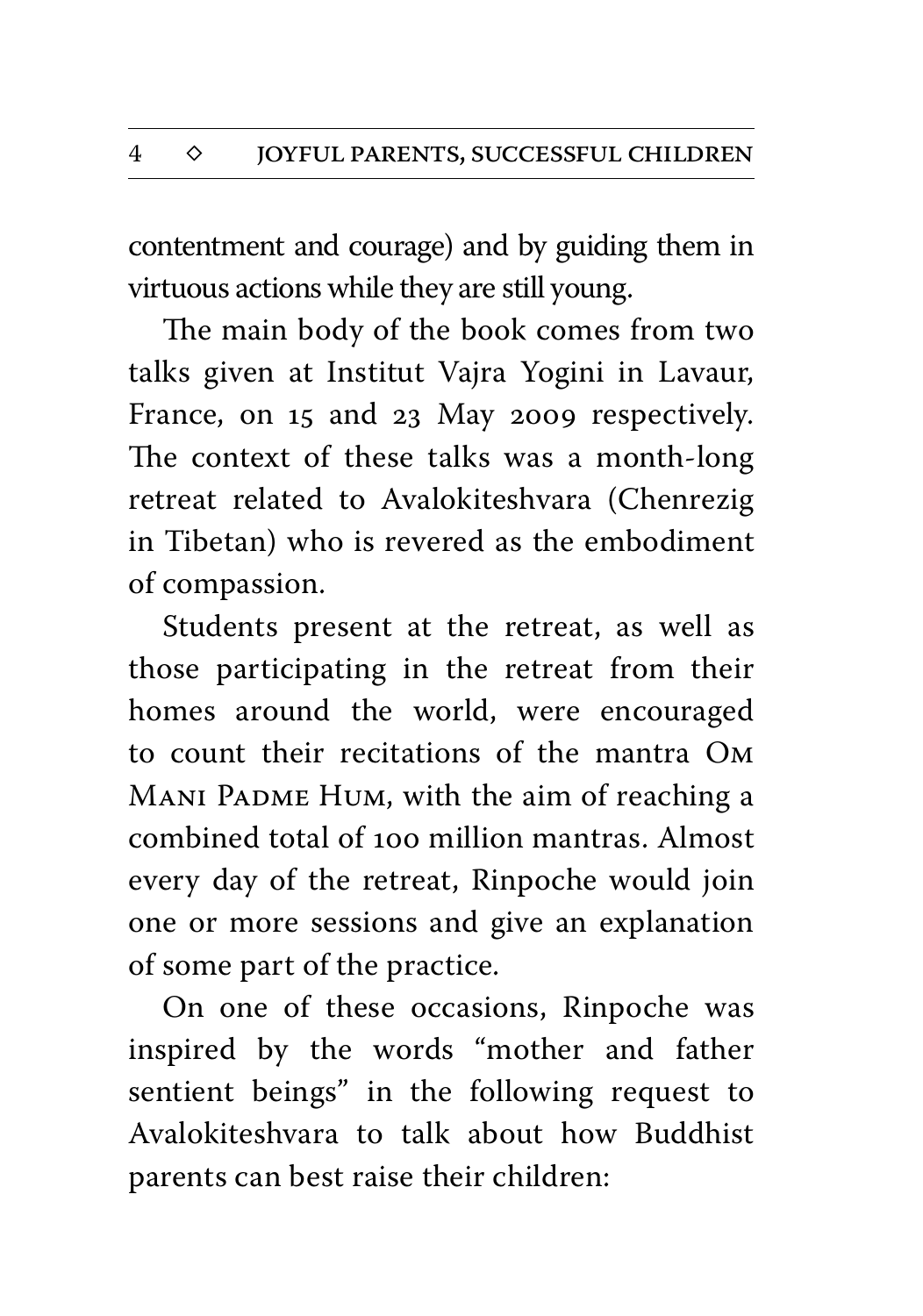*Arya Avalokiteshvara, treasure of compassion, Together with your retinue, please pay attention to me.*

*Please quickly free me and all mother and father sentient beings Of the six realms from the ocean of cyclic existence. Please enable profound and extensive peerless bodhicitta To quickly grow in our mindstreams.* 

*With the water of your compassion, please quickly cleanse Our delusions and actions accumulated since beginningless time, And with your compassionate hand, Lead me and all migrating beings to the blissful pure land.* <sup>1</sup>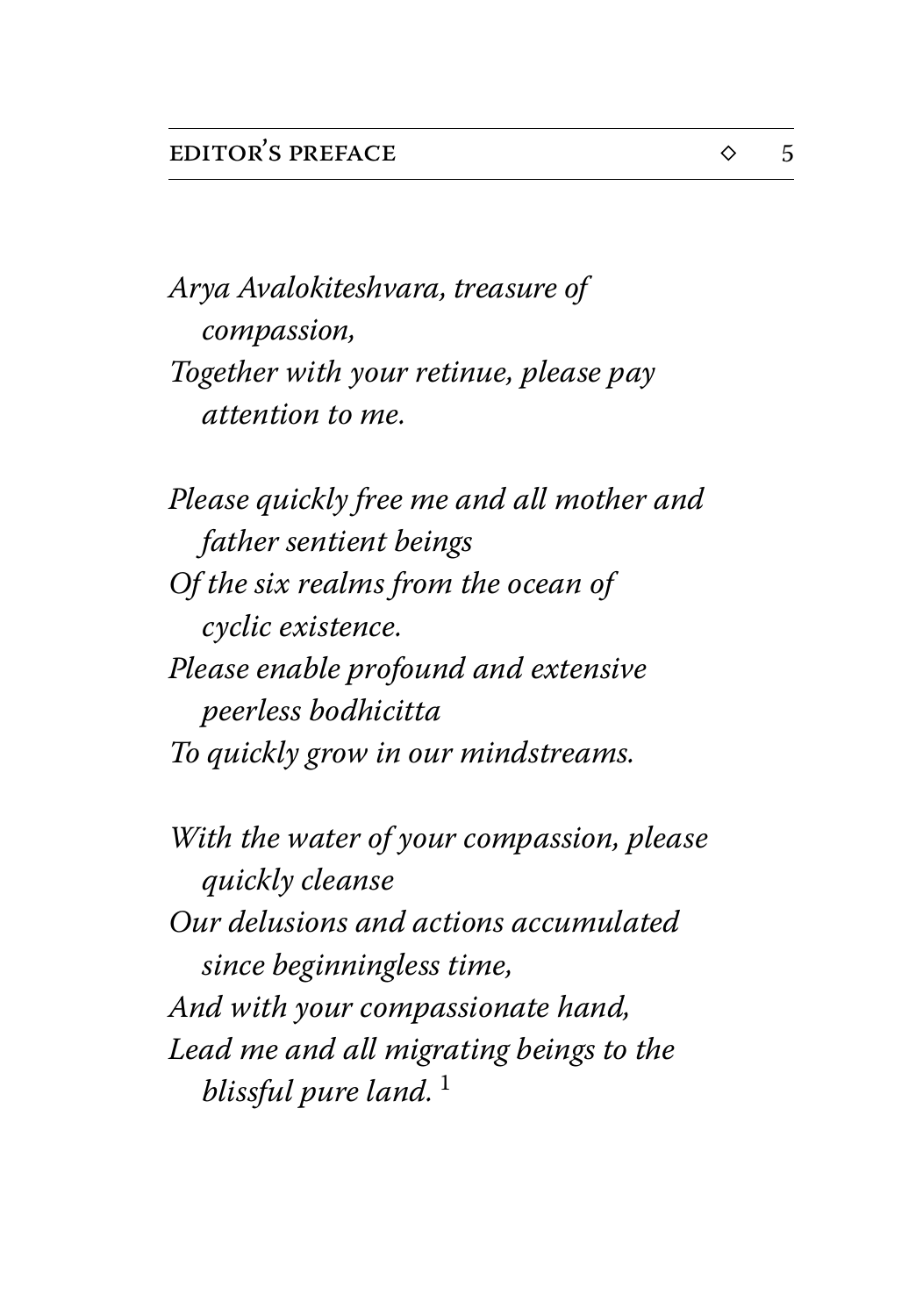By keeping in mind that their child is one of the numberless sentient beings—for whom they, as Buddhists, develop bodhicitta at the beginning of every practice—parents can avoid raising their children with the painful mind of attachment that thinks only of *my* child. By understanding that they receive every happiness, past, present and future, up to enlightenment from their child, parents will be able to rejoice in their opportunity to be of use to at least one sentient being. As Rinpoche says, "Since you spend so many years of your life with your children, it is important to make them the focus of your Dharma practice and meditation."

Just as parents can use their children to develop bodhicitta, so too can people use their partners, parents, other people in their care and even their pets, to develop this altruistic wish to achieve enlightenment.

In these talks, Rinpoche emphasises the responsibility that Buddhist parents have to educate their children in good qualities and behaviour while they are still young; that is, when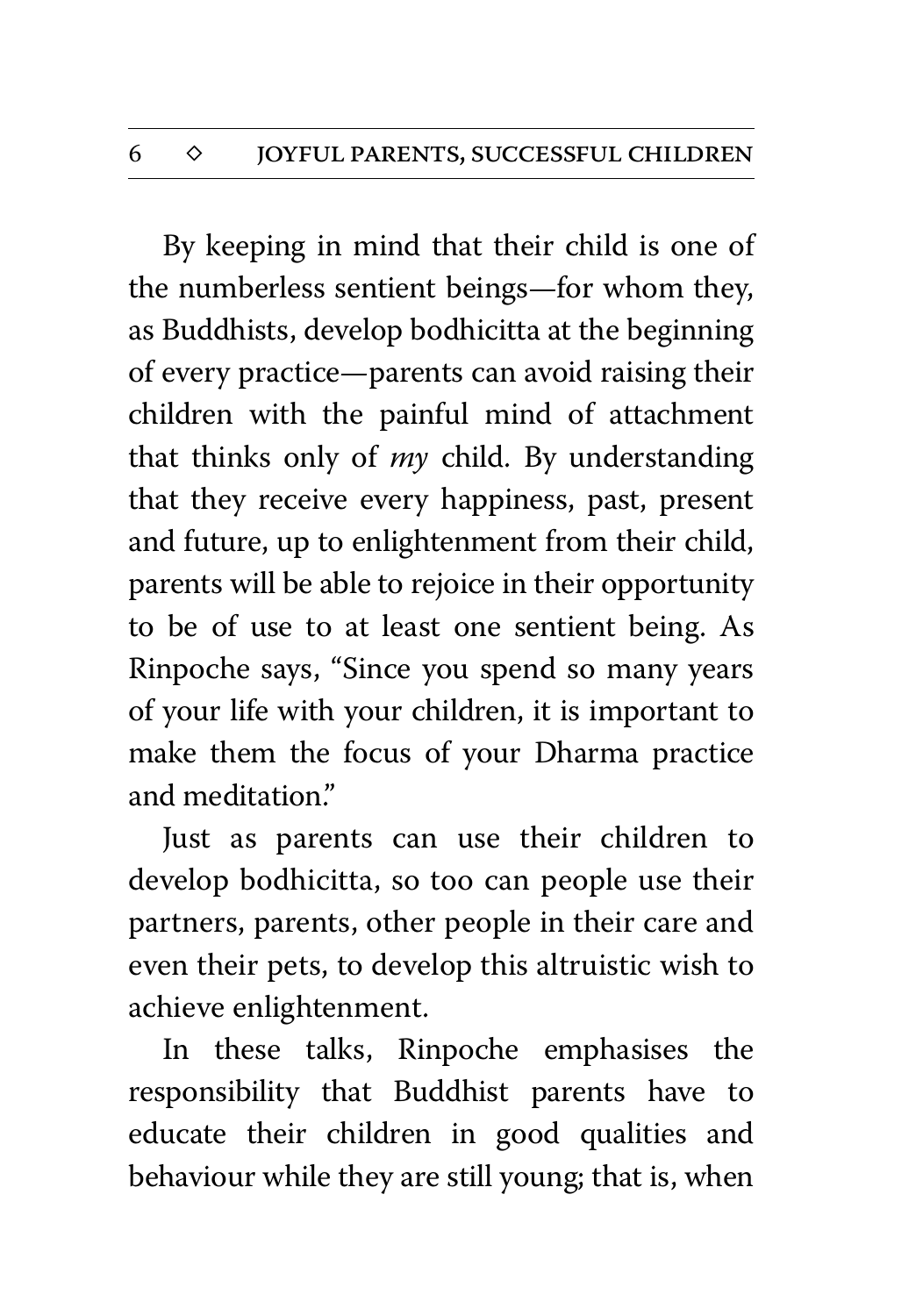they are still willing to listen and do what their parents ask them to! Parents should also set a good example and practise the qualities Rinpoche outlines as essential for achieving every type of happiness, both short- and long-term.

In addition, parents need to teach their children how to do simple Dharma practices like prostrating and giving offerings to holy objects. Even if children do not continue to do these practices when they grow older, because actions bring results, sooner or later, they will reap the results.

Rinpoche sums up his advice saying, "Since as Buddhist parents, you can do so much to help your children, it would be a great pity and also very sad and strange, if you don't teach your children the things that you have faith in and have found to be of benefit to your own life."

In this edition, the original compilation has been supplemented with material drawn from several other occasions during which Rinpoche elaborated on the Seven Foundations for Happiness and Peace: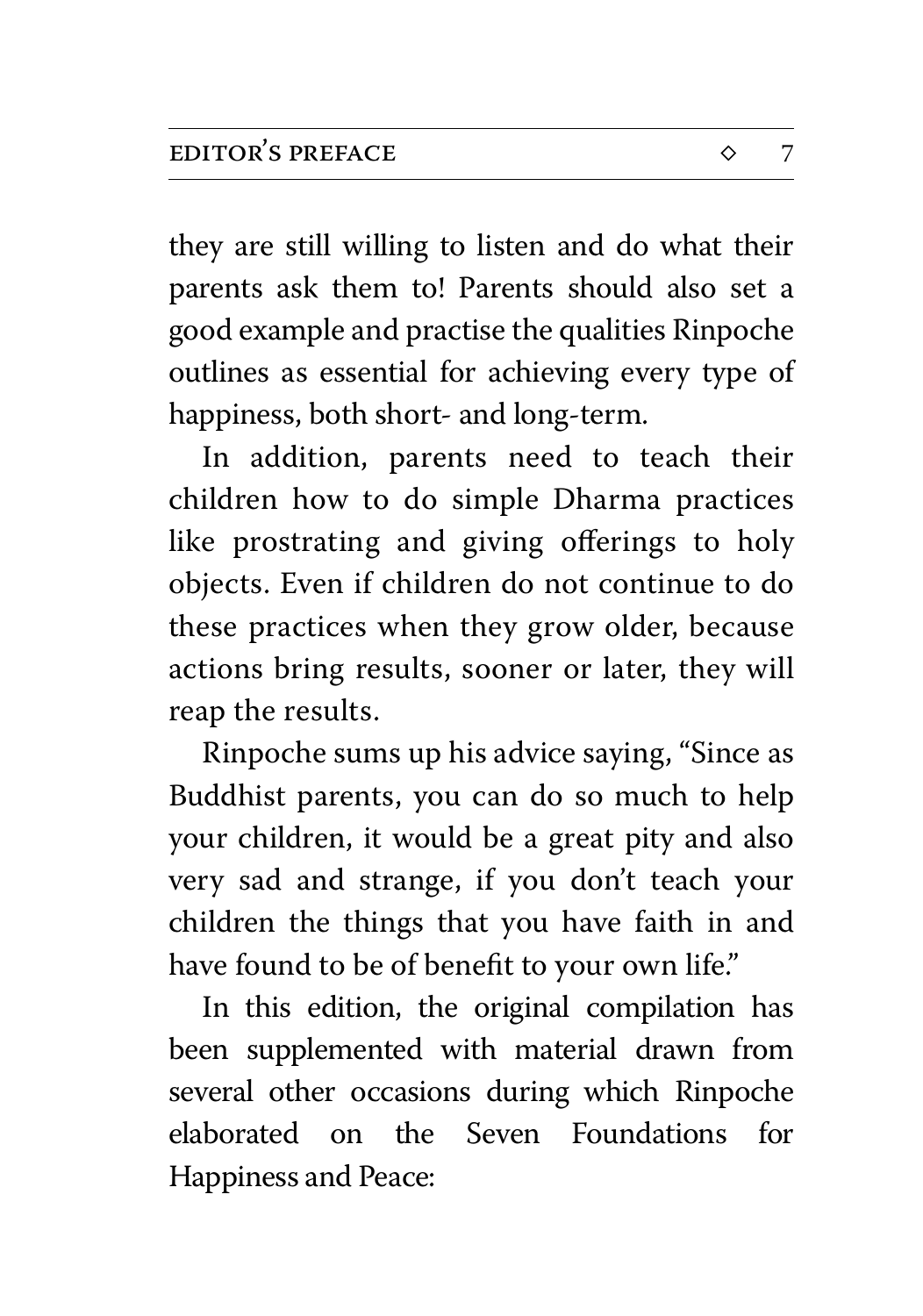• *Everybody Needs Universal Compassion and Wisdom Education*: An interview about Universal Education for Compassion and Wisdom (UECW) given at Root Institute, Bodhgaya, India, December 2011; posted on the website of FPMT, *Mandala*, July-September 2012.

• *Antidotes to Recession*: Advice on how to deal with the 2009 global economic recession; posted on the website of Lama Yeshe Wisdom Archive (LYWA), June 2011.

• *Advice to a Study Group*: A letter to an FPMT study group; posted on the website of LYWA, July 2009.

• *Seven Key Attitudes: Very Basic Dharma Practice*: A talk given at the CPMT meeting held at Institut Vajra Yogini, Lavaur, France, 30 April 2009; transcribed by Ven. Thubten Munsel and edited by Claire Isitt.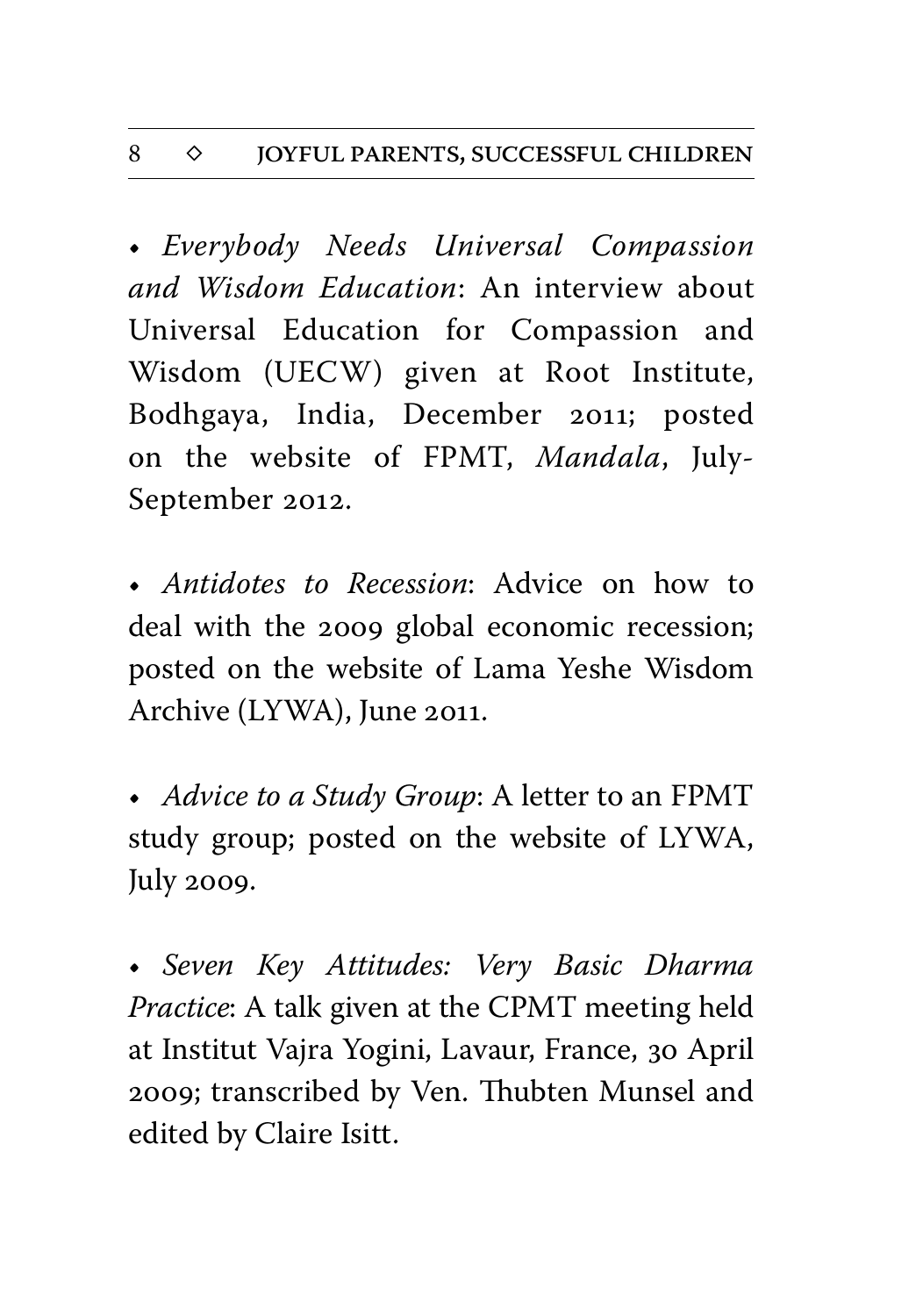• *Six Essential Guidelines for a Better Life*: A talk given at Root Institute, 4 January 2009; transcribed and edited by Ven. Ailsa Cameron.

• *Three Principles of the Path*: A teaching given at Tse Chen Ling, San Francisco, USA, 26 February 2001; transcribed by Ven. Thubten Munsel.

Chapter seven of this edition has been compiled from a teaching given on 29 September 2014 during a one-month retreat in Bendigo, Australia, hosted by the Great Stupa of Universal Compassion, Atisha Centre and Thubten Shedrup Ling Monastery.

This book, as is the case for all things, is the result of the coming together of many causes and conditions. First of all, my deep, heartfelt and never-ending gratitude to Kyabje Zopa Rinpoche for his endless dedication to inspiring me and his many students around the world to transform every aspect of our lives—in this case raising children—into Dharma practice.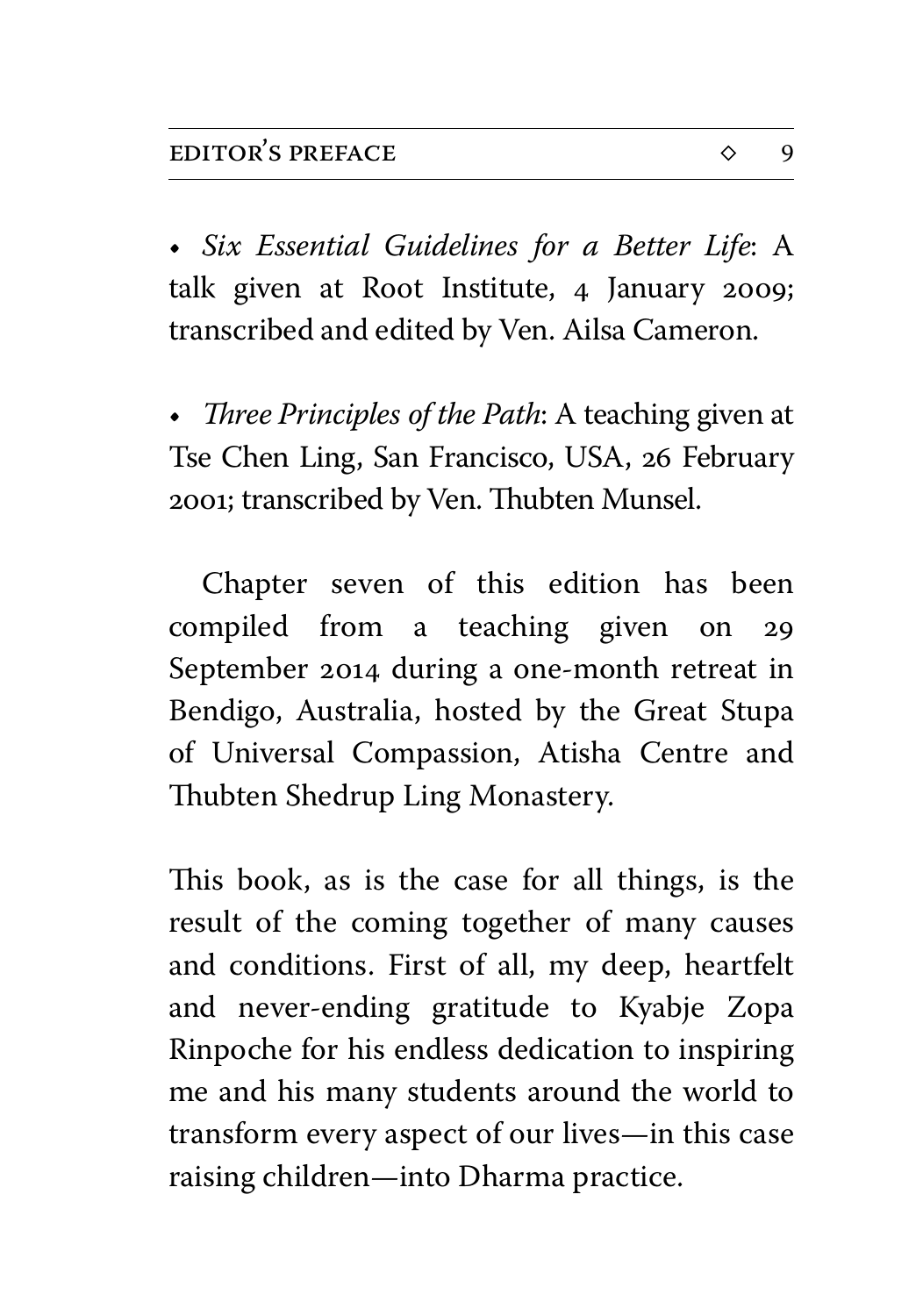I would also like to thank Jon Landaw, editor and author, and Mariana Orozco Jutorán, Senior Lecturer for the Department of Translation and Interpreting at the Autonomous University in Barcelona, Spain, and avid supporter of Universal Education for Compassion and Wisdom, for reviewing my original compilation and making valuable suggestions about the content and structure. Many thanks to Ng Swee Kim of Amitabha Buddhist Centre in Singapore for asking me to review this text prior to publishing it, thereby giving me an opportunity to once again rejoice in these teachings. For this revised version, my gratitude goes to Ven. Ailsa Cameron, senior editor for LYWA, for reviewing and editing the manuscript and generously sharing her expertise in editing Rinpoche's teachings. Thanks also to Sandra Smith, editor for LYWA, for reviewing the final version and offering valuable suggestions. And finally, hats off to Nicholas Ribush, intrepid editor, director and fundraiser for LYWA and the force behind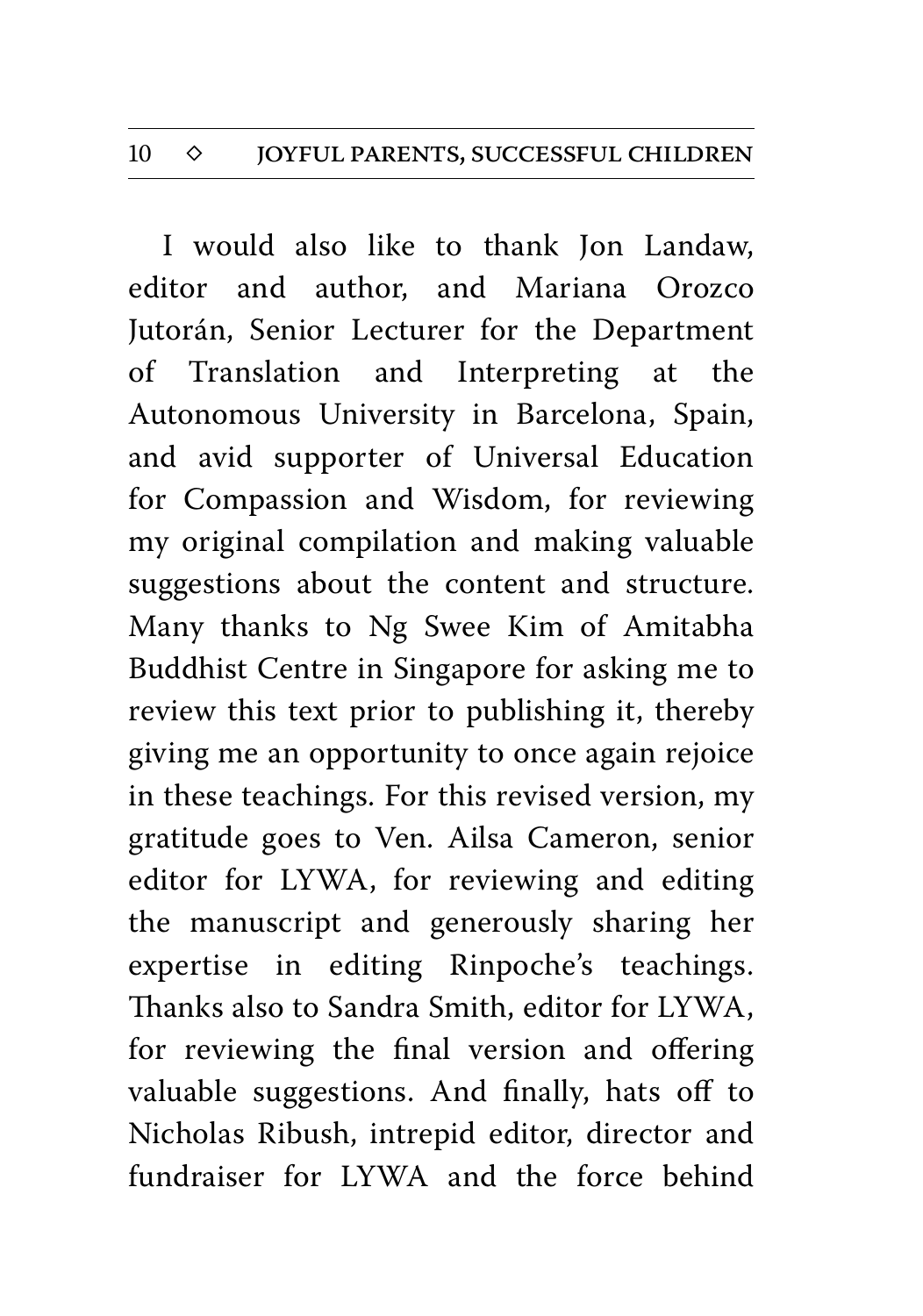making Kyabje Zopa Rinpoche's prolific teachings readily and widely available online and in print.

May Rinpoche's advice to parents cause them to transform their own lives and those of their children into a source of peace and happiness for all beings.

Joan Nicell Kopan Monastery, Nepal March 2015

Notes:

1 *A Sadhana of the Compassion Buddha, Arya Avalokiteshvara*, FPMT Education Services, 2009.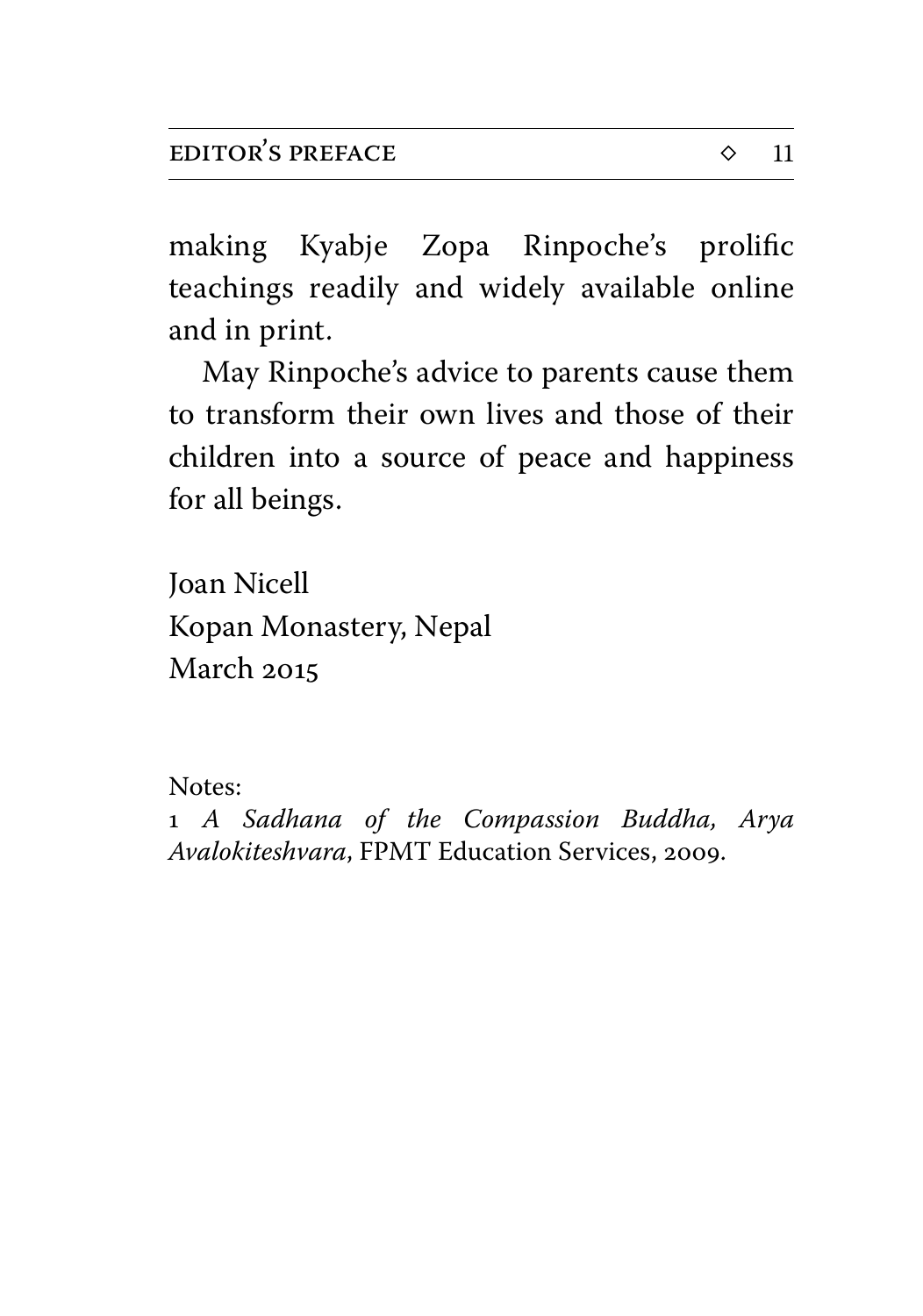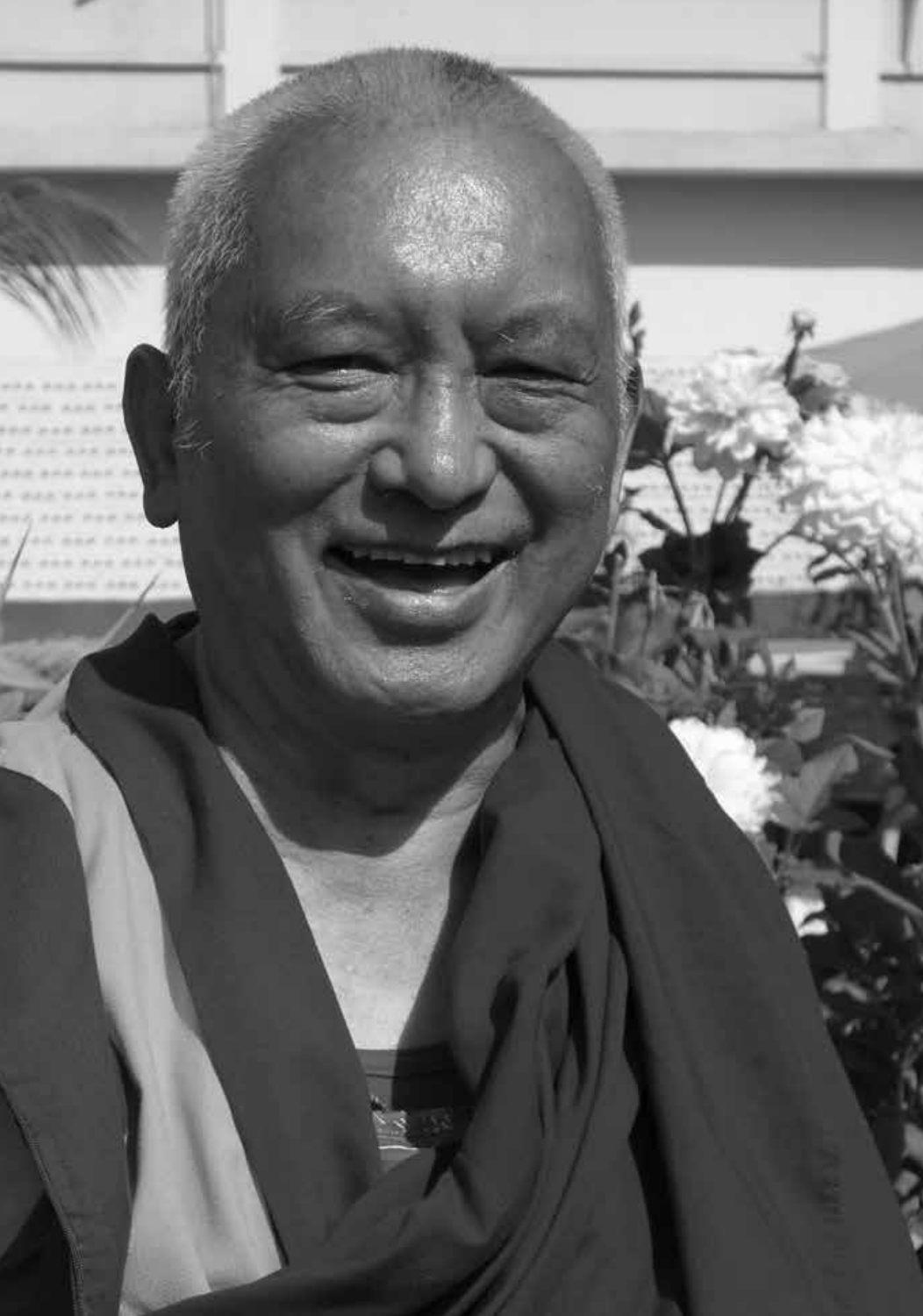#### 1 Raising children ♦ WITH BODHICITTA

♦

You and every single sentient being—all the numberless hell beings, hungry ghosts, animals, human beings, asuras, suras and intermediate state beings—are like one big family. This is because every one of them has been your mother not just one time but numberless times throughout beginningless lives.

Every sentient being has given you a body numberless times, not just a human body but also the bodies of different kinds of animals, hungry ghosts and so on. Each time you were born from a womb or an egg, they gave you a body. Just taking into consideration the times you were born with a human body, every sentient being has given birth to you numberless times.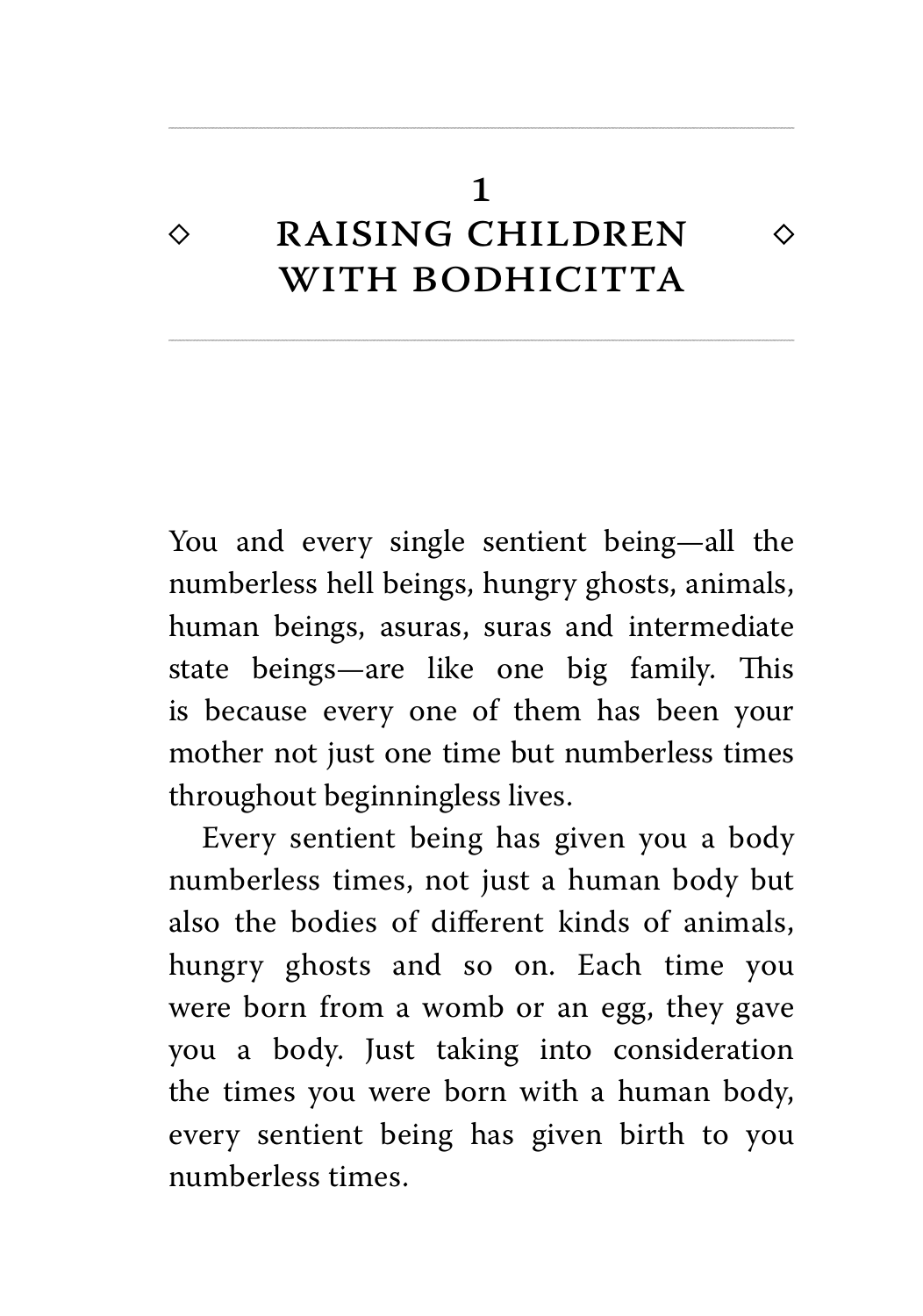#### 14  $\diamond$  IOYFUL PARENTS, SUCCESSFUL CHILDREN

Then as your human mother, they were kind to you in four ways: they protected your life from hundreds of dangers every day; they educated you in the ways of the world; they bore many hardships for your well-being; and they created a great amount of negative karma for the sake of your happiness. Every sentient being—every hell being, every hungry ghost, every animal, every human being, every asura and every sura—has done this for you when, as human beings, they were your mother. Similarly, when you were born as an animal, your mother was kind to you; for example, when you were born as a bird, day after day, your mother went to look for food and killed many insects and worms to feed to you.

It is truly unbelievable how these mothers of old protected you, bore so many hardships for you and created so much negative karma for you. Can you even begin to imagine their kindness? But, unfortunately, almost every single one of their actions became negative because it was done out of attachment.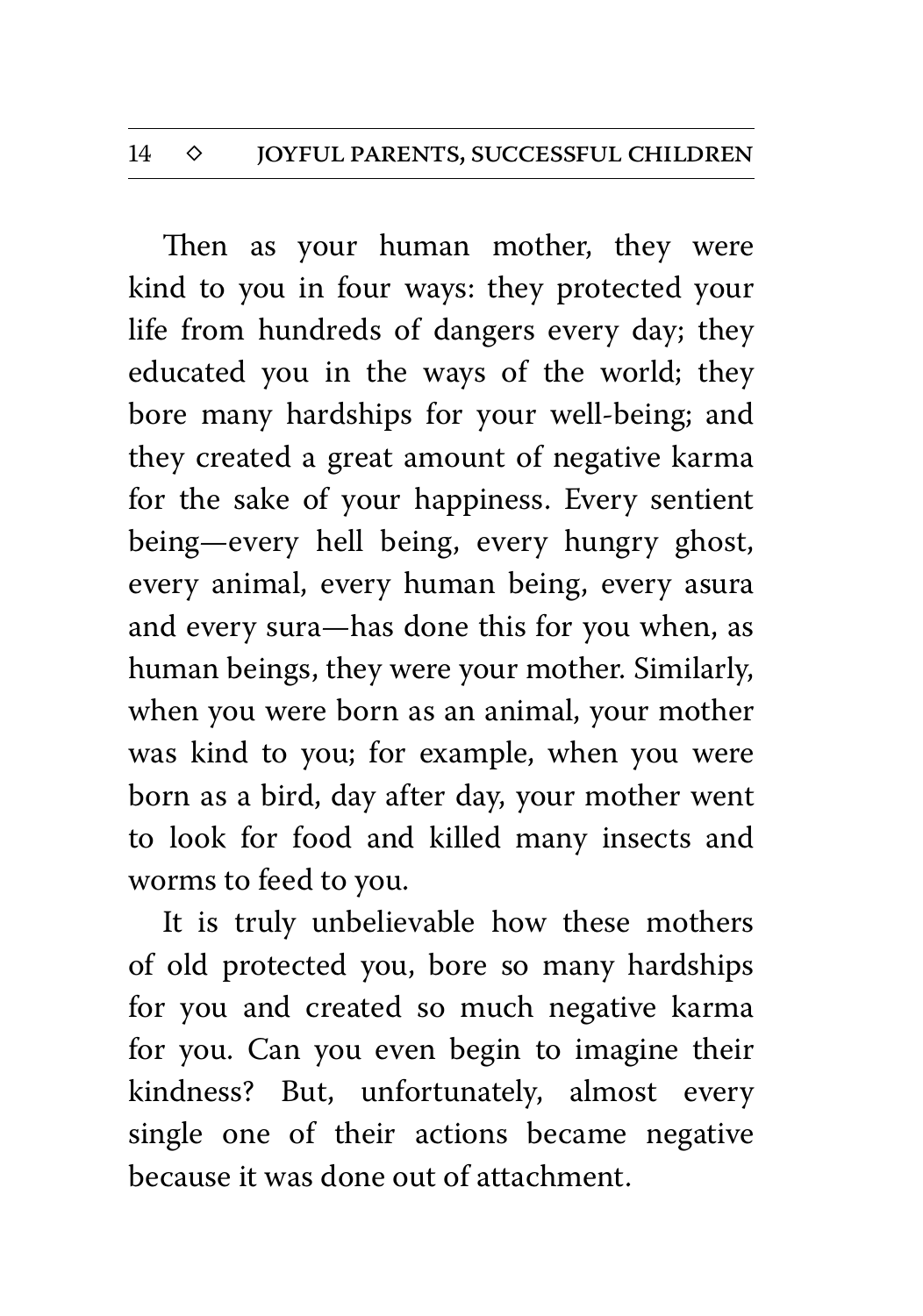To avoid this happening, the best way to take care of children is to think of them simply as a sentient being rather than as *my* child.

For example, when you generate bodhicitta for all sentient beings at the beginning of a spiritual practice, such as reading a prayer, doing a session of a retreat or even just reciting a mantra such as OM MANI PADME HUM, you do it for the benefit of *all* sentient beings—the numberless hell beings, hungry ghosts, animals, human beings, asuras, suras and intermediate state beings. If you do these activities for every single sentient being including every single insect, it goes without saying that you also do them for your own children. If you think in this way, you will have the same motivation to care for your children as you would any sentient being.

Because your children are sentient beings, you have received every happiness experienced throughout beginningless lives from them. You also receive all your present happiness from them and you receive all the happiness of future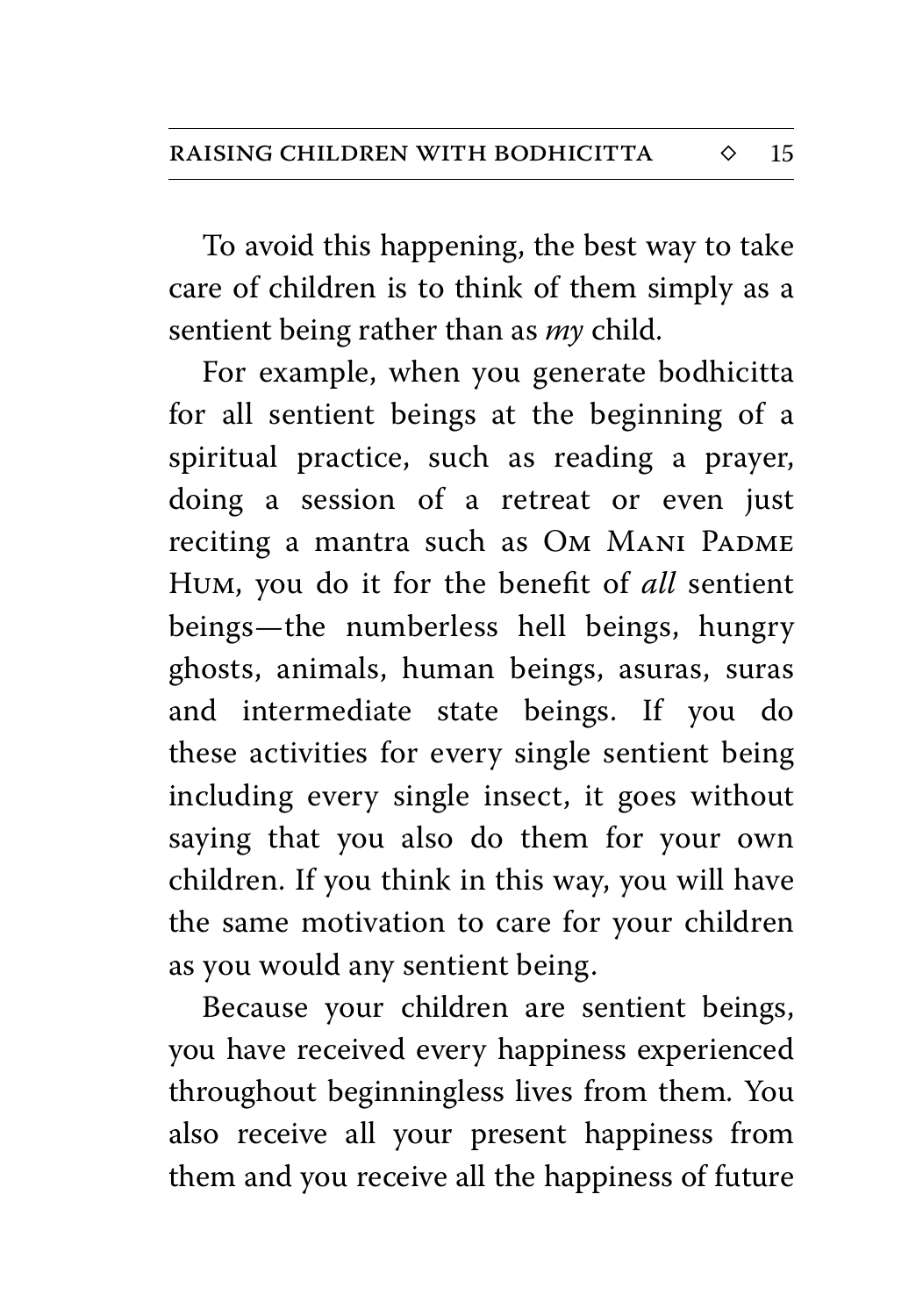lives from them (not just the happiness of one future life but the happiness of *all* future lives). In addition, you receive liberation from samsara from them and you also receive the realisations of the entire path up to enlightenment from them. By understanding and recognising this, you will see that your children are the most precious and kindest people in your life.

So when you begin a practice with the motivation of bodhicitta, the thought to achieve enlightenment for all sentient beings, recall that your child is one of those sentient beings and do the practice with that awareness. Similarly, when you conclude a practice with the dedication to achieve enlightenment for the sake of all sentient beings, remember that your child is one of those sentient beings.

Of course, all other sentient beings are exactly the same as your children in being precious and kind, but because you, as a parent, have a particular karmic connection with and are responsible for the specific sentient beings that are your children, you should always pay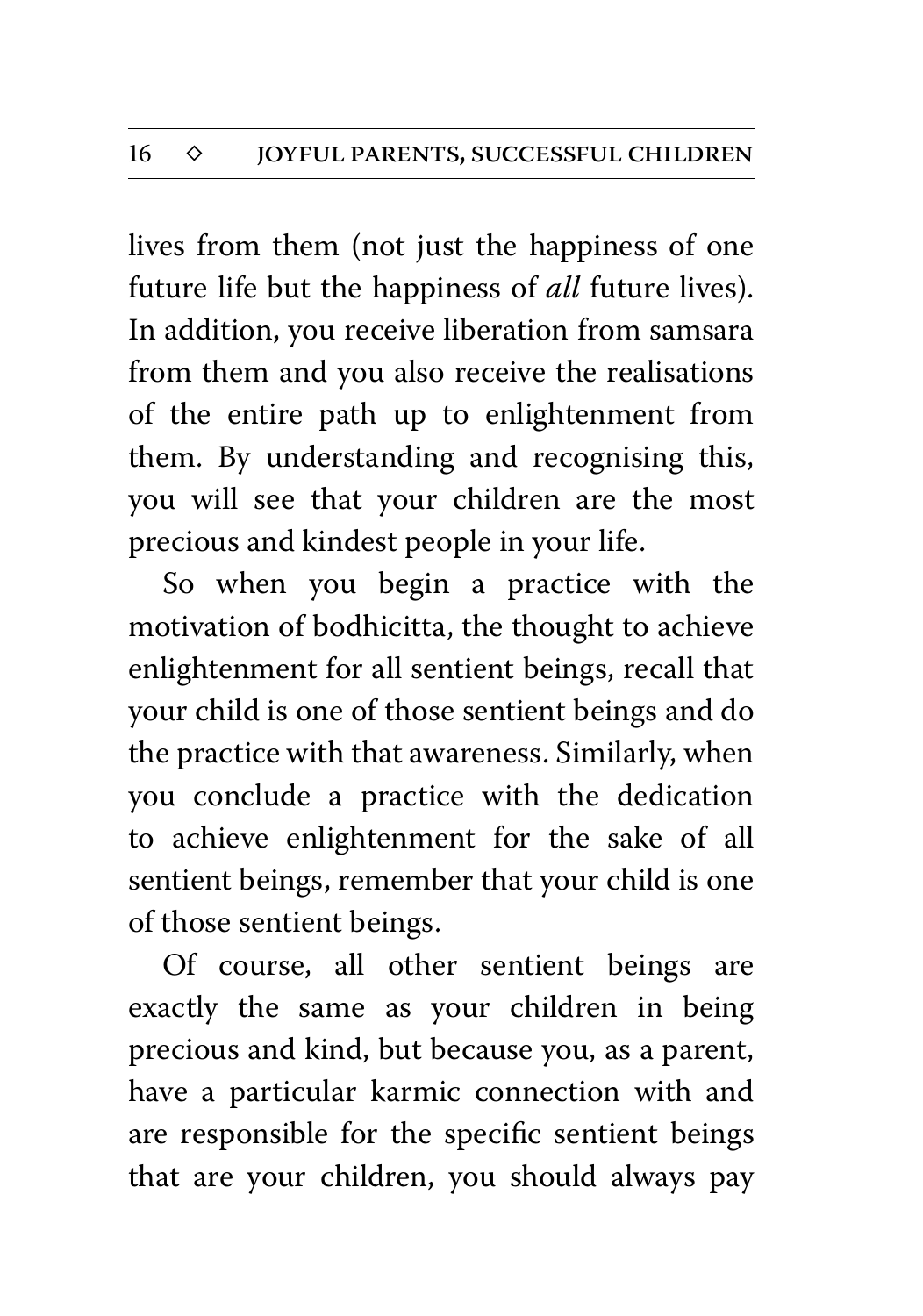special attention to the fact that your children are included among those sentient beings.

By thinking in this way, you will have a totally different attitude toward your children; there will not be the slightest negative thought caused by the eight worldly concerns, $^1$  and instead you will take care of them motivated by the positive thought of cherishing a sentient being.

On the other hand, if you allow yourself to come under the influence of the eight worldly concerns, when your children do something to please you, something that you like, you will happily take care of them. However, when they do something that is contrary to your wishes, something that upsets you or makes you angry, you may even be tempted to give them up entirely. This change in your attitude towards them happens because you are attached to your own happiness and want to avoid suffering and problems.

> **With bodhicitta, you feel that your children are the most precious and the kindest beings in your life.**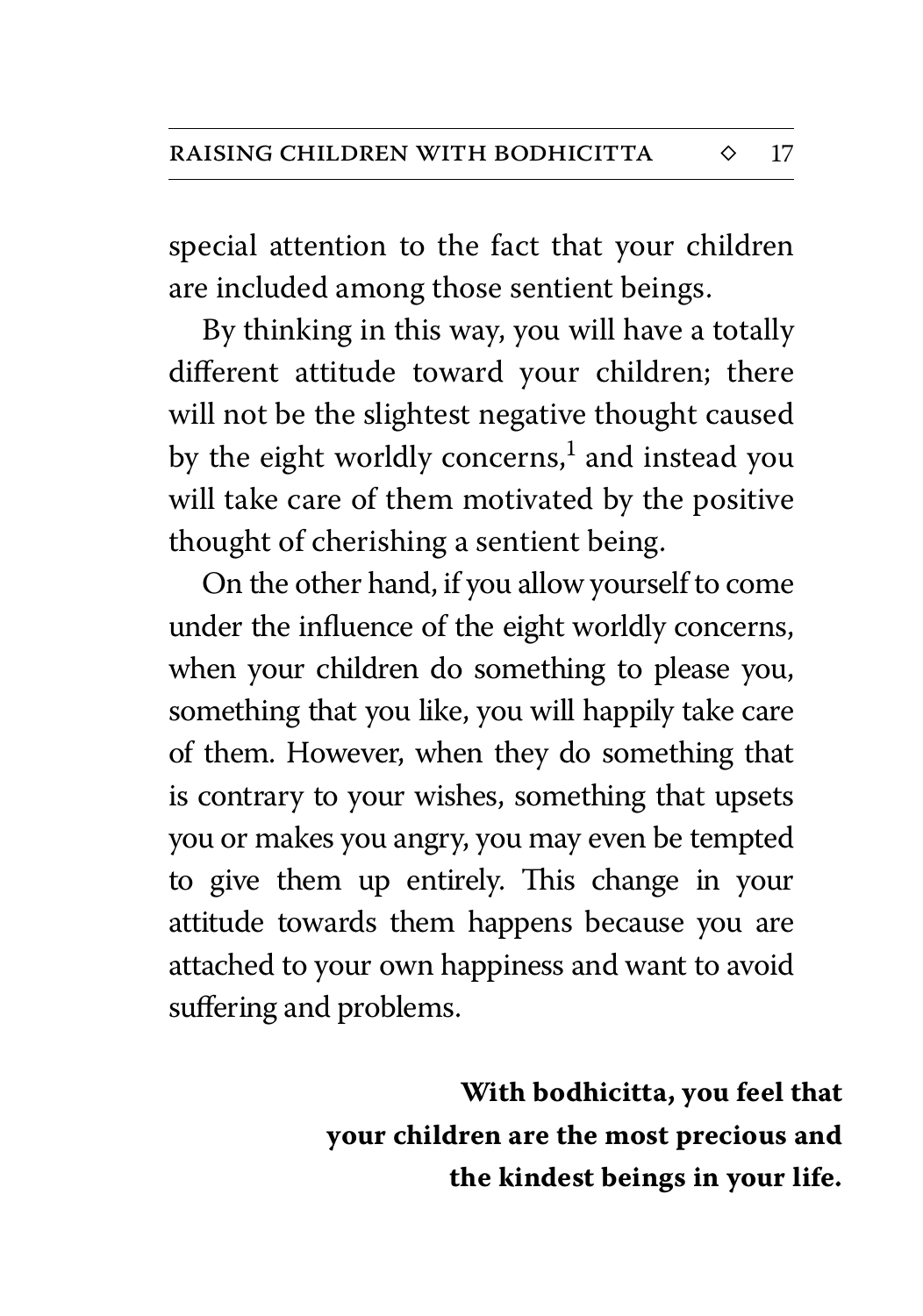If you have this attitude, you will take care of them with a healthy positive mind rather than with a negative emotional mind and the pain of attachment.

As a parent, you can make yourself happy by thinking:

How wonderful that my life can be beneficial for even one sentient being.

How wonderful that I can take care of even one sentient being.

How wonderful that my limbs can be useful for looking after and bringing happiness to even one sentient being.

Especially when you encounter difficulties when your children do not listen to you, when you cannot control them and when you feel disappointed with them—it is good to rejoice in these ways. If you can do this, there will be no difficulties in your heart. With a sincere wish to help your children, you won't have that annoyed and exhausted mind that wishes to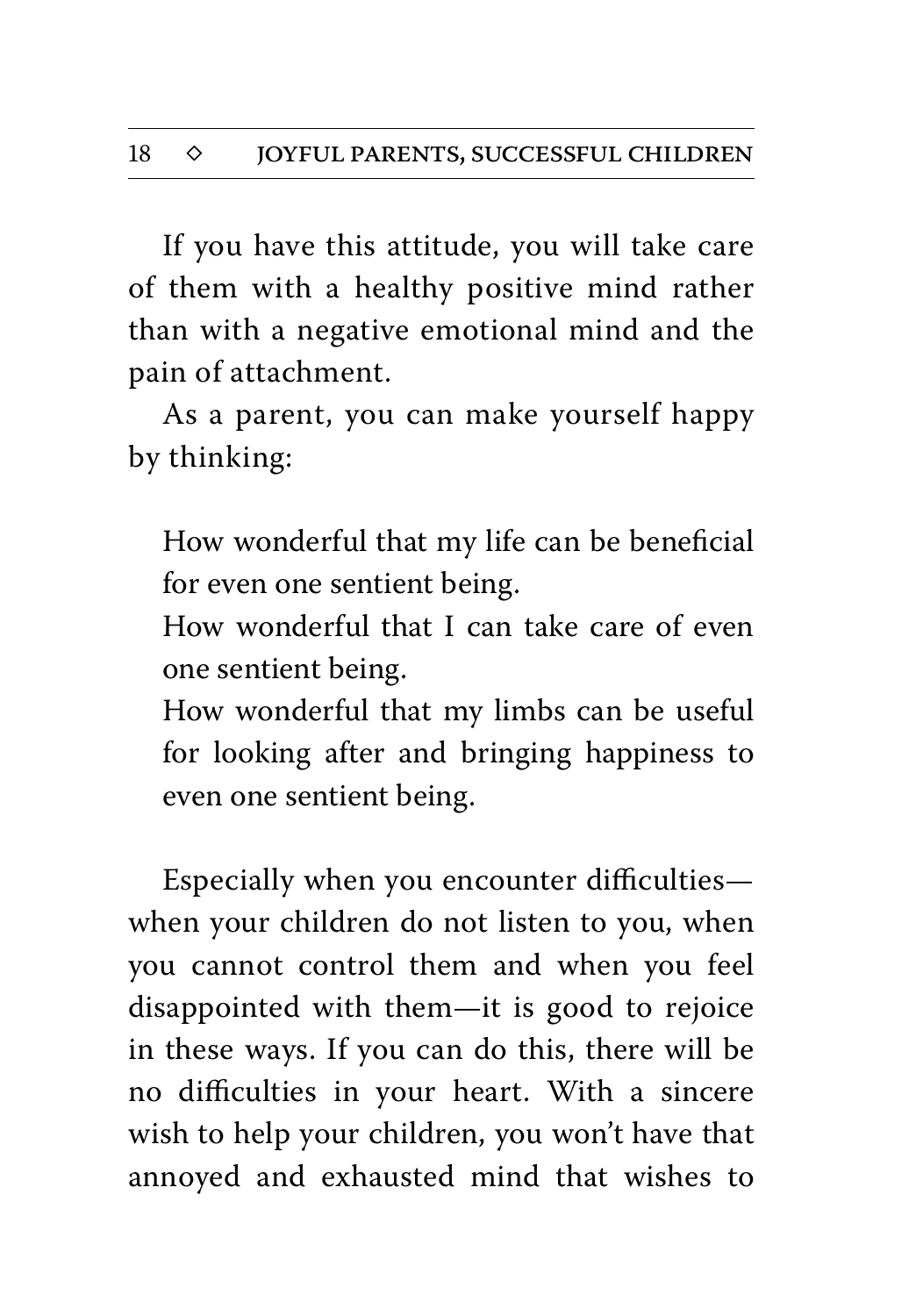give them up. Motivated by bodhicitta, you will be able to rejoice in having the opportunity to help them.

Likewise, the motivation for doing a job that involves taking care of other people's children or the elderly should be exactly the same as the one you have for looking after your own child. The thought, "This person is the most precious and the most kind," is the best attitude to have when you are doing this kind of work.

With the motivation of bodhicitta, every hardship that you undergo and every single service that you do for others will purify negative karma collected throughout beginningless lives. Your job will also become a means for you to collect extensive merit and a chance to practise all six perfections or paramitas: giving, morality, patience, perseverance, concentration and wisdom.

To practise the perfection of wisdom, for example, you can think that you, the caregiver, the action of taking care of the other person and the person you are taking care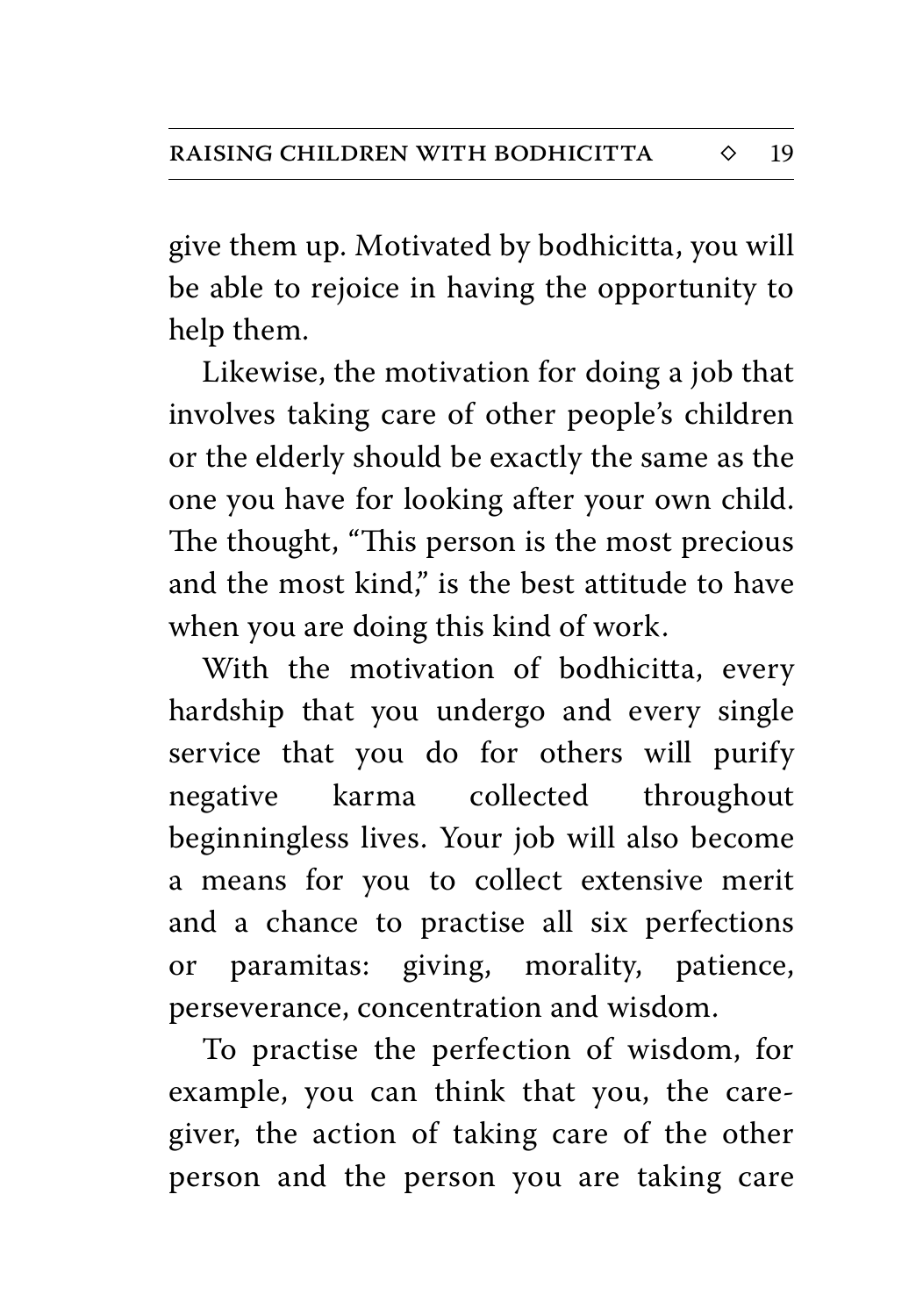of are all empty of true existence and merely labelled by the mind. Motivated by bodhicitta, everything you do to take care of someone else becomes a cause of enlightenment and a quick path to enlightenment.

In a Buddhist text, it is mentioned that even though Maitreya Buddha generated compassion and bodhicitta much earlier than did Guru Shakyamuni Buddha, Guru Shakyamuni Buddha achieved enlightenment first because his compassion was much stronger. His strong compassion enabled him to collect much more extensive merit and purify far greater negative karma accumulated in the past. For example, when in one life as brothers, they encountered a family of five tigers dying of starvation, Maitreya Buddha did not offer his body to them whereas Guru Shakyamuni Buddha did.

In the same way, if you are able to generate strong compassion for your children, and instead of being driven by attachment to them, you use them to practise Dharma, your children will give you enlightenment.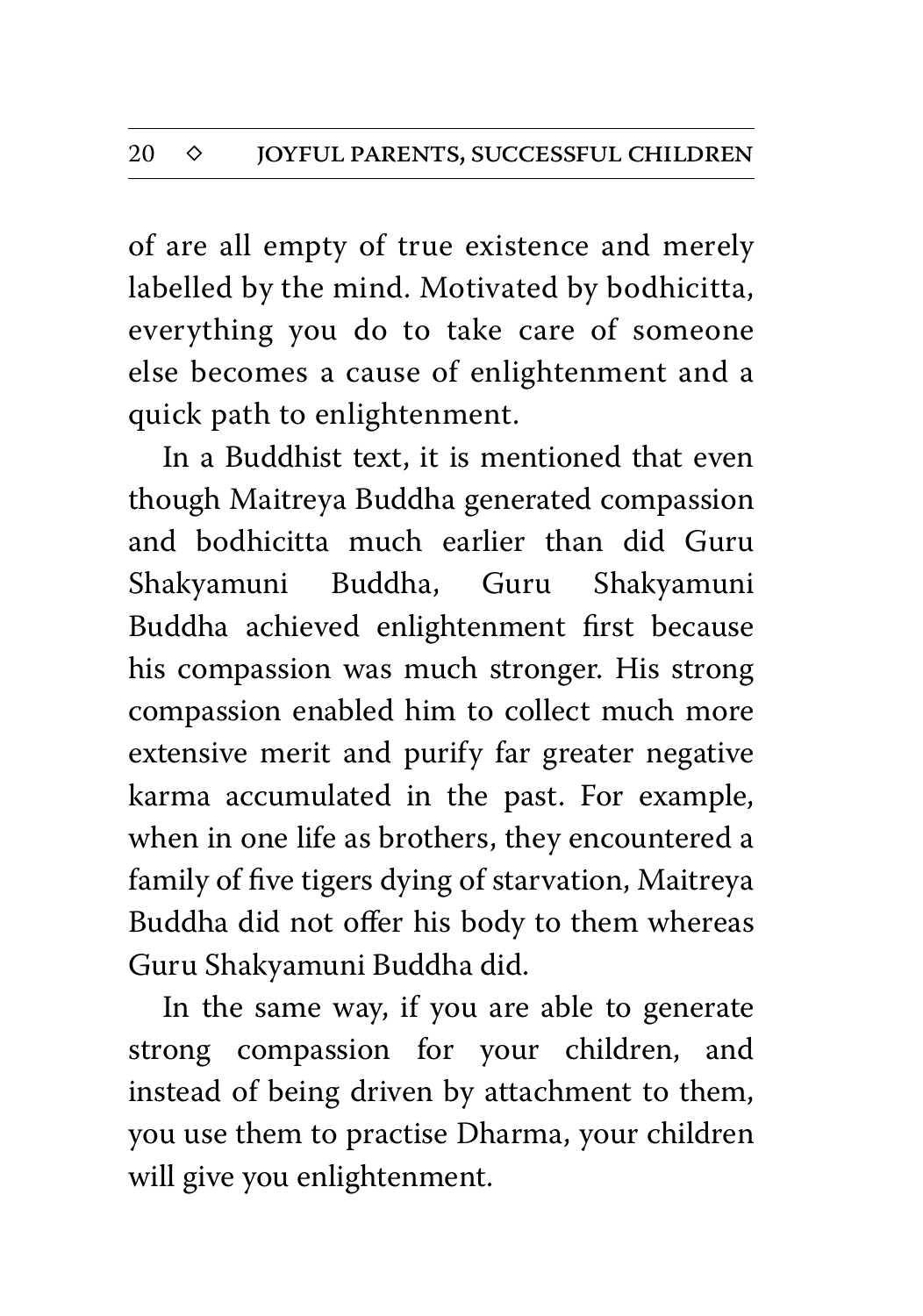Also, if motivated by compassion, you do a job that entails taking care of other people's children or the elderly, you will receive realisations and enlightenment from those people. Similarly, even if you just look after a pet with this motivation, you will receive enlightenment quickly from that sentient being.



Notes:

1 Wishing to experience happiness and to avoid suffering; to gain material things and to avoid losing them; to be praised and to avoid criticism; to have a good reputation and to avoid a bad one.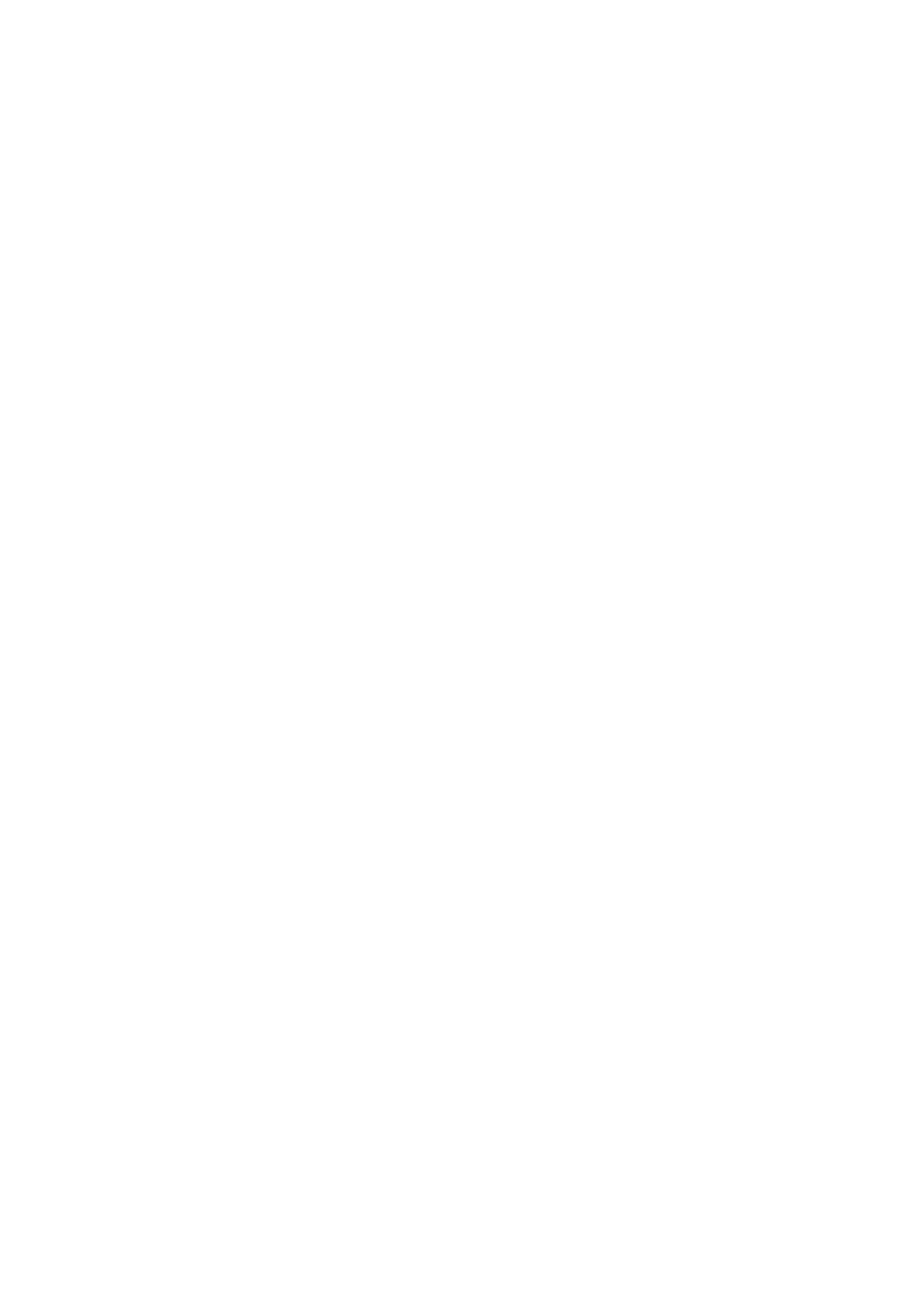### 2  $\diamond$  MAKING A RELATIONSHIP  $\diamond$ MEANINGFUL.

You, as a parent, need to learn how to take care of your children properly. Since you spend so many years of your life with them, it is important to make them the focus of your Dharma practice and meditation. But by saying this, I am not suggesting that everyone has children! My point is that if you are planning to have children, you should be really careful, and before having children, learn how to make their lives as beneficial as possible. Of course, there is still no guarantee that everything will work out; your children will have their own individual karma. But, because children spend so much time with their parents, you can potentially have an enormous influence on them. Therefore, parents have a huge responsibility. Unfortunately, most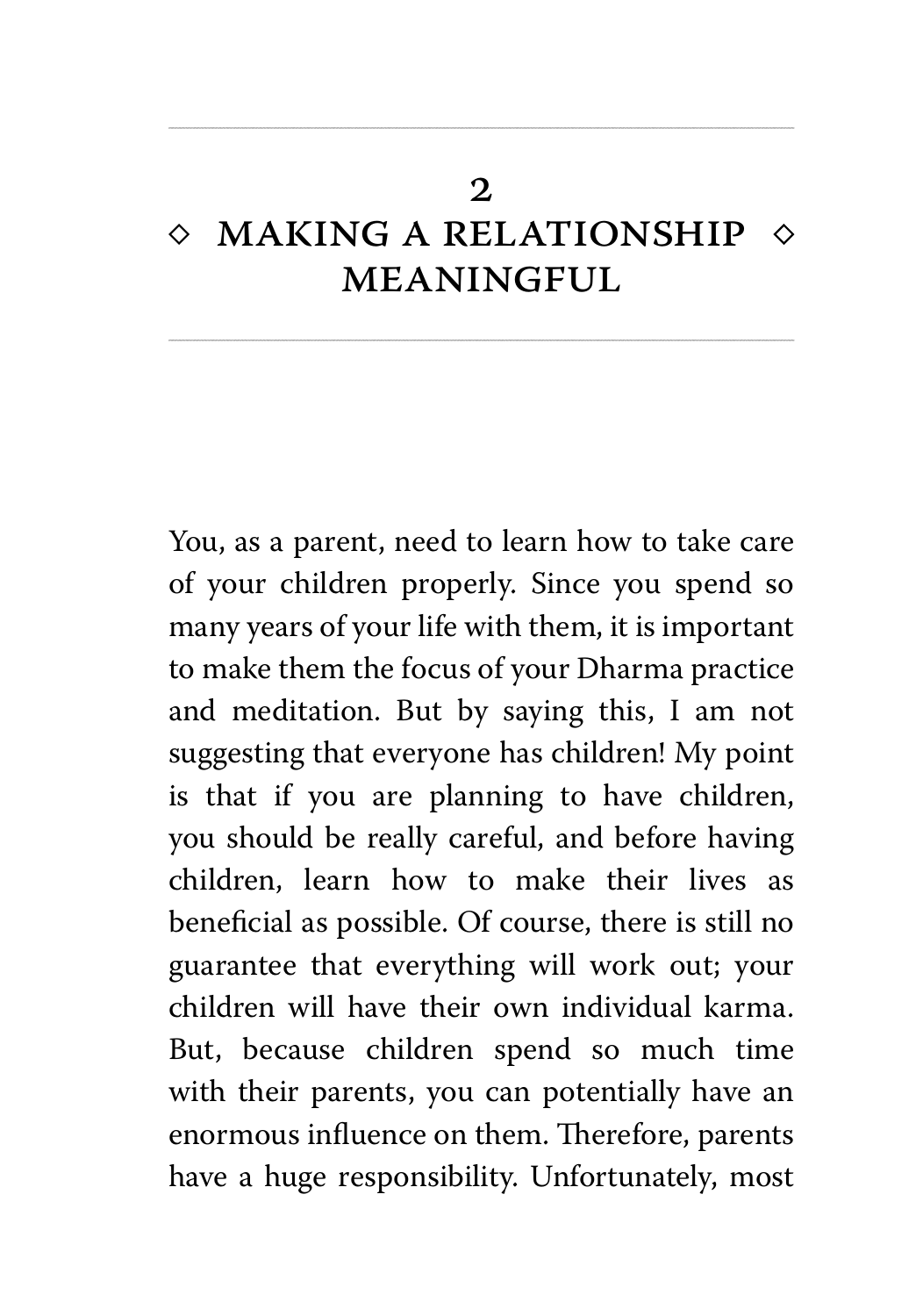people don't think about this and so don't plan what they are going to do with that new life after giving birth to a child. Instead, they tend to think that having children is going to be pure bliss, without a single problem, like a wonderful dream come true.

The same is true of relationships. People think, "To be with them is all I need in life." They never think about the possible problems, and instead, see a life filled with beauty and bliss. They think, "If I could only be with this person, I could kiss the rest of the world goodbye. Whatever happens after that, even if the world were to be destroyed by fire, it wouldn't matter." It is very interesting to investigate how the mind thinks, and in particular, 'the trip' that attachment takes us on. Attachment sees only beauty, only bliss. It considers that particular person to be absolutely wonderful and the most important and best thing in life.

Even before you meet someone, you hope to encounter such a person and imagine how the relationship will be, including the holidays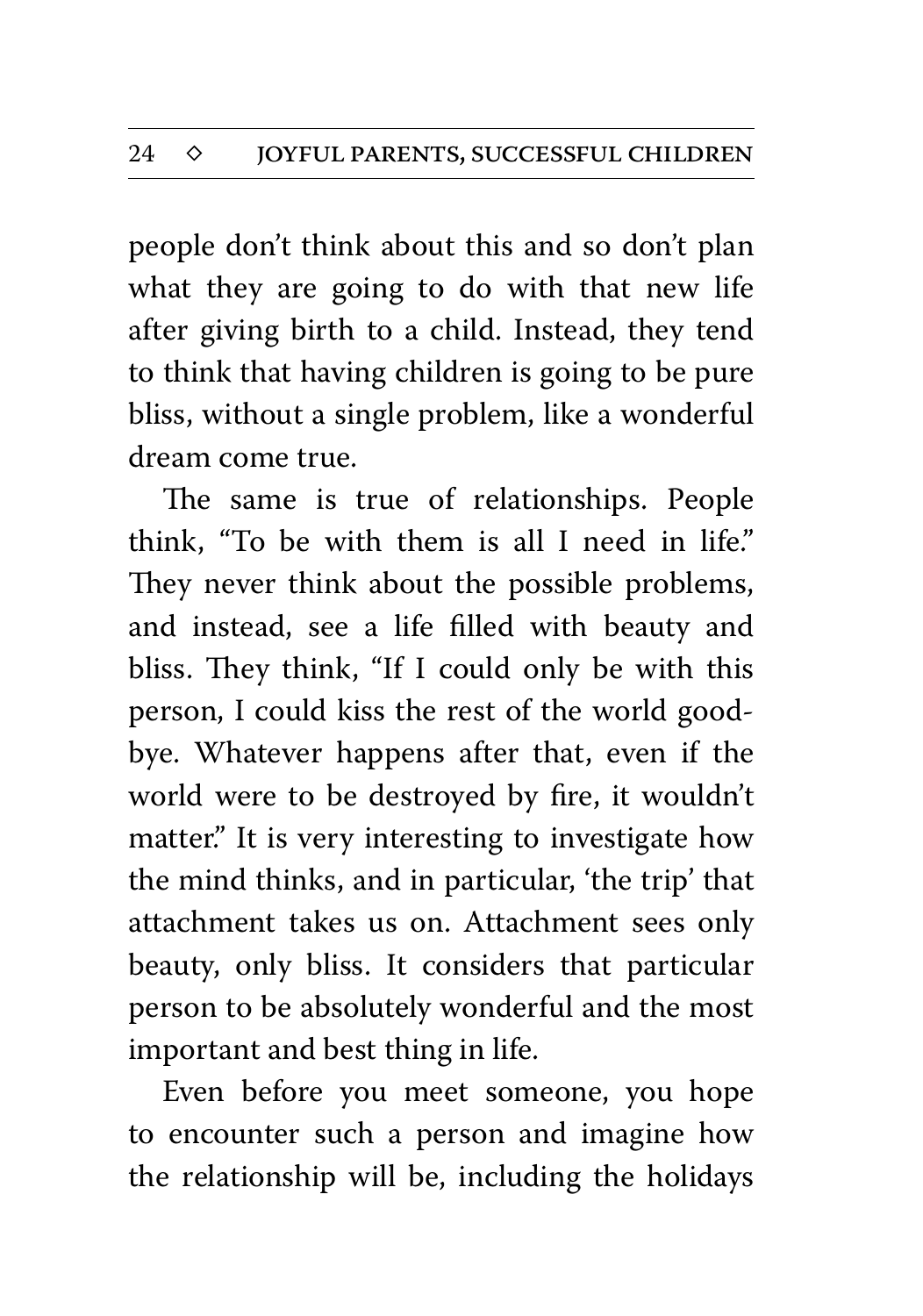you will go on together. Mentally you make up stories or daydream about how nice it will be.

Then at the beginning of an actual relationship, there is a lot of excitement. You are attracted to each other and meet for an hour or so here and there, perhaps in a park or at a restaurant. You meet more and more often and come to think, "How wonderful it would be if we could live together." Eventually, you either get married or move in together. But only then do you begin to really see the other person. As the days pass, you gradually begin to get angry when the other person behaves in ways or says things that you don't like. You begin to notice many previously unnoticed things about them, such as the unpleasant smell of their body and excrement. Gradually you come to see many faults. You begin to see the selfish mind of the other person, that they don't want to do what you want them to do and that they only want to do whatever they want. Your unhappiness starts to grow and then gets stronger and stronger.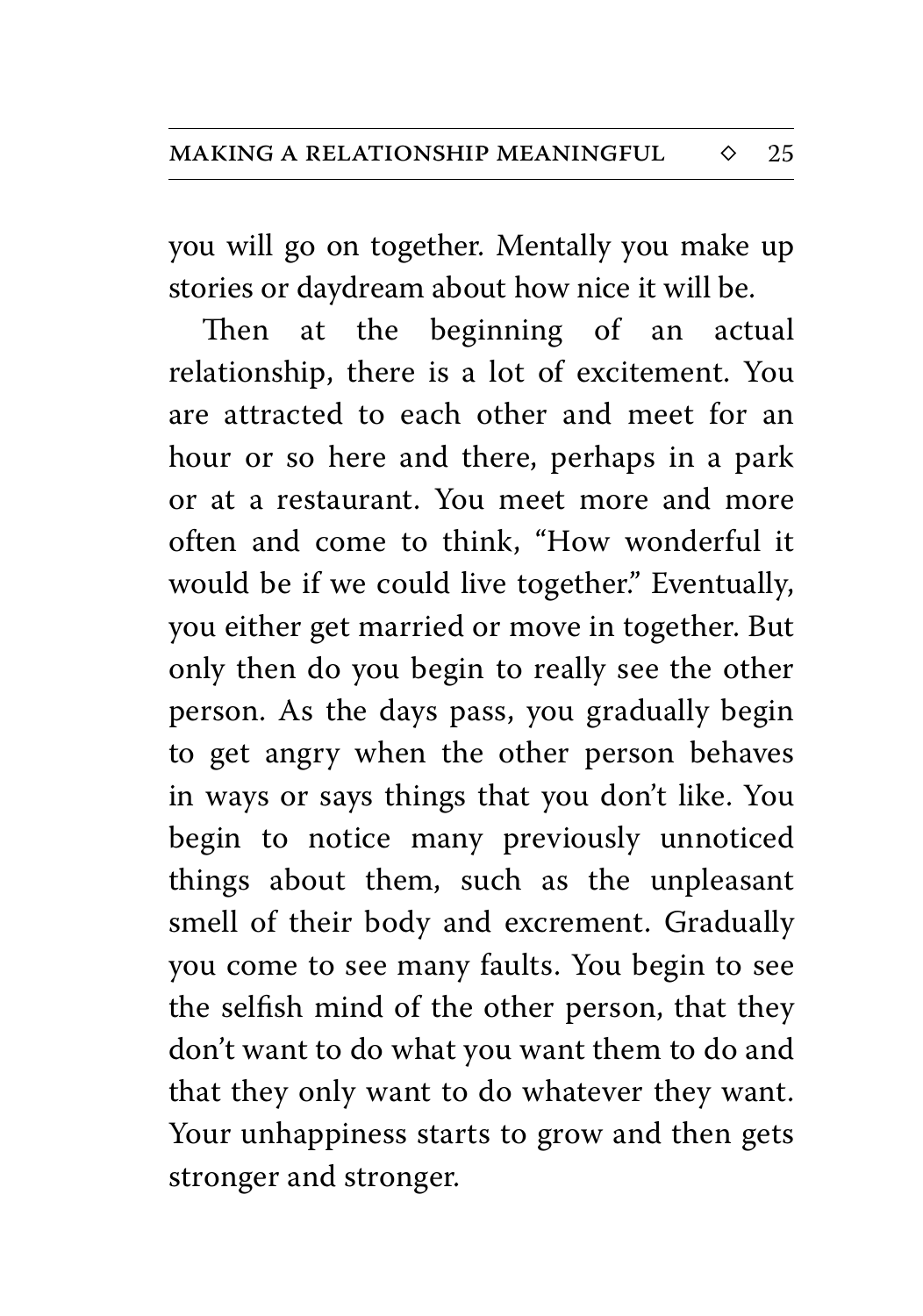Whereas at the beginning, there were no problems and you were completely absorbed in bliss, now that bliss is like a cloud or a rainbow disappearing from the sky. First, there is just a trace left and then it is completely gone. The days pass and there are more and more problems. Eventually, your heartfelt wish comes to be expressed in the thought, "When can I be rid of them?" At this point, your way of thinking is completely opposite to what it was at the beginning of the relationship. Now what you wish and pray for from the bottom of your heart is to be free from this person! That becomes the most important thing in your life—to be rid of them is what would make you the happiest person alive. Day and night, while you are at work and when you return home, you continually ask yourself, "When am I going to be free?" You look for a way to make this happen and as a result, there is more and more fighting and quarrelling. Your life becomes filled with tears and misery. You blame each other,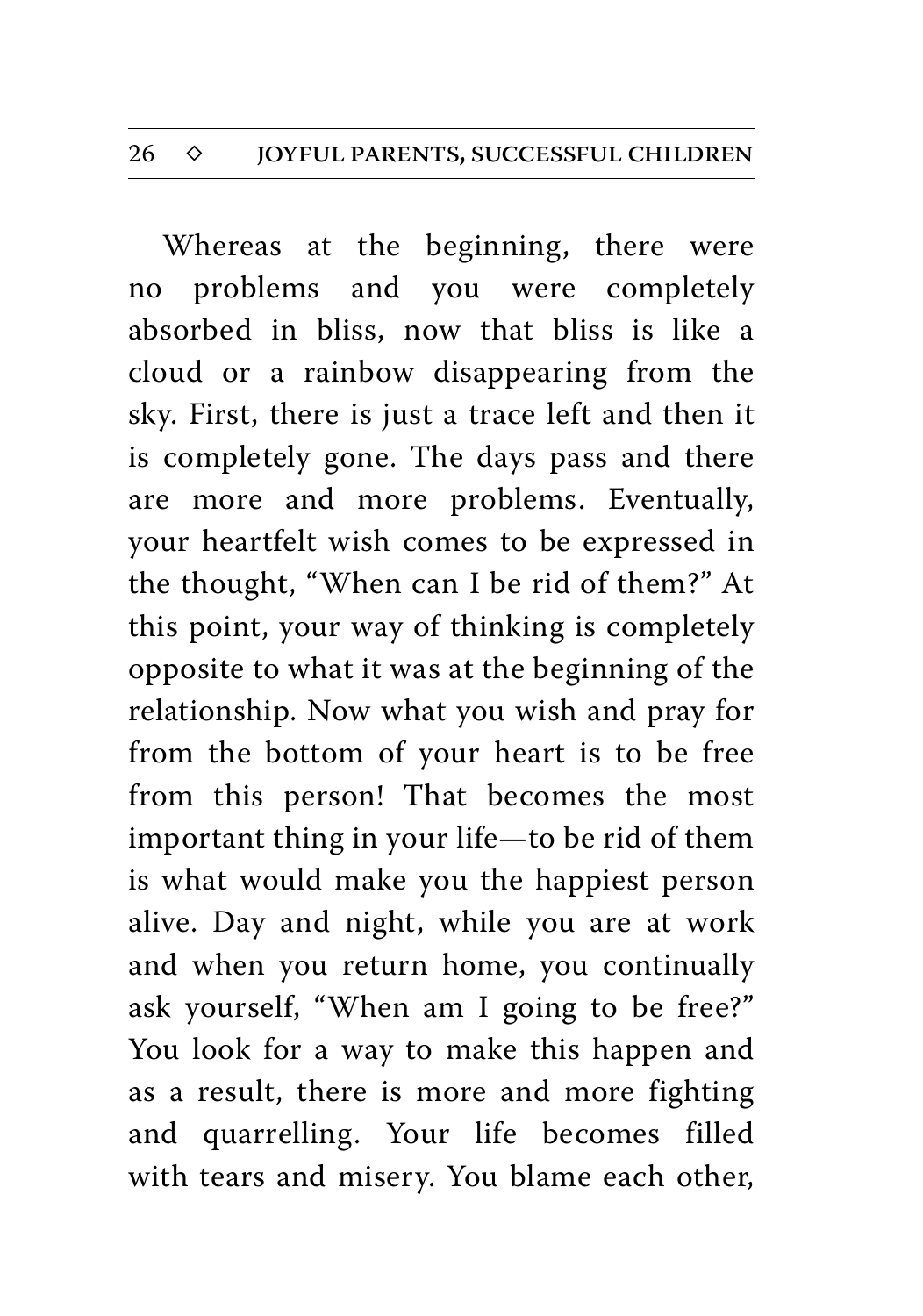saying, "You did this" and "You did that." Finally, either you leave them or the other person leaves you. And then what you want is to never see that person again! While at one time, the best thing imaginable was to be with that person forever, now the best thing would be to never encounter them ever again.

One time I was in Singapore and an Indian couple came to visit me. They told me that they couldn't wait for their daughter to get married and asked me to pray for this to happen quickly. I advised them to be careful, to take their time and to not rush, but I didn't go into any detail about the possible problems that could arise. They seemed to have no idea what marriage implied; it was as if they were completely hallucinating. For them, their daughter's marriage was the most important thing in their lives and they seemed oblivious to the fact that marriage is not always sun-shining bliss. This showed me that not only young people but also their parents never actually think about what can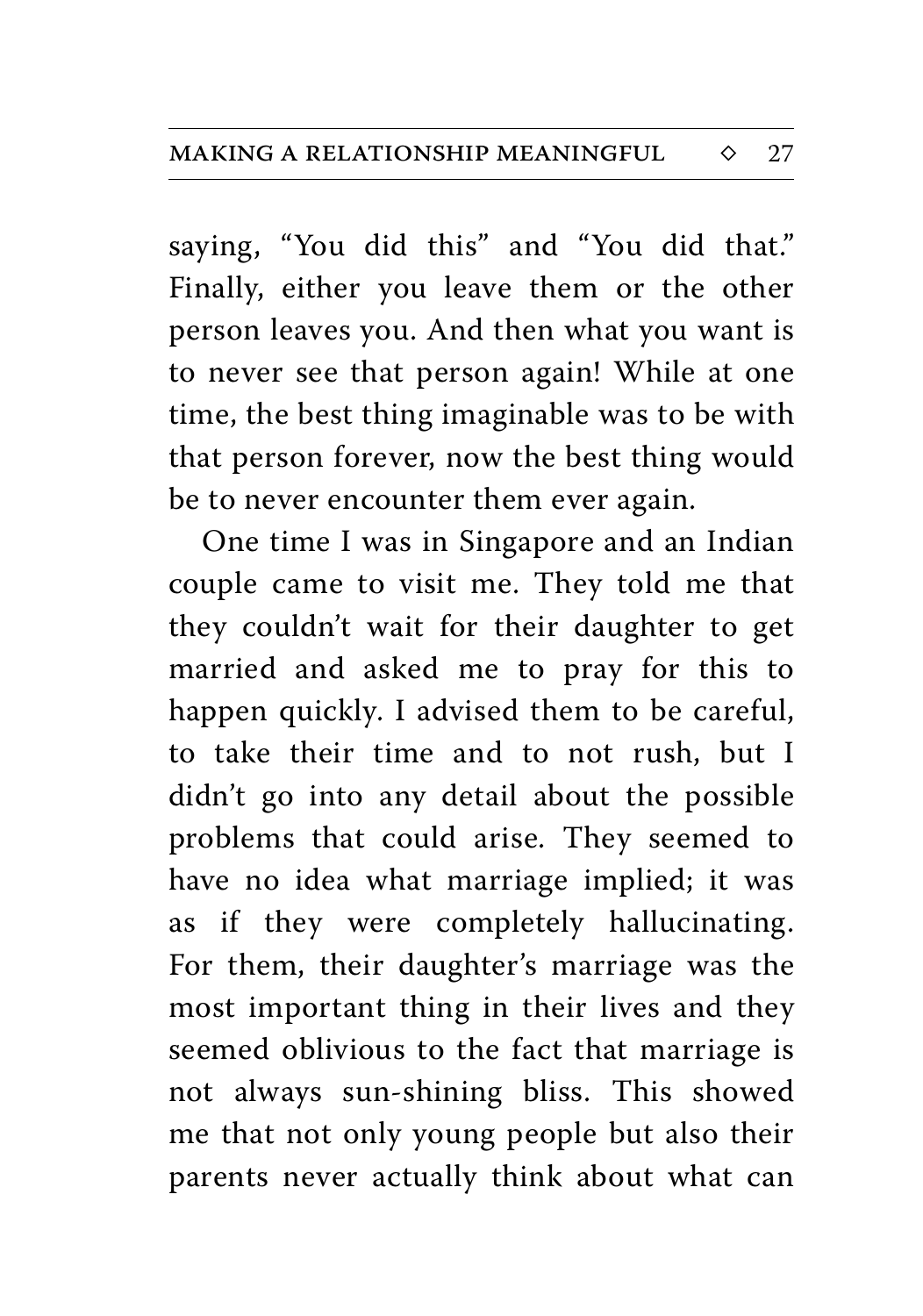happen; everyone just takes it for granted that couples will always have a good life together. Even though everyone sees and hears about the problems that occur in relationships, people never think that this will happen to them. However, sooner or later, there will be problems; for example, some couples end up fighting over money and other possessions to the point of ending up suing each other.

When the experience of being together starts to become unpleasant, you see more and more problems, and at the same time, your attachment diminishes more and more until the excitement is completely gone. But even before that relationship is over, you get into another relationship with the thought, "This person loves me more than my present partner." You start the same mental story all over again, "This person is fantastic; they only love me. If we could be together, there won't be any problems, only bliss. This time there won't be any darkness, just sun-shining happiness." Then, the same story starts all over again. You move in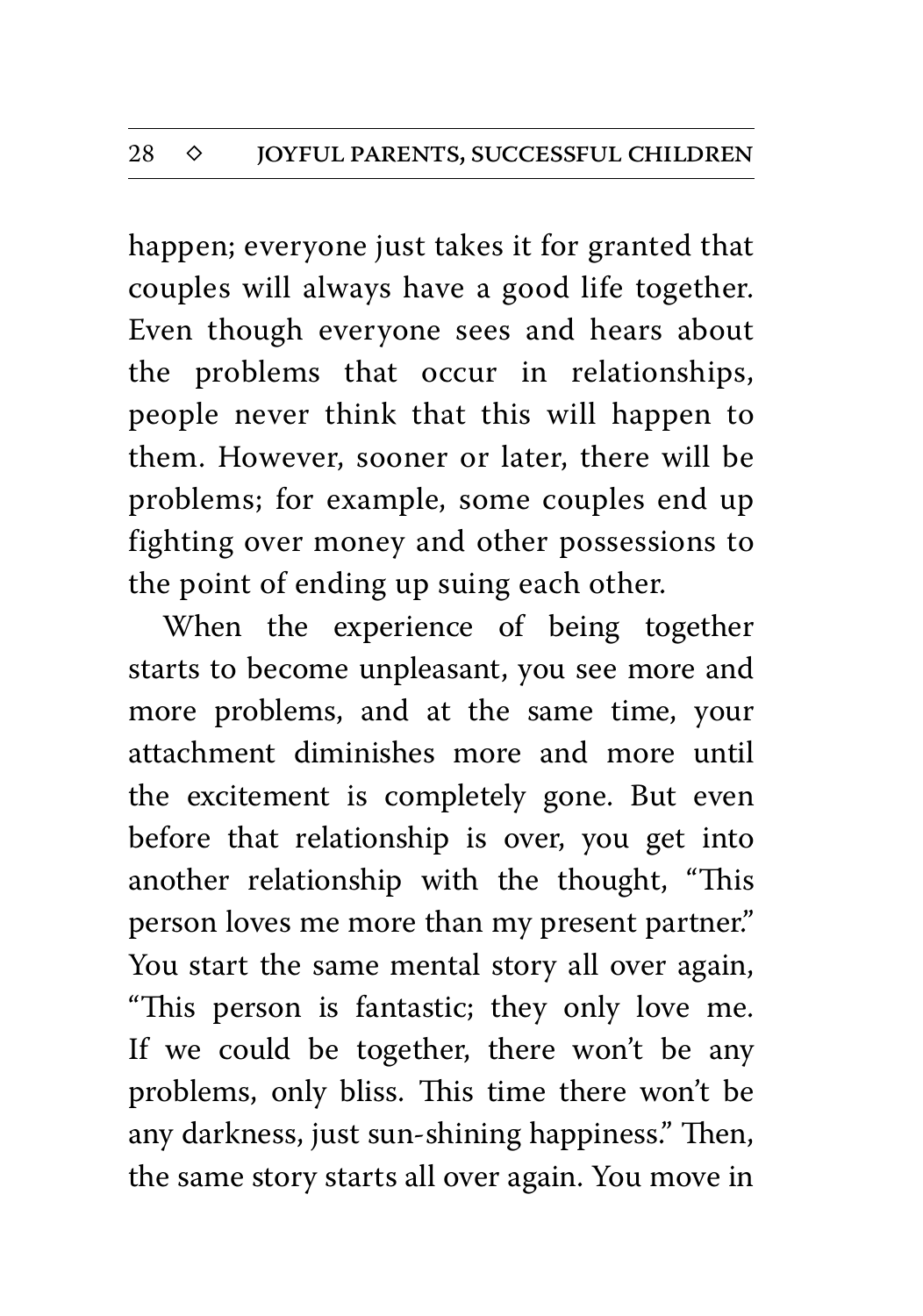together and gradually the other person learns more about what you are like, and you also begin to see things that you didn't notice before. You find more and more faults in each other and gradually lose interest in each other. Once again the relationship ends. Then again you meet someone new and think, "This person loves me so much more."

If on top of everything else you have children, this can create additional problems as then all the attention tends to become focused on them. If that happens, you can easily come to feel that your partner doesn't love you anymore.

> **For all these reasons, you should consider having a relationship to be an opportunity to practise Dharma and to free yourself from worldly thoughts, just like having children.**

In particular, you should make sure that being together with someone becomes a cause of enlightenment by keeping in mind the motivation of bodhicitta.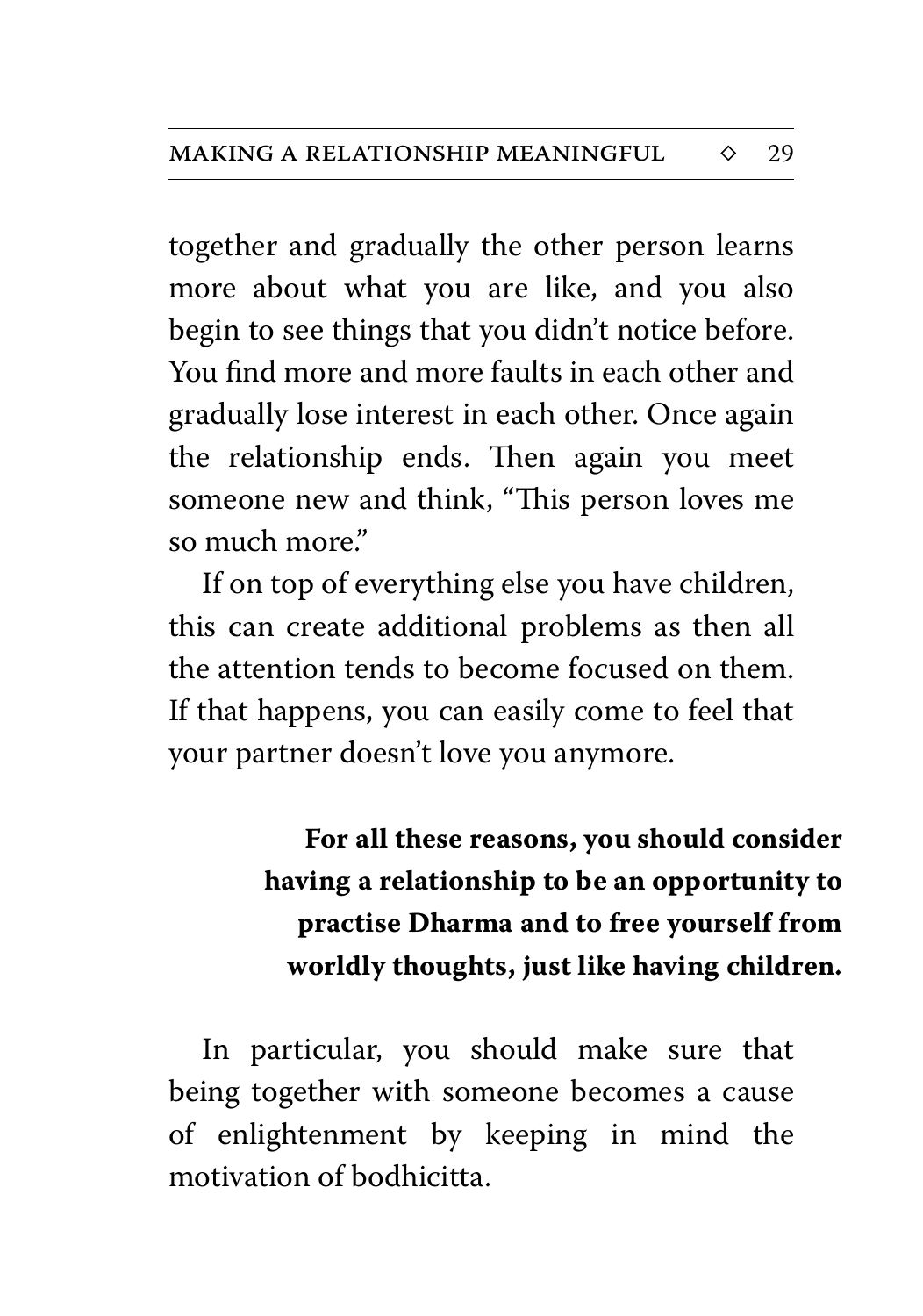## **You should cherish, serve and dedicate your life to your partner in the same way that you aspire to do for all sentient beings.**

You can use your relationship to practise morality by, for example, observing the five lay vows of abstaining from killing, stealing, adultery, lying and mind-altering substances. Likewise, having a partner provides an opportunity for you to practise the other five perfections of giving, patience, perseverance, concentration and wisdom. If you can do this, they will give you enlightenment just like your children.

You can also think about your partner in exactly the same way as your children, "I have received every happiness experienced throughout beginningless lives from this person." Just that kindness is unimaginable, but on top of that, you also receive all your future happiness from them. In addition, you also receive liberation from every suffering, which is much more precious, from them. Then, you also receive enlightenment, which is even more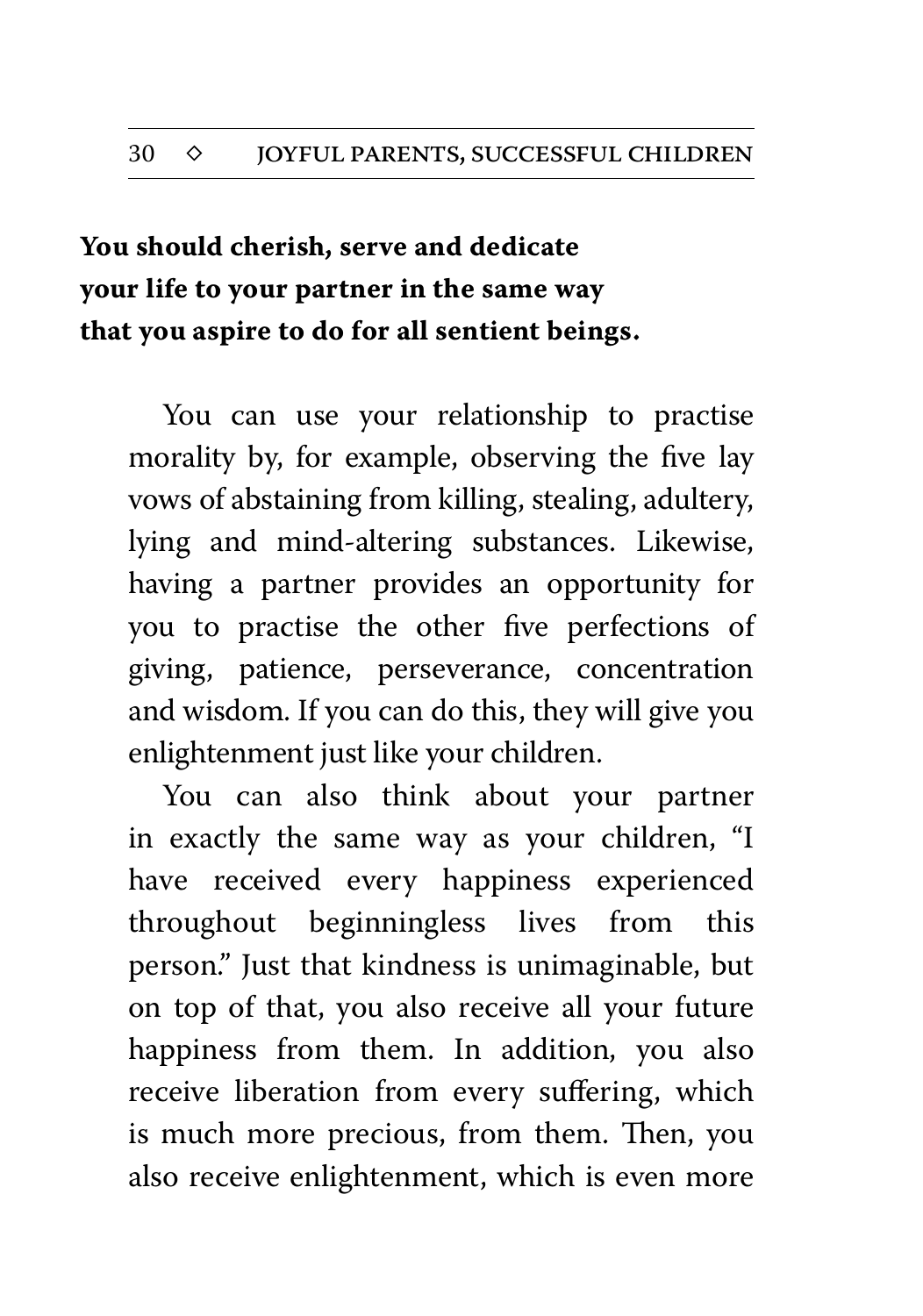precious, from that person. Thinking in this way, the conclusion is that your partner is the most precious, most dear and most kind person in your entire life.

You should also keep in mind that in past lives, your present partner was your mother and at that time was kind to you in the four ways. By recognising the vast kindness you've received from them, you will come to see yourself as their servant. Thinking in this way, your living together will become an opportunity to practise Dharma. With the attitude that the other person is most precious and kind, every single action you do will become a means of collecting extensive merit. If you also act with bodhicitta, you will collect limitless skies of merit and your actions will become the cause to achieve enlightenment for the benefit of all sentient beings. By thinking, "I am going to offer service to this person who is a most precious sentient being," you will collect a huge amount of merit every day and also purify defilements collected throughout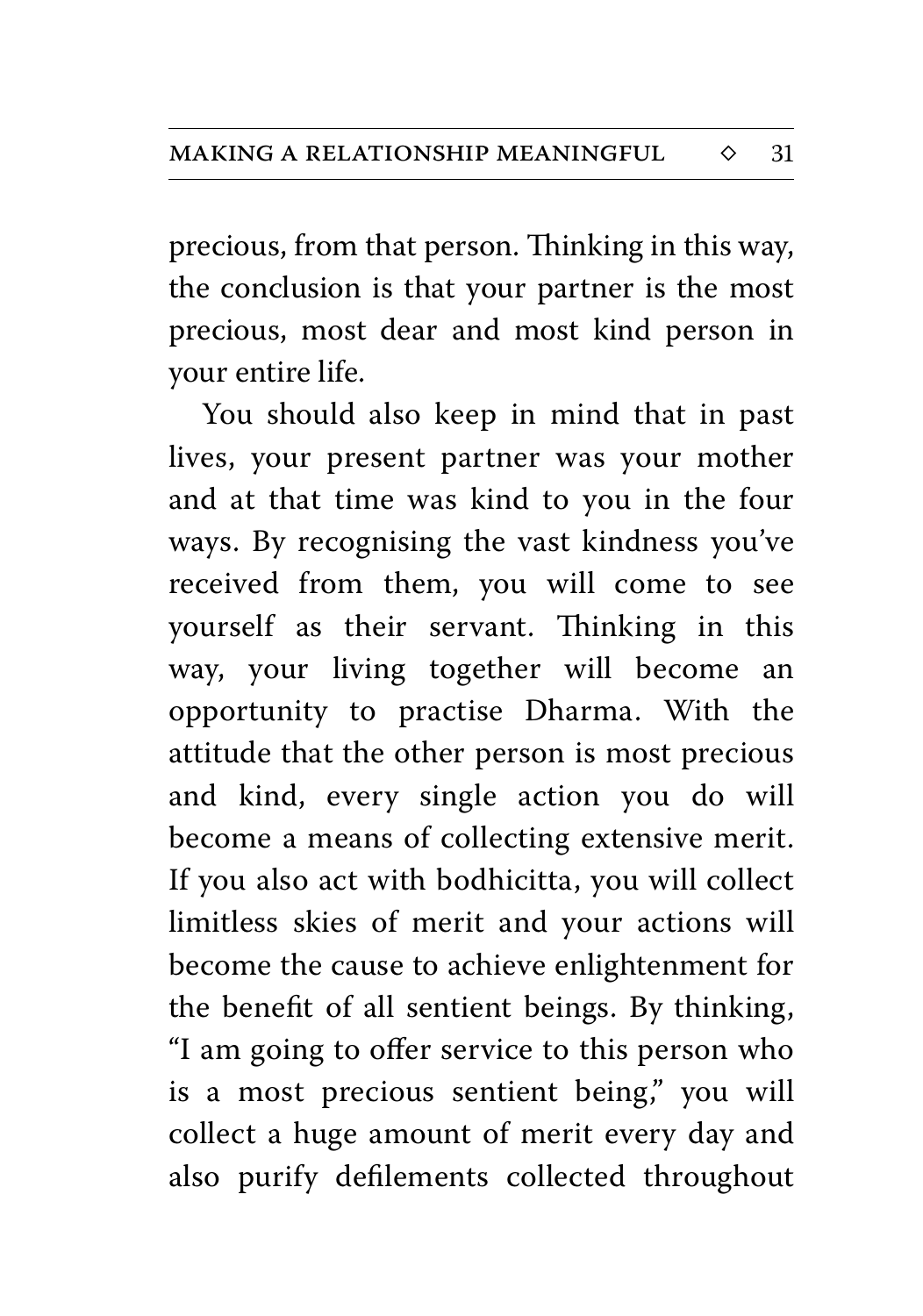beginningless lives. Since you will constantly create the cause for the biggest success—full enlightenment for all sentient beings, your life will be filled with happiness and hope.

When trying to understand the things that happen in a relationship, you need to take past karma into account. Everything that you expect to happen doesn't necessarily happen because the way things go depends on the karma that you and your partner created in the past. If you always remember to relate events to karma by thinking, "This is my karma" and "This is their karma," a potential problem doesn't even become a problem because you accept the situation. It does not bother you and there is peace in your heart. But if you don't think of or don't accept karma, you will feel as though you are crushed beneath heavy mountains of problems. However, it's your own faulty way of thinking that makes you feel like that.

If you remember karma, then even if one day your partner leaves you, there will be no problem at all. You will respect their decision by seeing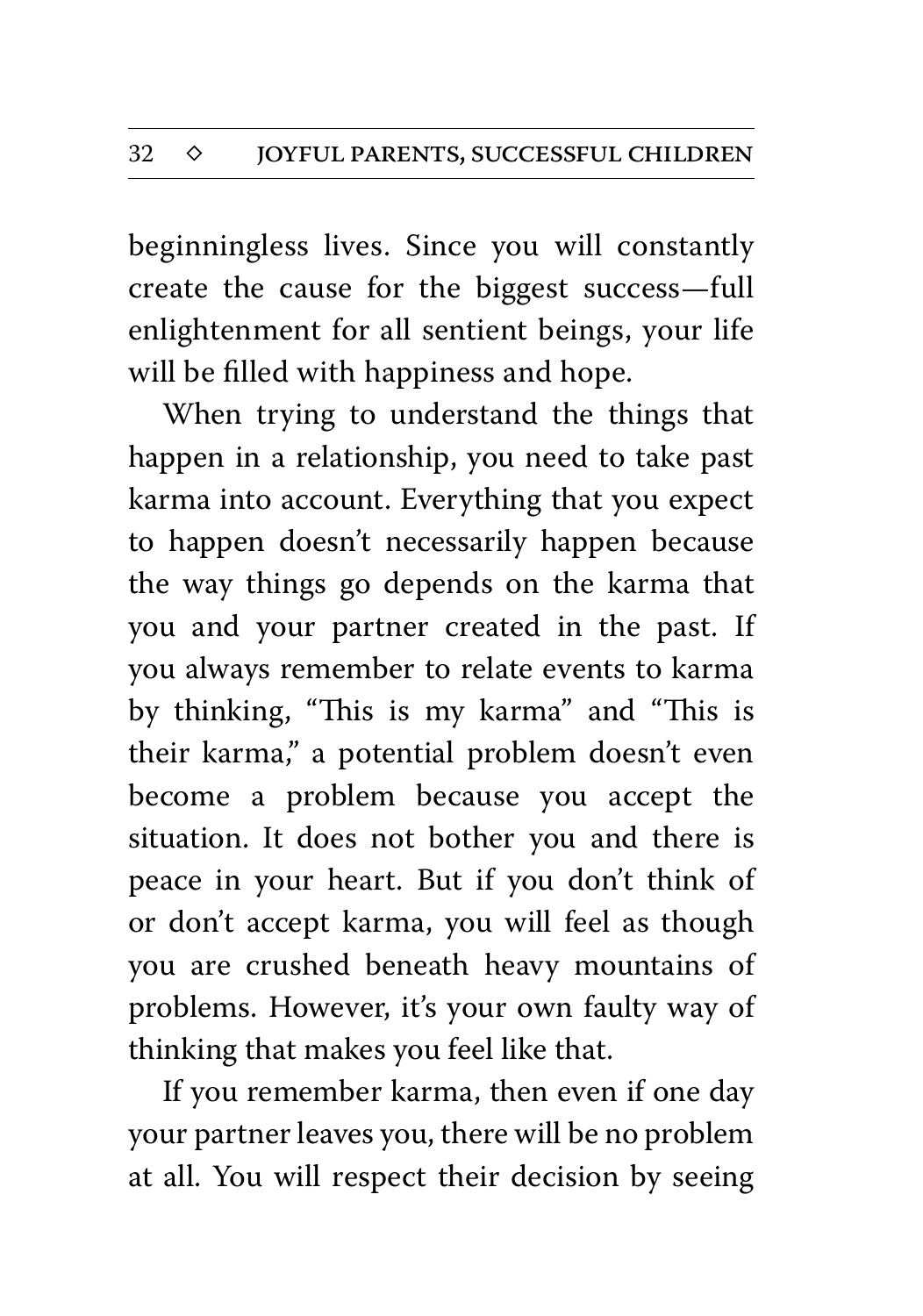how they are the most precious, dearest and kindest sentient being from whom you receive all your past, present and future happiness. Thinking like this, you won't have any clinging or attachment, and even if your partner decides to leave you, you will be able to mentally offer them whatever is best for them. If a relationship begins with this way of thinking, it will also end well. On the other hand, if the motivation at the beginning is faulty, then at the end when separation occurs, there will be intense suffering even to the point of contemplating suicide.

If you are able to make use of all your relationships to practise Dharma, you will lead a very healthy life. Whether you have a partner or children, whether you are taking care of other people's children, the elderly or your own parents, you should practise seeing yourself as their servant and the sentient beings you are taking care of as your lord or boss. Then serve them by working to free them from suffering and to bring them happiness. This is the attitude of a bodhisattva towards all sentient beings.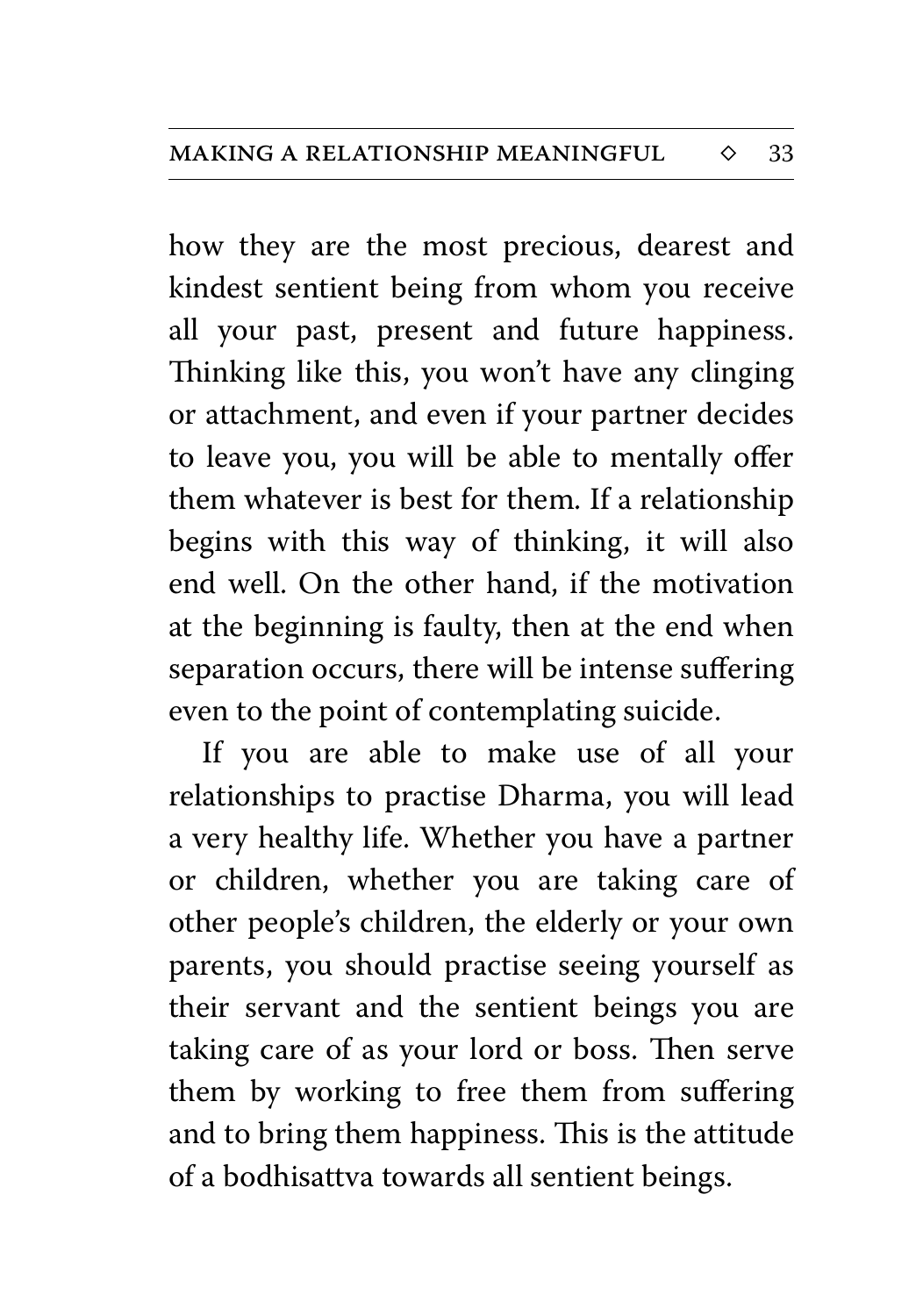By thinking in the ways that I have explained here, you will be able to fully enjoy life. You will find satisfaction and fulfillment and you will experience inner peace and happiness. Otherwise, no matter the excitement and no matter how many good things happen to you, your heart will always be empty and you will be miserable. .

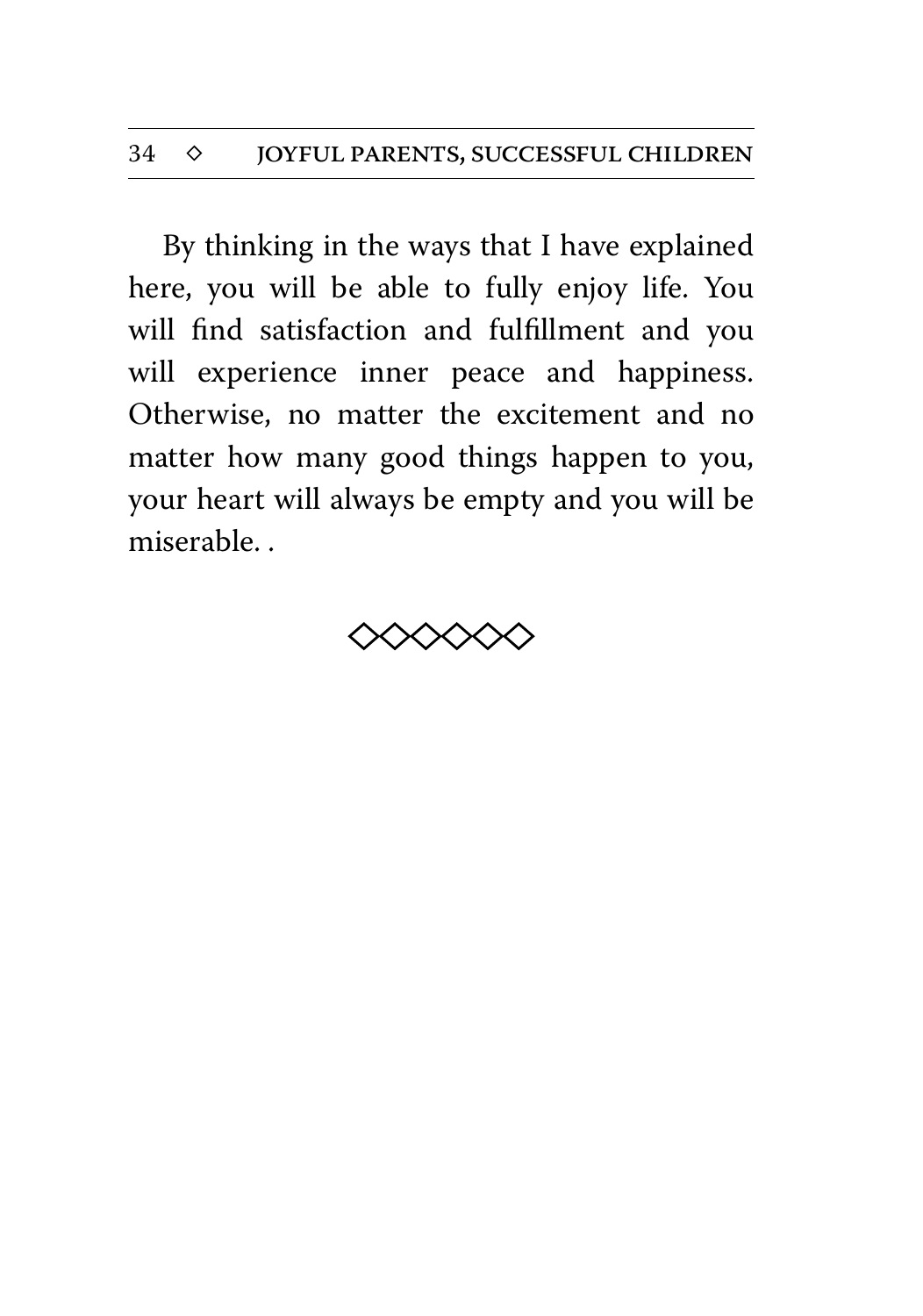# 3 GENERATING THE GOOD HEART

Solving the problems of the world—population increase, climate change, financial crises and so on—depends mainly on education. While adults also need to be educated in the prevention and resolution of these problems, special attention needs to be paid to educating the young. The main focus of such an education should be to teach children how to be better human beings. They need to learn how to develop human values like kindness and compassion.

> **Young people are the future of the world. How much happiness and peace, and likewise, how much fear and danger future generations will experience depends on how children are educated right now.**

♦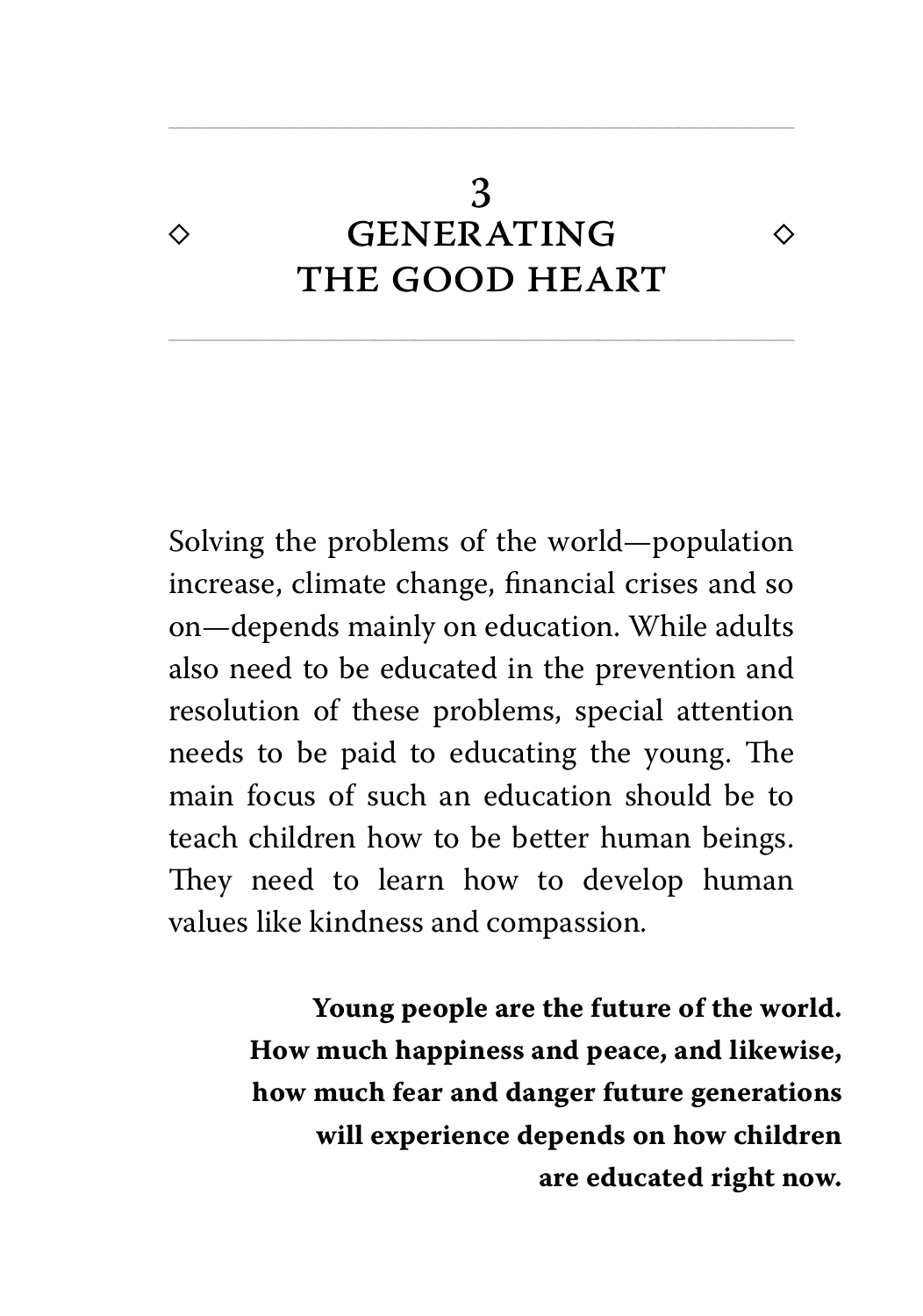A more peaceful world depends on children practising the good heart—helping others and not harming them. This is the most important education you can give children and the very first thing to teach them.

Initially, it is very important to make a plan for your children's lives to be beneficial, both for their own sake and for the rest of the world. People who are starting a new business, for example, begin by developing a plan to make it the most profitable possible. Similarly, even before you bring children into the world, you should make a plan given that a sentient being's life is much more important than a business!

Every day, you, as a Buddhist parent, make prayers, recite mantras and so forth, for the benefit of all sentient beings—the numberless hell beings, hungry ghosts, animals, human beings, asuras, suras and intermediate state beings. Since your children are also included in those sentient beings, you must think about how to make their lives the most beneficial possible. This is because, among the numberless sentient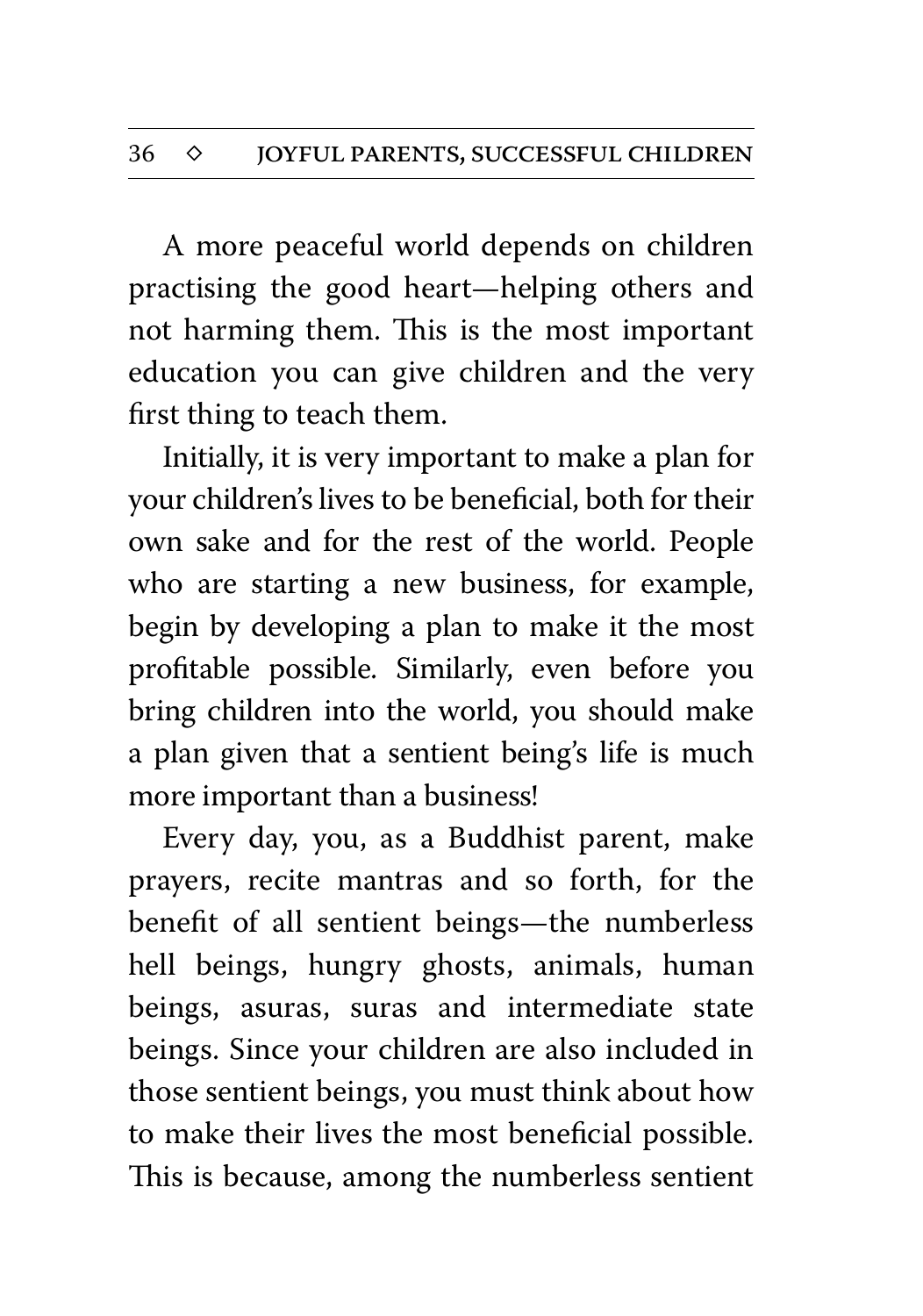beings, you have a special responsibility for your children's lives. You must therefore make a plan to ensure that their lives are meaningful and not passed in suffering, at the very least for themselves but ideally, also for the entire family, society, country and world.

> **You have a huge responsibility for the kind of people your children will grow up to be. Because you spend so much time with them, your attitude and behaviour can have a lasting influence on them.**

Of course, there is no guarantee they will do everything you tell them to do; they also have their own individual karma. Having created strong karma in their past lives, your children's lives may well turn out to be completely different to the way you brought them up. But because what happens to them also depends on other causes and conditions, you are responsible for helping them as much as you possibly can. Therefore, you need to have a clear plan as to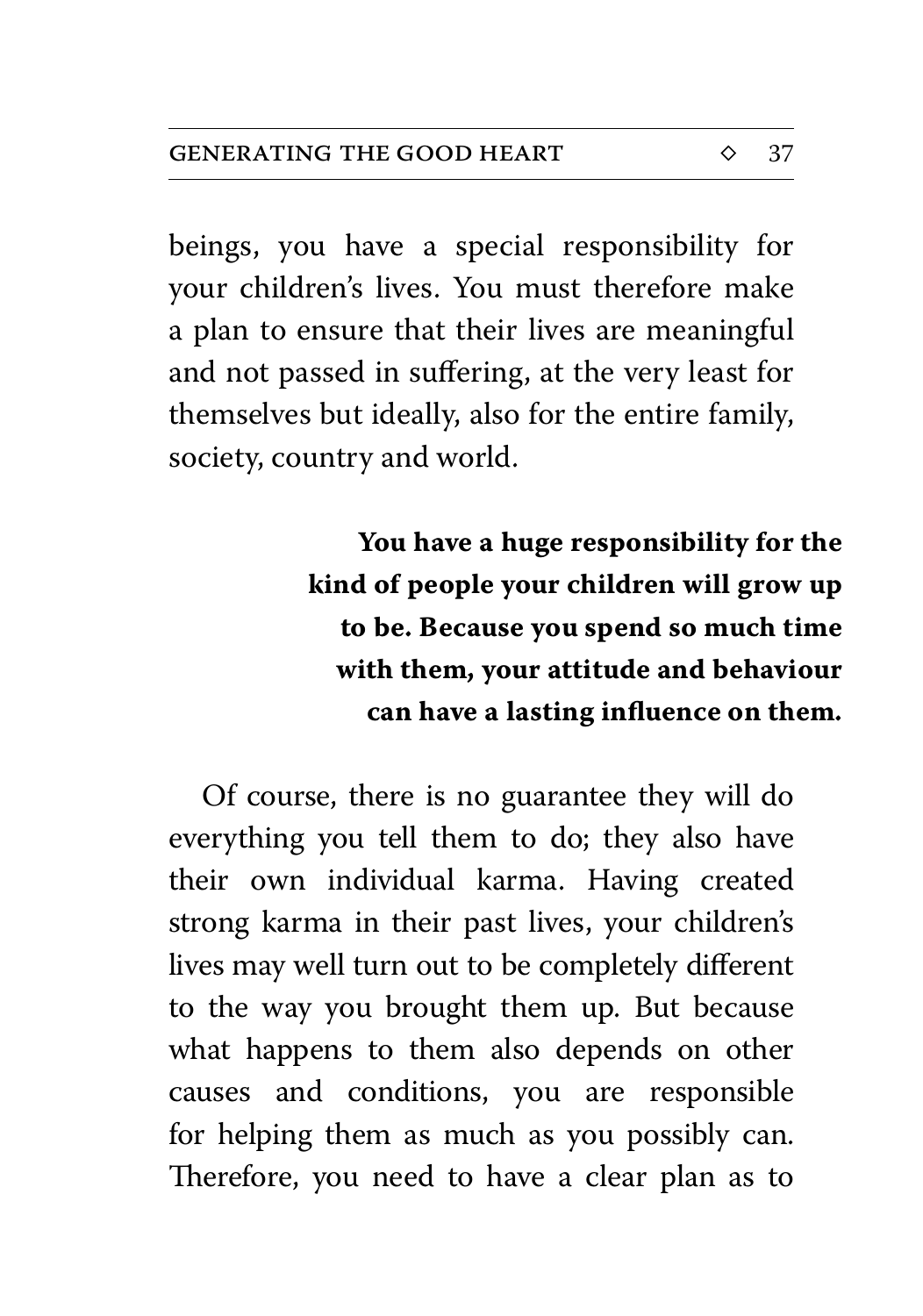how to educate them. If instead, you miss out on directing your children's lives in a positive way, their futures will be very unsure and the opportunity you had to help them will be lost. Although many good things could have happened to your children because you lacked a clear idea about parenting, their lives might become filled with constant suffering and problems.

## **A good parenting plan comes from having a healthy, positive motivation for bringing up your children, one that is based on a good heart rather than on attachment.**

If you have a good heart and a good attitude toward life, and consequently try to do positive things to help others in your daily life, it will have a strong impact on your children. It will be of great benefit to them and they will grow up with a healthy mind—a positive, pure Dharma mind. With this type of mind, they won't harm themselves, nor will they harm other sentient beings: their families, neighbours, fellow countrymen and the people of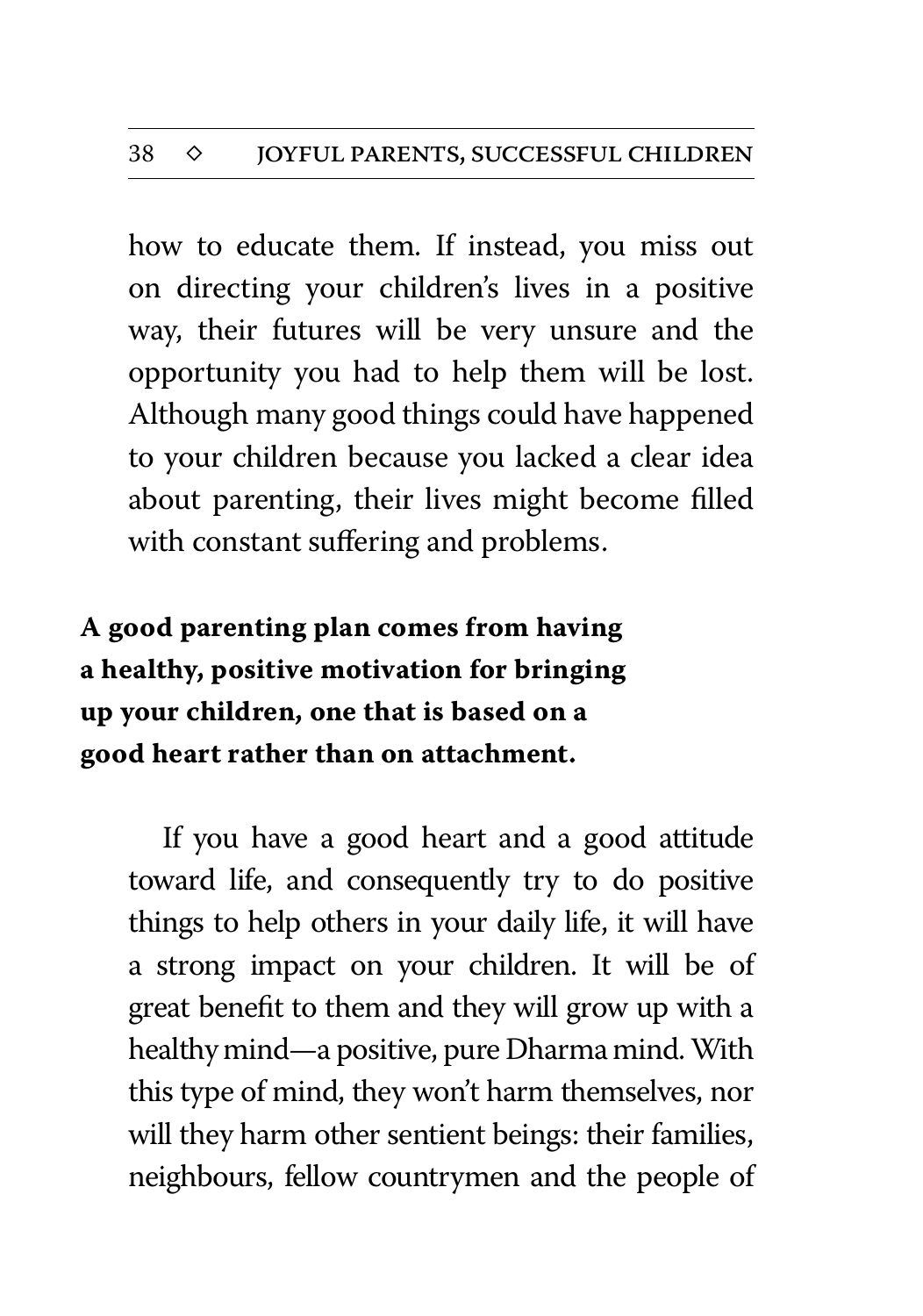the world, not to mention animals. Not only that, their healthy minds will also make it possible for them to bring peace and happiness to others.

Children learn from their parents, so if they see you trying to benefit others, they will receive a positive message from your example. Then, when your children have their own children, they will pass on that same education by also living their lives with a good heart and helping others. Your children will be an example for their own children, that is, for your grandchildren. Like this, parents can help to transmit from generation to generation the importance of a good heart, of not causing harm to others and of doing as many positive actions as possible. If you do this, the result will not only be an enjoyable family life for you and your children, but it will also bring much happiness and peace to the sentient beings of this world, life after life. Therefore, your role as a parent is extremely important and entails a truly big responsibility.

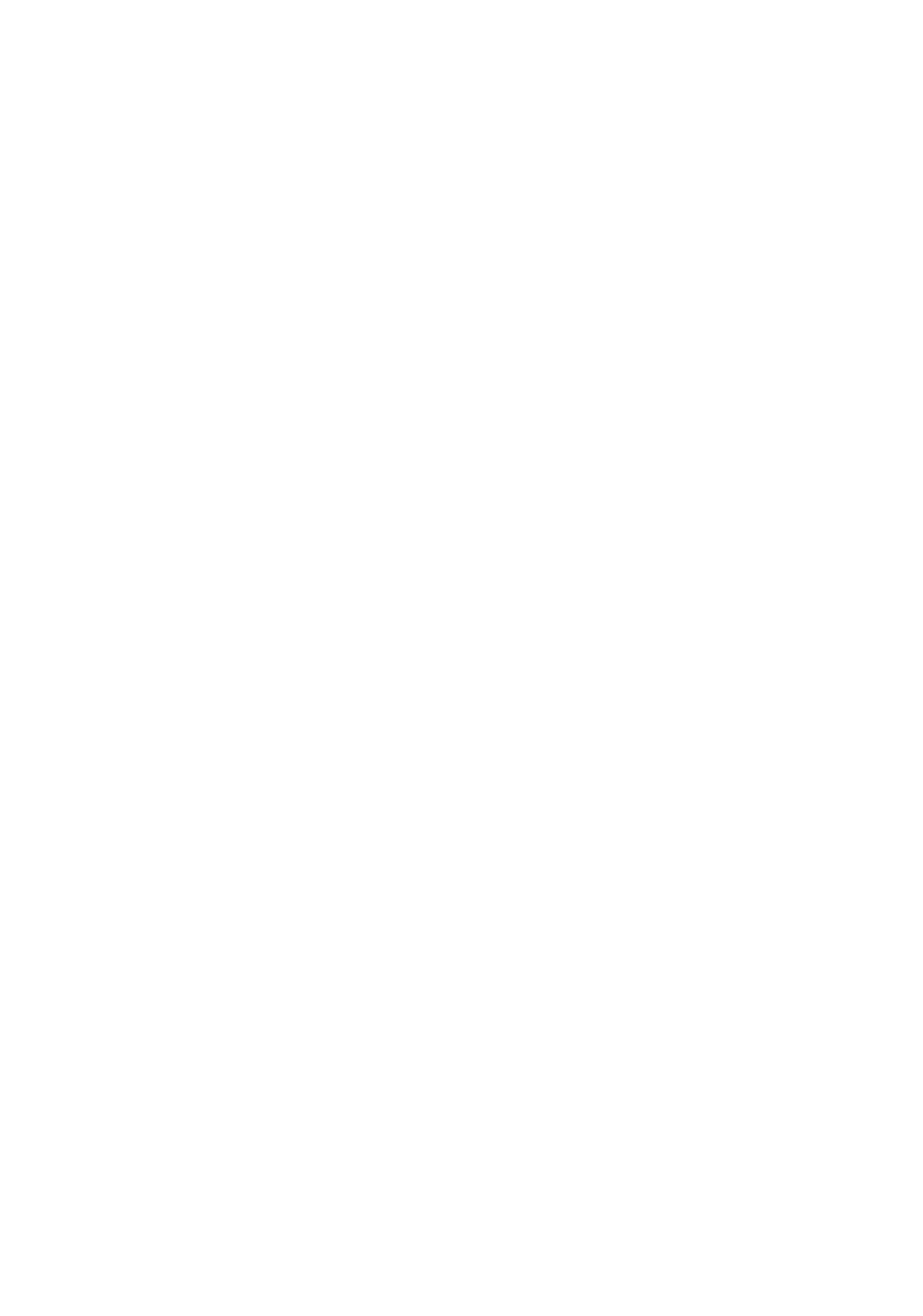#### $\boldsymbol{\Lambda}$ TEACHING THE SEVEN ♦ ♦ FOUNDATIONS

In addition to the good heart, there are seven basic qualities in which to educate children, which I call "Seven Foundations for Happiness and Peace." These Seven are based on a set of 16 Dharma rules<sup>1</sup> compiled long ago for the whole country of Tibet by one of the Dharma kings, Songtsen Gampo, considered to be an embodiment of Chenrezig, the Buddha of Compassion. The purpose of these rules or guidelines is to ensure that everyone's life becomes more sane and meaningful, and a source of peace and happiness for others. By following them, people will make efforts to avoid negative karma and ensure that everything they do becomes good karma. Since children from their own side also need to create positive karma in order to experience happiness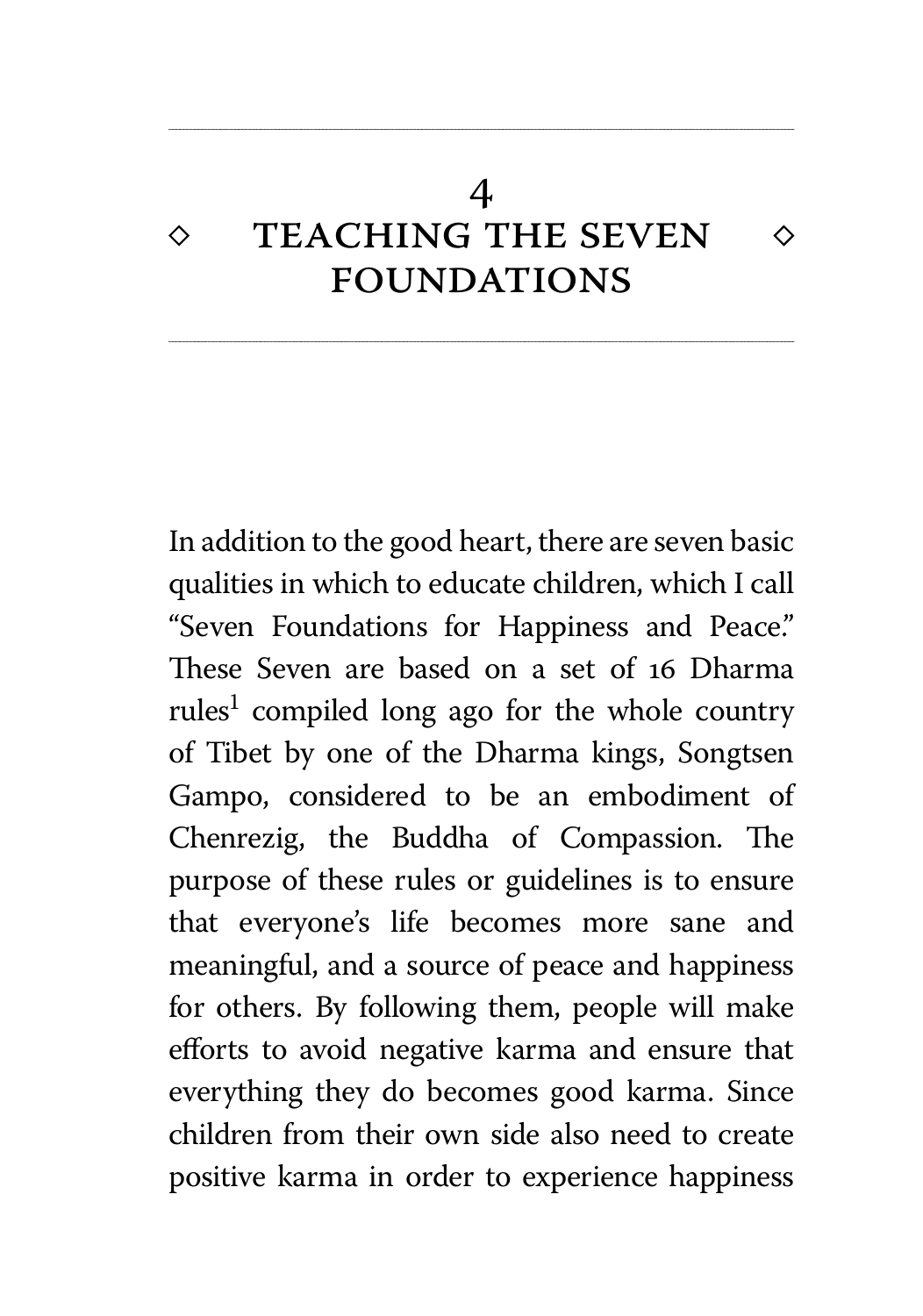and success, they need to be taught at least the Seven Foundations.

**Just as a beggar on the street is not nourished by someone else eating delicious food in an expensive restaurant, your children will not experience happiness as a result of the good karma you create; instead, they have to create good karma themselves.**

#### 1. KINDNESS

The first of the Seven Foundations for Happiness and Peace is kindness. You should encourage your children to practise kindness in their daily lives, not just with fellow human beings (including their enemies), but also with animals and insects. By thinking about others' happiness and practising kindness all the time, day and night, they will bring peace to all sentient beings. Also in their own heart, there will be peace no matter what the situation, even when things are difficult. Wherever they are, every day, week and month, they will make others happy.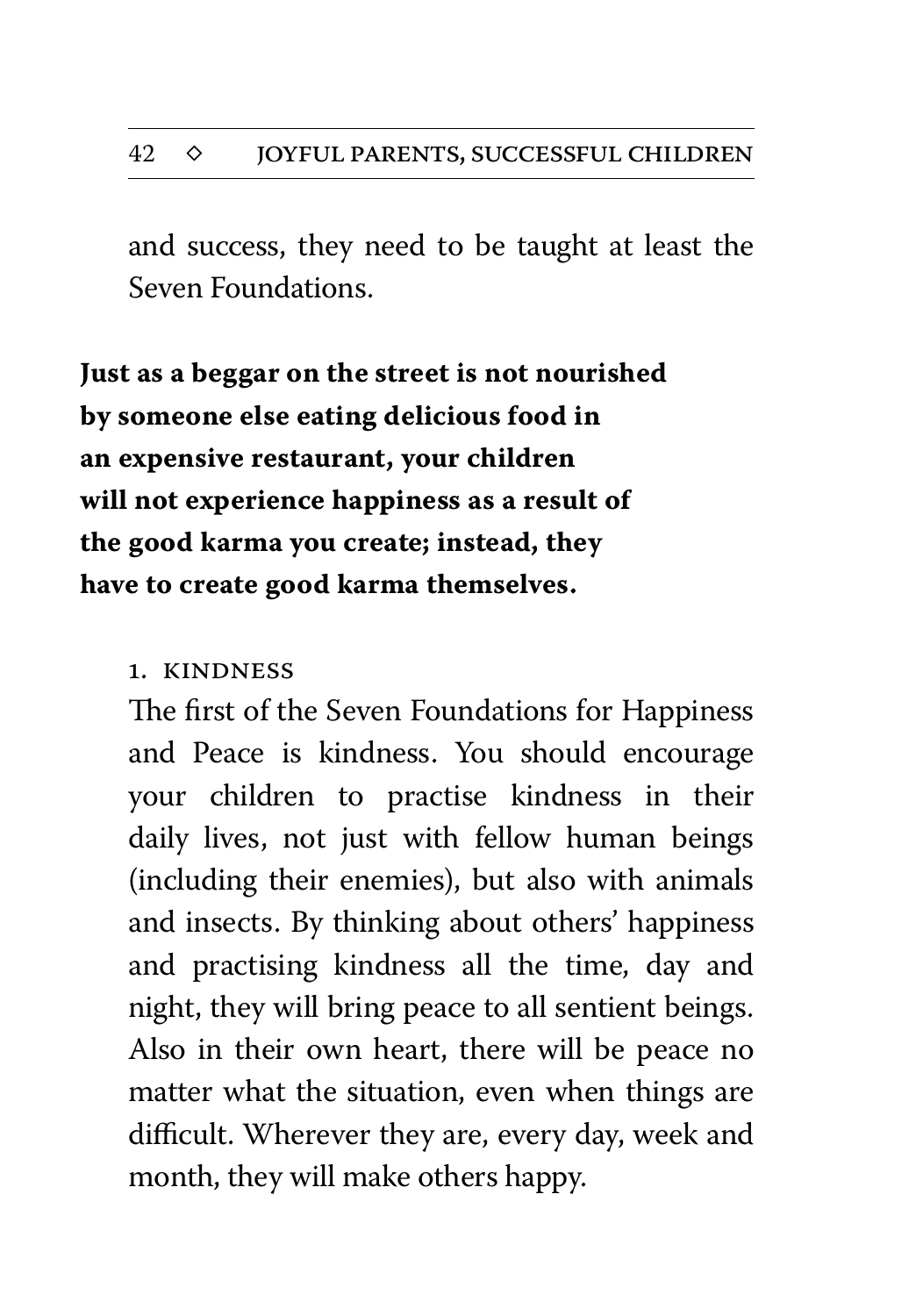When they see that their positive actions, their acts of kindness, make others happy, this will, in turn, make your children happy, right now in this very life. But the acts of kindness that they do in this life will also have a longterm effect on their future lives. With every positive action, they create the cause for their own wishes for peace and happiness, both temporal and ultimate, to be fulfilled.

The result of even just one act of kindness is happiness. This is because good and bad deeds—positive and negative karma—definitely bring the experience of happiness and suffering respectively. Another characteristic of karma the law of actions and their consequences—is that karma expands over time.

> **Because of this, even one small act of kindness done with a good heart, a sincere concern for the happiness of another sentient being, results in experiencing happiness in hundreds, and even thousands of future lives.**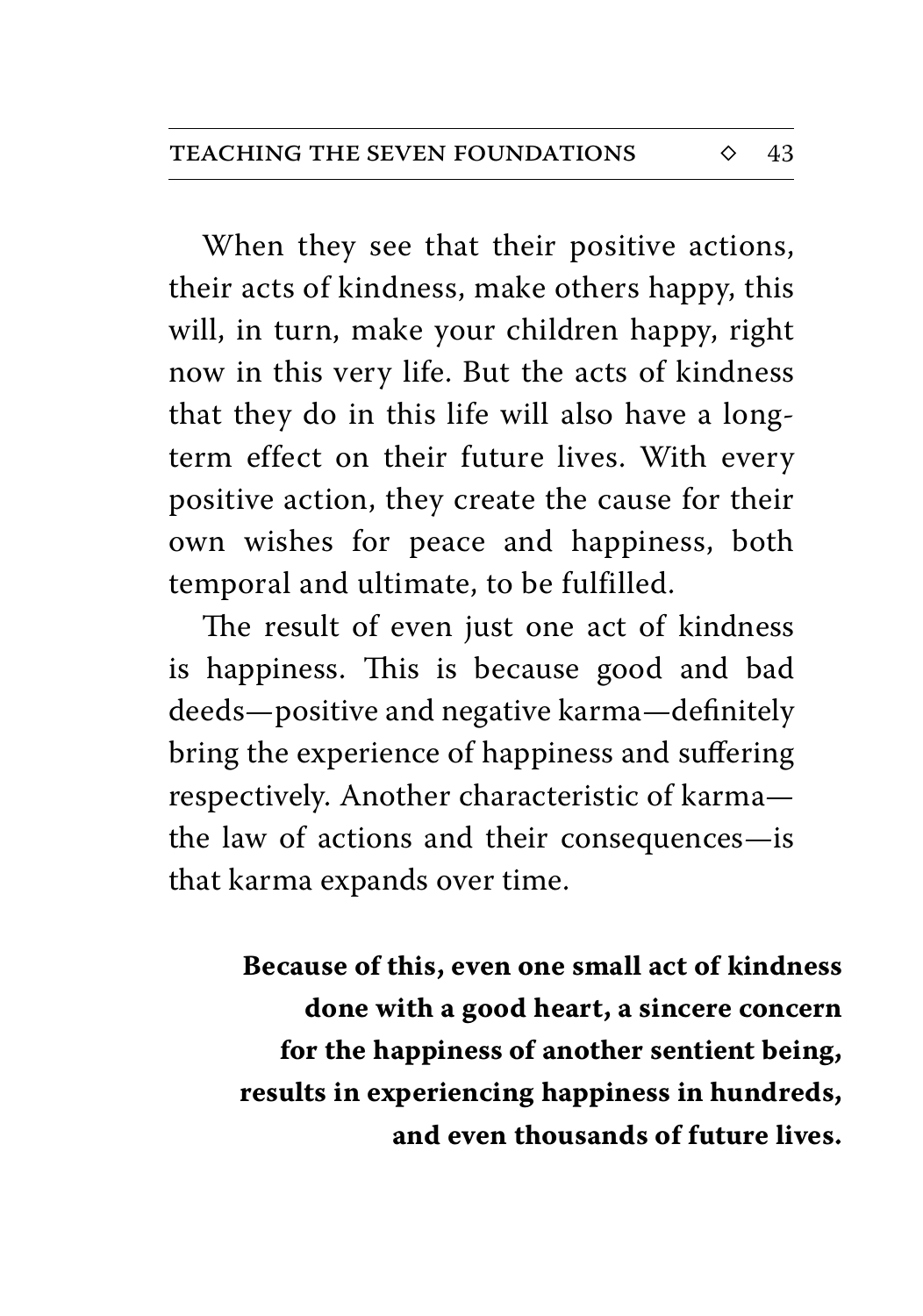Contrarily, by harming someone even slightly, there will be the unwanted consequence of experiencing problems and unhappiness for hundreds and even thousands of lifetimes. Therefore, the very first thing to teach your children is kindness. Their kindness will make them happy, which will make you happy, and then you will make others happy!

#### 2. REJOICING

The second Foundation for Happiness and Peace to teach your children is that of rejoicing. When good things happen to other people, such as having an attractive body, a good friend, a nice house, a new car, a good education, or a job or business that is going well, it is important for your children to learn to feel happy about it. Instead of being jealous and envious and wanting what others have—an unhappy state of mind that creates obstacles to their own and others' wishes being fulfilled—you should teach your children to always rejoice when other sentient beings are happy. Delighting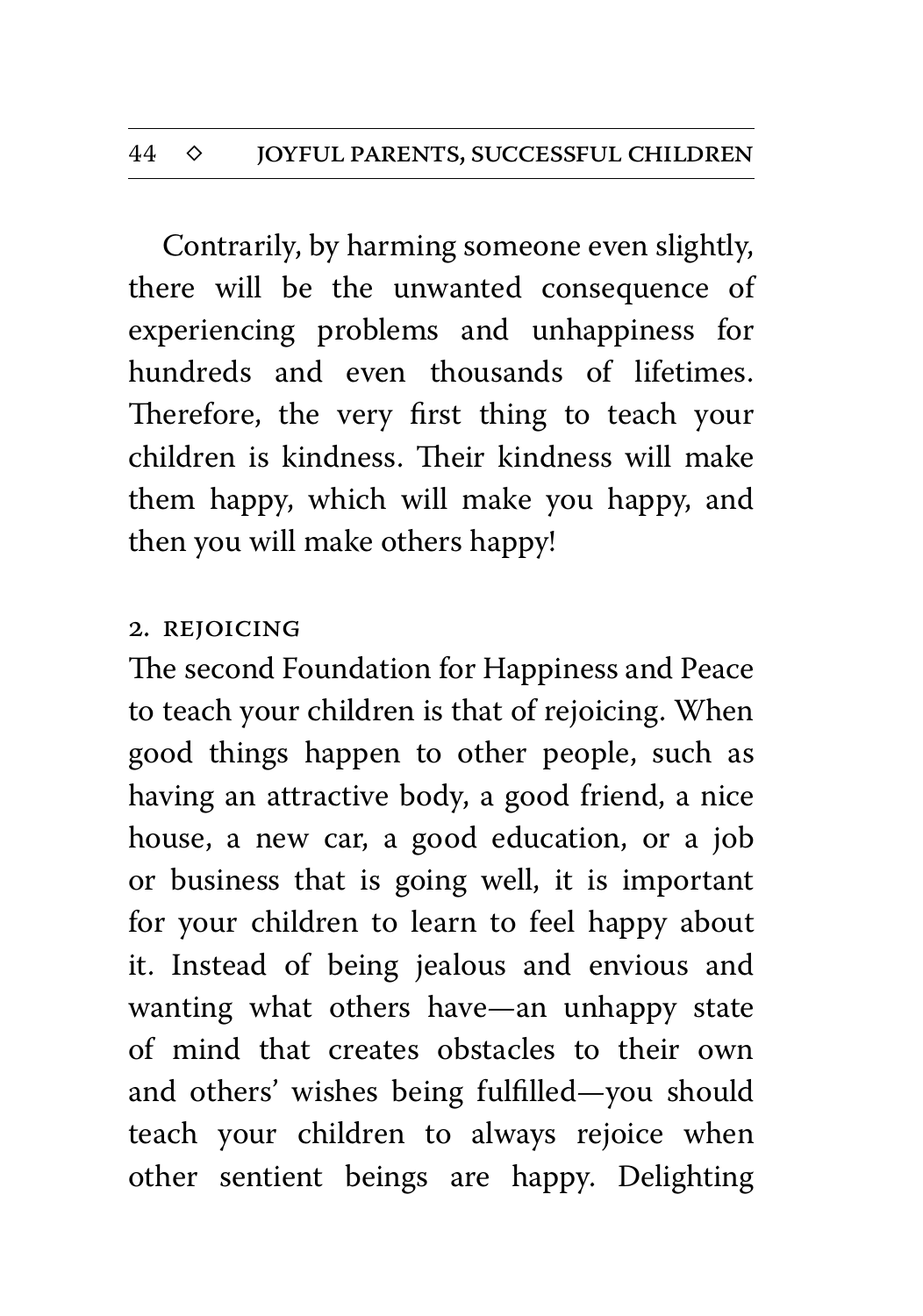in others' good fortune—like a mother who is delighted when her cherished child experiences good things—will keep their minds happy and give them real inner peace. It will bring them a healthy mind and their lives will be full of ups rather than downs, and they will be protected from depression.

## **By practising rejoicing, being glad when good things happen to others, your children will create good karma all the time.**

Whether they accept the workings of karma or not, by rejoicing in goodness, they will have virtuous thoughts. From them will come happiness and success in this life and in future lives. For hundreds and thousands of lifetimes, they will experience the positive result of rejoicing even just one time. Rejoicing in their own and other's goodness is therefore the easiest way to collect extensive merit, the cause of happiness.

Rejoicing takes place in the mind, so it can be done while walking, while eating, even while lying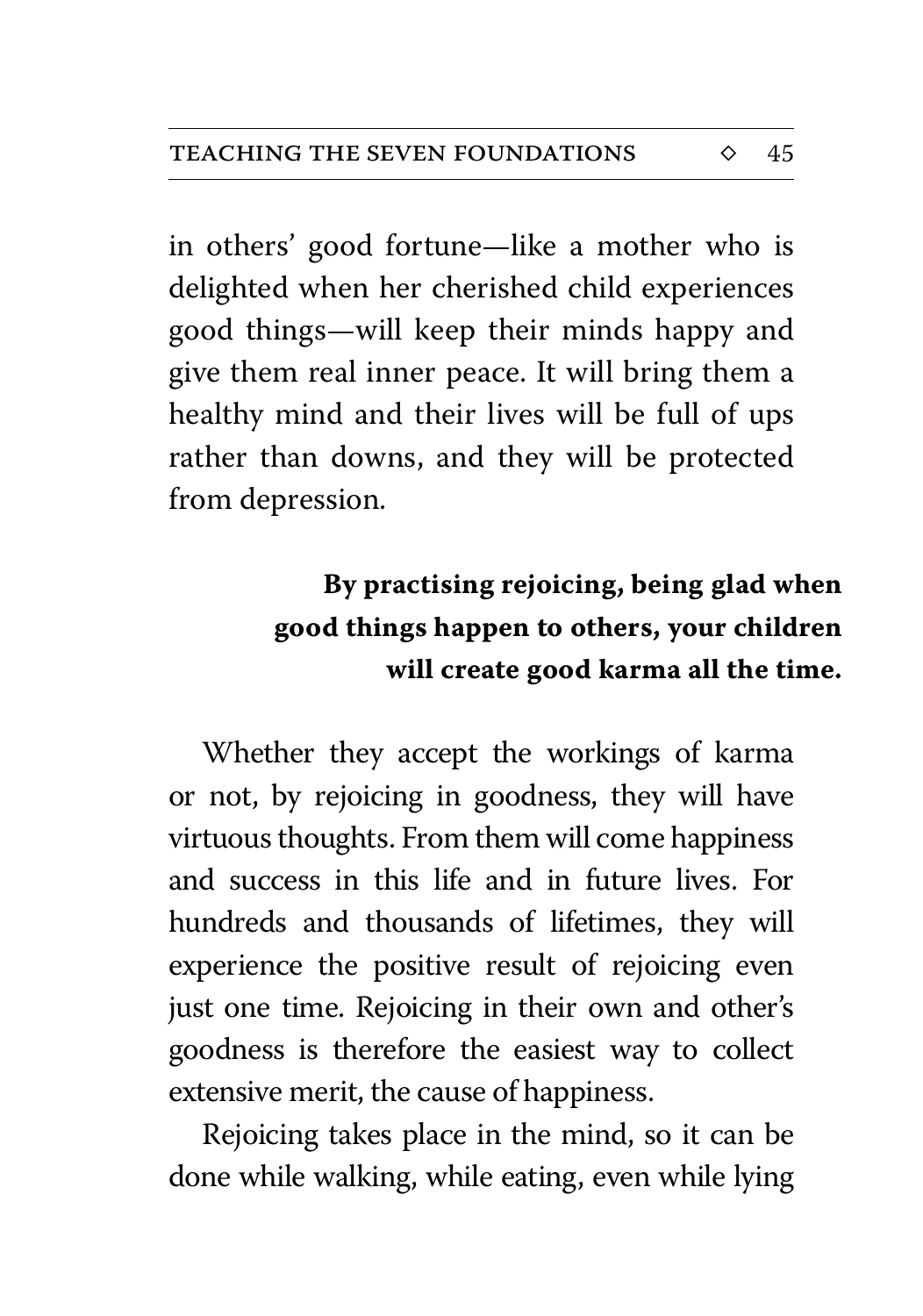down. You can teach your children to rejoice anywhere, any time, so they can practise feeling glad many times a day. With a happy mind, they will communicate well with others and will therefore have good relationships and connections with others. They will then be able to help them and make them happy. Rejoicing is a very wholesome practice and makes life meaningful. It is also one of the very best psychologies and therapies as it keeps the mind happy.

For all these reasons, it is extremely important to teach your children to rejoice in the good qualities and good fortune of others.

### 3. PATIENCE

The third Foundation for Happiness and Peace that children need to be taught is patience. If children are free from anger, they won't harm themselves or other sentient beings, including animals, so they won't create negative karma. On the other hand, if they have a tendency to get angry, that anger will always disturb their minds and make them unhappy, and it will also disturb the people around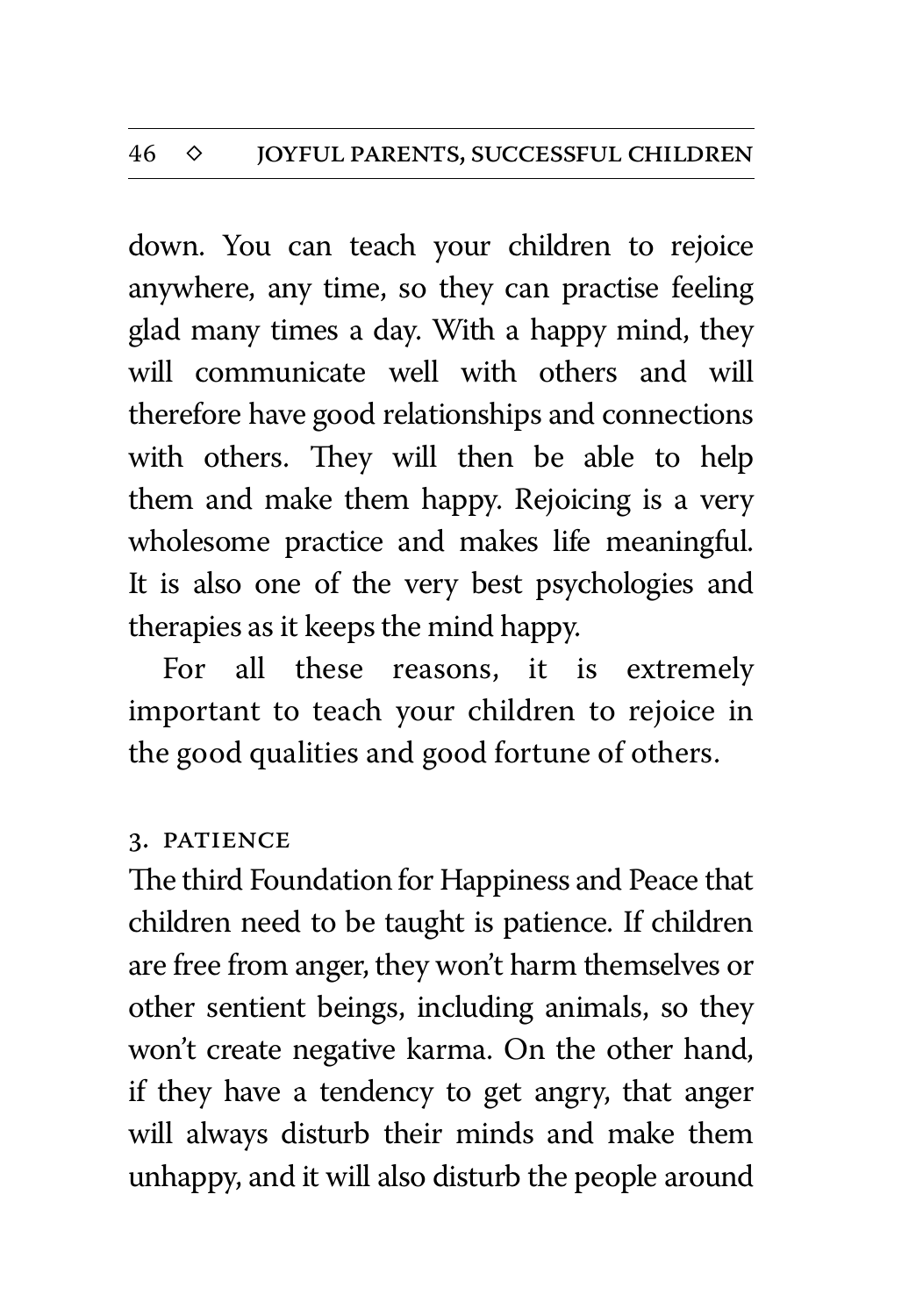them. From one act of anger, they will experience suffering not only in the lower realms, where there is unbelievable misery, but also later on in the human realm. This is because when, due to the ripening of a good karma, they once again obtain a human rebirth, they will continue to experience the results of their previous anger, such as having an ugly body and encountering many problems and obstacles. Like this, they can experience the suffering results of one act of anger for hundreds or even thousands of lifetimes.

Anger—the opposite of patience—also destroys merit, the cause of every type of happiness. It destroys the happiness of this life and the happiness of future lives, including good rebirth. It also destroys the merit needed to achieve ultimate happiness—liberation from the oceans of samsaric suffering. And it also destroys the merit that is the cause of enlightenment. So anger is only harmful; it causes unbelievable harm to oneself and to other sentient beings.

Learning patience now will also help your children avoid being angry people in their future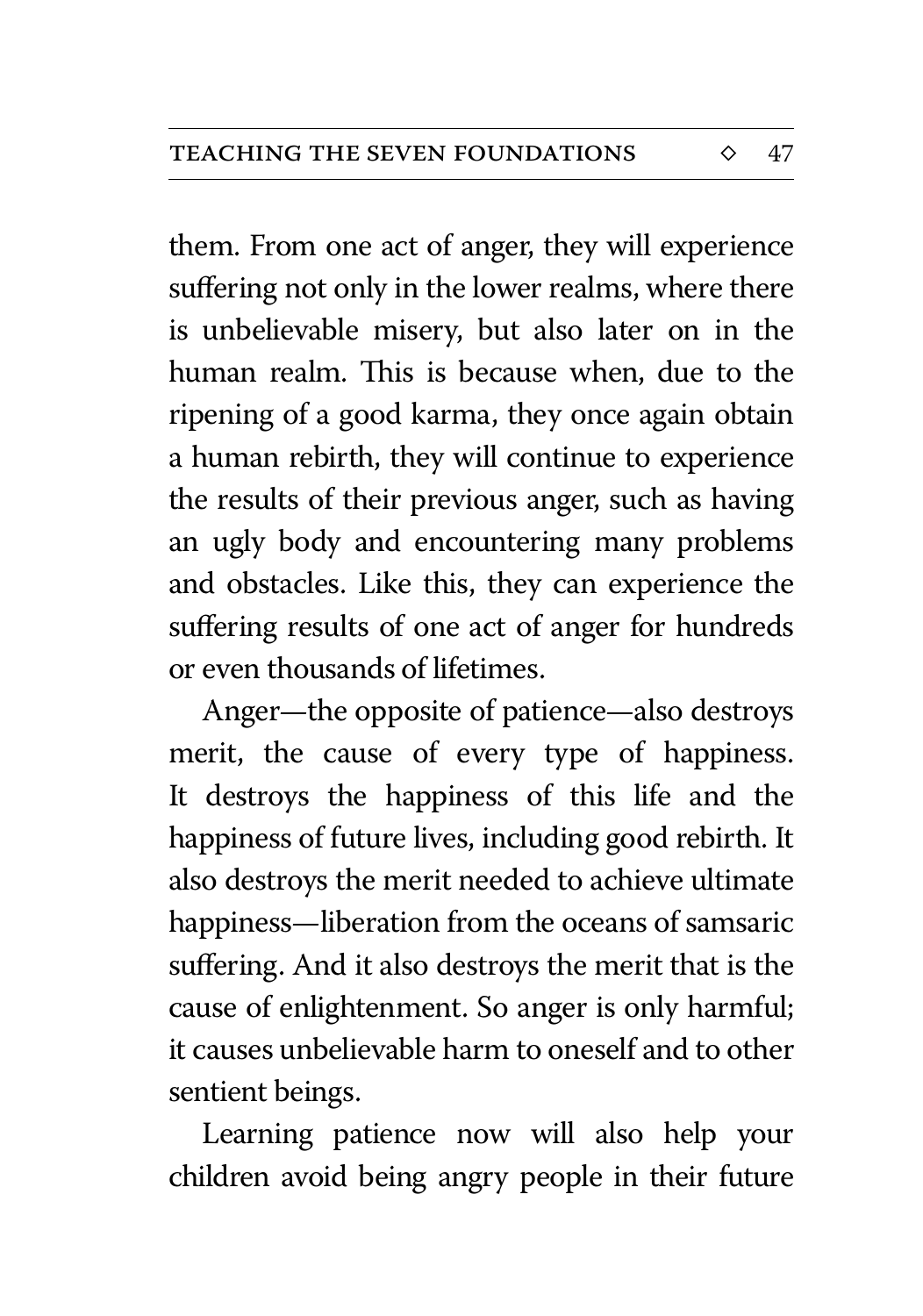lives. It will leave positive imprints on their minds that will bring the effect of their having more patience, as a result of which they will stop harming others. In this way, they will bring peace and happiness to this world now and to sentient beings life after life. In the historical accounts of the world, there are many examples of people in powerful positions who did not practise patience and so killed and tortured even millions of innocent people. By teaching your children patience, others, starting from the members of your own family, won't receive harm from them and instead will receive peace. If instead, they tend to get angry with others, motivated by that bad mind, they will harm other people verbally, by saying hurtful things, or physically, by striking them and so on. Those people in turn will likely harm them back.

**By teaching your children to practise patience and avoid harming others, and on top of that, to benefit them, people will enjoy being around them and their relationships will be harmonious and lasting.**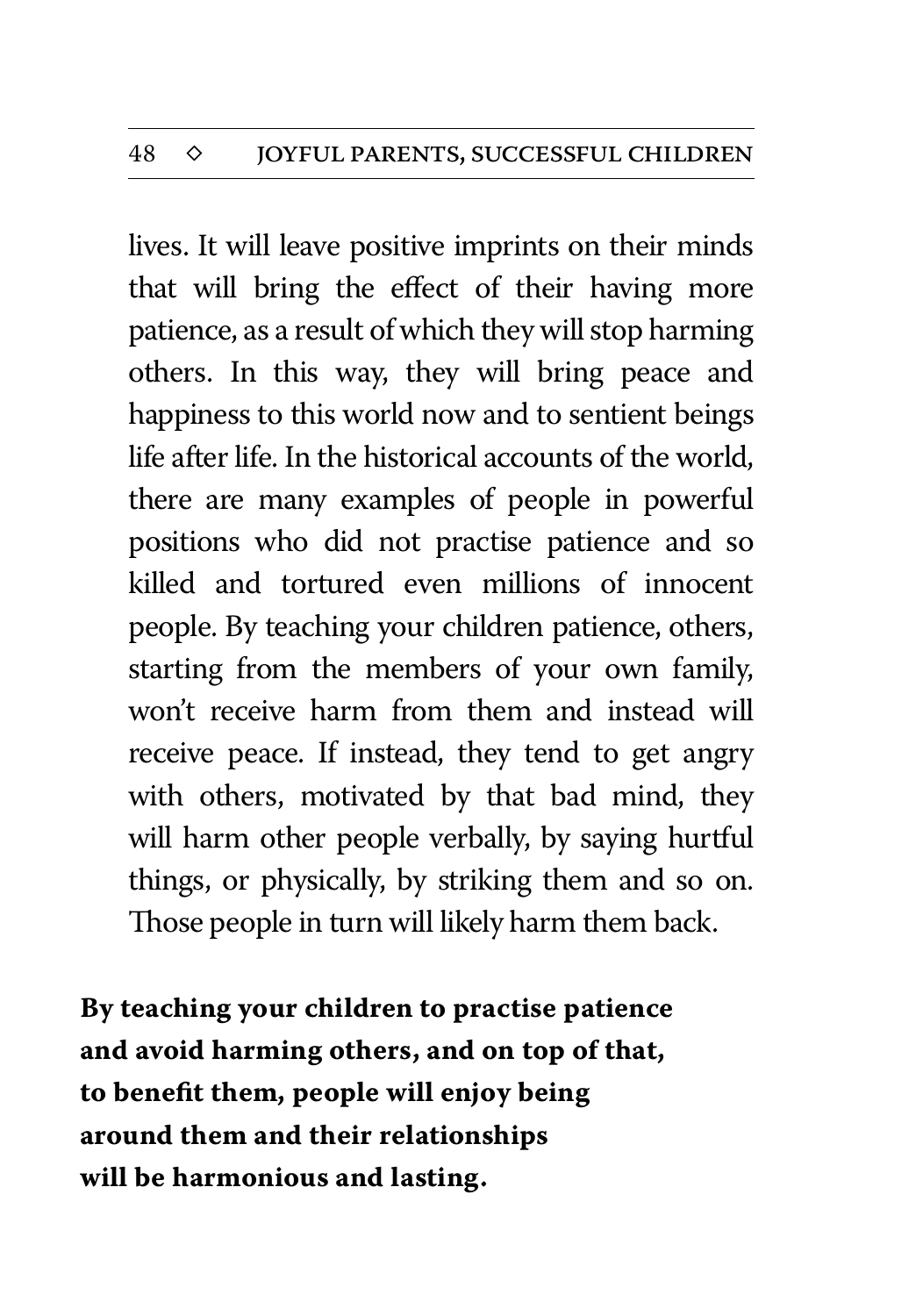For all these reasons, you, as a parent, need to develop patience yourself and then teach your children how to be more patient.

### 4. FORGIVENESS

As a parent, you should also teach your children that when someone harms, disrespects or even abuses them, the best response is forgiveness.

## **Forgiveness is extremely important it opens the hearts of both those who forgive and those who are forgiven.**

Rather than holding a grudge, if children are able to forgive others, there will be peace in their hearts, as well as in the hearts of those who harm them. Without learning forgiveness, the meaning of their lives and the purpose of their being born human—to bring peace to themselves, to their families and to other people in the world—will be lost.

Also, if instead of forgiving those who harm them your children return the harm,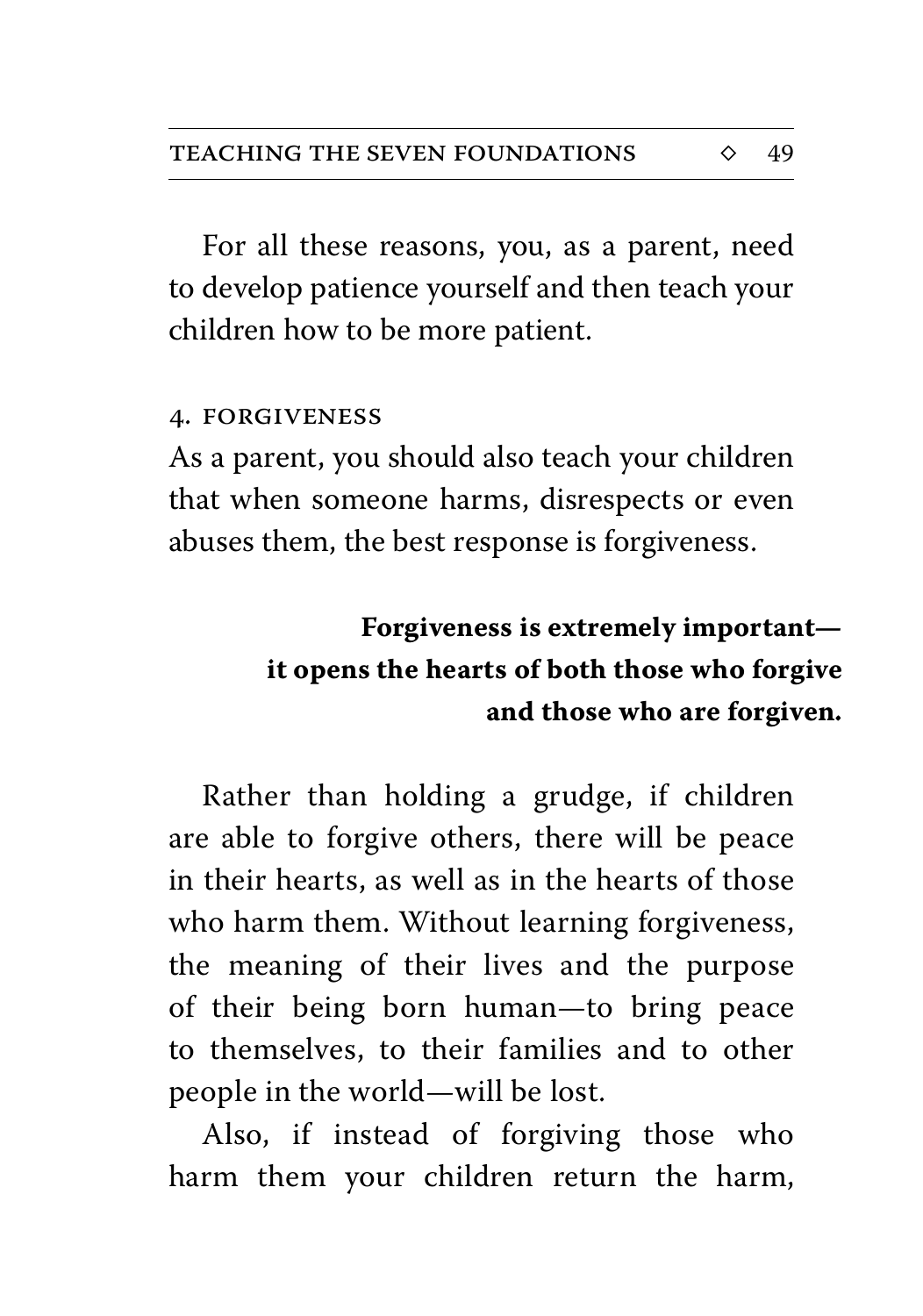not only will the person who harmed them want to harm them back, so too will that person's family and friends. And due to that negative karma of retaliating, in the future, your children will be harmed and even killed for five hundred lifetimes by that same person in different forms. In this way, the suffering will go on and on without end. On the other hand, by forgiving those who harm them, your children won't harm others, nor will you, the other members of your family and your friends. Therefore, so many people will be saved from creating negative karma.

I once saw an interview on television with a woman in the United States whose young daughter had been kidnapped, raped and killed by a man. Even though she wasn't a Buddhist, she said that she didn't want to kill the man and instead forgave him. This amazing ability to forgive him came from her incredibly good heart. Another man who had been shot six times also said, when interviewed, that he didn't want to kill the man who had shot him.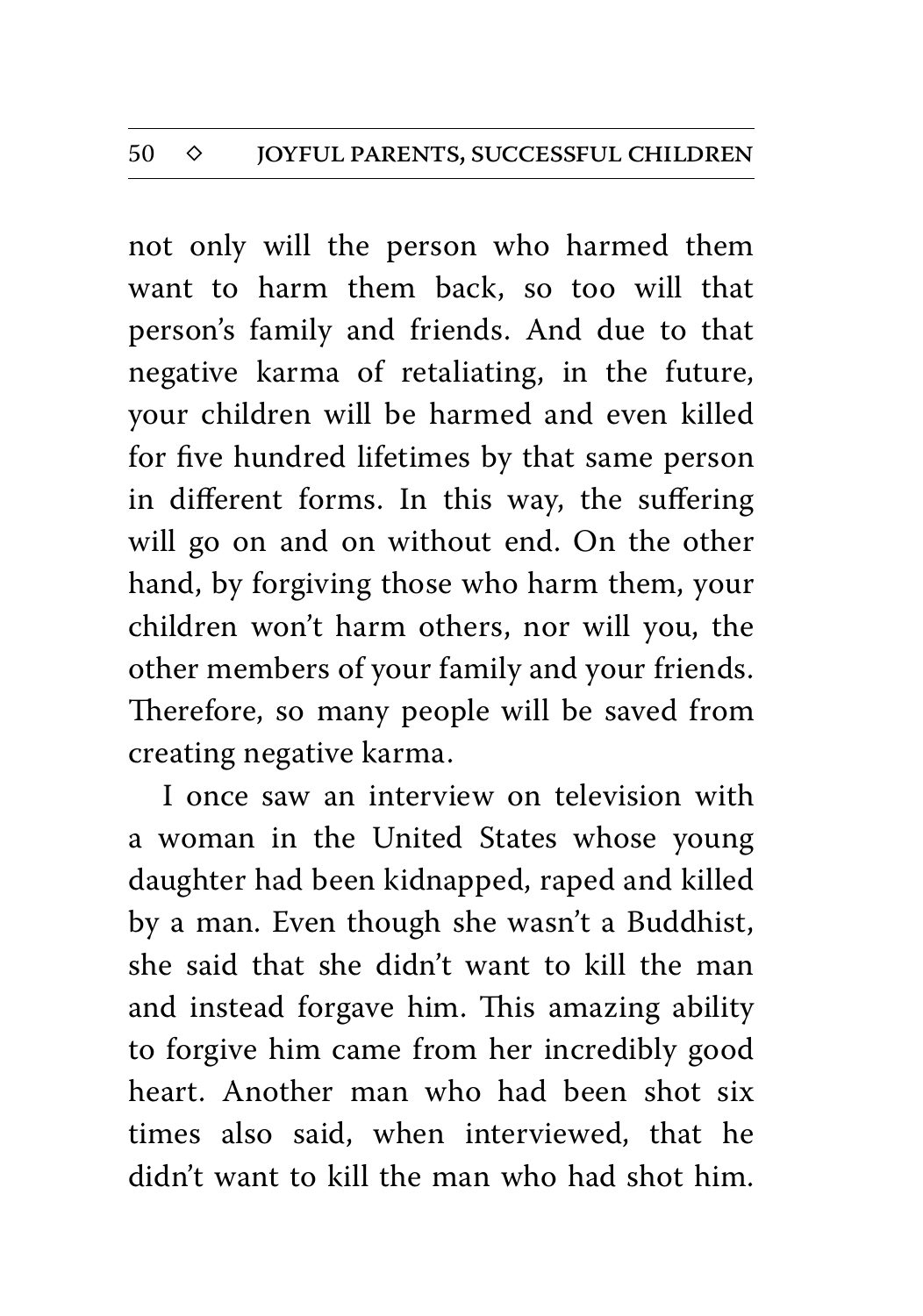He didn't even want that man to go to prison! He too didn't seem to be a Buddhist but he had a very good heart and was very kind. Because of their good hearts, these two people were able to experience so much mental peace and happiness in this very life. You should try to be like them and also teach your children how to be like them.

### 5. APOLOGISING

Another Foundation for Happiness and Peace to teach your children is the importance of apologising when they do something that harms other people, such as insulting them or speaking angrily to them. If your children immediately apologise for their mistakes, it will bring peace in their own hearts and also in the hearts of the people they harmed. As a result, those people won't hold a grudge against your children, won't close their hearts to them or stop speaking to them, nor will there be an uncomfortable feeling between them.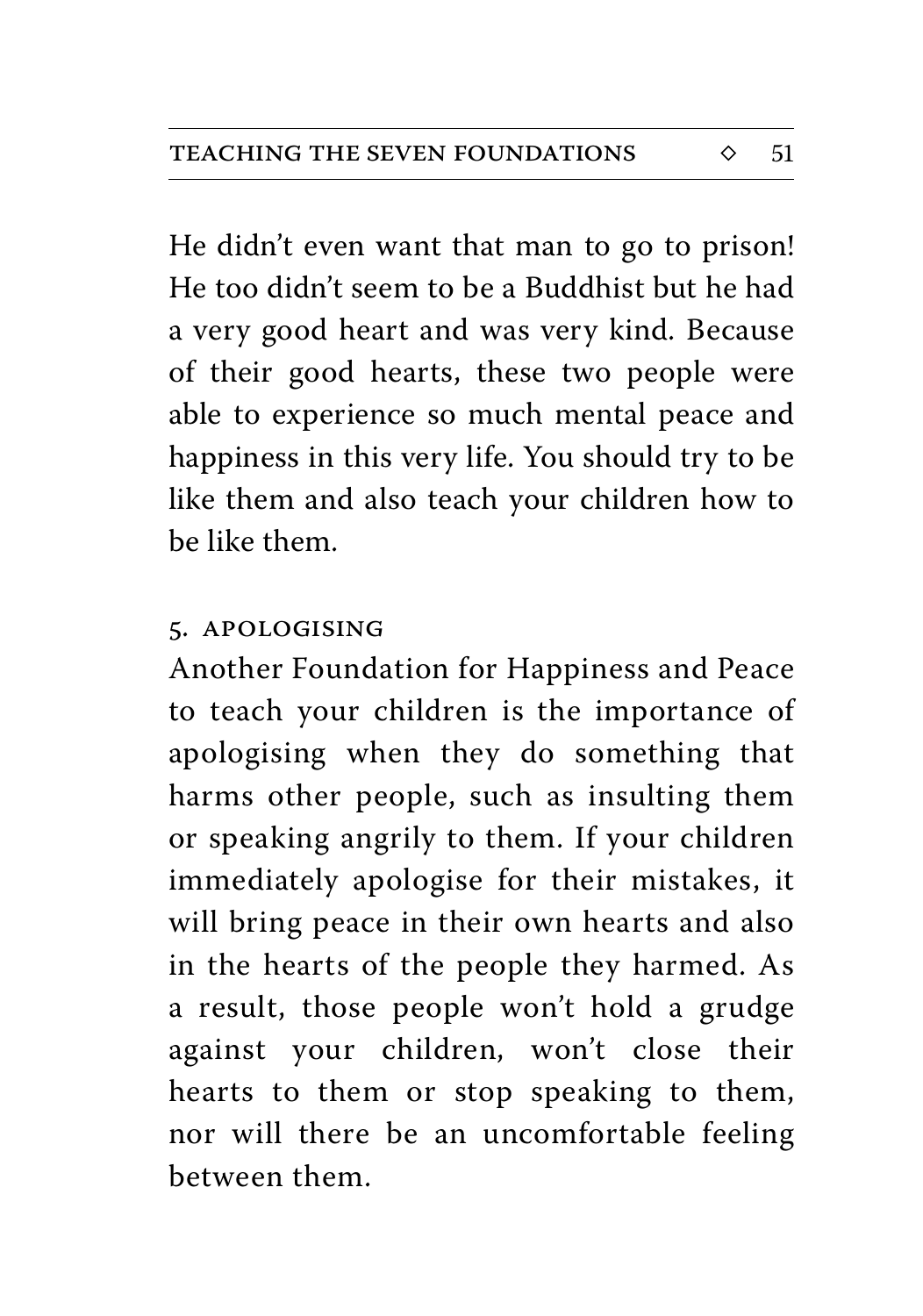**By apologising sincerely, your children will continue to have a good relationship with the people they have mistakenly harmed. Clearing things up in this way will bring happiness to everyone concerned.** 

As a result, peace will spread from one person to another and your children will be making a contribution to world peace.

### 6. CONTENTMENT

Another quality that is absolutely essential for children to develop is contentment. Many problems occur in the world because people are dissatisfied and follow their desires. Even very wealthy people, millionaires and billionaires who have enough money to last them and their families for lifetimes, end up in prison after they are caught embezzling funds that they do not need or cheating others out of their money. In fact, the news is filled with stories of people who, driven by greed, get involved in illegal activities that cause much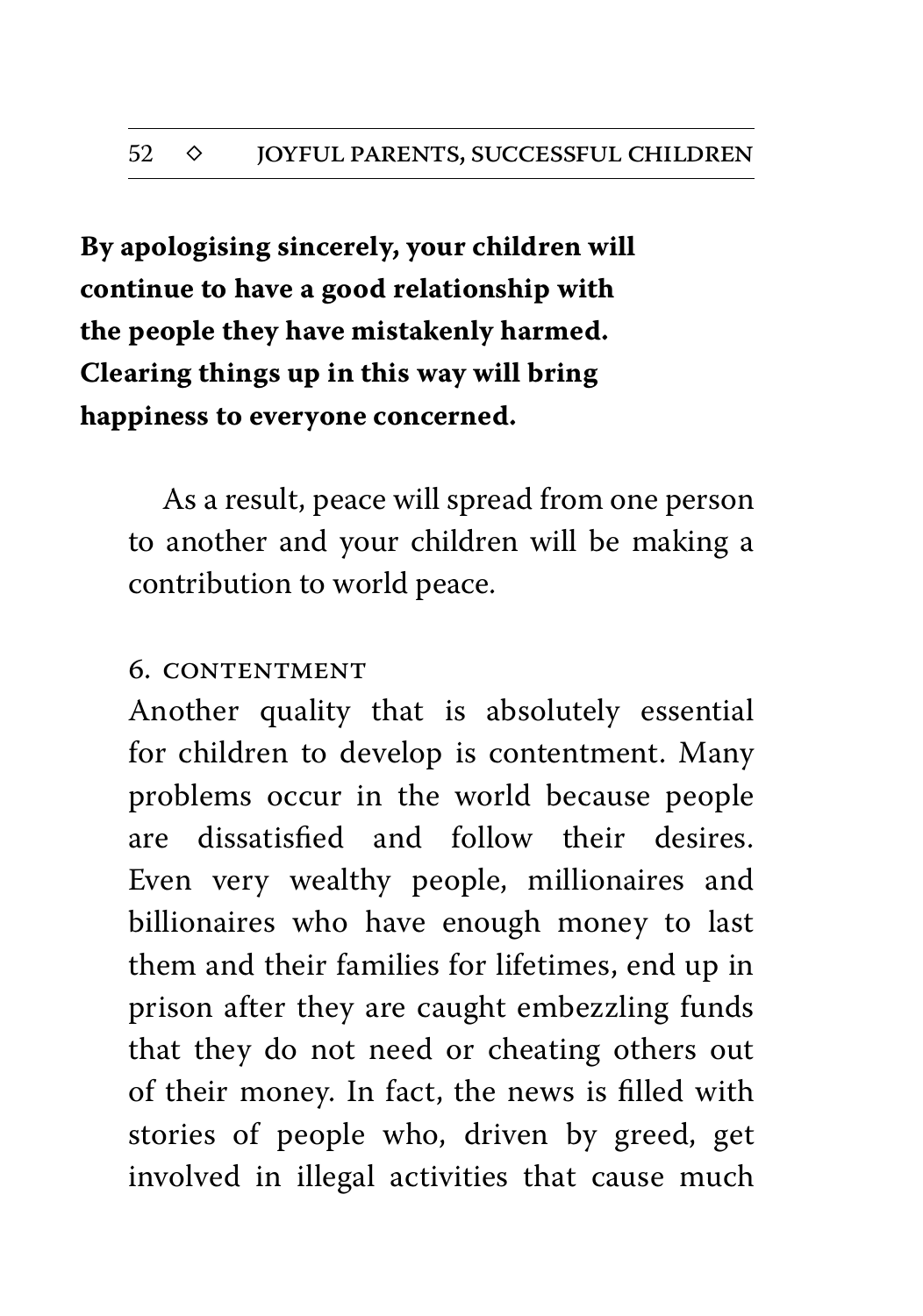suffering and unhappiness to others, as well as eventually to themselves.

When young people in particular lack contentment, there is a high risk of them drinking alcohol and taking drugs. Once they are trapped in addiction, they are unable to live a normal life and even to hold down a job, let alone practise Dharma. Eventually, the addiction can totally destroy their entire lives.

> **Contentment, on the other hand, will protect them from developing bad habits that ruin and waste their lives, prevent them from being useful to others, and cause them to create a lot of pain for their families.**

Since learning how to give up attachment and desire is very important, you need to teach your children how to be content and satisfied.

### 7. COURAGE

The last of the Seven Foundations for Happiness and Peace that you should teach your children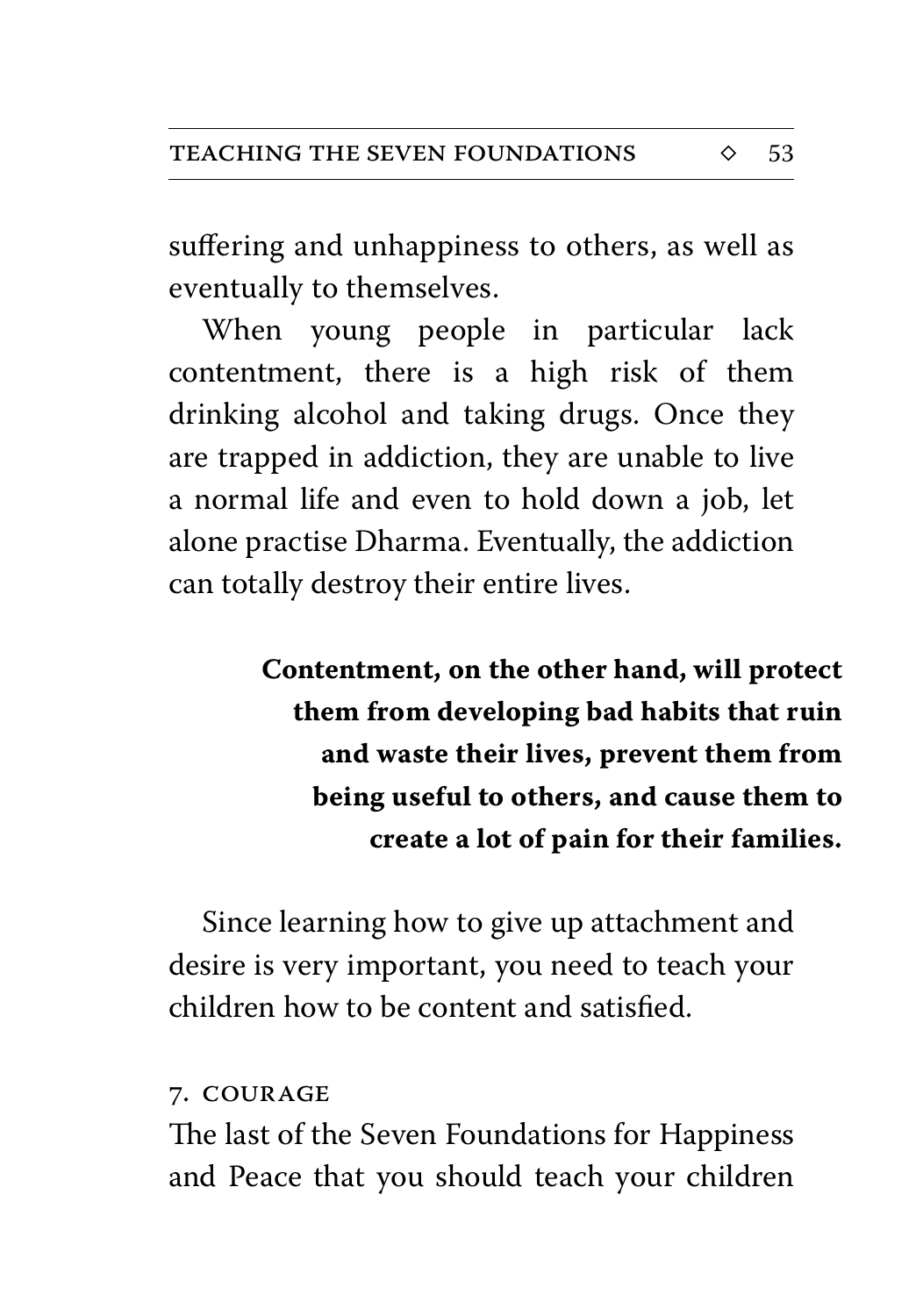is courage. Often people have the tendency to put themselves down, thinking, "I'm hopeless. I can't do anything." By seeing themselves as having no good qualities, they become depressed and unable to do anything for anyone. With courage—the thought "I can do it"—your children will be able to lift their minds up and successfully accomplish both worldly and Dharma activities.

**Courage will give them the mental strength needed to develop their qualities and the confidence that they can help others and lead them to happiness. It also enables them to bear the hardships involved in giving up the selfish mind.** 

Courage is particularly important in the West, where there are so many people who, due to thinking that their lives are meaningless, become depressed and even end up committing suicide. For these reasons, it is very important for your children to possess courage.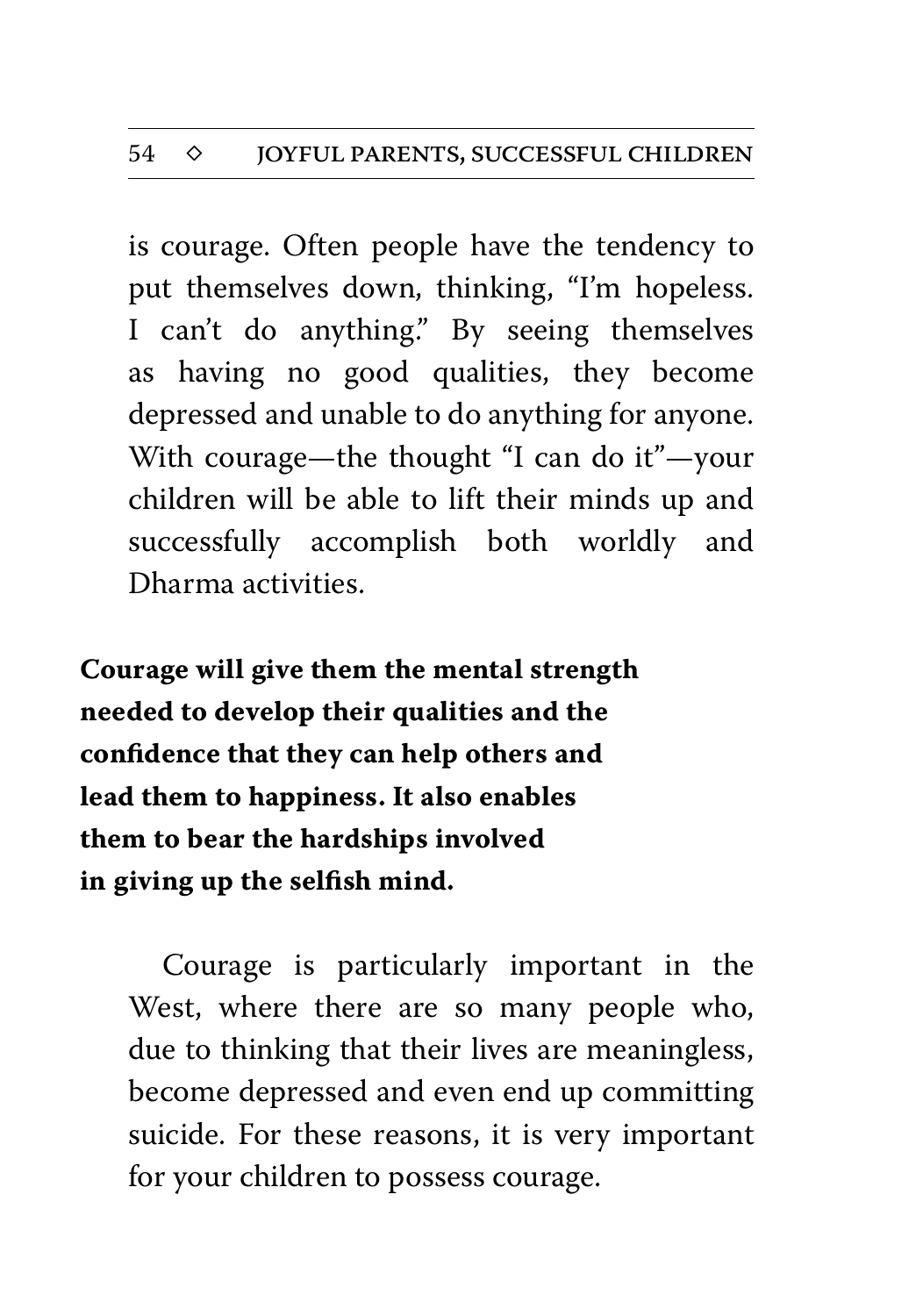As a parent, you should consider the Seven Foundations for Happiness and Peace as a guideline for educating your children, as well as for your own practice. These seven qualities give a very clear idea of how to raise children and how you can help them. By developing them, instead of causing harm to themselves and others, from life to life, your children will bring benefit to themselves, their families, their neighbours and to the other sentient beings of this world. With these Seven Foundations for Happiness and Peace, your children will be happy and do many good things for others, thereby all the time creating the cause to be happy in the future. Even if they only develop the first of the Seven, kindness, and then treat everyone they meet with kindness, the effect on themselves and on other people will be truly amazing.

I want to emphasise my main point once again: if you choose to have children, you must have a plan as to how to make being a parent beneficial for the world and for sentient beings. Even if you cannot teach your children all Seven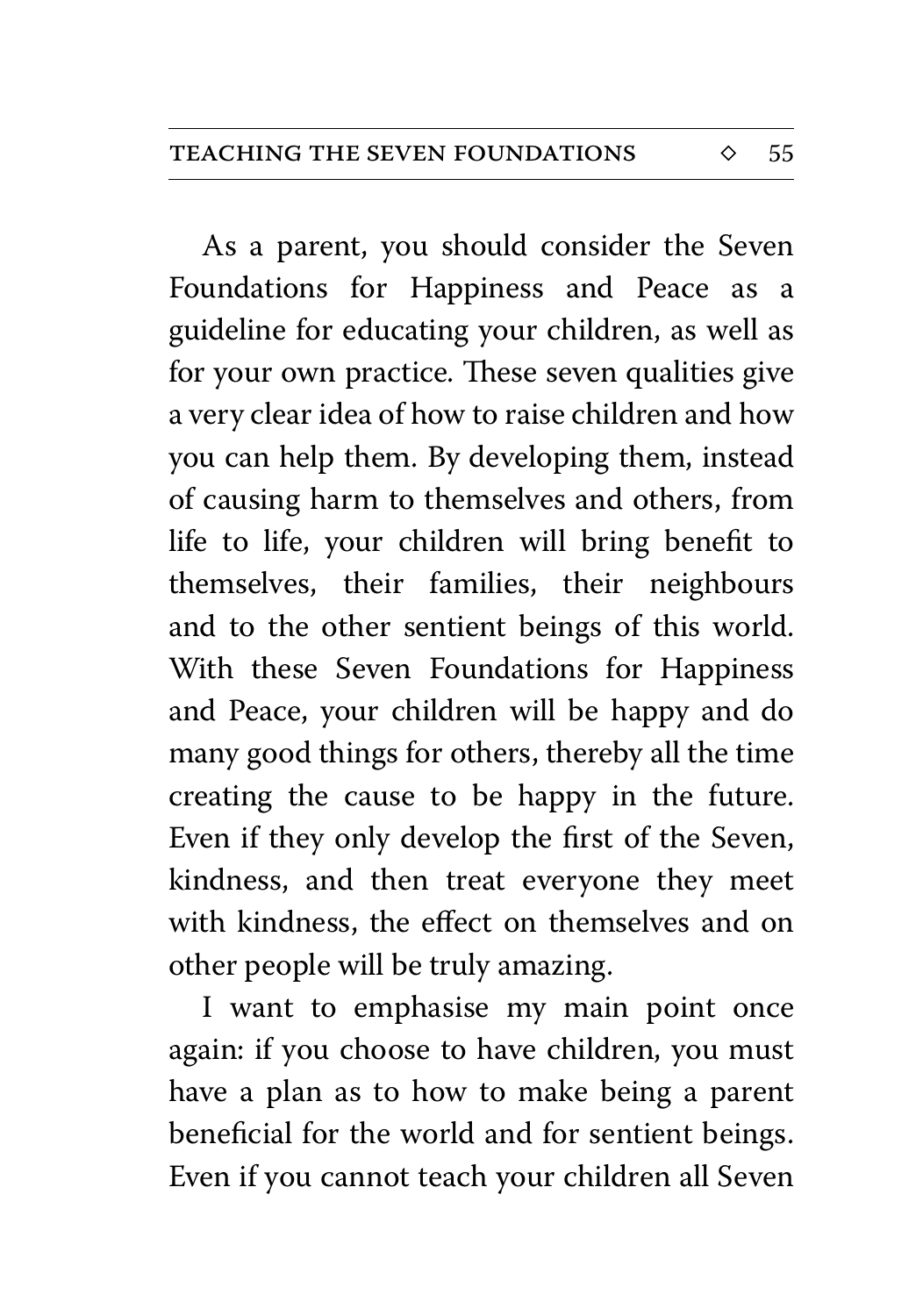Foundations for Happiness and Peace, you must educate them in as many of them as possible. Also, as a parent, you need to practise these qualities yourself in order to set a good example for your children. In this way, your children will learn from you and will be much more likely to develop these qualities themselves. In short, your job as a parent is to educate your children to be good human beings who don't do any harm and who only bring benefit and happiness to themselves, to others and to the world.



Notes:

1 The 16 Dharma rules or the 16 Human Dharmas can be found in Appendix 1.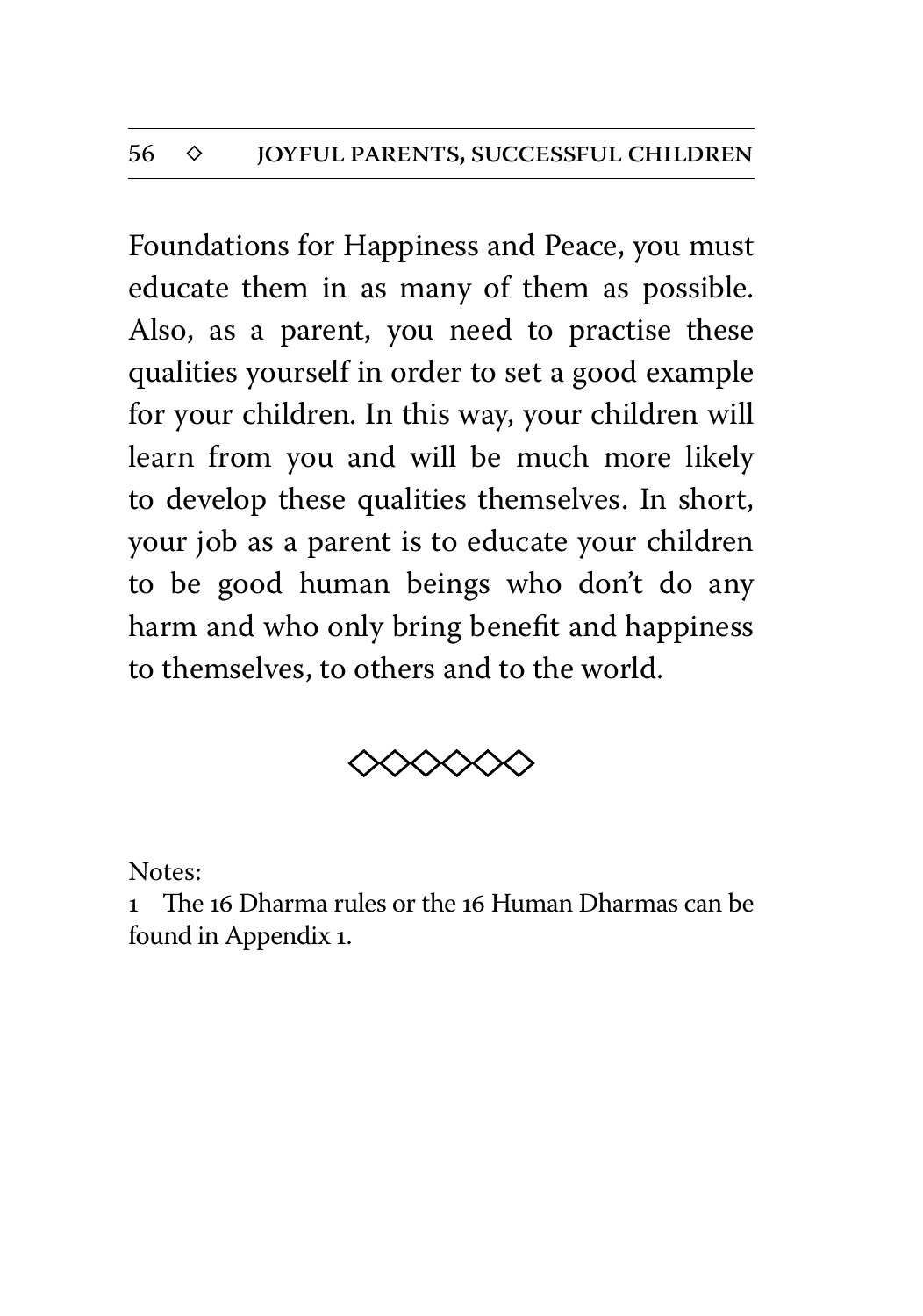### 5 MAKING THE WORRY ◇ WORTHWHILE

♦

Every time your children do something positive, however much you suffered because of and for them, it all becomes worthwhile. First of all, for about nine months, the mother carried them in her womb, willingly bearing all sorts of difficulties for them. Then, after the birth, you, as a parent, made so many sacrifices, bore so many difficulties and worked so hard to make money to take care of your children. But even long before that, you spent so many years getting an education going from kindergarten to primary school to high school and perhaps even on to college or university—so that you could get a degree and find a job to make enough money to buy or build a house for your future children. Like this, you sacrificed so many years of your lives for your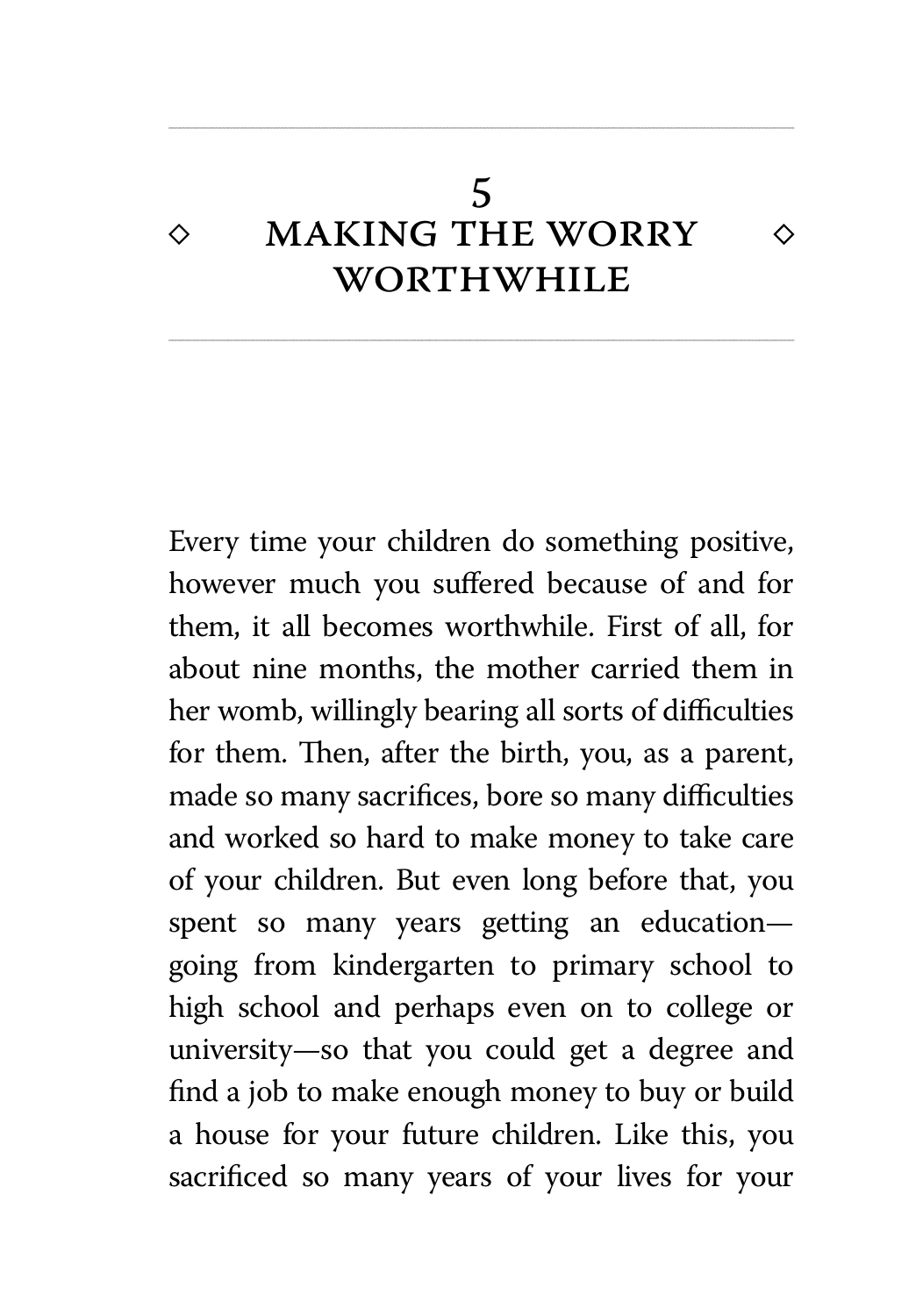children. Just living with children brings so much exhaustion, worry and fear.

### **But now, every time your children do something positive, all the hardships are made worthwhile.**

Like the expression, "An apple a day keeps the doctor away," if your children have a good heart and do even one act of kindness a day, this will keep difficulties away for you. All those years of suffering, all the worry and fear, will have brought a good result and you will be able to rejoice in the efforts you made to educate them. Otherwise, your life as a parent will not become Dharma, and instead, you will act only out of attachment to your children. In spite of your exhaustion and hard work, they won't be content and their lives will be spent in suffering. Things will be difficult for everyone and there will be many problems for your entire family. Life will pass only in suffering and then death will happen. This is how things work in samsara.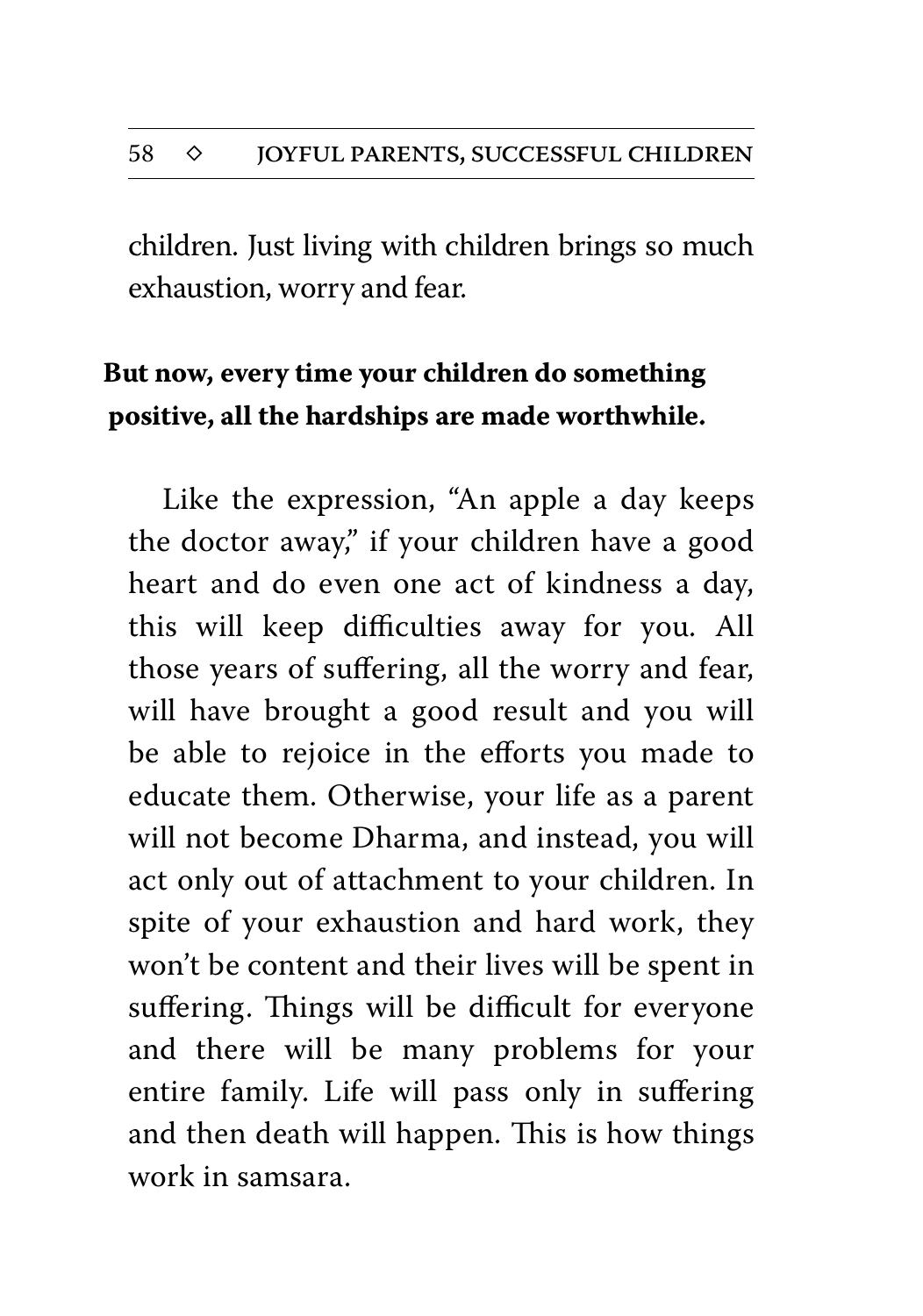Having children is a huge responsibility; it is no easy matter at all.

> **You are not only responsible for your children's happiness during their lifetime, you are also responsible for providing them with an education that will help them at the time of death, the most crucial moment of life.**

Therefore, it is not enough to give your children the sense pleasures and physical comforts of daily life. Rather, the most important thing is to think about what will be of most benefit to them when they are face-toface with death.

Everyone has to die. It is not that some people in this world will live forever while others will die. Even the Buddha himself showed the aspect of passing into the sorrowless state. He showed this aspect even though he had attained liberation from the oceans of samsaric sufferings by ceasing their causes, karma and delusions.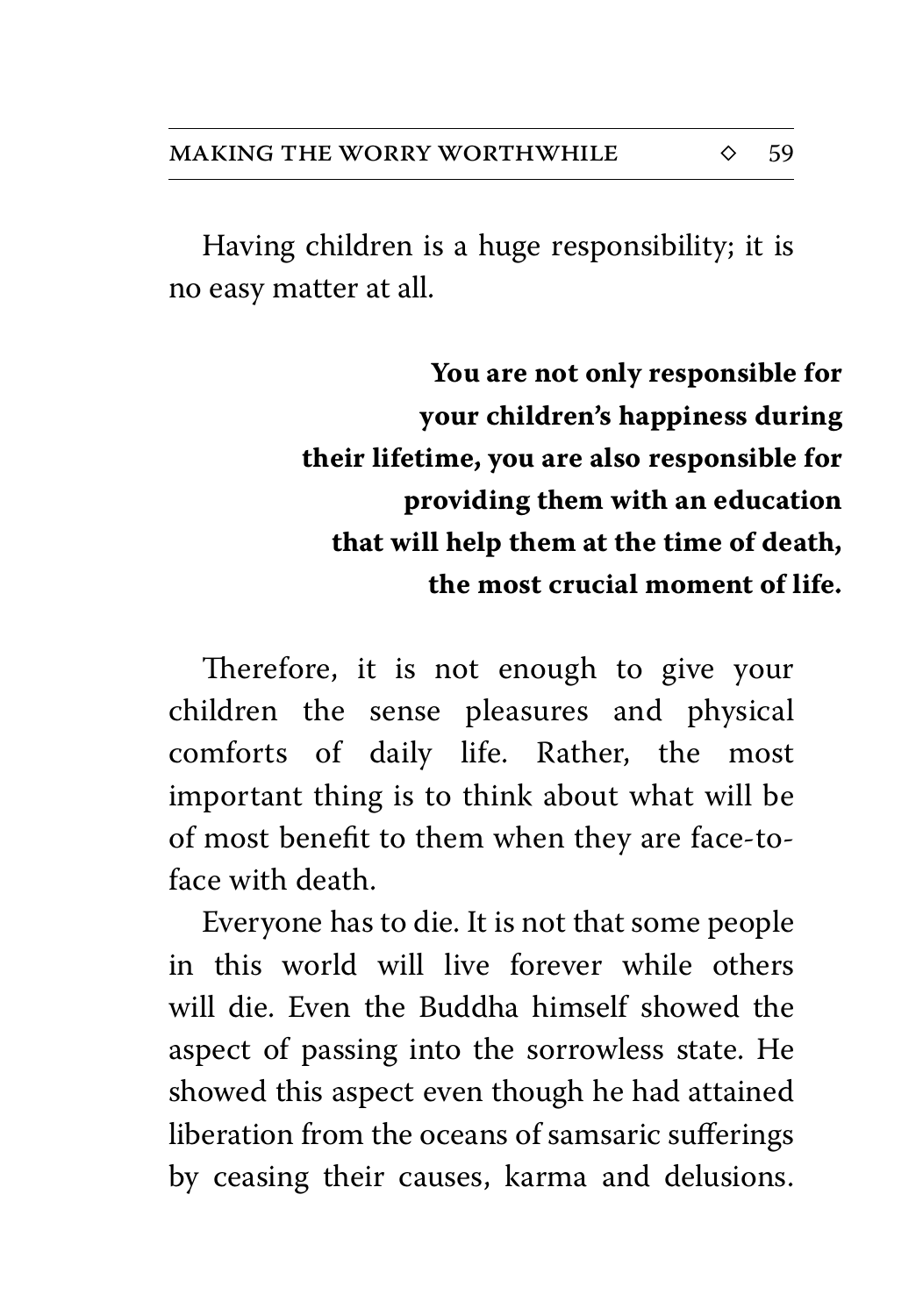He showed this aspect even though he had totally removed the cause of afflictions and their negative imprints by actualising the remedy, the path. He showed this aspect even though he had attained full enlightenment through ceasing even the subtle obscurations by completing the whole Mahayana path. And he showed this aspect even though he had actualised the two kayas, the dharmakaya and rupakaya, by completing the two types of merit—the merit of wisdom and the merit of virtue. Even though the Buddha had achieved all this, when he passed away, his holy body was burnt by fire during its cremation in Kushinagar, India. Similarly, all the other enlightened beings, those who correctly practised the path that the Buddha had revealed and thereby achieved enlightenment, also had to leave their holy bodies behind, such that now only their relics remain.

So your children will also have to die, and after their death, there are only two possibilities—to be reborn in the lower realms or in the higher realms—and which it will be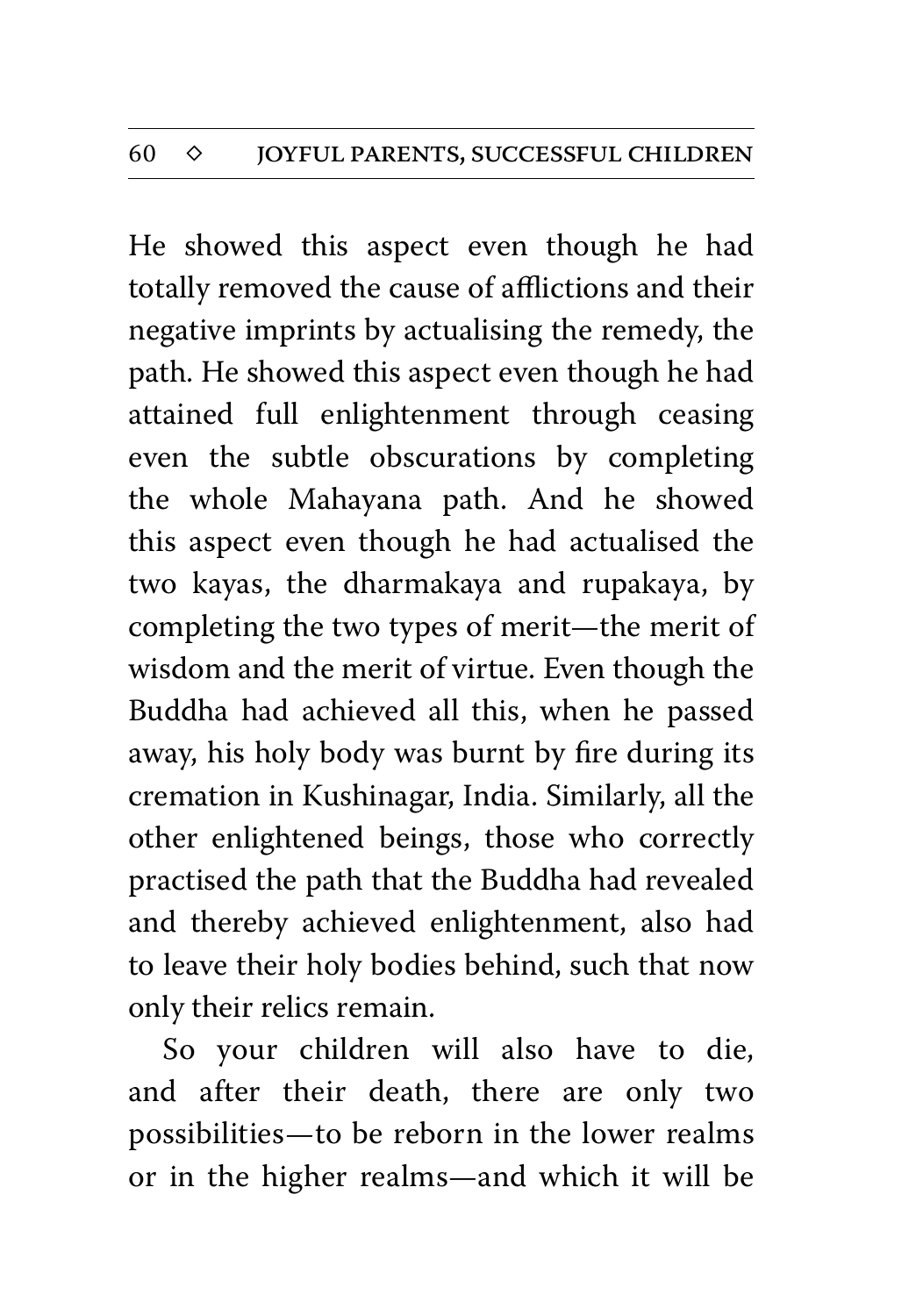depends entirely on their karma. You can see for yourself whether they collect more negative karma or more positive karma in a day. In general, non-virtuous actions tend to be more complete than virtuous actions in terms of the motivation, actual action and conclusion, and are therefore more powerful. Virtuous actions, on the other hand, tend to be done without having a motivation of bodhicitta or some other Dharma mind at the beginning; in the middle, the actual action itself is not done perfectly or else is very weak; and at the end, either a dedication is not done at all or else it is not done well.

There are also many obstacles to creating and preserving virtue. For example, ill will reduces the power of virtue, making it weak. Even though virtuous actions are done, if they are not dedicated to achieving enlightenment for sentient beings, the merit can be destroyed in a finger snap by the arising of heresy or anger. And even if they have been dedicated to enlightenment but have not been sealed with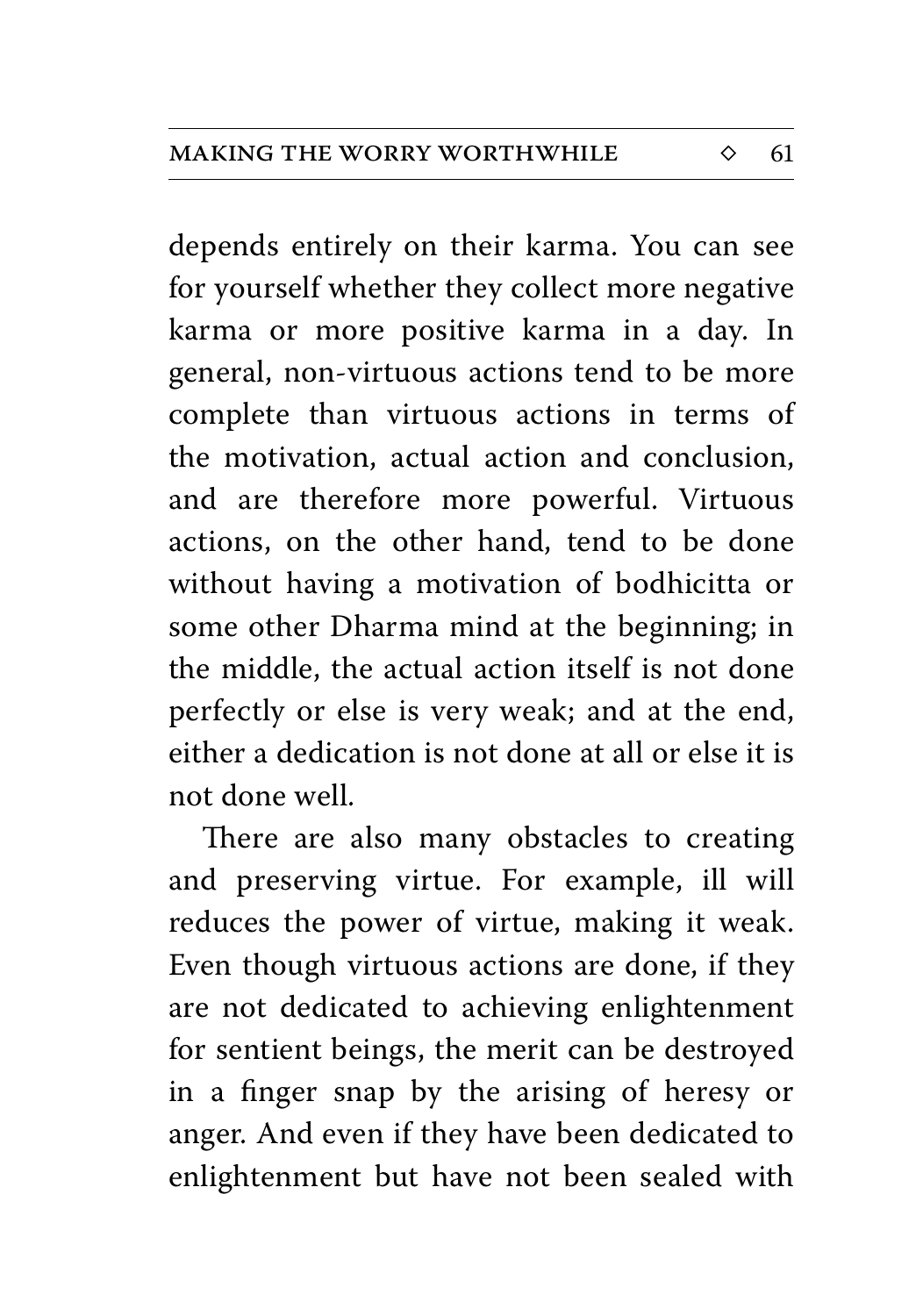emptiness, the merit is weakened by heresy and anger. You have to keep this in mind and be very careful in your daily lives not to allow the little virtue you collect here and there, in fact quite rarely, to be destroyed.

To sum up: First of all, it is extremely difficult for actions to become virtue. Then, even if they do become virtue, there are many obstacles to their lasting a long time, and finally, it is quite rare for them to be done perfectly and to become powerful. For these reasons, it is extremely important to help your children while they are still young to get used to putting effort into creating virtue.

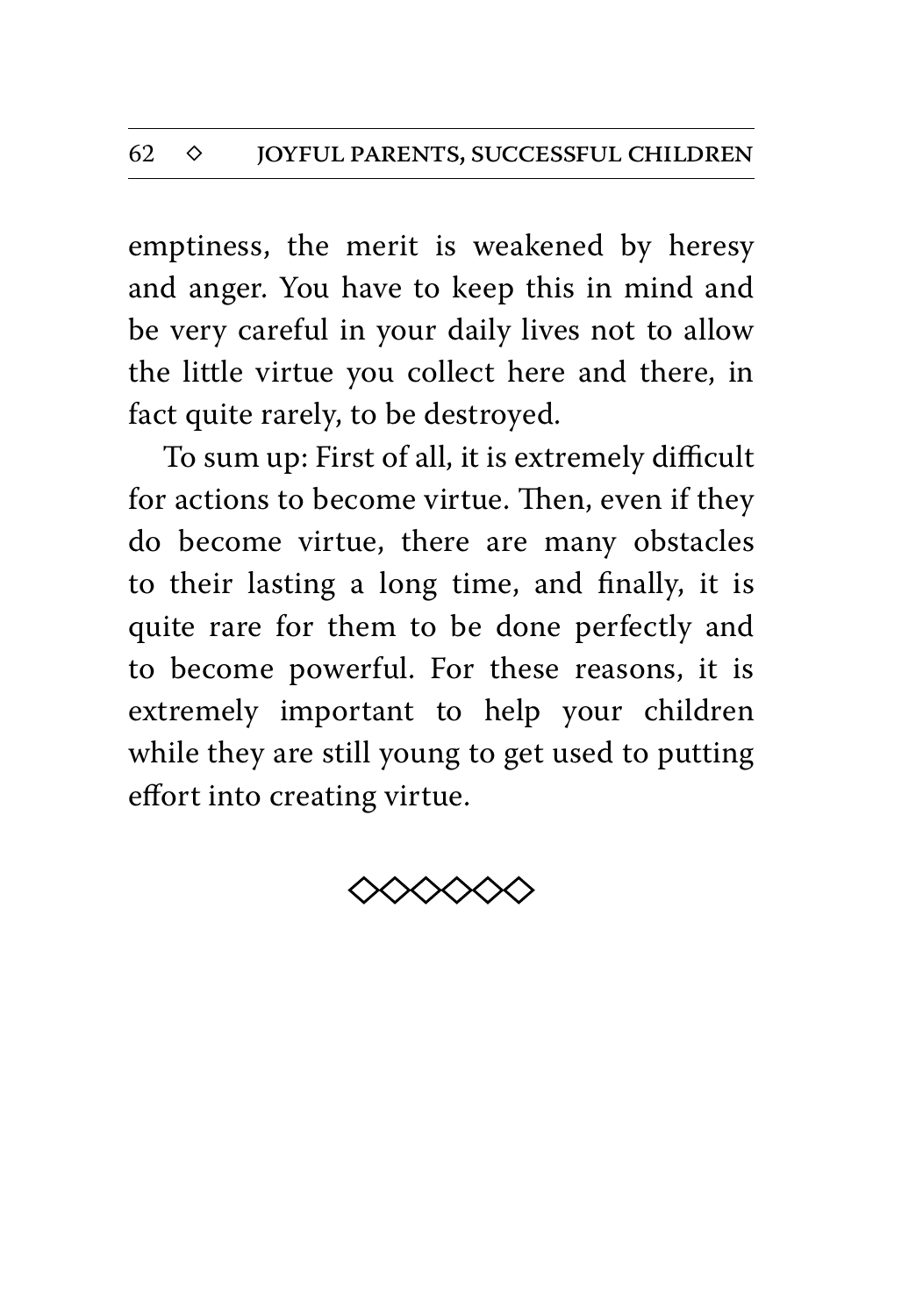♦

# HELPING CHILDREN COLLECT MERIT

Years ago, I visited a distant relative and her husband at their home in Darjeeling. Their children were quite young at the time, but every morning, after they had washed and dressed and were ready to go to school, the whole family would go together to their shrine room, which was very beautiful, and do three prostrations in front of an altar on which were many statues. They did this every day before leaving for school. As I often like to mention, the benefit of doing even one prostration to a statue of the Buddha is unbelievable. It creates the karma to be reborn as a wheel-turning king as many times as the number of atoms of the earth that your body covers as you prostrate. To obtain this type of rebirth requires infinite, inconceivable merit.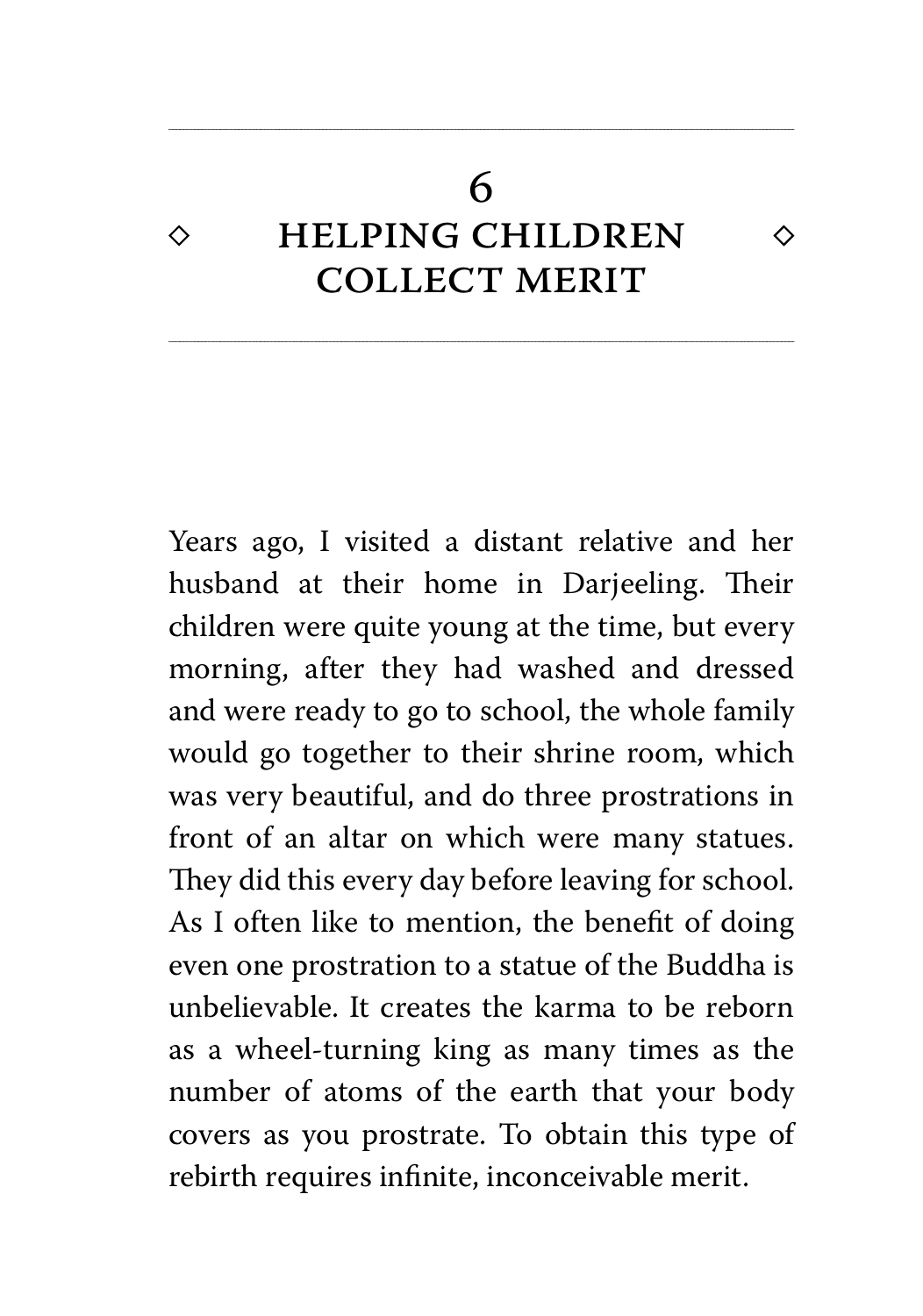In the case of those children in Darjeeling, there were many holy objects on the altar and they did three prostrations to them, so can you imagine how much merit they collected. By doing three prostrations, they created three causes of enlightenment. In addition, depending on how many statues there were, they created that much more merit. If there were a thousand statues and they prostrated just once to all of them, they would have created a thousand causes of enlightenment. If your children were to do the same, it would give them so much hope as every day they would create the causes for happiness and success in this life and in their future lives, as well as the causes for liberation and enlightenment. Therefore, you have a very special opportunity to help your children by teaching them to prostrate to holy objects.

There are many other things you can teach your children that will be very beneficial to them. For example, it is good to have an altar in your home with many pictures, thangkas, statues of buddhas and deities. In addition, each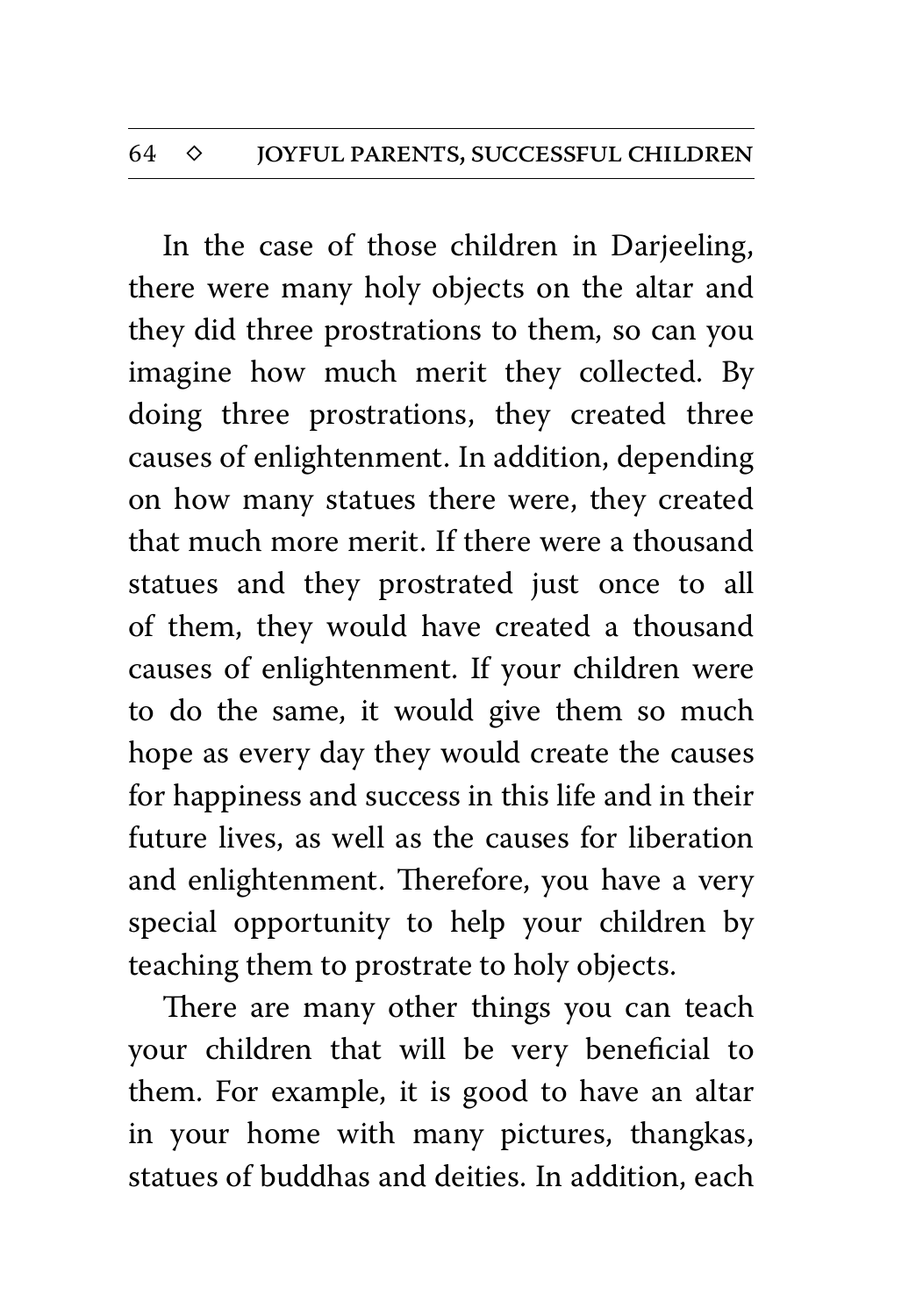of your children can have their own special statue, perhaps of Tara or Chenrezig. Then every day—in the morning and perhaps also in the evening but at least once a day—your children can offer a candy or a biscuit on a nice plate to their own statue as well as to all the other pictures, thangkas and statues. If they can't do more, they should at least say OM AH HUM to bless the candy or biscuit and transform it into oceans of nectar before offering it. You can also make prayers together such as:

*By this merit, may I never cause harm to any sentient being and may I cause all sentient beings to have every happiness up to enlightenment as quickly as possible.*

Or:

*By this merit, may I, like the Buddha, be able to liberate numberless sentient beings from suffering and bring them to enlightenment as quickly as possible.*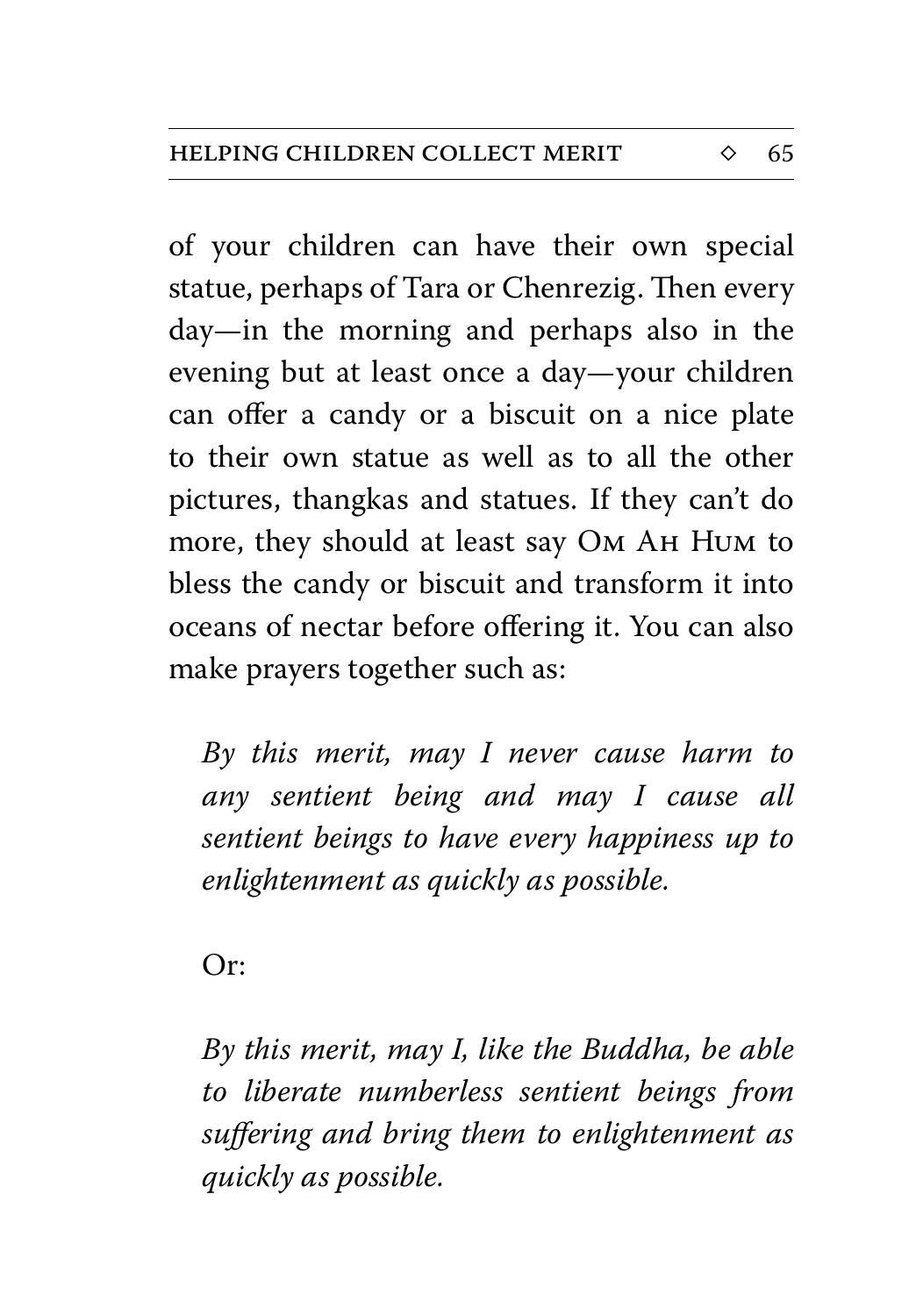By dedicating in this way, your children will not only collect the extensive merit of making offerings to holy objects, but also the merit that they create will become extremely powerful.

**If your children don't create good karma from their own side, how can you expect them to have happy lives? Without merit, without good karma, it is impossible for them to be happy and successful.** 

No matter how many university degrees someone has these days, there is no guarantee that they will find a job and be happy. On the other hand, there are many people who live a happy and satisfied life, who experience inner peace, even though they don't have a university degree. For these reasons, you must focus on using skilful means to help your children create merit. You must put effort into this so that, sooner or later, they will come to have an easy life, free from problems. By creating merit, they will have every success in life, including finding a job.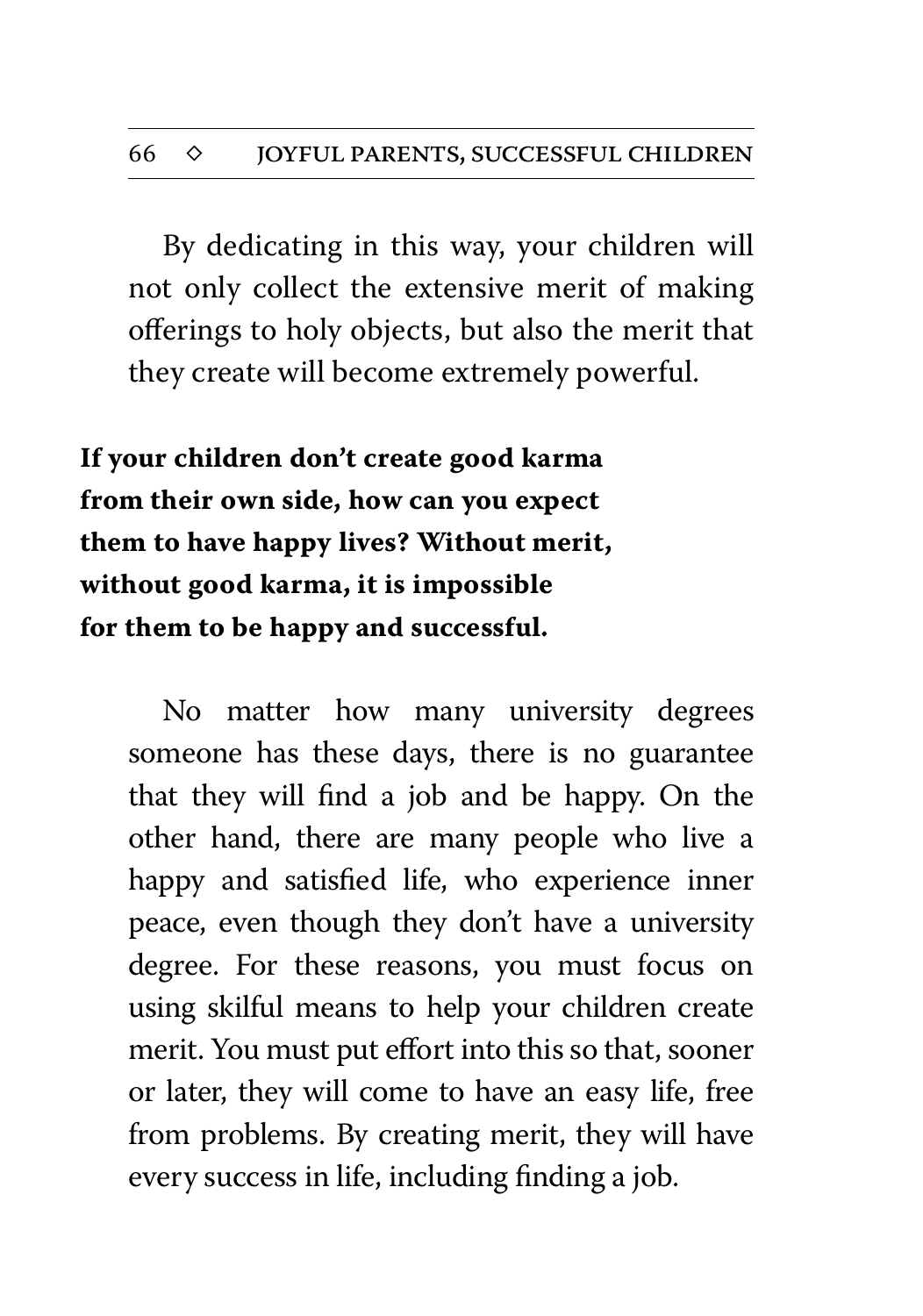I have given you a few examples but there are many more things that you, as a Buddhist parent, can do to help your children. I have already mentioned the Seven Foundations for Happiness and Peace that you should teach them, but you can also teach them all 16 qualities or 16 Dharmas set out by Songtsen Gampo. In addition to providing this kind of education, if you also pray for your children, your prayers will be very powerful due to your strong karmic connection with them. However, at the same time as praying for them, you should also skilfully guide them to do many small practices that create merit in their daily lives, such as making charity to other sentient beings, including animals, insects and so forth.

I want to clarify that when I suggest that at the same time as educating your children, you should pray for them, I don't mean that you should pray for them to be successful in passing their exams! That is a tiny prayer; it doesn't create the cause for them to experience happiness life after life, nor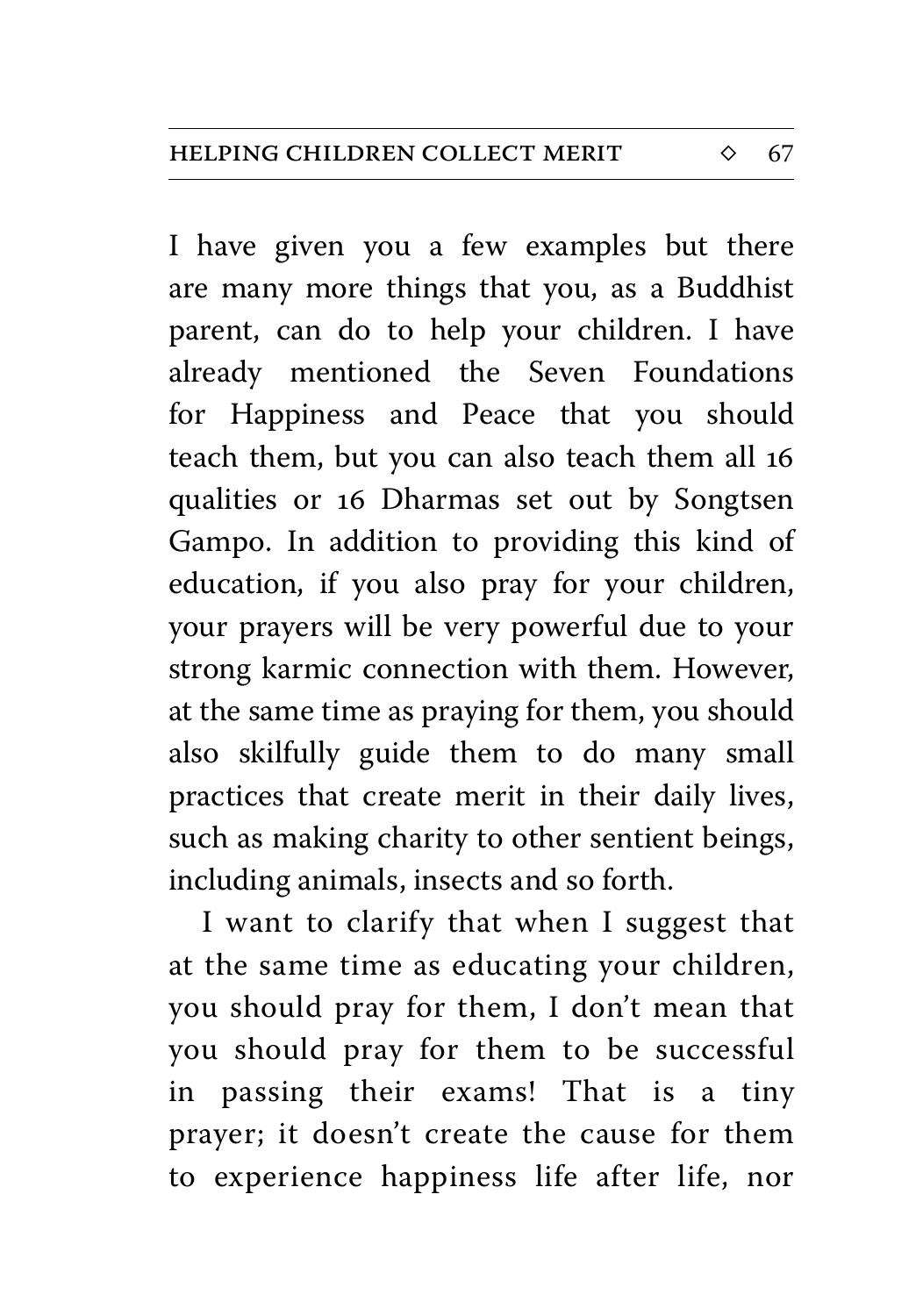does it create the cause for their liberation and enlightenment. Of course, you can pray for their long lives, for them to be healthy, for all their wishes that accord with the Dharma to succeed, for their actions not to become negative karma and for them to not cause harm to themselves and others, but in particular, you can also pray:

*May my children develop the same qualities as Tara (or Chenrezig, Manjushri, Medicine Buddha or Lama Tsongkhapa) in this very lifetime and be able to do perfect work for sentient beings, freeing them from the oceans of samsaric sufferings and bringing them to full enlightenment as quickly as possible.*

This prayer is short but it includes all the realisations.

Another prayer that you can do for your children is the one to meet Lama Tsongkhapa's teachings, which possess special qualities: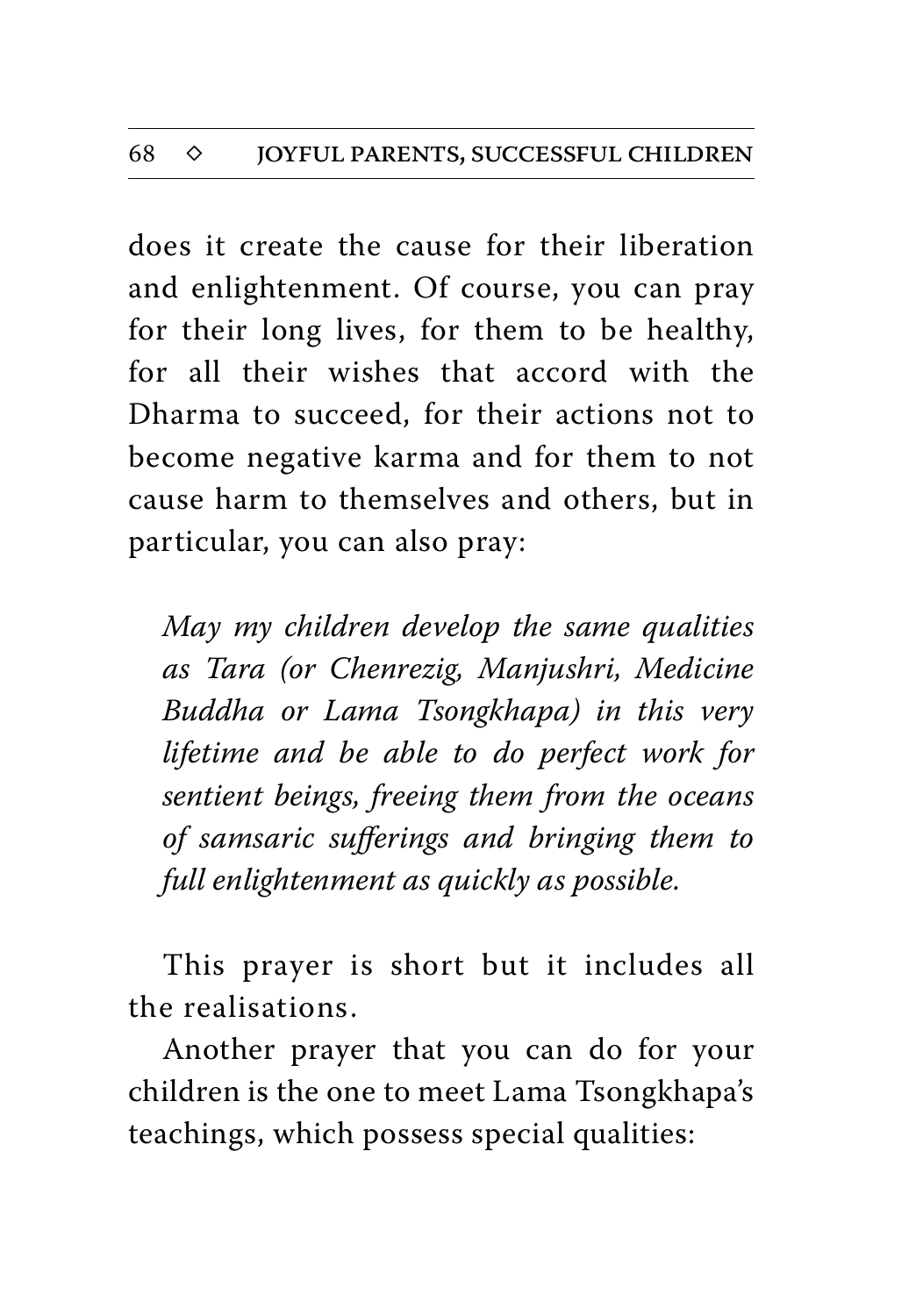*Due to all the merit collected in the three times by myself, all buddhas and bodhisattvas and all sentient beings, may I and all sentient beings, without the delay of even one second, be able to meet the pure wisdom teachings of the victorious one, Lama Tsongkhapa, who was endowed with pure morality and the brave attitude, who did extensive deeds for all sentient beings and who accomplished the yoga of the two stages—the essence of which is the transcendental wisdom of non-dual bliss and emptiness.*

Or you can pray for them to be guided by Lama Tsongkhapa now and in the future:

*In all our lives, through the victorious one, Lama Tsongkhapa, Acting in person as the Mahayana guru, May we never turn aside for even an instant From the excellent path praised by the victorious ones.*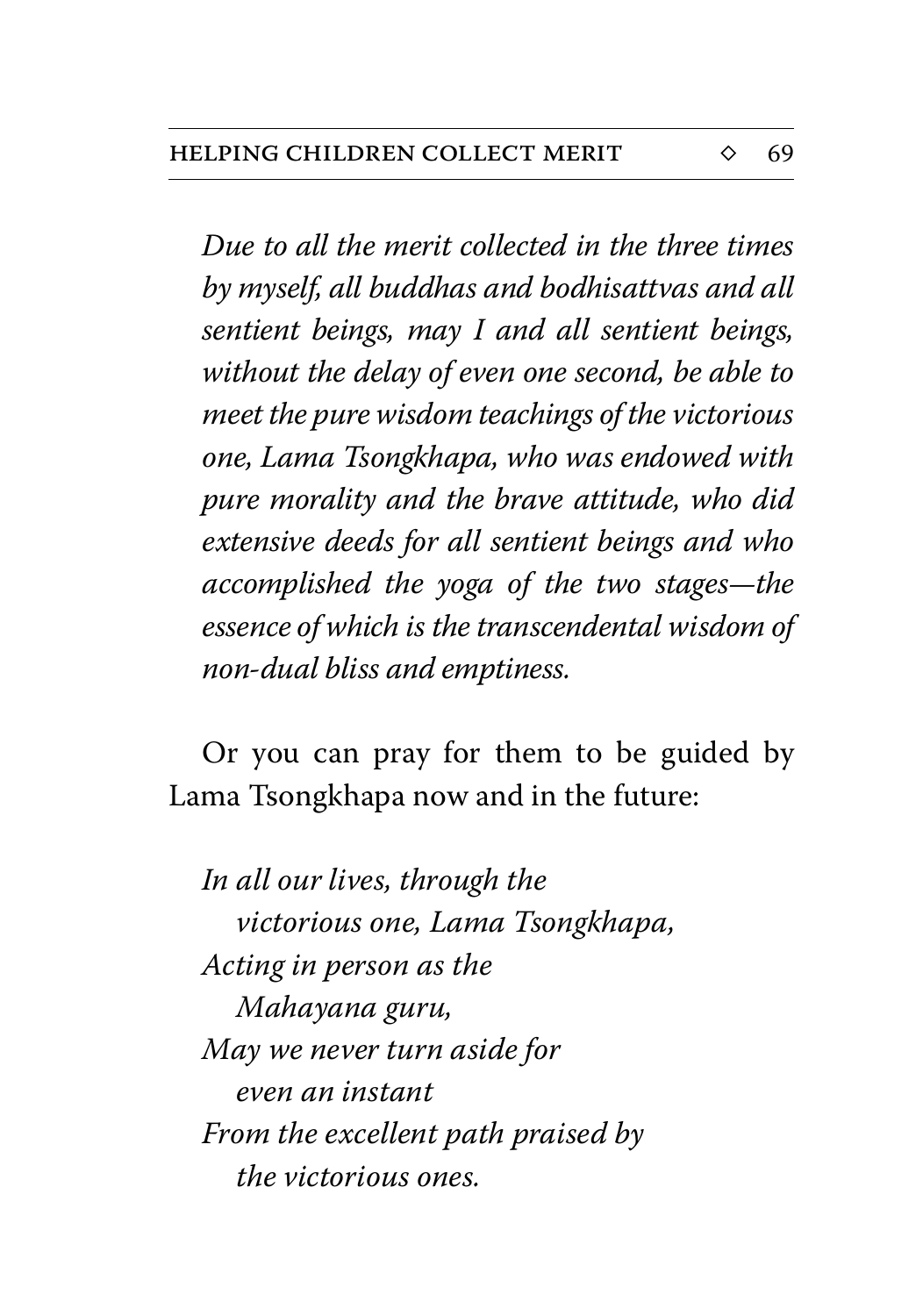### 70  $\Diamond$  IOYFUL PARENTS, SUCCESSFUL CHILDREN

This is a prayer that I often recite when I meet with people. I also chant aloud the various powerful mantras<sup>1</sup> that purify even the heaviest negative karmas, those 'without break,' which cause one to be reborn in the lowest hell and experience the heaviest of sufferings for the longest time. $2$  I also recite Maitreya Buddha's mantra and pray that when Maitreya Buddha comes to this world, they may become his disciples, receive teachings directly from him and obtain a predication of their enlightenment during the time of Maitreya Buddha's teachings.

Another prayer that is very good to recite is the one from the Cittamani Tara practice:

*Please bless me to devote myself in thought and action To the virtuous teacher, the very source of all goodness. By training in the path that pleases all the conquerors May I reach unsurpassed enlightenment.*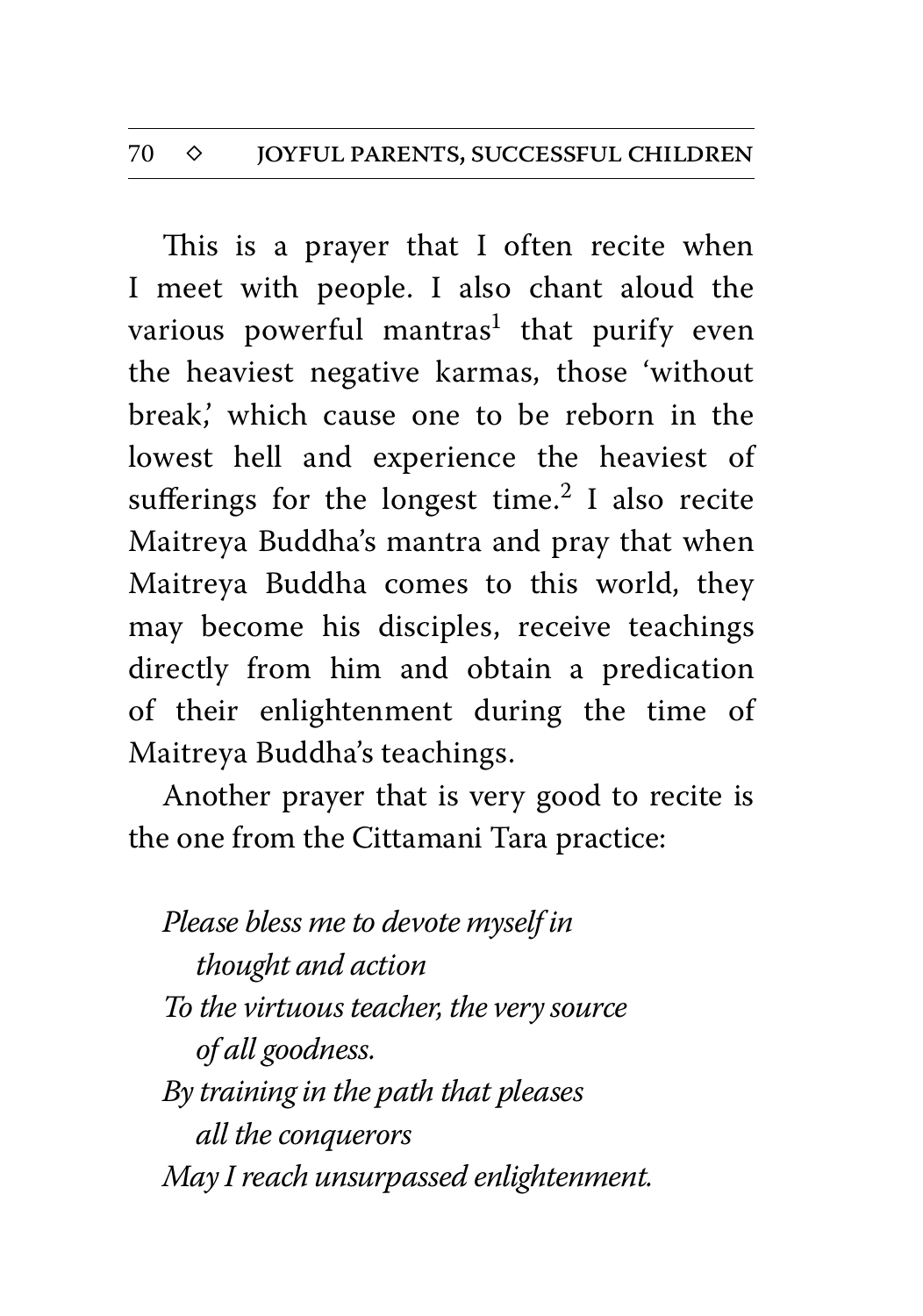You can pray to Tara together with your children in the same way that you normally pray to her. I am just giving you some ideas and then you can elaborate on them. There are many, many things that you can do to educate your children and give meaning to their having been born into a Buddhist family.

Also, as a Buddhist, you should give the pets, such as dogs and cats that are in your care, a very special life. By 'special,' I don't mean special food or special clothing! I mean that you should chant the powerful mantras to them that purify their negative karma, so that they are never again born in the lower realms and achieve enlightenment quickly. You should chant these mantras to them every day and also recite aloud the prayers I mentioned before, as well as various lam-rim prayers to them.

If you have a stupa, you should also take your pet around it. At my house in Aptos, California, I had a stupa specially made, containing a lot of tsa-tsas, around which to lead a dog that a Mexican woman had saved from being put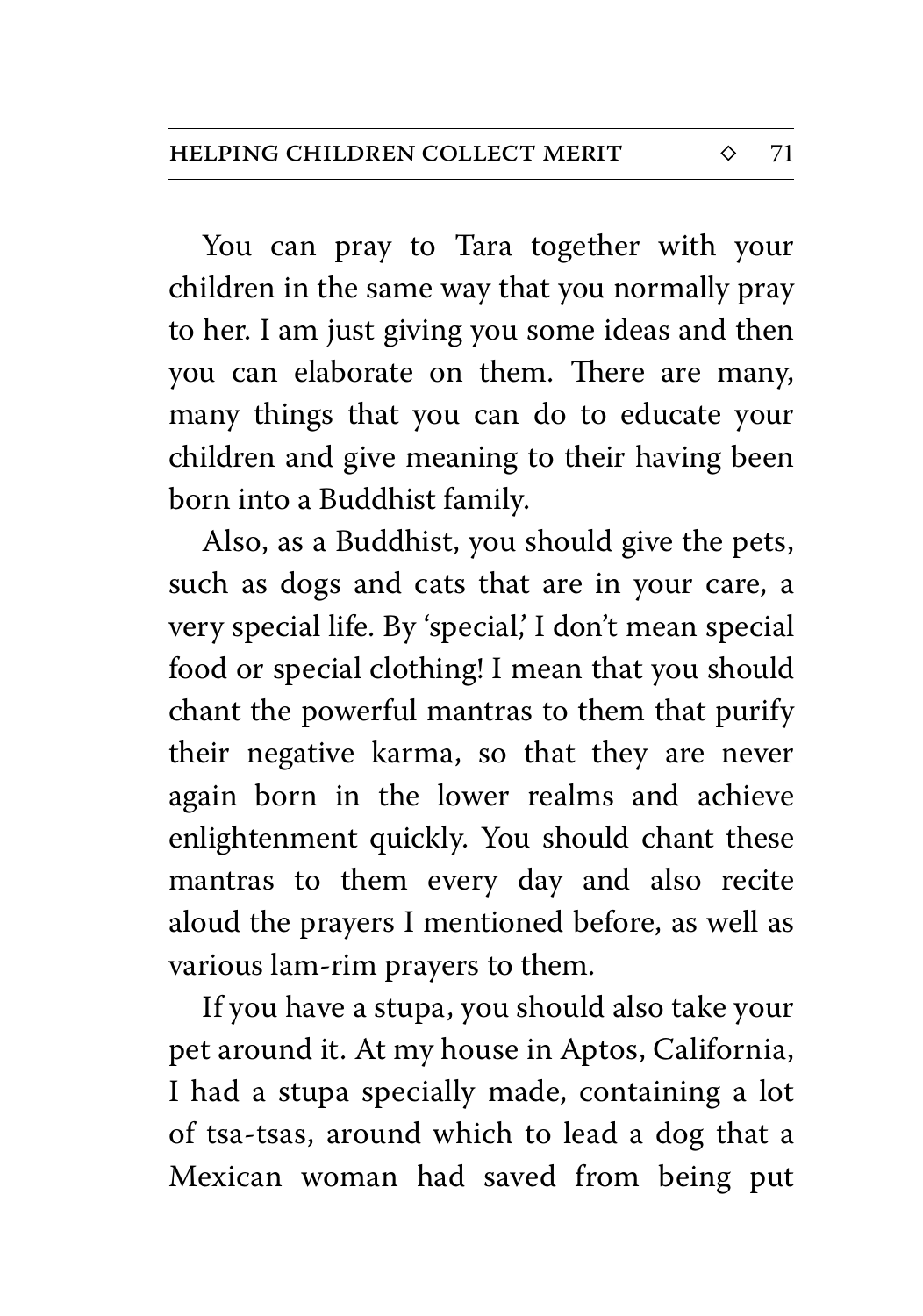to sleep and then had given to me. However, you can also arrange as many holy objects as possible, such as tsa-tsas, statues and stupas, on different levels on a table and take your animals around it. In this way, the negative karma that they have collected over many eons get purified. Even one circumambulation around a stupa or statue containing the four dharmakaya relic mantras has the amazing benefit of purifying the negative karma to be reborn in the eight hot hells. So depending on how many times you take the animal around the table, that many eons of negative karma get purified and that many causes of enlightenment are created.

I want to make it clear once again that just by hearing mantras or prayers, even though they don't understand a single word, just by being taken around holy objects, your pets' negative karma gets purified and when they die, they will be reborn in the higher realms. It also creates the causes, many times over, for their liberation and enlightenment.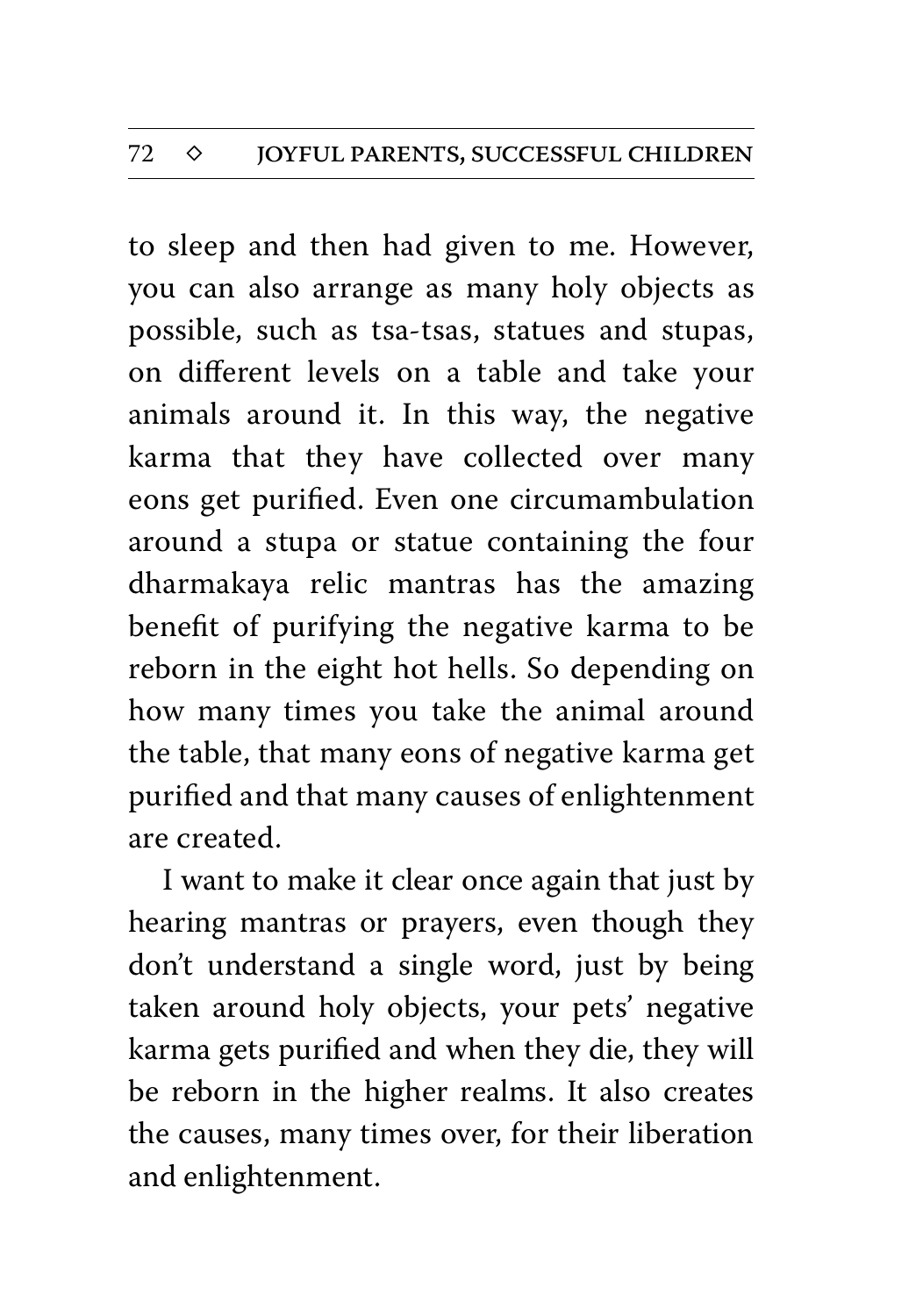There should be these special advantages for an animal that is in the care of a Buddhist. Since you have this opportunity to help them obtain a higher rebirth, meet the Dharma and a virtuous friend, and achieve liberation from samsara and enlightenment, it would be a great pity not to benefit the animals that you keep as pets for your own happiness.

Since Buddhists should give even the animals in their care a special life, there is no question that they should do this for their children. However, while I know of some Buddhist parents who try to set an example for their children and explain the Dharma to them, I know many others who do not. Instead they let their children do whatever they want. This is a pity because when children are young, before they grow up and leave home, there are so many opportunities to help them collect merit and to give them an education that will plant the seeds of enlightenment in their minds.

Of course, there is no guarantee that you will succeed in helping your children because, as I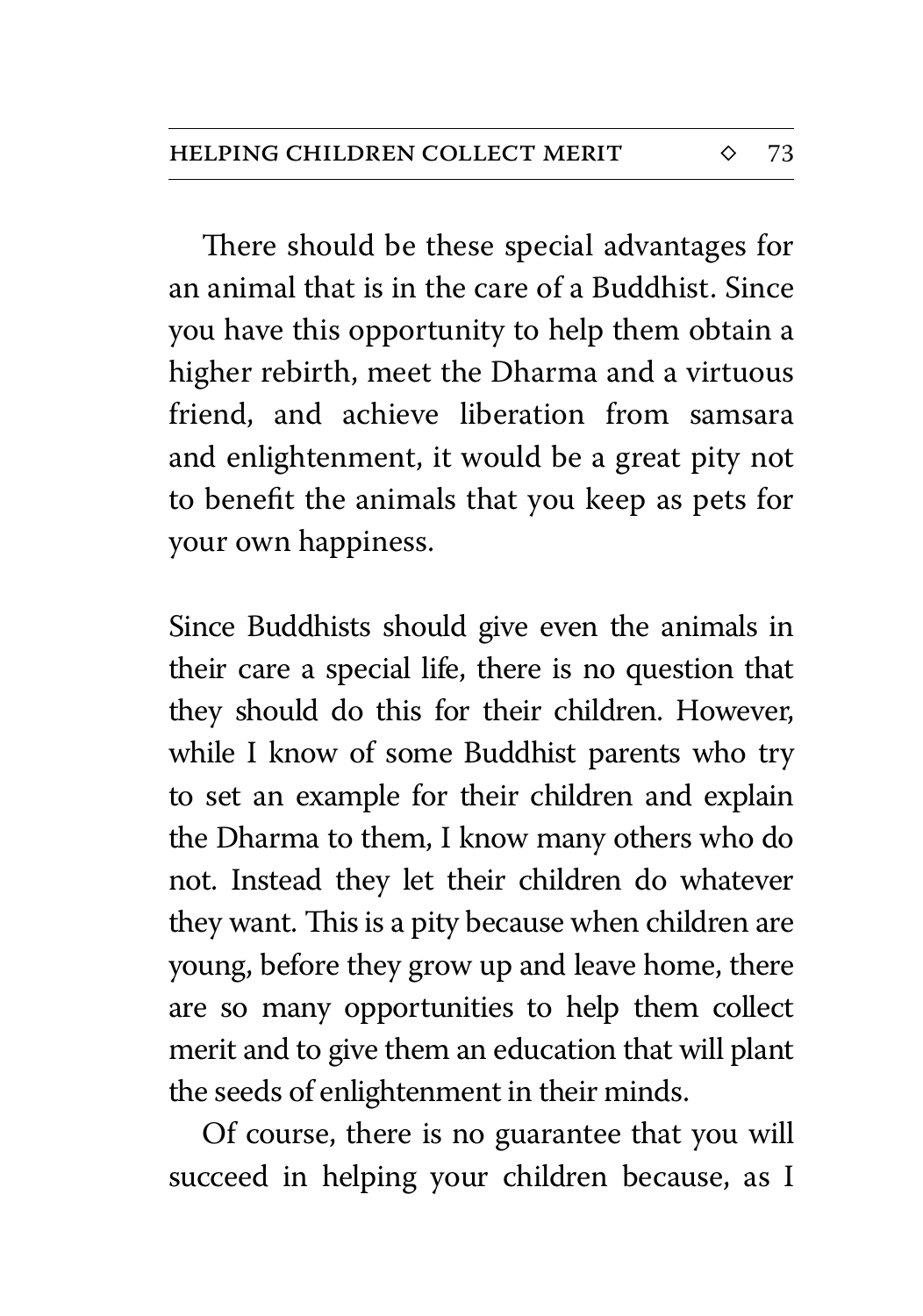mentioned before, children have their own karma that they bring with them from past lives. Some children will turn out well, and as teenagers, will be disciplined, compassionate and content. Others, because of the influence of the world and their friends, will become distant from the Dharma and will have a totally different life from what their parents hoped for them.

**Regardless, as a Buddhist parent, you have the responsibility to give your children some special benefit; otherwise, their being born in a Buddhist family will be no different from being born in a non-Buddhist family.** 

While your children are young, to not use the opportunity to plant the seeds of good habits would be very unfortunate. By saying this, I am not implying that you should force your children to adopt your lifestyle. Rather, I just want to emphasise that it is important to help them abandon the causes of suffering and create the causes of happiness—not only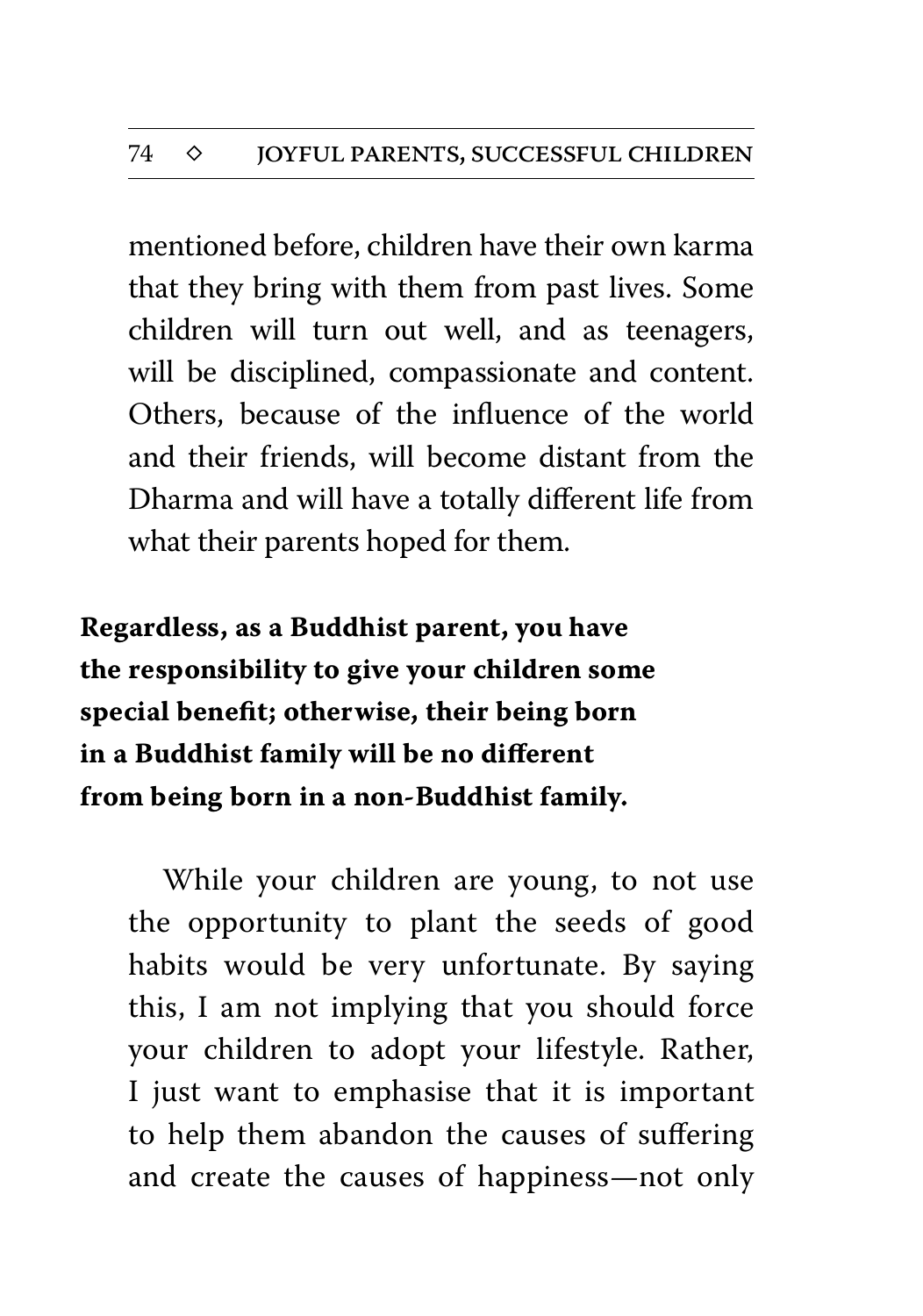this life's happiness but also the happiness of future lives, liberation from samsara and full enlightenment. If they learn some Dharma practices, recite some mantras and so on when they are young, even if they don't continue with these when they get older, all the merit they collected earlier on will still cause them to meet and practise the Dharma in future lives and will bring them happiness for many lifetimes. Because it is not easy to help your children when they become teenagers and don't want to listen to you anymore, you should try to benefit them as much as possible while they are young.

In conclusion, there are many ways that you can make your children's lives meaningful so that at the very least they do not cause harm to themselves and so that, if possible, they also bring happiness and benefit to other sentient beings and to the world. Since as a Buddhist parent you can do so much to help your children, it would be a great pity and also very sad and strange, if you don't teach your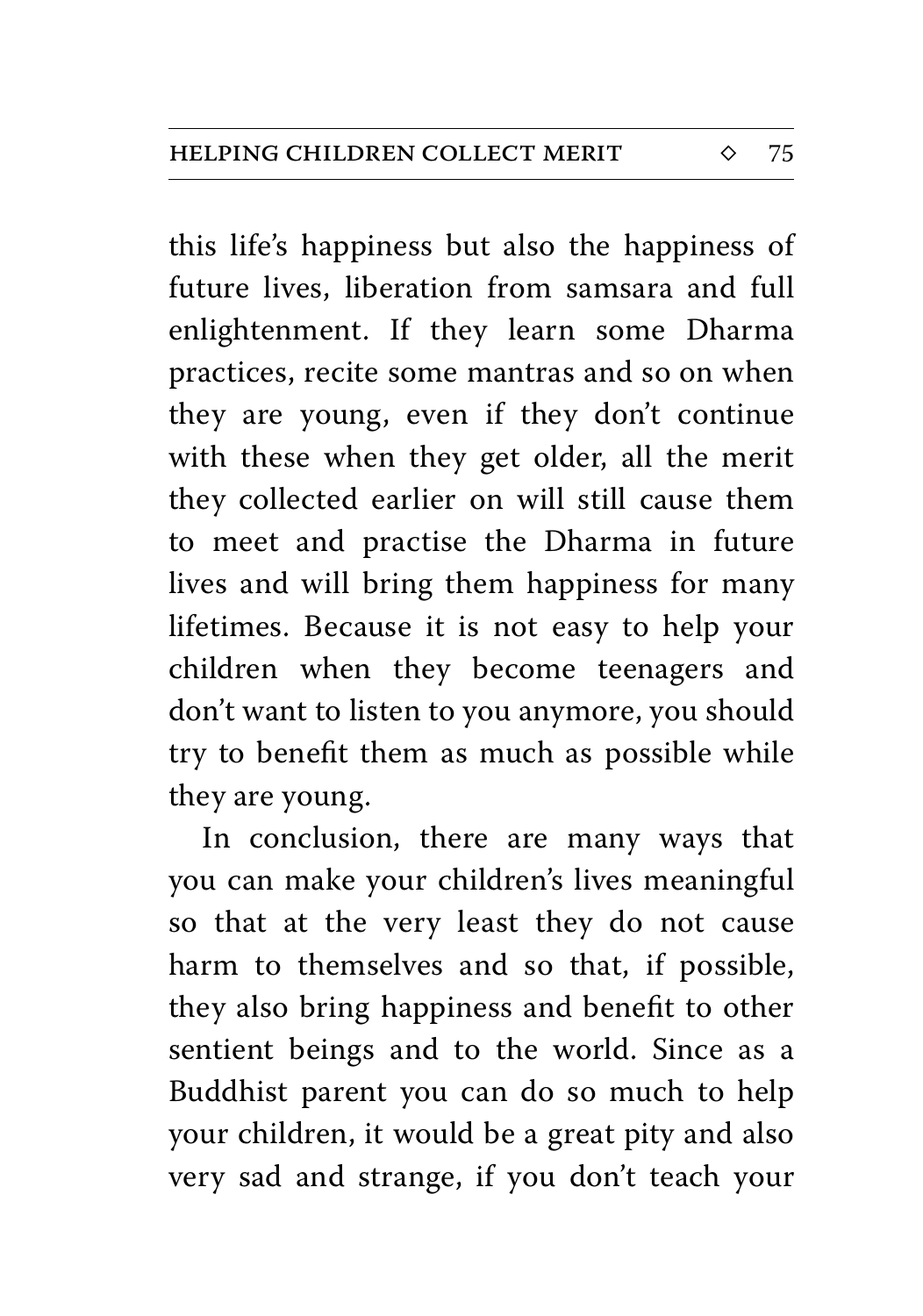children the things that you have faith in and have found to be of benefit to your own life.<sup>3</sup>



Notes:

1 Refer to Appendix 2 for the 10 powerful mantras.

2 The five negative karmas without break are killing your father, killing your mother, killing an arhat (someone who has become free from the cycle of existence), causing a buddha to bleed and creating a schism in the sangha (a group of at least four fully ordained monks). These actions are 'without break' in the sense that having done any of them, after death, one is reborn in the worst of the hell realms without the break of an intervening life.

3 More practices for children can be found in Appendix 3.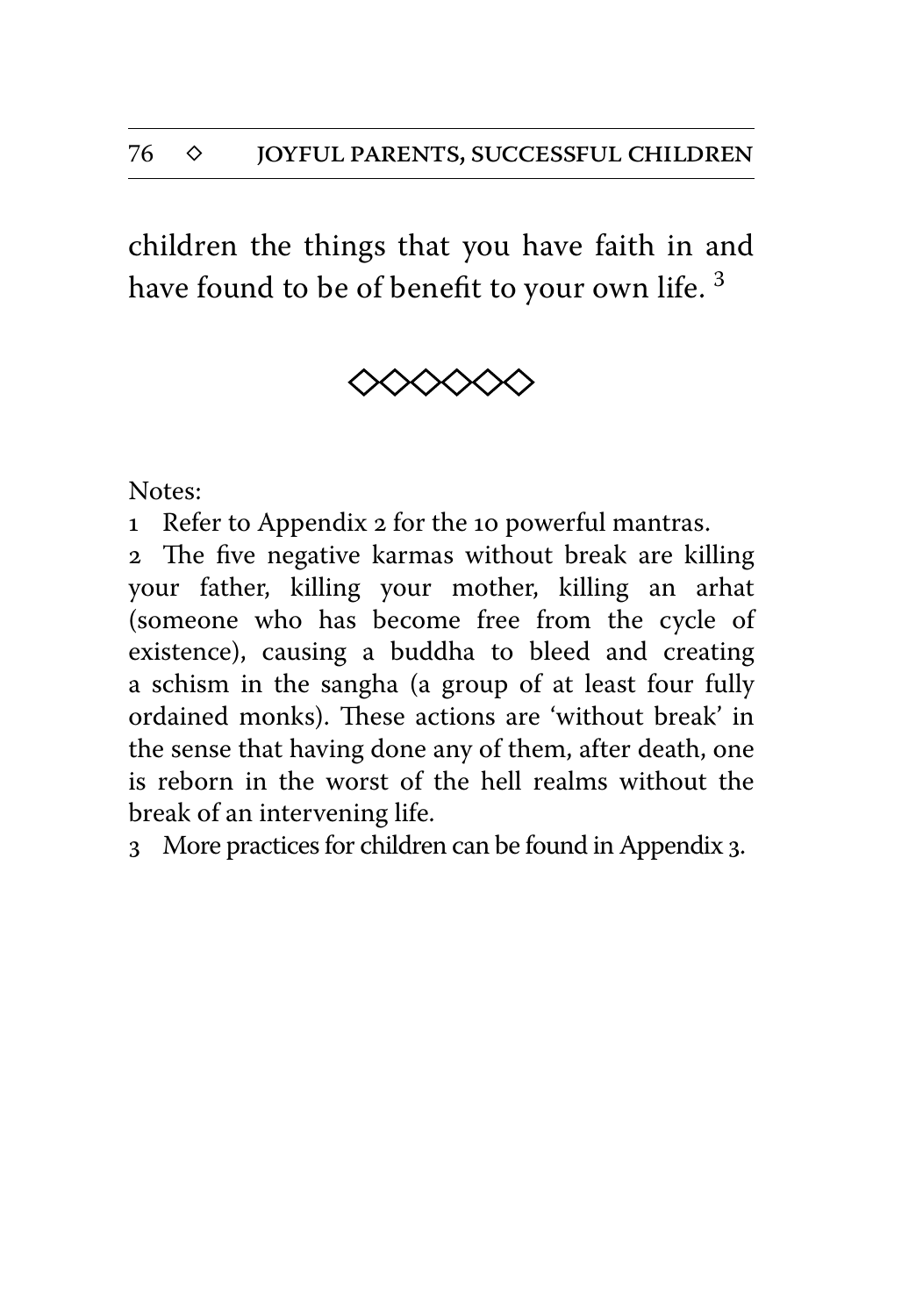#### 7 ◇ ♦ LIVING AN INNER LIE

There are two kinds of learning. Learning external things is to study and train in school or university to become a secretary, a cook, a manager of a company and so forth. There are many such external things that you can learn to do well. Then there is learning internal things, which involves the mind. If you relate doing your job to the inner kind of learning, to Dharma, to the lam-rim, it will make your actions positive and virtuous, and a cause of happiness.

Your mind is what makes your actions of body, speech and mind become Dharma or virtue, and a cause of happiness. A healthy mind makes your actions healthy, which brings the result of happiness and a healthy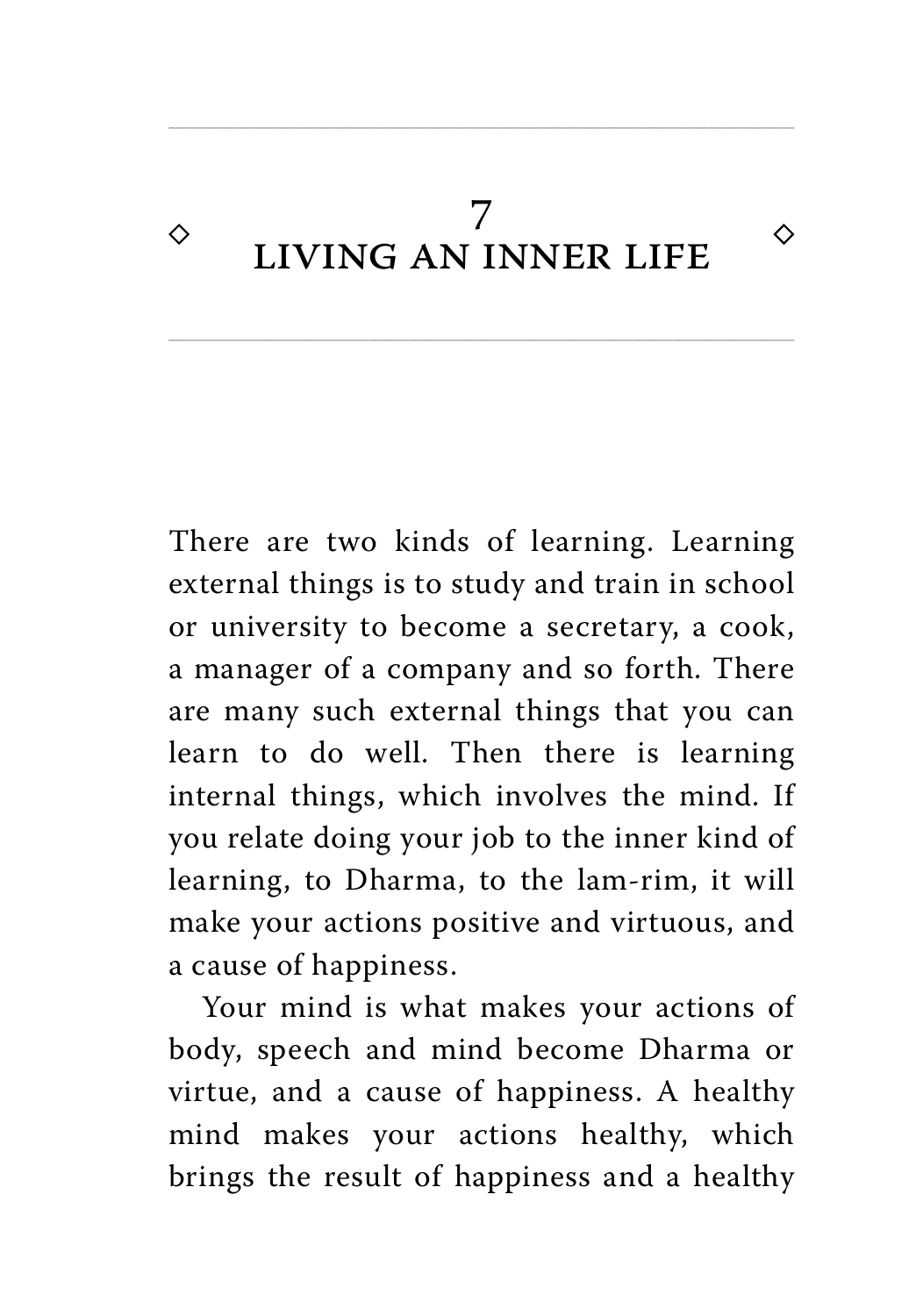life. A healthy life means not only this life but all the lives until you stop reincarnating in the six suffering realms and experiencing all the unbelievable sufferings again and again, until you cease the causes of samsara, delusions and karma. In short, a healthy mind is an ethical mind, which leads to an ethical life.

The world suffers because people don't live an ethical life and don't have a healthy mind. All the global problems, country problems, society problems, family problems and individual problems come from an unhealthy mind. They are caused by a non-virtuous, unethical, disturbed and obscured mind.

External things—how to cook, clean, be a manager and so forth—can be learnt at school, but without an inner education, without knowing Dharma and without practising Dharma, none of them becomes a cause of happiness. That is the reality: nothing at all becomes a cause of happiness.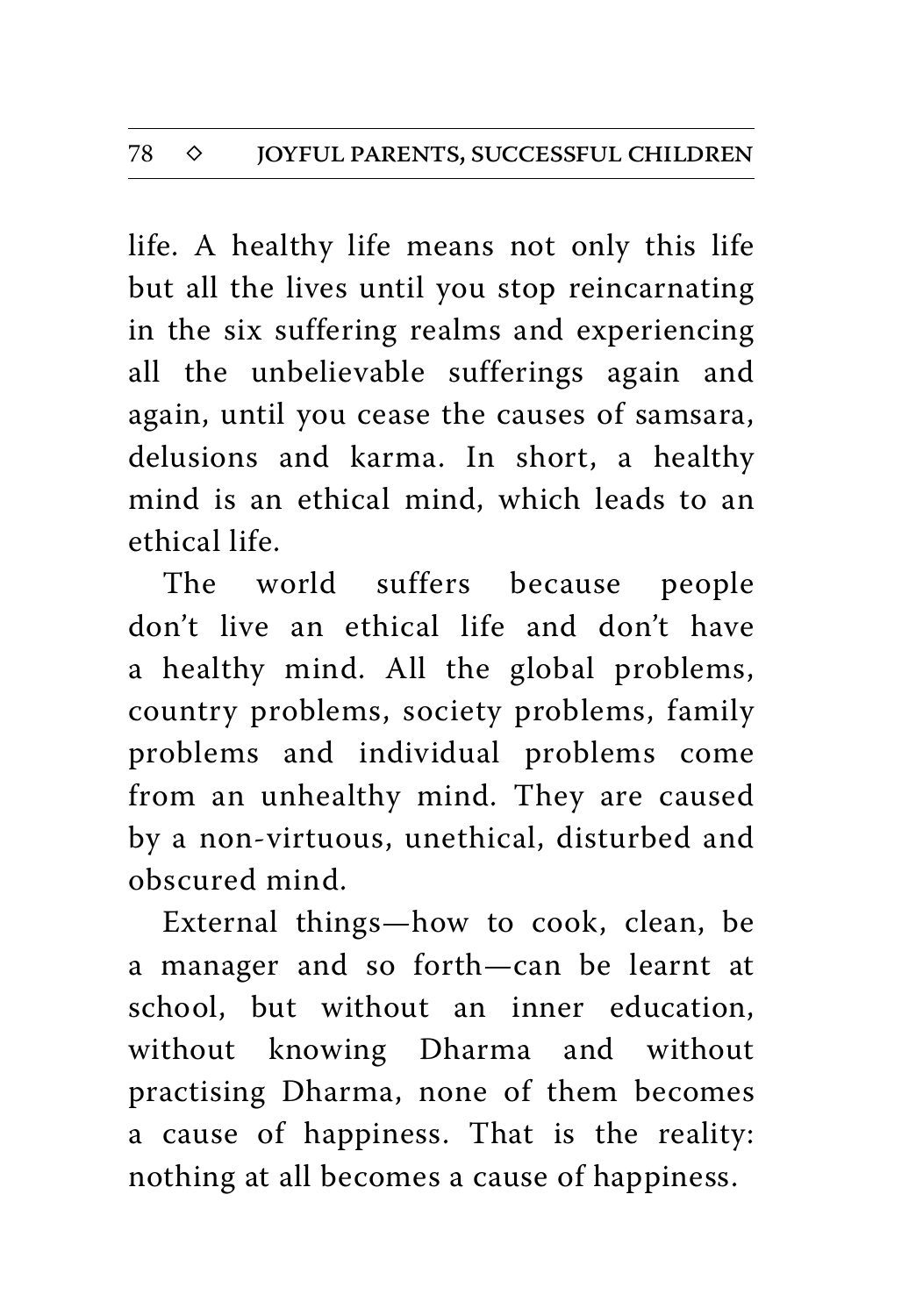**No matter how much money you spend on university, all you learn is the way to do things externally. But the way to do things internally is more important because even if you learn the best way to do things externally, your actions don't become a cause of happiness for yourself now, nor from life to life.** 

Learning how to do things externally is meant to make you happy in this life. It is about making money and from that money getting happiness. But without learning the way to do things internally, your actions of body, speech and mind never become Dharma, a cause of happiness. They only become non-virtue, at least generally speaking. Even if you live for a hundred years, it will always be like that. Even if you live for a thousand years, it will always be like that. Even if you live for a million years, it will always be like that.

Therefore, the way to do things is the inner way, which is not about looking for and being attached to the happiness of this life. It is about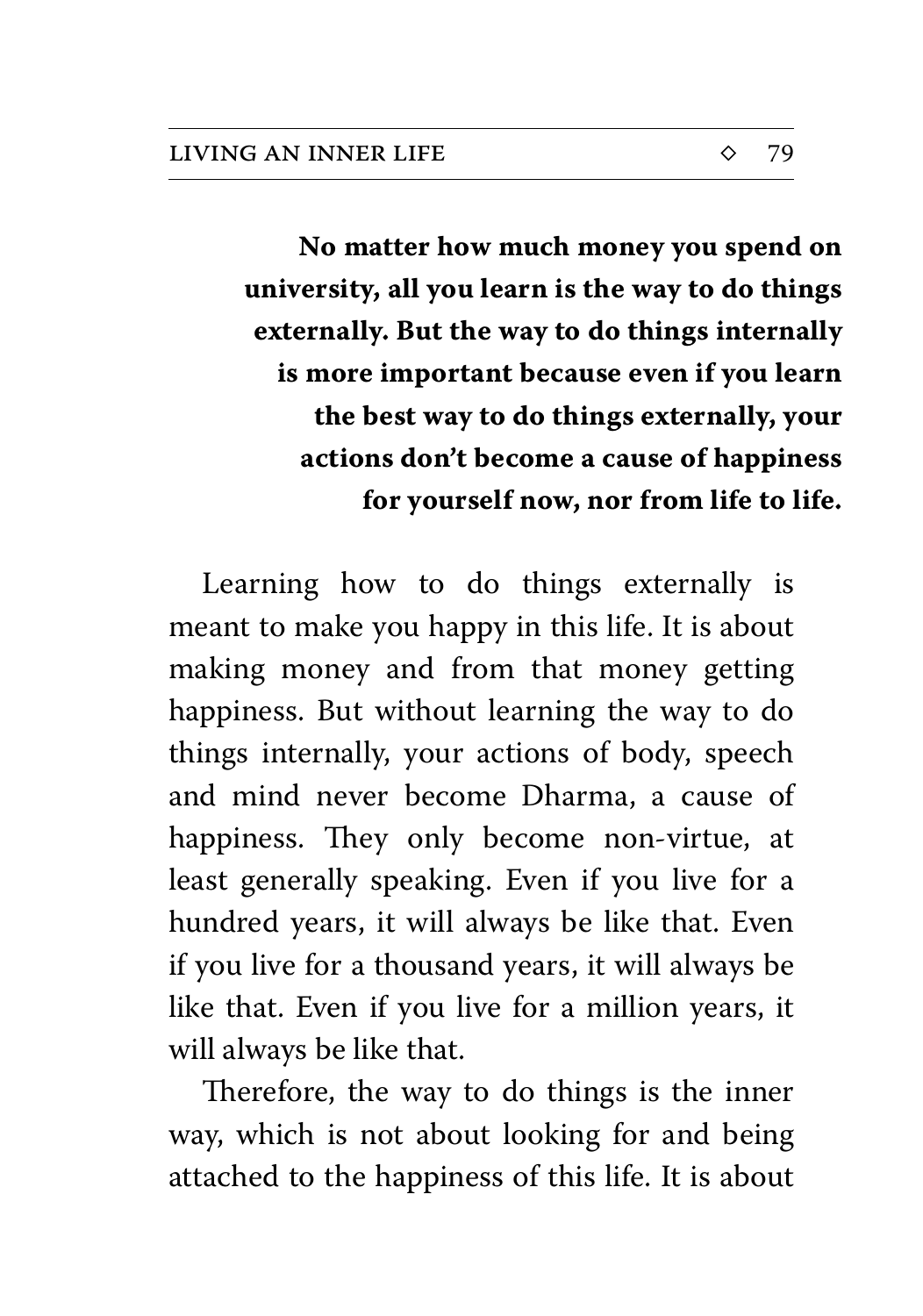having a happy mind, free from the hundreds and thousands of problems that come from attachment to this life. Then you have inner happiness. With a mind free from attachment to this life, you look for the happiness of not just one future life but of all future lives.

For however long it takes you to meet Dharma, to actualise the path and to remove delusions and karma, until then, you will have to be reborn in the six realms, one after the other, and suffer there. Thinking of that motivates you to seek the happiness of future lives. If you have that motivation, everything becomes Dharma. With this most important inner learning, all the things you learn in school or university, whether cleaning, cooking or managing a company, become Dharma: a cause of happiness in future lives for you. That is the graduated path of a lower capable being and the very first Dharma.

People who don't know what Dharma is think that it means going to a temple and praying or meditating with closed eyes. If you only sit with closed eyes or just read prayers, it is difficult to see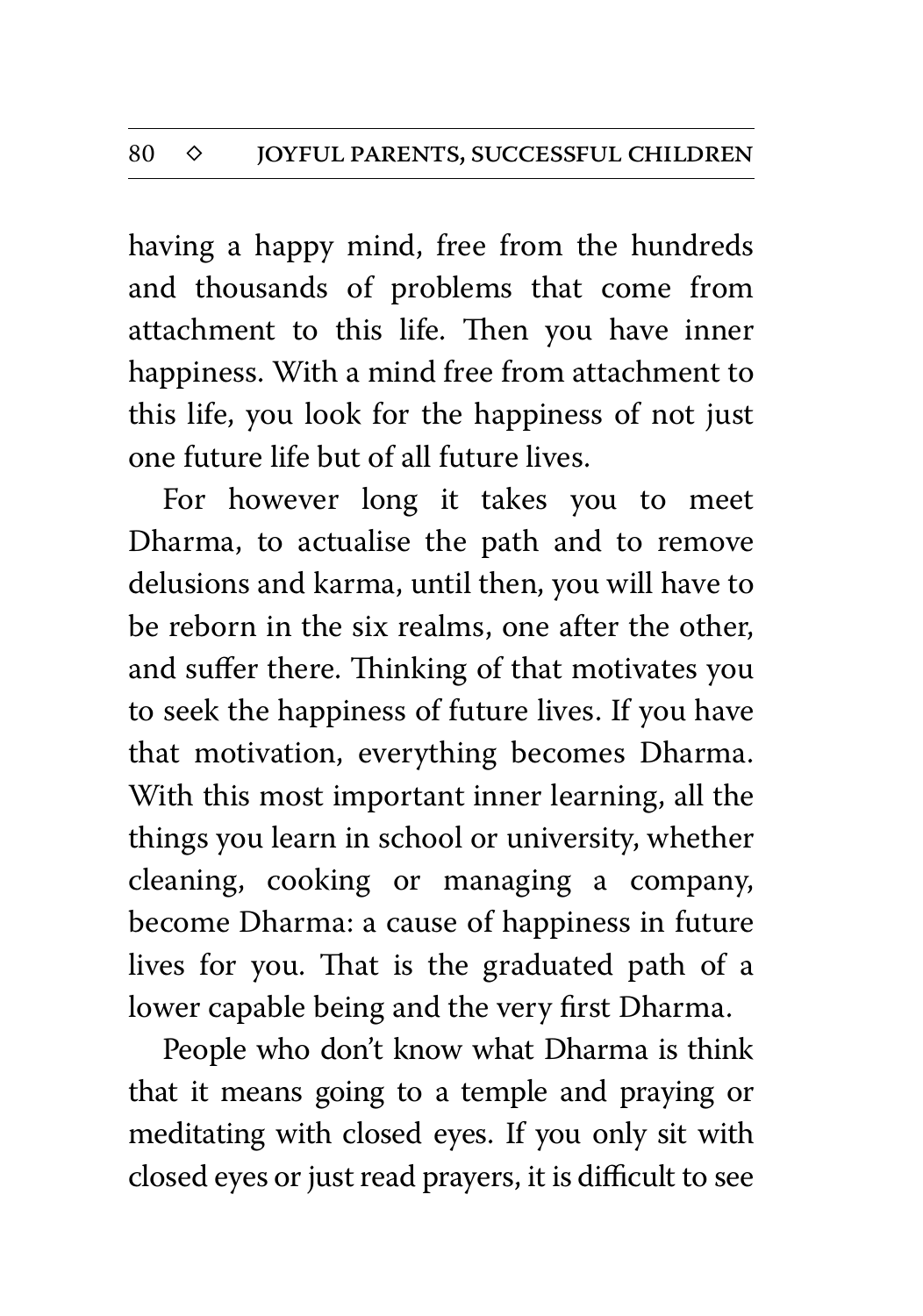how practising Dharma stops the problems of this life. But if you know exactly what real Dharma is, you will know that it stops the problems caused by attachment, anger and ignorance.

Then, by knowing the shortcomings of samsara, you understand that even samsaric pleasures are only suffering in nature, and therefore, the pleasure can't continue and can't increase. That pleasure is not like Dharma happiness, which can continue and increase and is completed when enlightenment is achieved. Since the causes of samsaric pleasures are delusions and karma, they cannot continue and increase. When you realise how samsara is only suffering in nature, you look for liberation from it, for nirvana. Then that becomes your motivation for living your life, for doing everything cleaning, cooking and being a manager.

That is the second Dharma, which is higher, better and purer than the first Dharma. This second motivation brings more happiness than the first one; it brings ultimate happiness forever. The first Dharma does not bring ultimate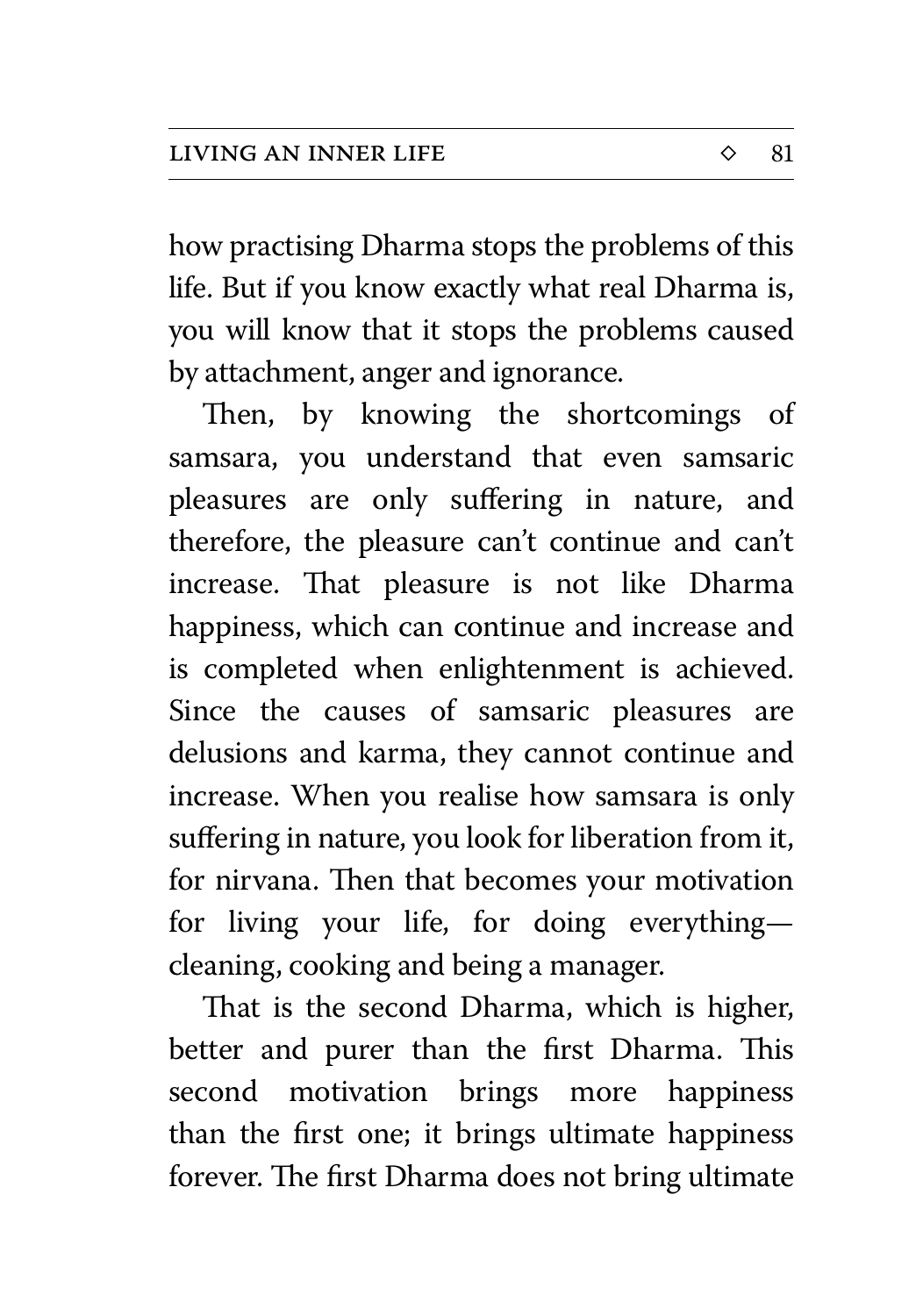happiness; it brings samsaric happiness, which is the suffering of change. This is the second way to do things internally. With that mind, all the actions of your body, speech and mind become causes of liberation. Everything you do becomes a cause of ultimate happiness.

The third way to do things internally is to renounce the self-cherishing thought, which opens the door for problems, obstacles, misfortune and bad energy. Leaving behind the self-cherishing thought, you cherish others. The goal to achieve now is the total elimination of all obscurations and the completion of all realisations for the sake of sentient beings the numberless hell beings, hungry ghosts, animals, human beings, asuras and suras. Even though they didn't ask you to help them, you feel responsible for them because you cherish them. This wish to help everyone—all the numberless sentient beings without anyone being left out by freeing them from the oceans of samsaric sufferings and bringing them to the peerless happiness of full enlightenment is the most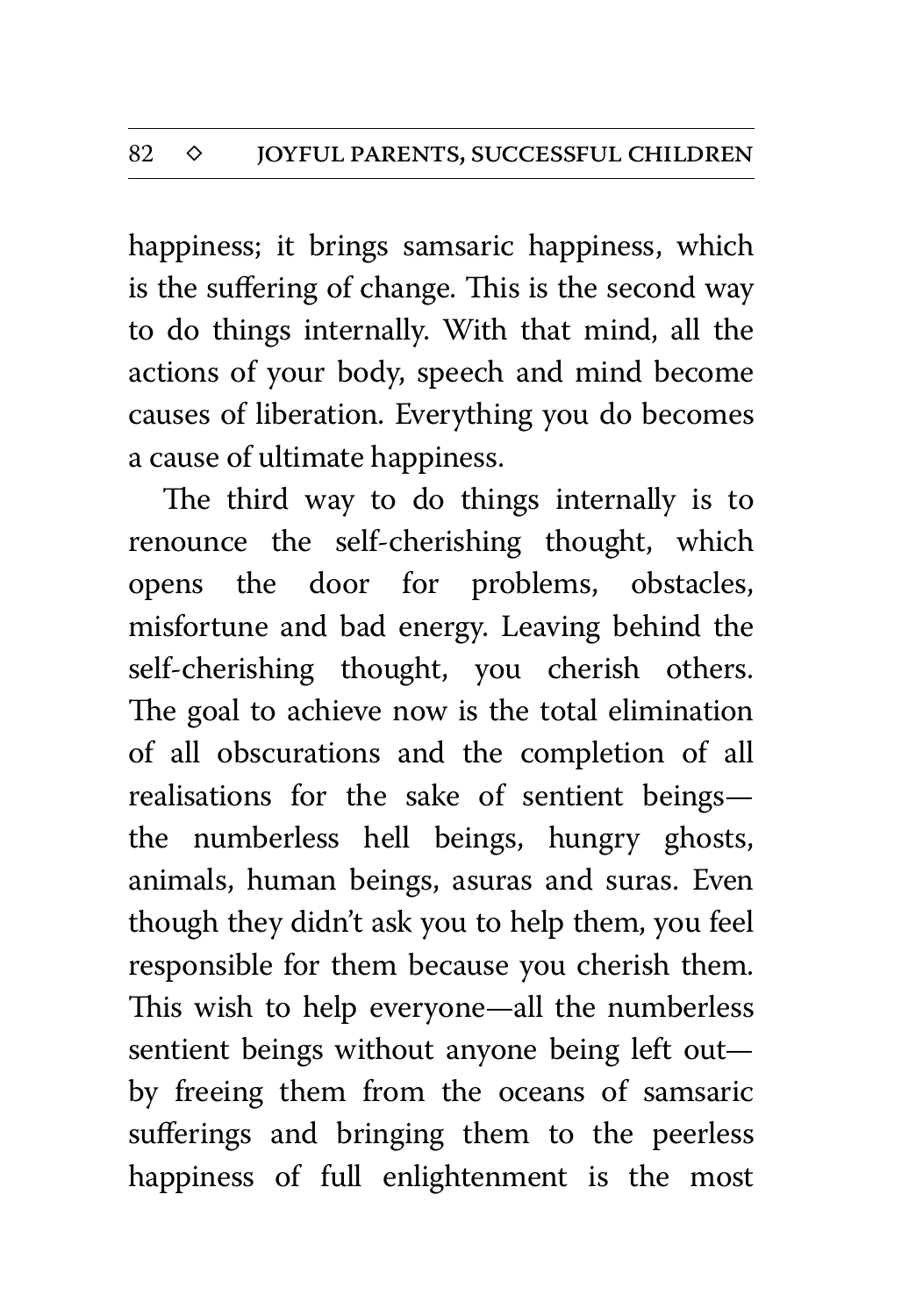amazing attitude. Then to be able to do that, you yourself have to achieve enlightenment.

This is the third way to do things internally. With that motivation, all your actions of body, speech and mind—whether cooking, cleaning or being a manager of a company, and even breathing in and out, talking or taking one step—are done for every sentient being. Everything you do is for everybody's happiness, for everybody's enlightenment. Then, even if you recite just one OM MANI PADME HUM, you collect skies of merit. And if you have bodhicitta, you collect more than skies of merit.

Pabongka Dechen Nyingpo's *Liberation in the Palm of Your Hand* mentions that even without the realisation of bodhicitta, offering one light while thinking to enlighten sentient beings becomes like offering one hundred thousand lights. And making charity of one dollar or one rupee to a beggar becomes like giving them one hundred thousand dollars or rupees. That is how much merit you get.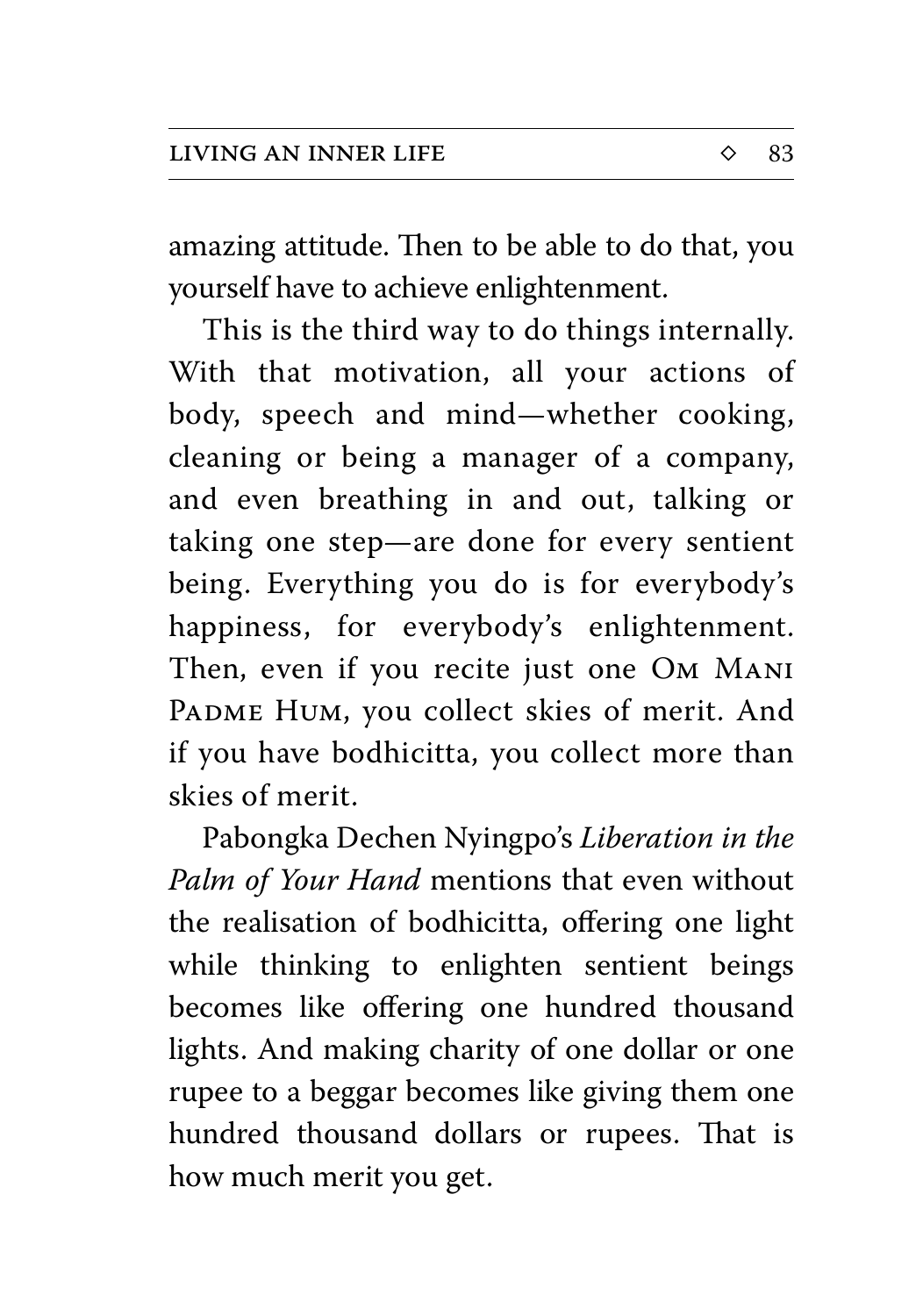That is what is mentioned there, but if you do everything with bodhicitta, thinking to achieve enlightenment to free every single one of the numberless sentient beings from the oceans of samsaric sufferings and bring them to enlightenment, then by making even one step on your way somewhere, drinking even one sip of tea or water or eating even one spoonful of food, you collect merit as limitless as the sky.

Can you imagine what this third way of doing things internally is like? It brings the happiest life. If you meet Dharma, if you know Dharma, if you practise Dharma, you will have the happiest life. You can solve all your problems. You can become free from samsara. You can create the causes of happiness, practise the path, generate bodhicitta and achieve enlightenment. Can you imagine it? In this world, there are many people who are very intelligent and very wealthy but don't have faith and don't have the karma to meet, learn and practise Dharma. Most people don't have that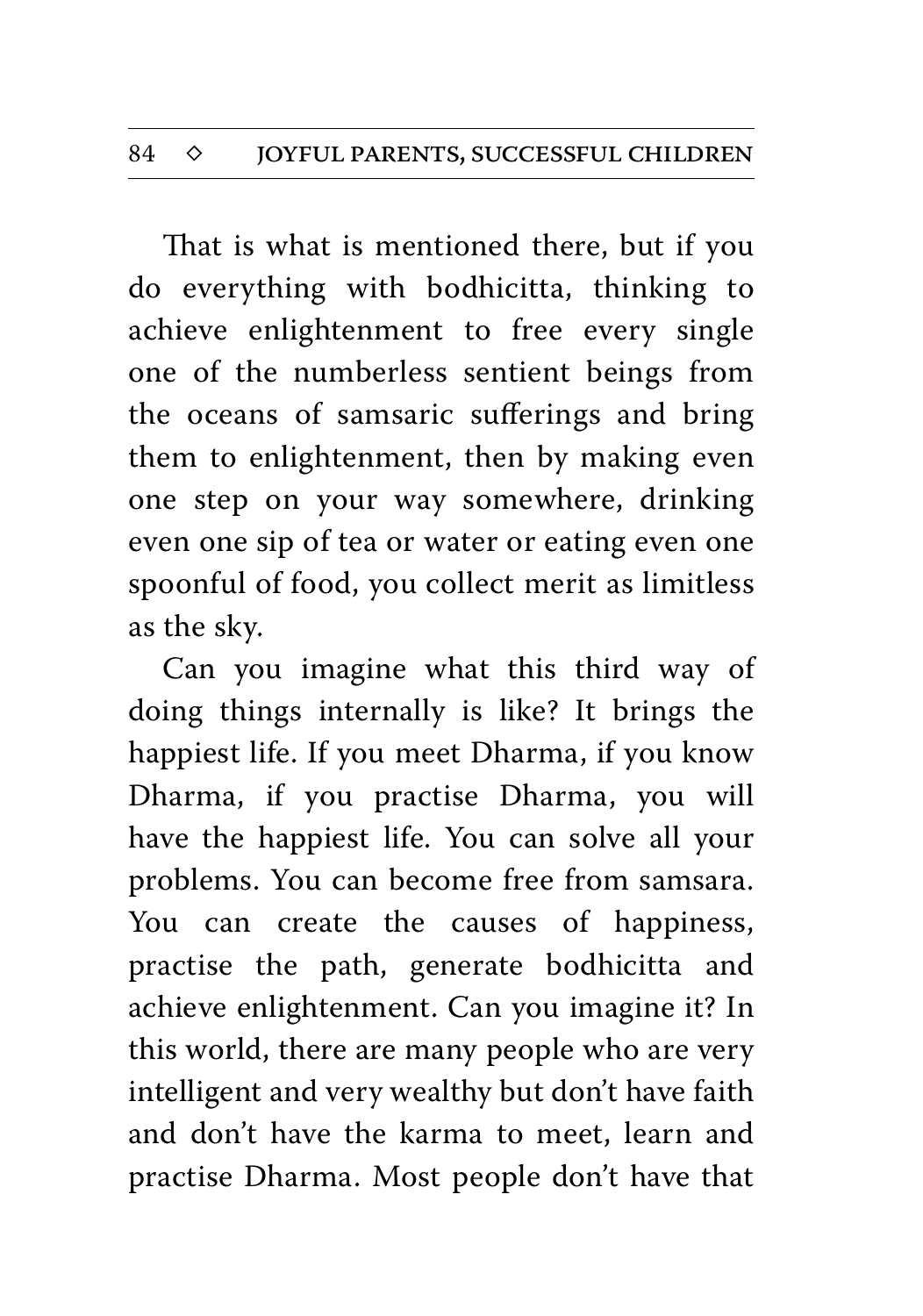karma, so there are very few real Buddhists. Even among the people who meet and learn Dharma, those who practise it are very few. It is a question of luck. It is unbelievably rare.

With this third way of doing things, of living an inner life, every single action you do, such as eating, walking or talking, becomes a cause of happiness for numberless sentient beings. It also becomes a cause for you to achieve enlightenment so that you can free them from the oceans of samsaric sufferings and bring them to enlightenment. That is most unbelievable.

Many people in the West think it is necessary to go to school to learn how to do things. While that is true regarding what to do externally to have a profession, in school you are not taught how to live your life so that it doesn't become a cause of suffering but becomes a cause of happiness. Even if someone were to speak about it there, the school committee might not accept it and might dismiss that person. This is because you cannot teach whatever you like in a school; you have to follow the rules.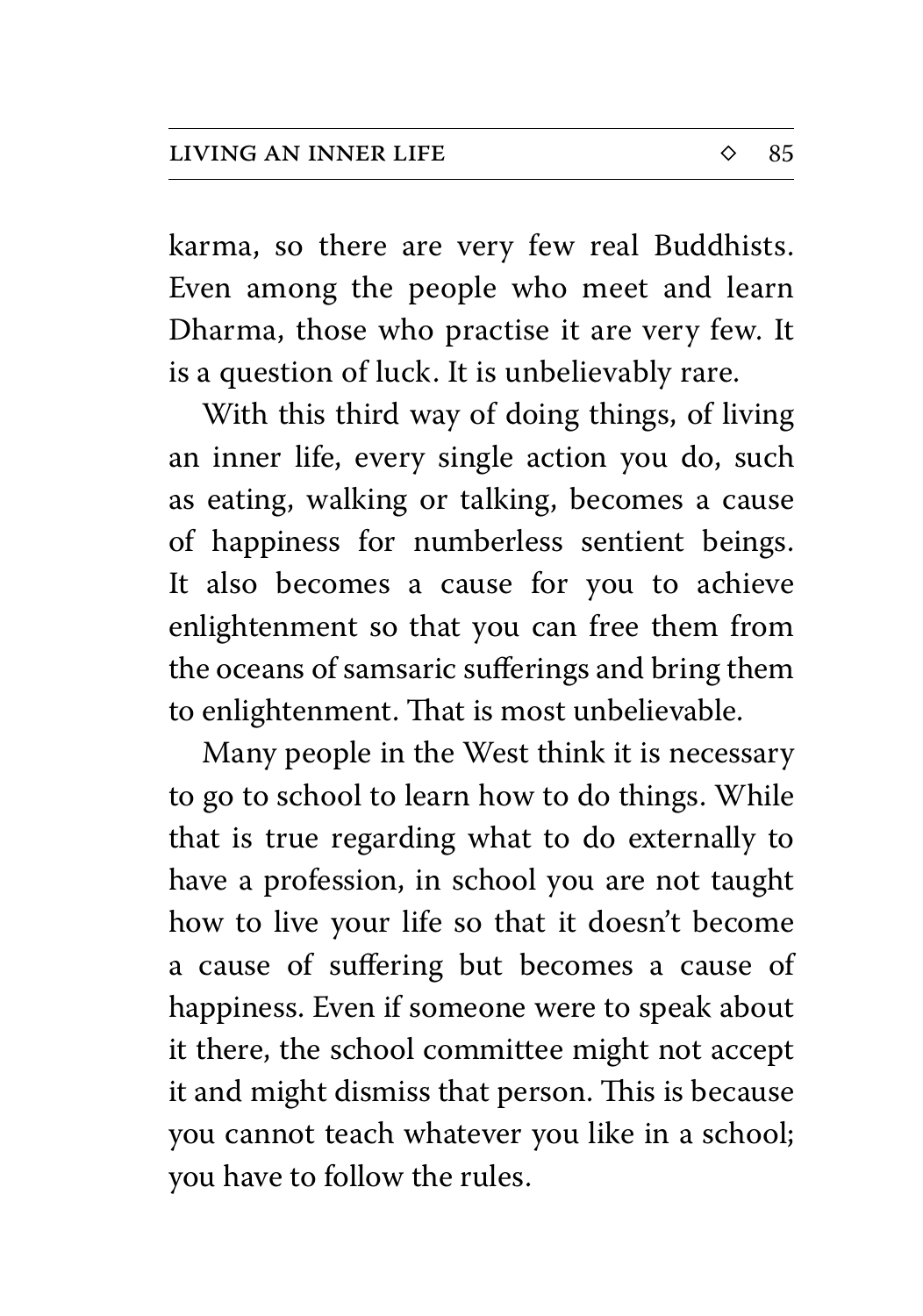**But even if the way to do things internally cannot be taught precisely in school, you, as a parent, especially at home, should guide your children. This means that you have to guide yourself first, as only by becoming an example can you teach your children.** 

That would be the best. However, even if you can't teach them precisely the way to live their life and do things internally, you can teach them to think of others first. If they can think of others' happiness first, then they will be happy. You should always emphasise the need to serve others and to have compassion and loving kindness for others. You should practise compassion and teach it to your children. If you are an example to your children and can inspire them in that way, they will grow up well and will have a healthy life. Then, even if they can't be of benefit to others, due to having a compassionate mind, they won't harm them.

When teaching your children about the way to do things internally, you don't even have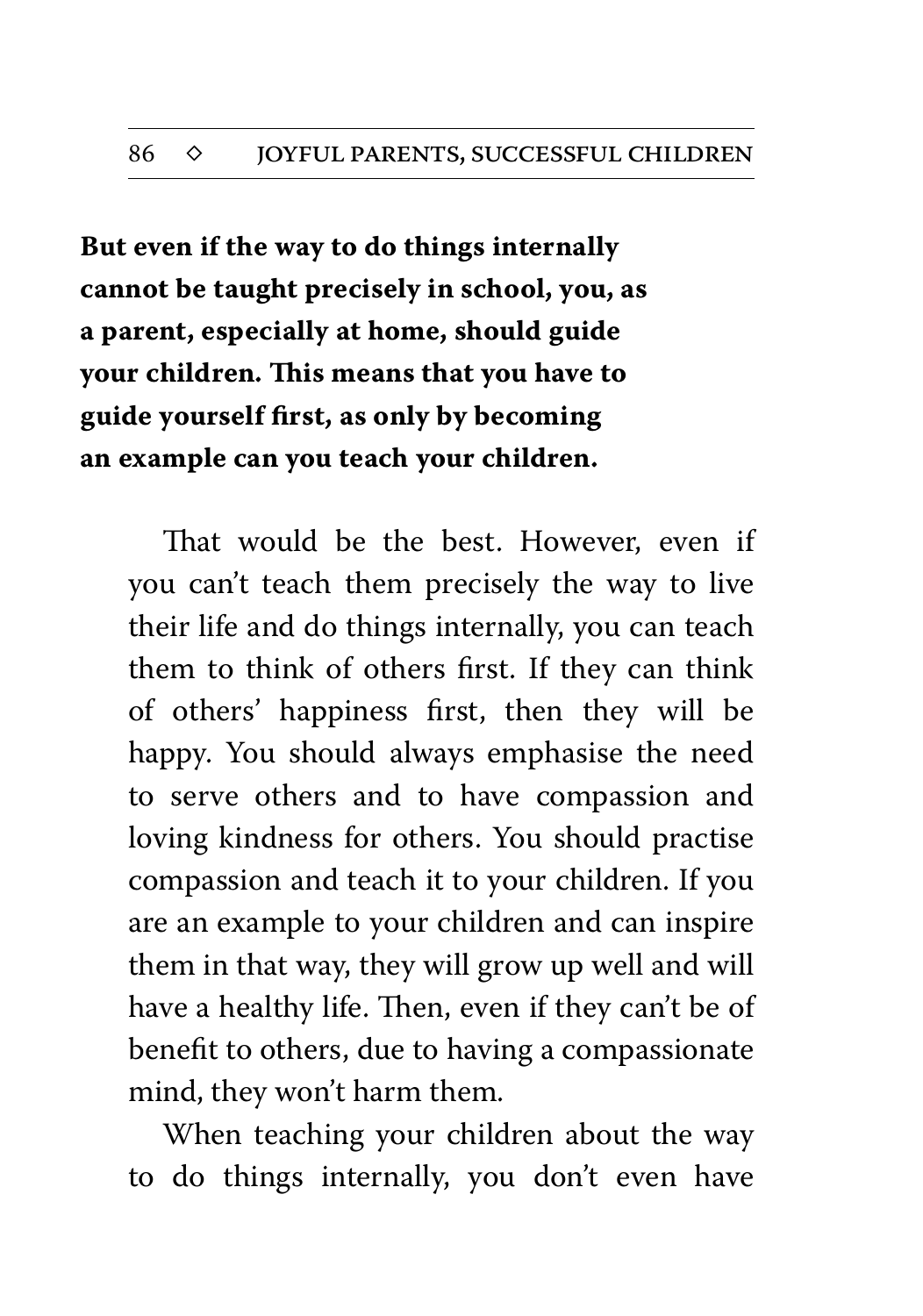to bring up the question of Dharma practice, especially if they are not interested in Dharma. Instead, you should emphasise that the way to live their lives is by benefiting others, both human beings and animals, as much as possible. You should practise this yourself; that is the best way of teaching and guiding your children. In this way, whatever your children decide to learn, it will be to benefit sentient beings and to serve the world. That is the best education. Then, even if they can't think of all sentient beings, at least they will want to serve other people in this world in the best way possible.

By teaching them this, your children will be inspired and will develop the courage to lead a meaningful life. Otherwise, even if just for a second they don't see the purpose of life, they might think that by committing suicide, the suffering will end.

As a parent, if you guide your children like this, they will always benefit other sentient beings, whether friends, enemies or strangers, with their body, speech and mind. They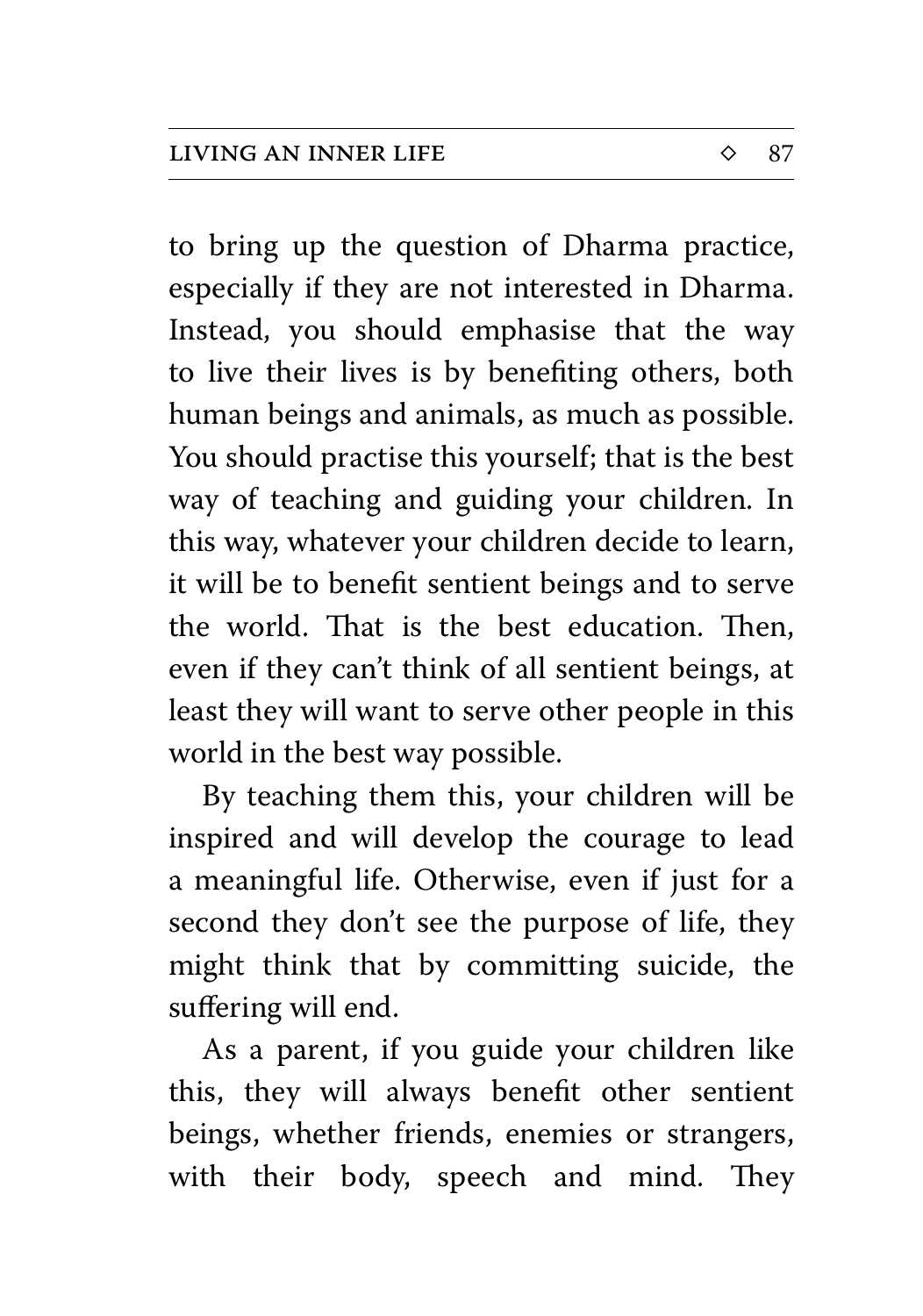will cherish them as much as possible with compassion and loving kindness. Then, even if they don't want others to care for and help them, because their actions benefit others, that will be the result, without choice, of the karma they have created. Even if they don't like it, others will naturally serve them, take care of them and help them. This will happen even if they are not looking for it and are acting purely for others.

Then your children will be of benefit to the world or at least they won't be harmful to the world. Otherwise, if you don't give them an inner education about how to live their lives, even though you make so much effort and dedicate your life to your children, in the future, it will not be of much use. On the other hand, by cherishing others, even animals and insects, with the motivation of doing everything purely for others, you and your children will have the happiest life. Not only will you both create good karma, the result of which is happiness, but because karma expands, you will experience the result of even one good karma for a hundred lifetimes, for five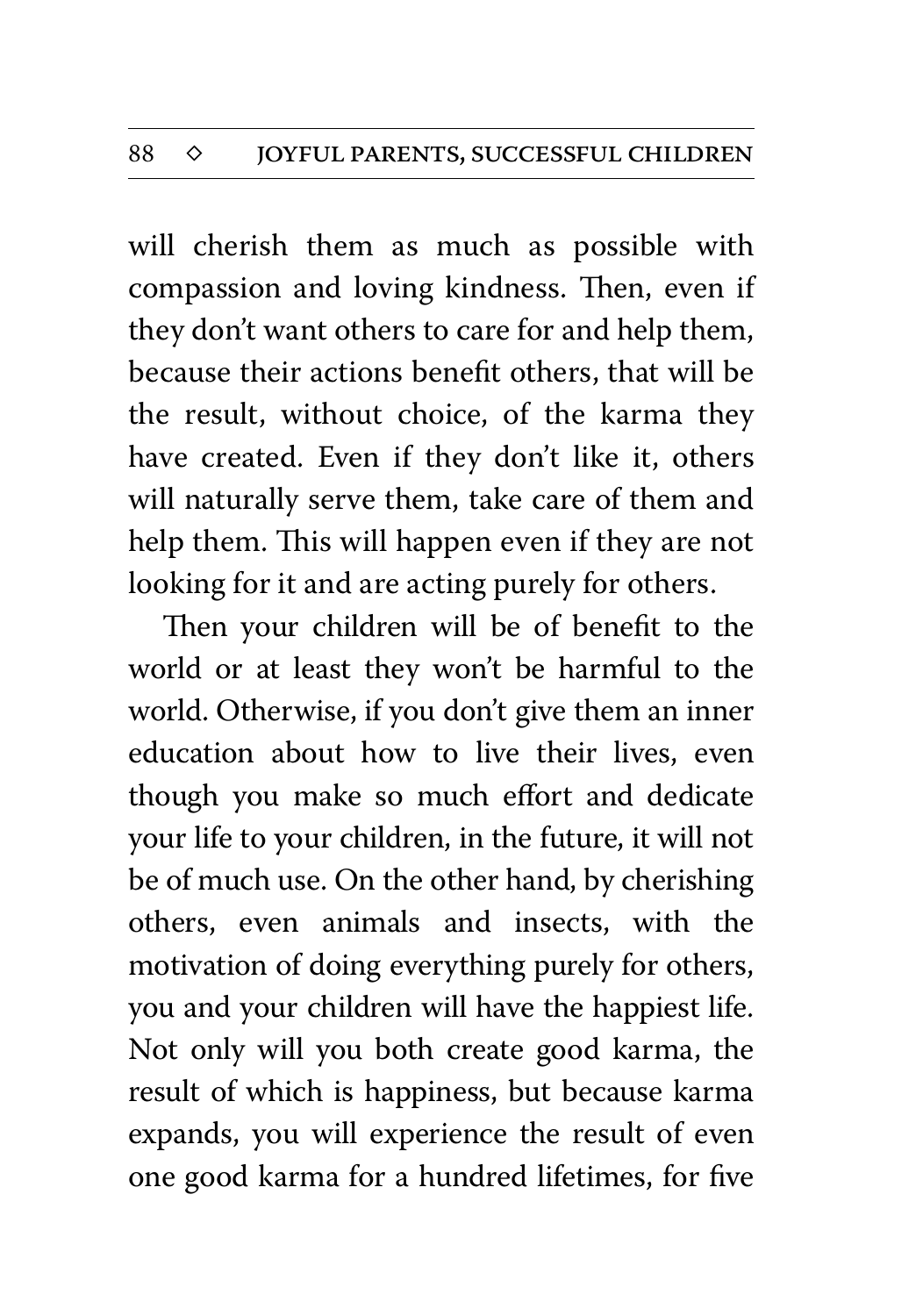hundred lifetimes, for a thousand lifetimes. You need to understand that that is what happens as a result of cherishing others.

The commentary to Aryadeva's *Four Hundred Stanzas* says that if you cheat one sentient being one time, you will be cheated by sentient beings for a thousand lifetimes. Like that, whether you expect it or not, the result of the karma of helping one sentient being one time is that you will receive happiness for a thousand lifetimes. If you and your children benefit others every day, all your wishes will be fulfilled. Whatever happiness you wish for will come in this life and even more happiness will come in future lives. If you wish for something, it will come easily from life to life. This also means that Dharma realisations will come and you will achieve enlightenment quickly.

Enlightenment, the greatest success, also happens due to cherishing others. That is real success. People think success is having money but the real success is having a good heart cherishing others. It is having loving kindness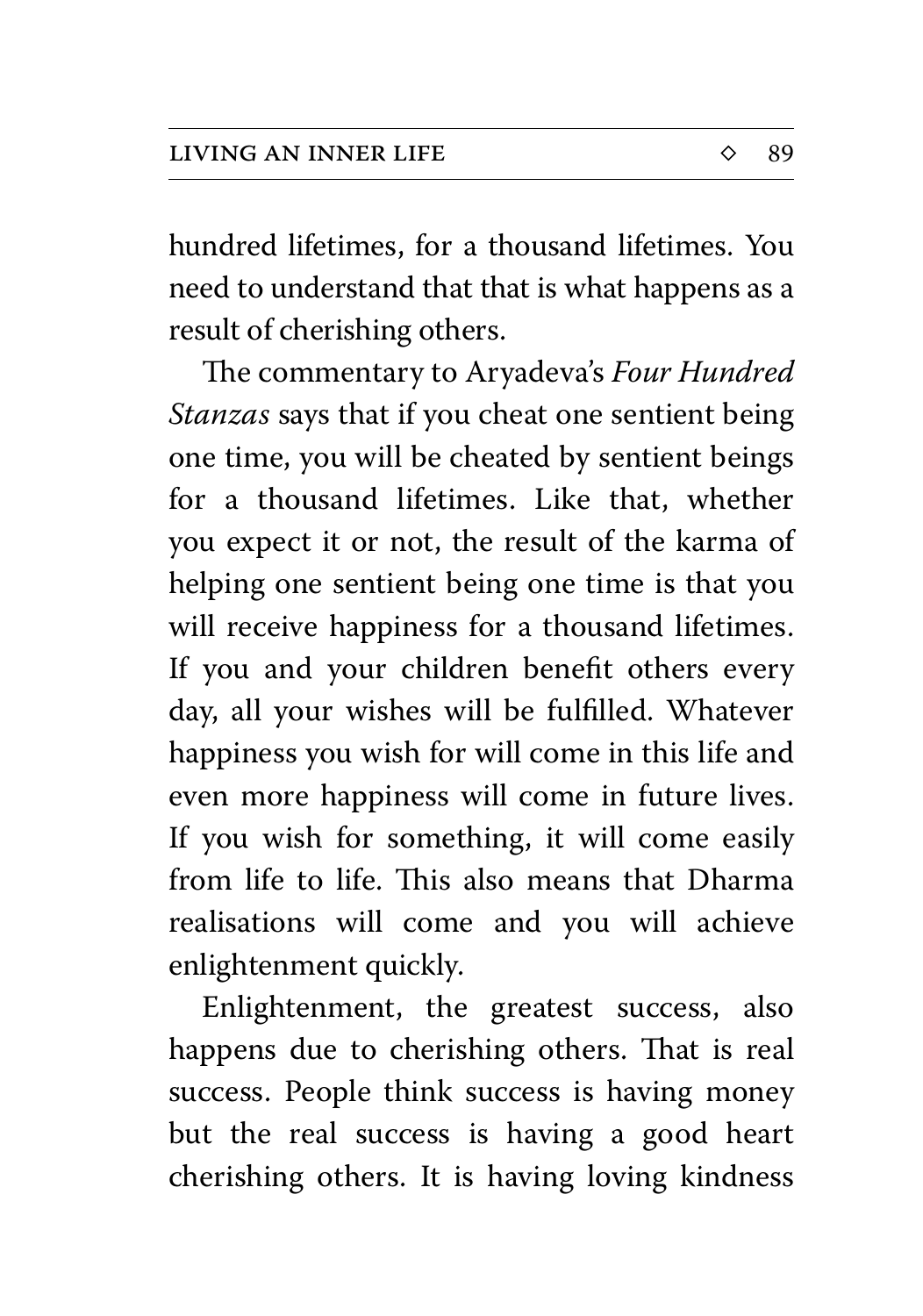for human beings and animals. We should always remember that that is the cause of success. That is the most important education in the world. If everybody in the world had a good heart and loving kindness, they would stop harming others and there would be peace and happiness. Harming others harms yourself because it becomes the cause to receive harm in the future.

**So success is not about having money; success is about having a good heart. That is the main education you should give your children.** 

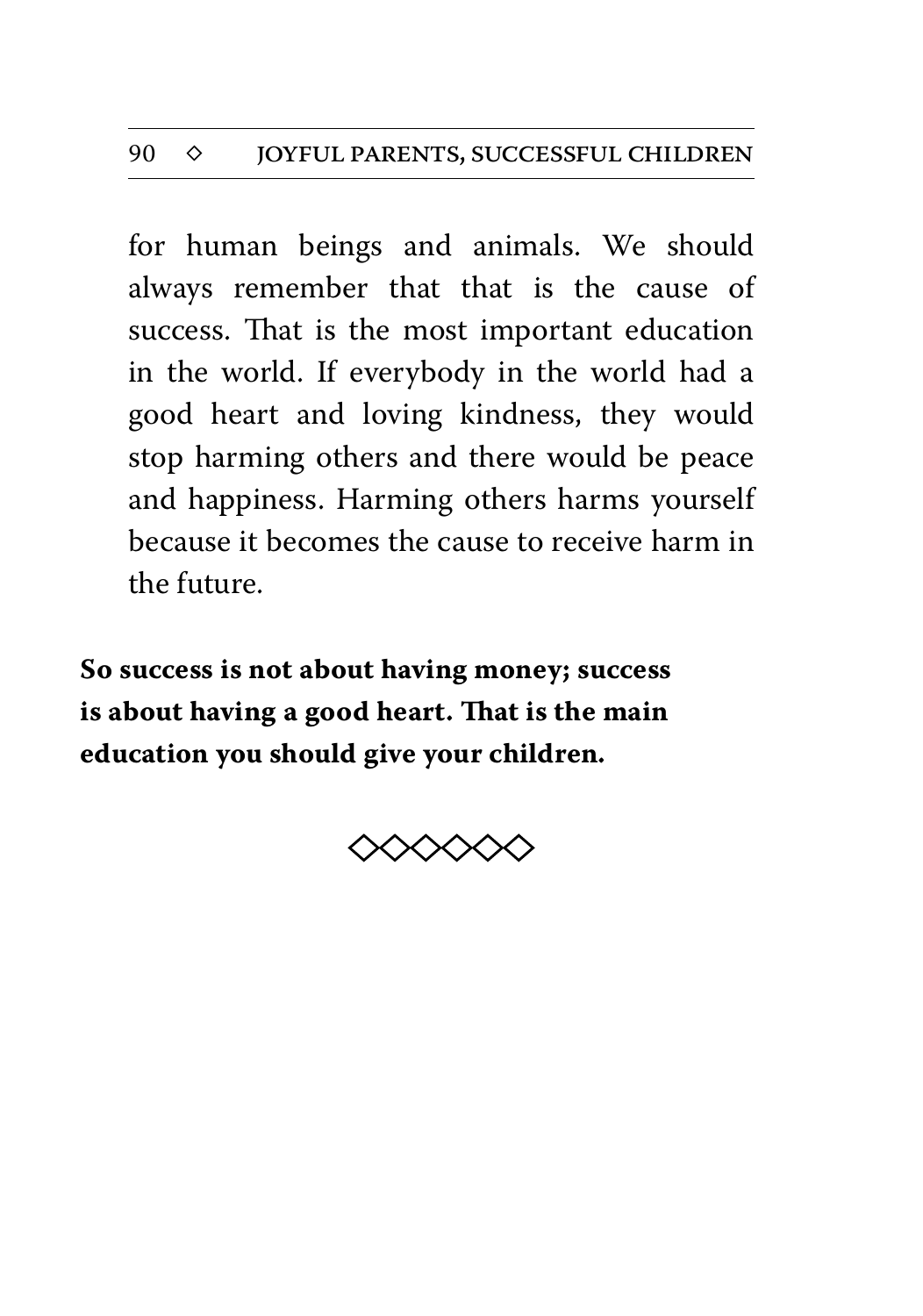#### appendix 1  $\Diamond$ ◇ THE 16 HUMAN DHARMAS

- 1. Create powerful causes for happiness by holding the Three Rare Sublime Ones supreme, make offerings to them and so forth.
- 2. Seek and practise a pure method that offers protection from suffering.
- 3. Repay the kindness of parents by respectfully taking care of them.
- 4. Recognise those with positive qualities and knowledge as eminent, and honour them as foremost.
- 5. Serve and honour those who are senior to you in status or in age.
- 6. Let your loyalty to friends and relatives be enduring; never cast aside the closeness you feel for them in favour of the fickle pursuit of new friendships.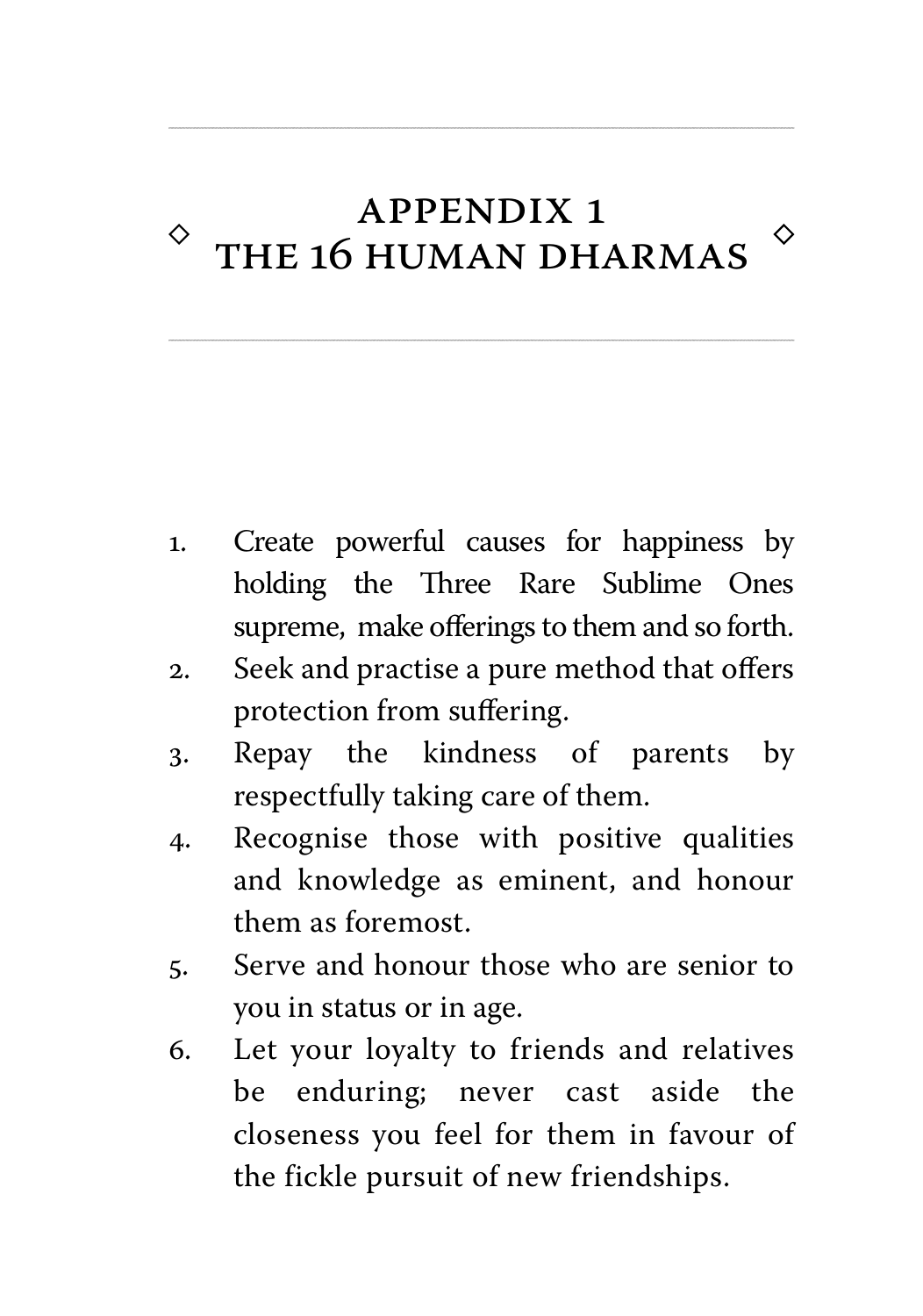- 7. As much as you are able, do what is useful for your compatriots, neighbours and the destitute.
- 8. Have a sincere and stable attitude, not going along with everything that others might say.
- 9. Emulate the conduct of those of good character.
- 10. Know how to enjoy food and wealth without being too extreme.
- 11. Do not forget those who have been kind to you, and in return, do what benefits them according to your capacity.
- 12. Avoid being dishonest in the use of weights and measures and so forth.
- 13. Free of feeling close to some and distant from others, be even-minded to all and give up the jealousy that finds the good fortune of others unbearable.
- 14. Do not fall under the influence of someone who acts with a pretentious or concealing mind or who is a bad friend.
- 15. Be gentle in your speech and wise in saying that which is suitable to others' minds.
- 16. Bear hardships in spiritual and secular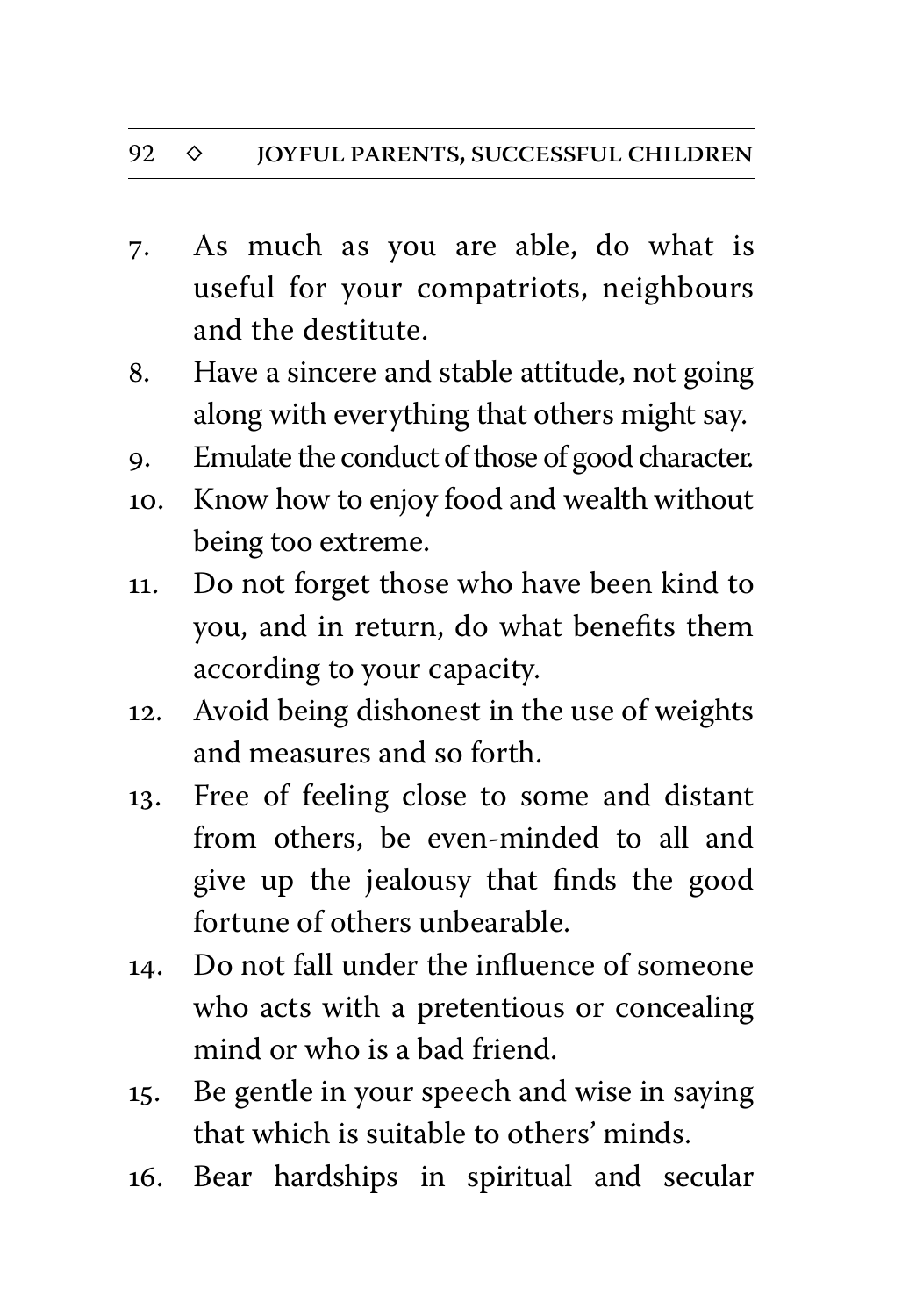matters with a mind that takes great responsibility while remaining expansive and at ease.

This presentation of the 16 Human Dharmas was made by Kyabje Zopa Rinpoche in Autumn 2012, in Aptos, California, based on Tibetan texts, with minor edits by Ven. Stephen Carlier, Jonathan Landaw and Karuna Cayton.

Notes:

1 The Foundation for Developing Compassion and Wisdom (FDCW) has published a book inspired by the 16 Human Dharmas called the *16 Guidelines for Life: The Basics* (available from Wisdom Books, www.wisdombooks.com and FPMT Foundation Store, www.shop.fpmt. org) and runs an internationally successful 16 Guidelines workshop programme. FDCW is currently developing a new learning programme based on the Seven Foundations for Happiness and Peace. For more information visit www. compassionandwisdom.org.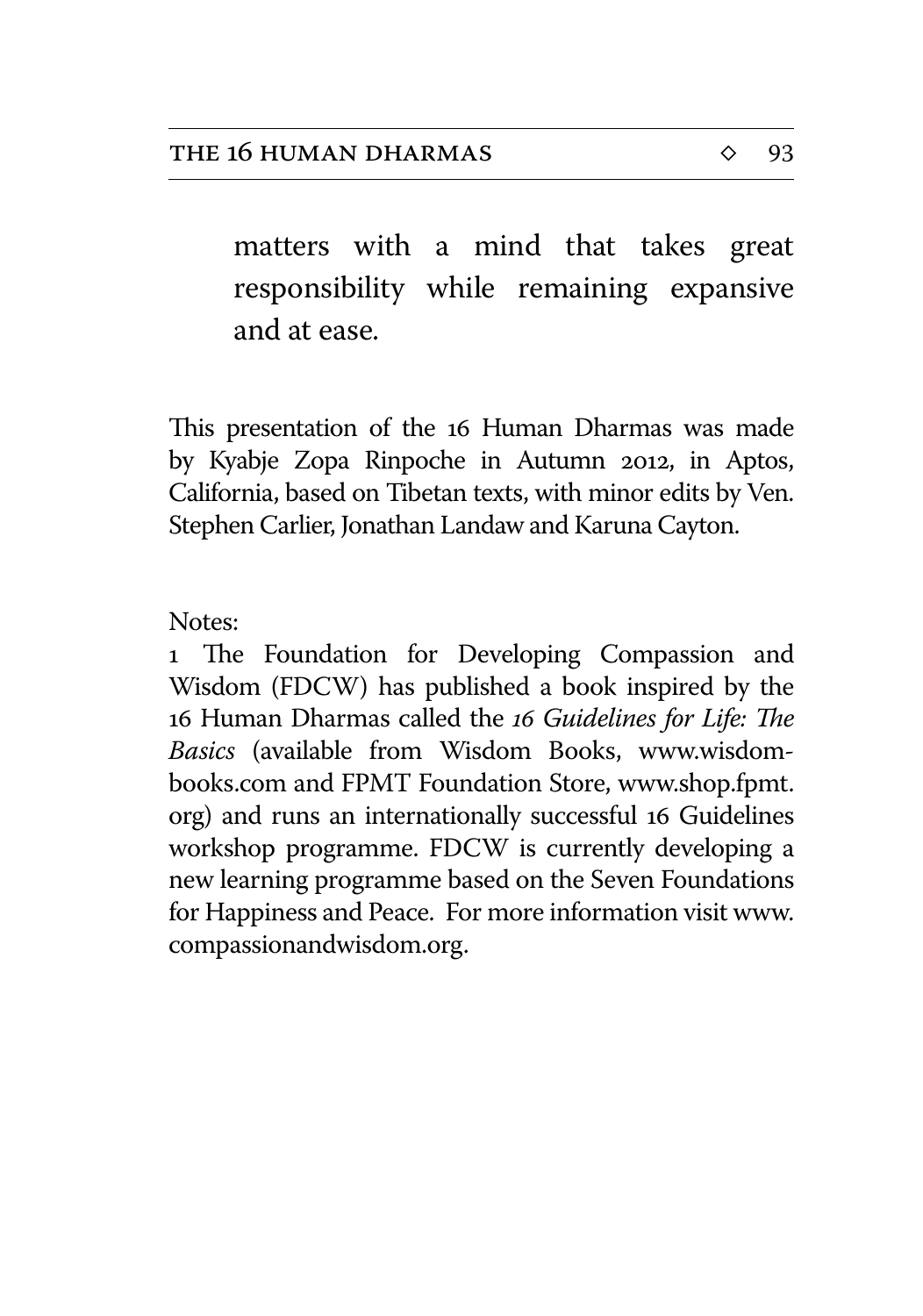## appendix 2 The 10 POWERFUL MANTRAS

♦

- (1) Mantra of Chenrezig
- Long Mantra

◇

NAMO RATNA TRAYAYA / NAMA ARYA JnANA SAGARA / VAIROCHANA VYUHA RAJAYA / TATHAGATAYA / ARHATE SAMYAK SAM BUDDHAYA / NAMA SARVA TATHAGATABHYA / ARHATEBHYA / SAMYAK SAM BUDDHEBHYA / NAMA ARYA AVALOKITESHVARAYA / BODHI SATTVAYA / MAHA SATTVAYA / MAHA KARUNI KAYA / TADYATHA / OM DARA DARA / DIRI DIRI / DURU DURU / ITTI VATE / CHALE CHALE / PRACHALE PRACHALE / KUSUME KUSUME VARE / ILI MILI CHITI JVALA APANAYE SVAHA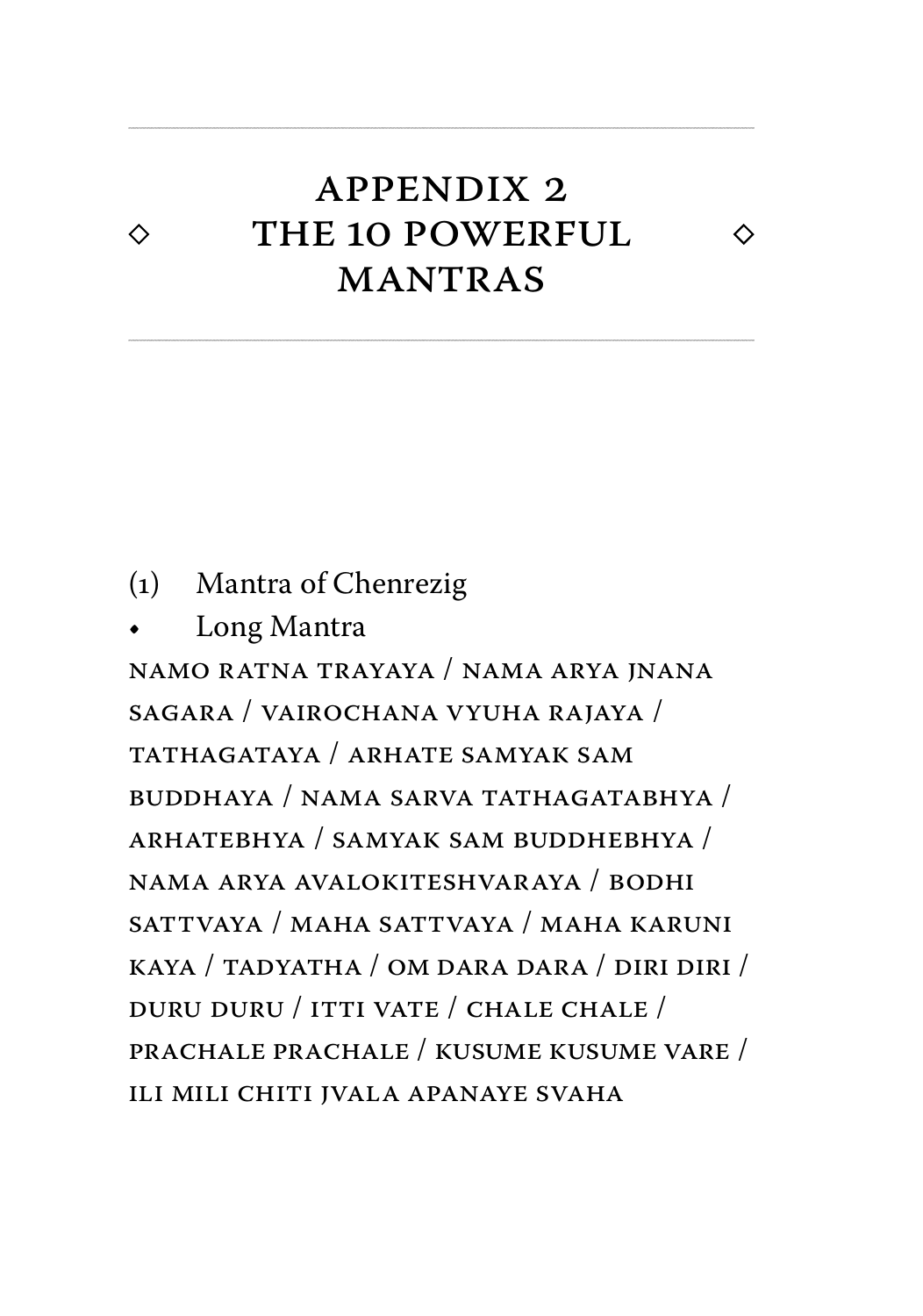Short Mantra OM MANI PaDME HUM

(2) Mantra of Namgyalma<sup>1</sup> OM BHRUM SVAHA / OM AMRITA AYUR DA DAI SVAHA

At the conclusion, recite: OM AMITE / AMITODA BHAVE / AMITE VIKRANTE / AMITA GATRE / AMITO GAMINI / AMITA AYUR DADE / GAGANA KIRTI KARE SARVA KLESHA KSHAYAM KARI YE SVAHA

(3) Mantra of Milarepa OM AH GURU HASA VAJRA SARVA SIDDHI PHALA HUM

(4) Mantra of Kunrig (the deity who liberates from the lower realms) OM NAMO BHAGAVATE / SARVA DURGATE PARI SHODHANI RAJAYA / TATHAGATAYA / ARHATE SAMYAKSAM BUDDHAYA / TADYATHA / OM SHODHANI / SHODHANI / SARVA PAPAM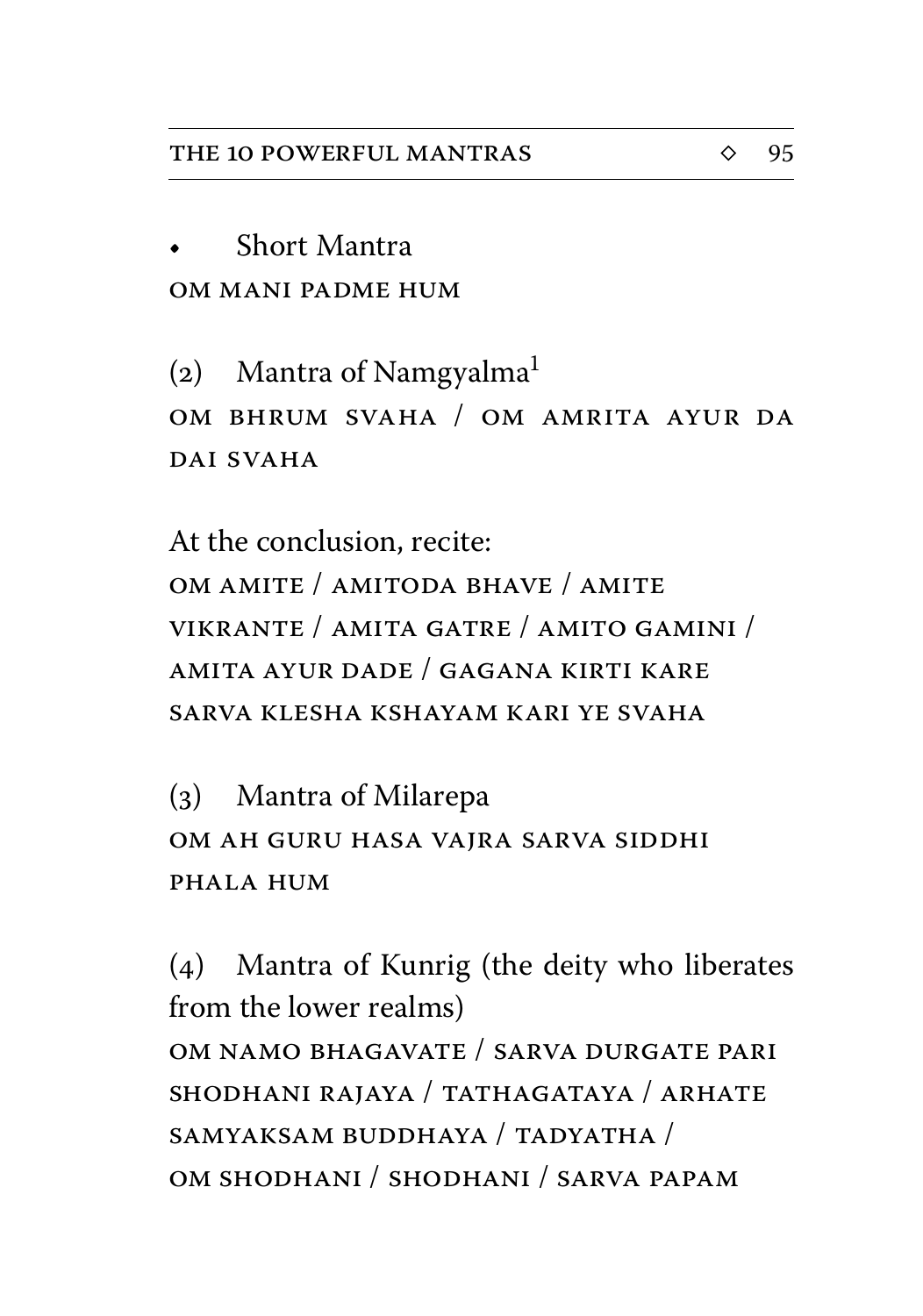VISHODHANI / SHUDHE VISHUDHE / SARVA KARMA AVARANA VISHODHANI SVAHA

(5) Mantra of Medicine Buddha TADYATHA / OM BHAISHAJYE BHAISHAJYE MAHA BHAISHAJYE [BHAISHAJYE] RAJA SAMUDGATE SVAHA

(6) Zung of the Exalted Completely Pure Stainless Light (1) NAMA SAPTANAM / SAMYAKSAM BUDDHA KOTINAN PARISHUDDHE MANASI / ABHYA CHITA PATISHTHA TUNAN / NAMO BHAGAVATE AMRITA AYU SHASYA / TATHAGATASYA / OM SARVA TATHAGATA SHUDDHI / AYUR VISHODHANI / SAMHARA SAMHARA / SARVA TATHAGATA VIRYA BALENA PRATI SAMHARA AYU SARA SARA / SARVA TATHAGATA SAMAYA / BODHI BODHI / BUDDHA BUDDHYA / BODHAYA BODHAYA / MAMA SARVA PAPAM AVARANA VISHUDDHE / VIGATA MALAM / CHHARA SU BUDDHYA BUDDHE HURU HURU SVAHA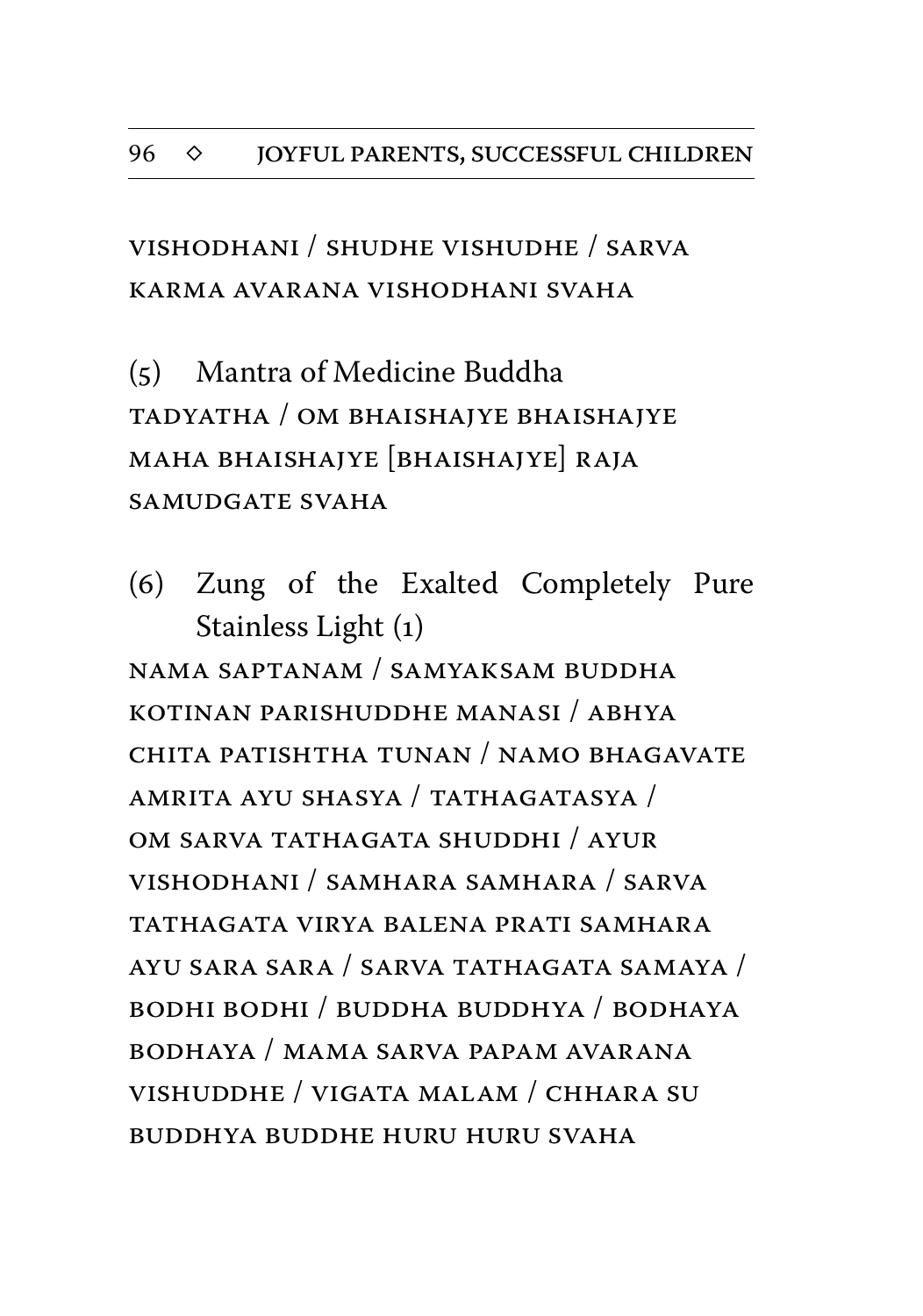(7) Zung of the Exalted Completely Pure Stainless Light (2) NAMA NAWA NAWA TEENAN THATHAAGATA GANGA NAM DIVA LUKAA NAN /KOTINI YUTA SHATA SAHA SRAA NAN / OM VOVORI / TSARI NI\* TSARI / MORI GOLI TSALA WAARI SVAHA \*indicates a higher tone

(8) Mantra of Stainless Pinnacle OM NAMA STRAIYA DHVIKANAM / SARVA TATHAGATA HRI DAYA GARBHE JVALA JVALA / DHARMADHATU GARBHE / SAMBHARA MAMA AYU SAMSHODHAYA MAMA SARVA PAPAM / SARVA TATHAGATA SAMANTOSHNISHA VIMALE VISHUDDHE / HUM HUM HUM HUM / AM VAM SAM JA SVAHA

(9) Mantra of Lotus Pinnacle of Amoghapasha (Stainless Pinnacle Lotus) OM PADMO USHNISHA VIMALE HUM PHAT

(10) Mantra of Buddha Mitrugpa NAMO RATNA TRAYAYA / OM KAMKANI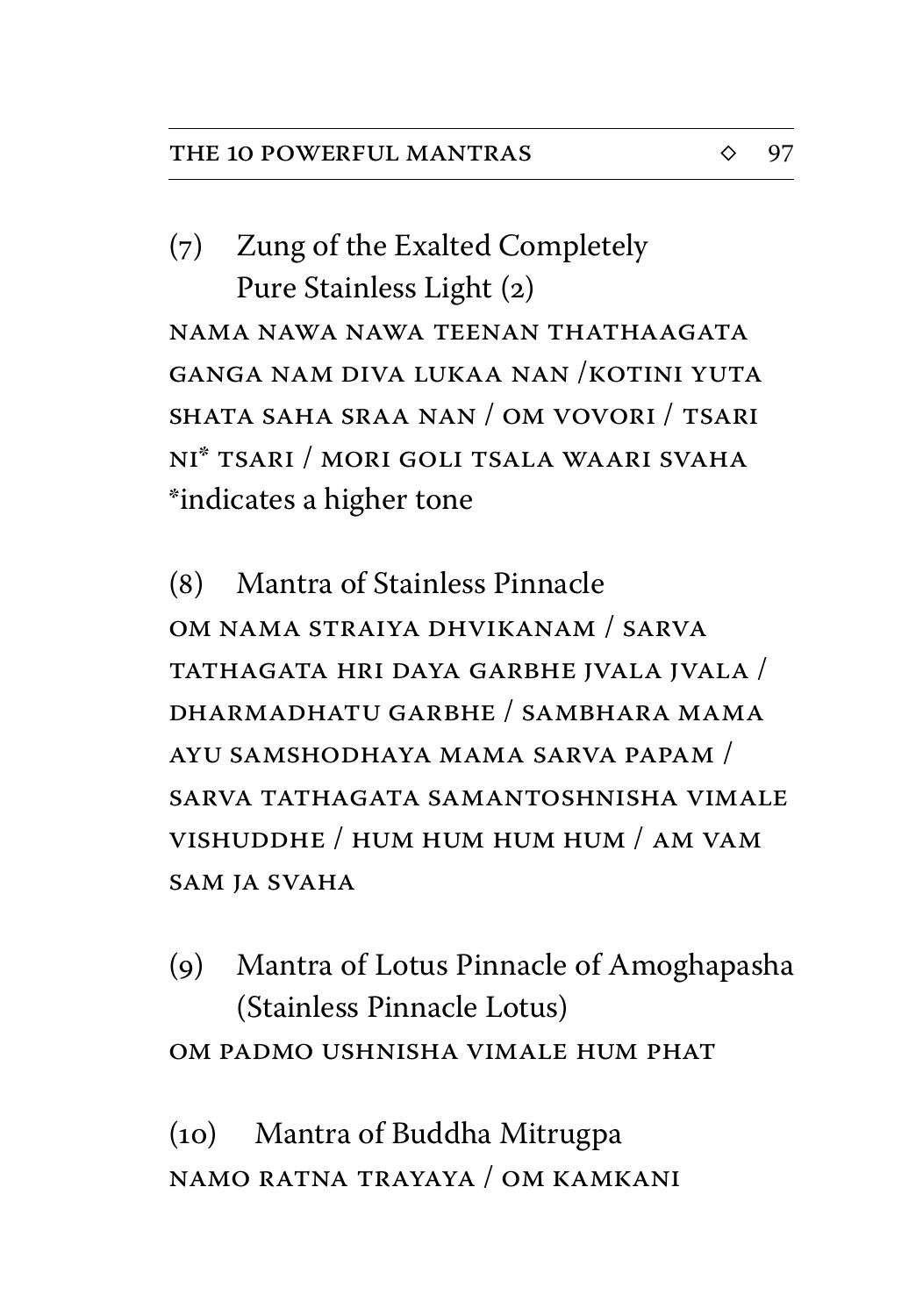### KAMKANI / ROCHANI ROCHANI / TROTANI TROTANI / TRASANI TRASANI PRATIHANA PRATIHANA / SARVA KARMA PARAM PARA NI ME SARVA SATTVA NANCHA SVAHA

Source: With kind permission of FPMT Education Department, April 2015.

Notes:

1 A long version of the Namgyalma mantra can be found here: http://cdn.fpmt.org/wp-content/uploads/ education/teachings/texts/mantras/Namgyalma\_ mantras.pdf?4e84cd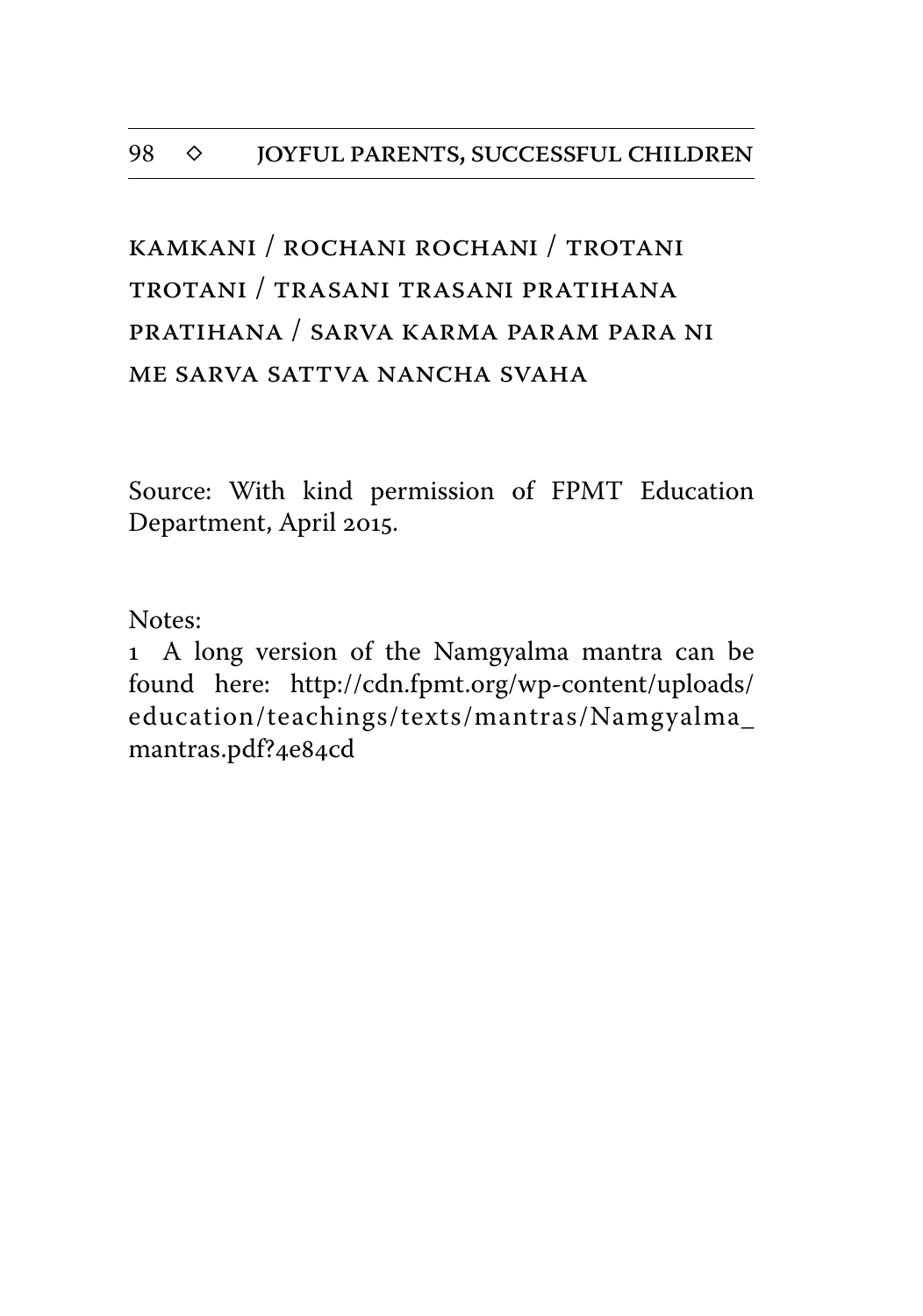# appendix 3 A PRACTICE FOR CHILDREN

*Rinpoche suggested this outline for daily practice to a group of children in Australia*

As a motivation, think:

♦

By the kindness of all sentient beings and the Buddha, Dharma and Sangha, I have not died yet. I am so fortunate to be a human being again today and to be able to practise Dharma. What I am going to do from now on, especially today, is to not harm others and to give only happiness to all living beings. The only way for me to live my life in this way is to keep my mind in loving kindness, compassion and bodhicitta all the time. With this attitude, whatever I do becomes a cause of happiness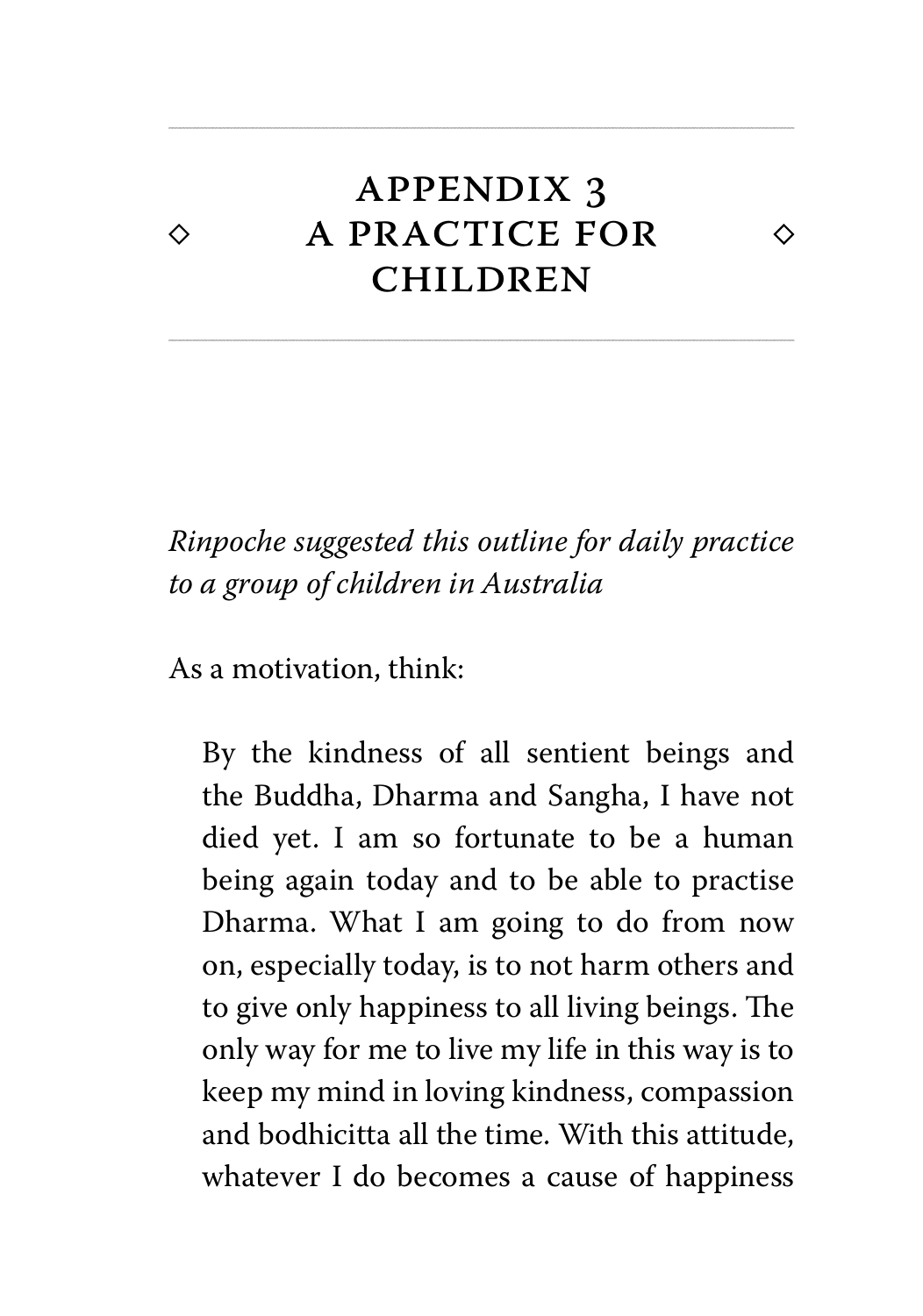for all sentient beings and this causes me to have a happy, fulfilling life.

I am responsible for each and every sentient being's happiness and peace. How? Without compassion, I give harm to others directly and indirectly from life to life, besides harming myself. Due to compassion, I stop harming others and instead benefit them. All other living beings receive so much peace and happiness from this, so that is why I have this responsibility.

Therefore, please, kind compassionate Lord Buddha, please help me to bring each and every sentient being to enlightenment.

Then you imagine that Guru Shakyamuni Buddha is very happy and loves you so much and emanates beams of light, which completely eliminate and purify all your obscurations and negative karmas (from which come all the things you don't like), and you receive all the buddhas' wisdom, compassion and power within you.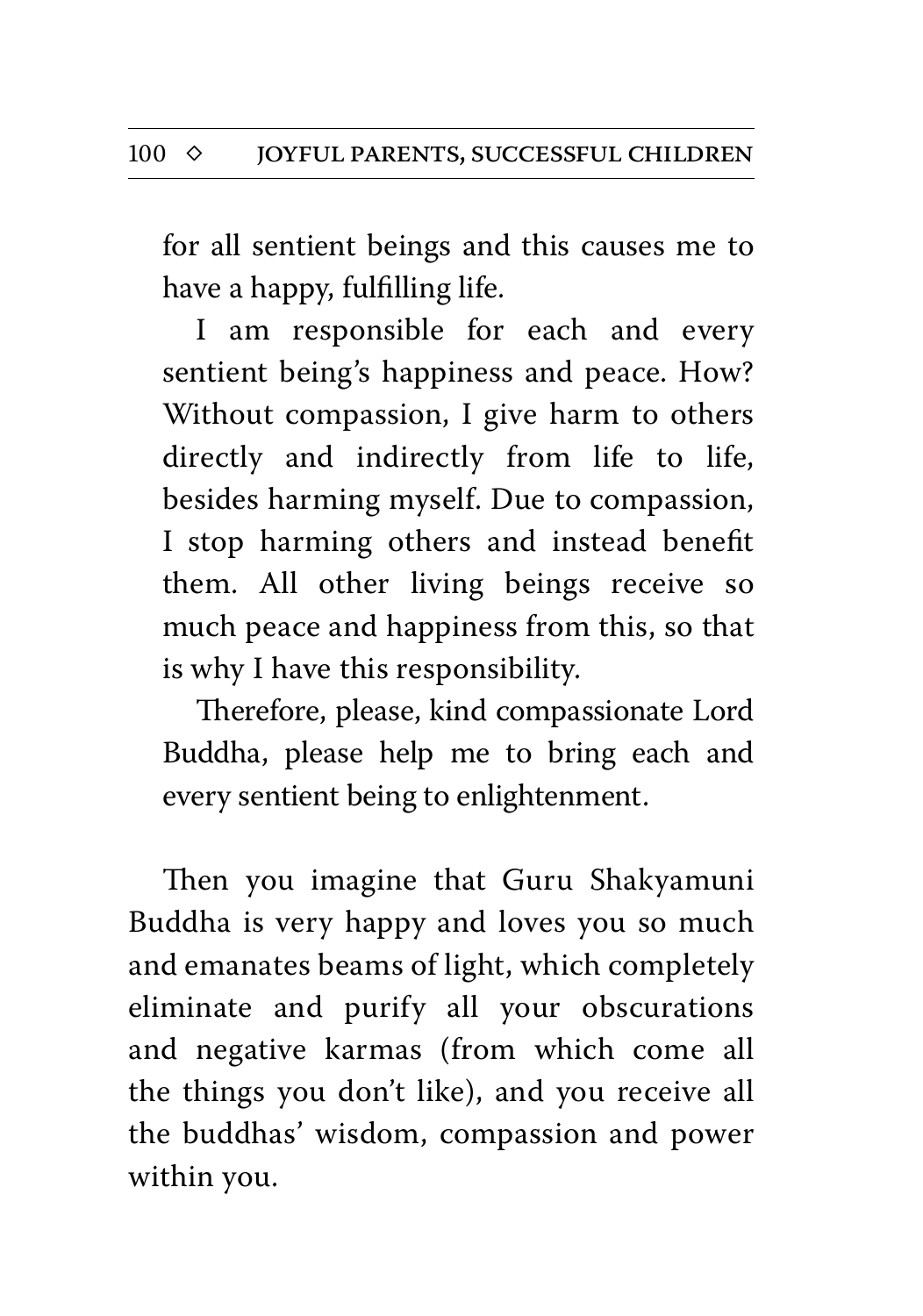Recite Buddha's mantra, TADYATHA OM MUNE MUNE MAHA MUNEYE SVAHA. Recite this three times, five times or more.

Then you can pray to Chenrezig, the Buddha who is the essence of all Buddha's compassion:

*Please help me to be able to benefit all sentient beings from now on as you did, Compassionate Buddha, by giving me all your qualities, especially compassion.*

Then Compassionate Buddha, Chenrezig, is so happy with you and loves you so much. He grants you all his qualities, especially Buddha's compassion and blessings in the form of light beams, which you receive while you recite the mantra, OM MANI PADME HUM. Recite this three times, five times or more.

Next make requests to Manjushri, who is the essence of all Buddha's wisdom: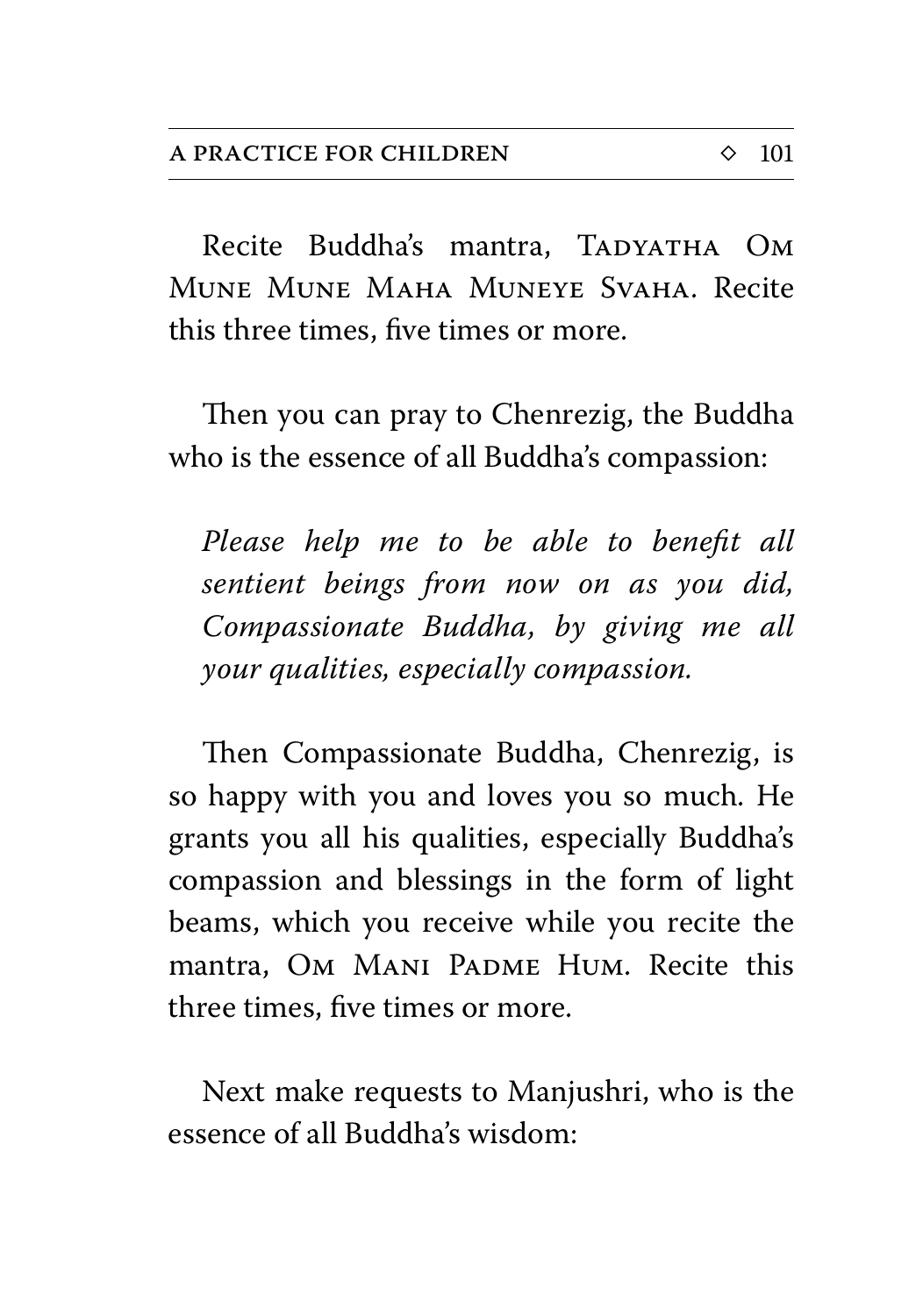*Please help me to be able to benefit all sentient beings from now on as you did, Buddha of Wisdom, by giving me all your qualities, especially wisdom.*

Then Manjushri is so happy with you and loves you so much and grants you all his qualities, especially Buddha's wisdom and blessings in the form of light beams that you receive while reciting the mantra: OM AH RA PA TSA NA DHIH. Recite this three times, five times or more.

Then after that, pray to Vajrapani, the essence of all Buddha's power:

*Please help me to be able to benefit all sentient beings from now on as you did, Buddha of Power, by giving me all your qualities, especially power.*

Then Vajrapani is so happy with you and loves you so much, grants you all his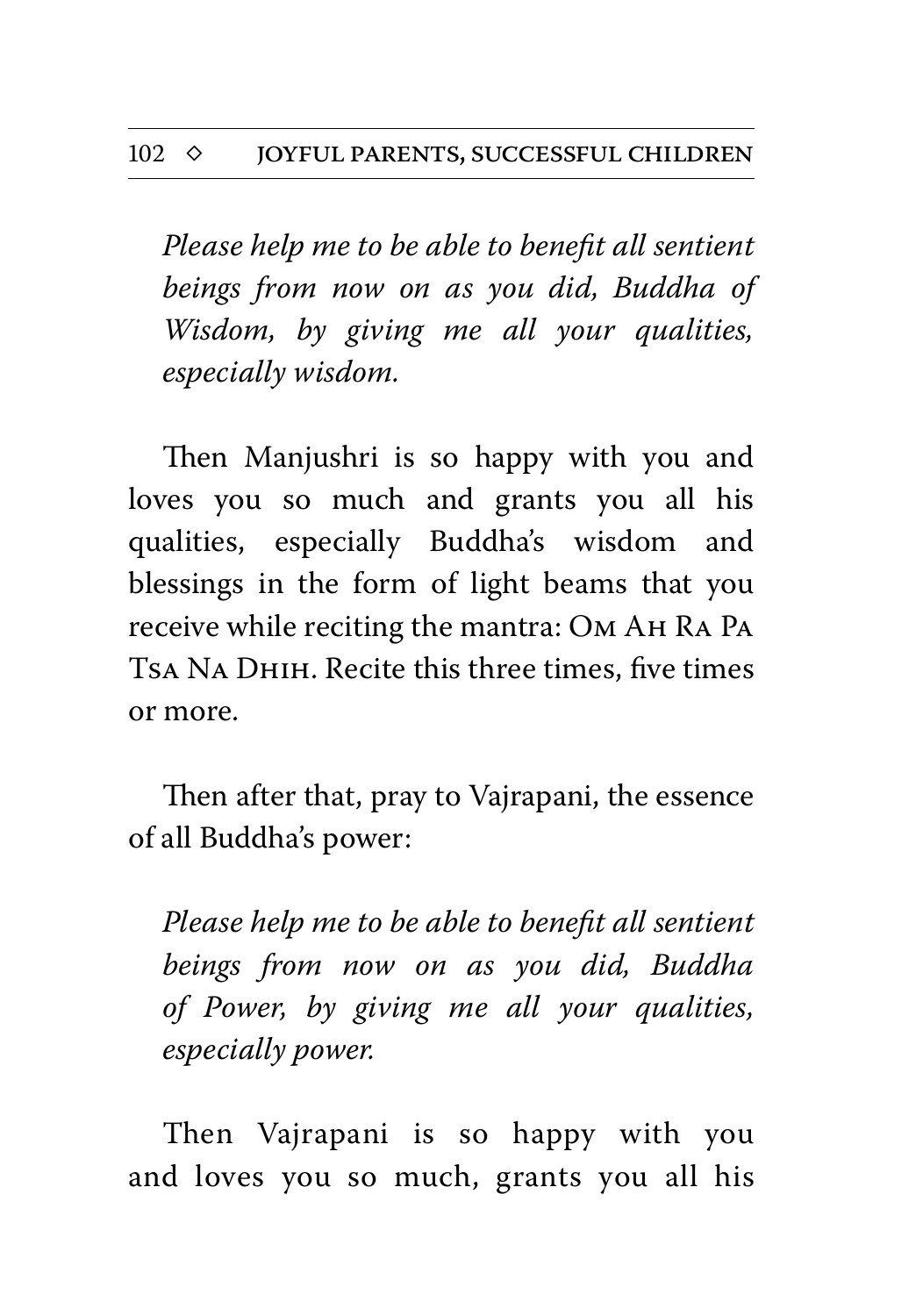qualities, especially Buddha's power and blessings in the form of light beams that you receive while reciting the mantra, OM VAJRAPANI HUM. Recite this three times, five times or more.

Then pray to Tara, who is the essence of all Buddha's action (or success), to give all happiness, including enlightenment, to you and all sentient beings:

*Please help me to be able to benefit all sentient beings from now on as you did, Buddha of Action, by giving me all your qualities, especially action (success).*

Then Tara is so happy with you and loves you so much, grants you all her qualities, especially Buddha's action or success and blessings in the form of light beams that you receive while reciting the mantra, OM TARe TUTTARE TURE SOHA. Recite this three times, five times or more.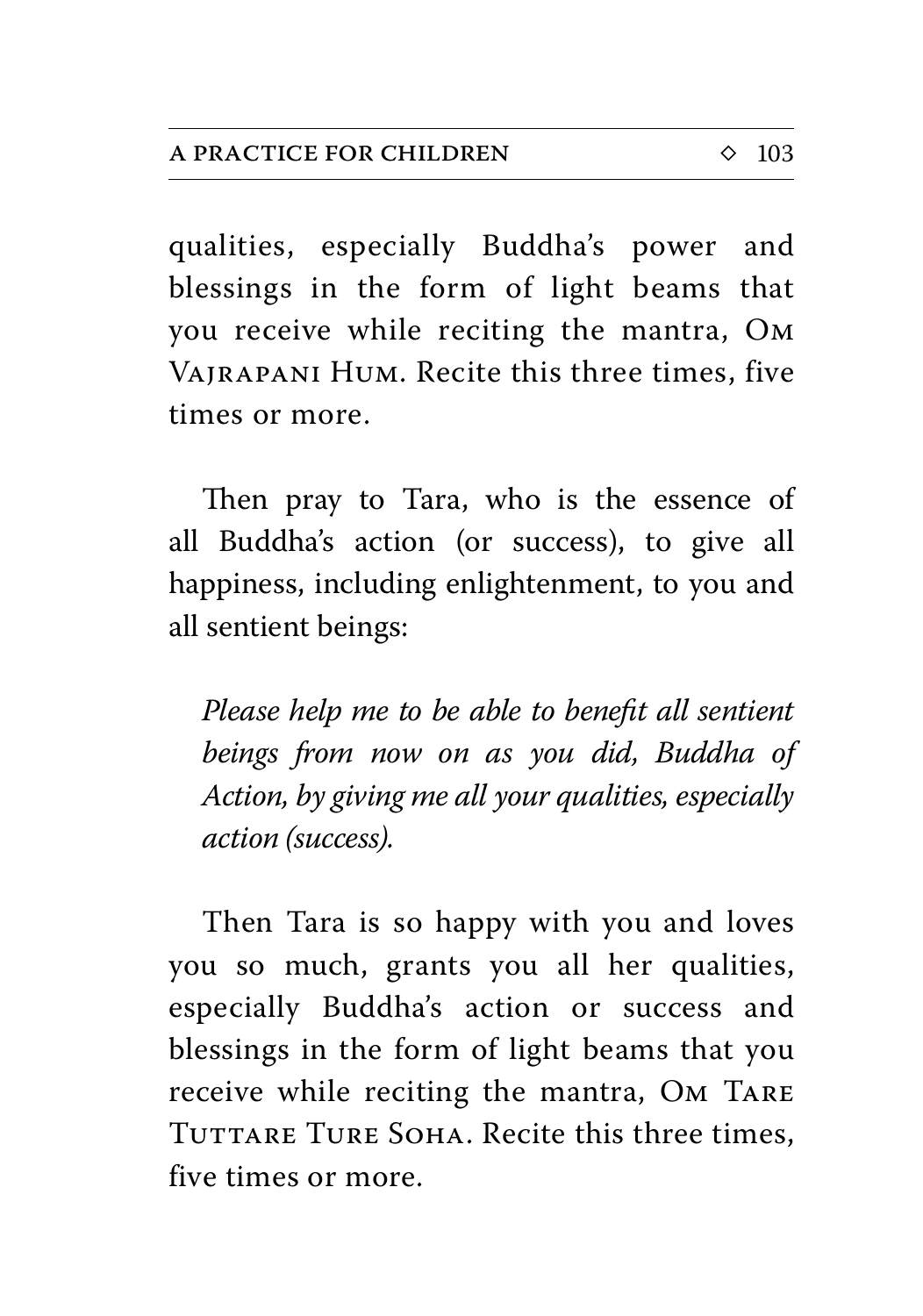To dedicate these requests, recite the following:

*May the good heart, cherishing others, be generated within my mind and in the minds of every living being. May that which has already developed increase forever more.*

*Due to all my positive actions, all those I have done right now, whatever I have done in the past and whatever I will do in the future, and also all the good actions done by others in the past, present and future, may I be most beneficial like Guru Shakyamuni Buddha, Compassion Buddha (Chenrezig), Manjushri and Tara for all living beings, achieve enlightenment and lead each and every living being to that enlightenment by myself alone.*

*Due to all the merits of the three times created by myself, buddhas, and bodhisattvas, which are like a dream, may I lead all sentient beings, who are like a dream, to enlightenment, which is like a dream, by myself alone.*

*Due to all my merits—the positive actions I have done—in the past, present and also those*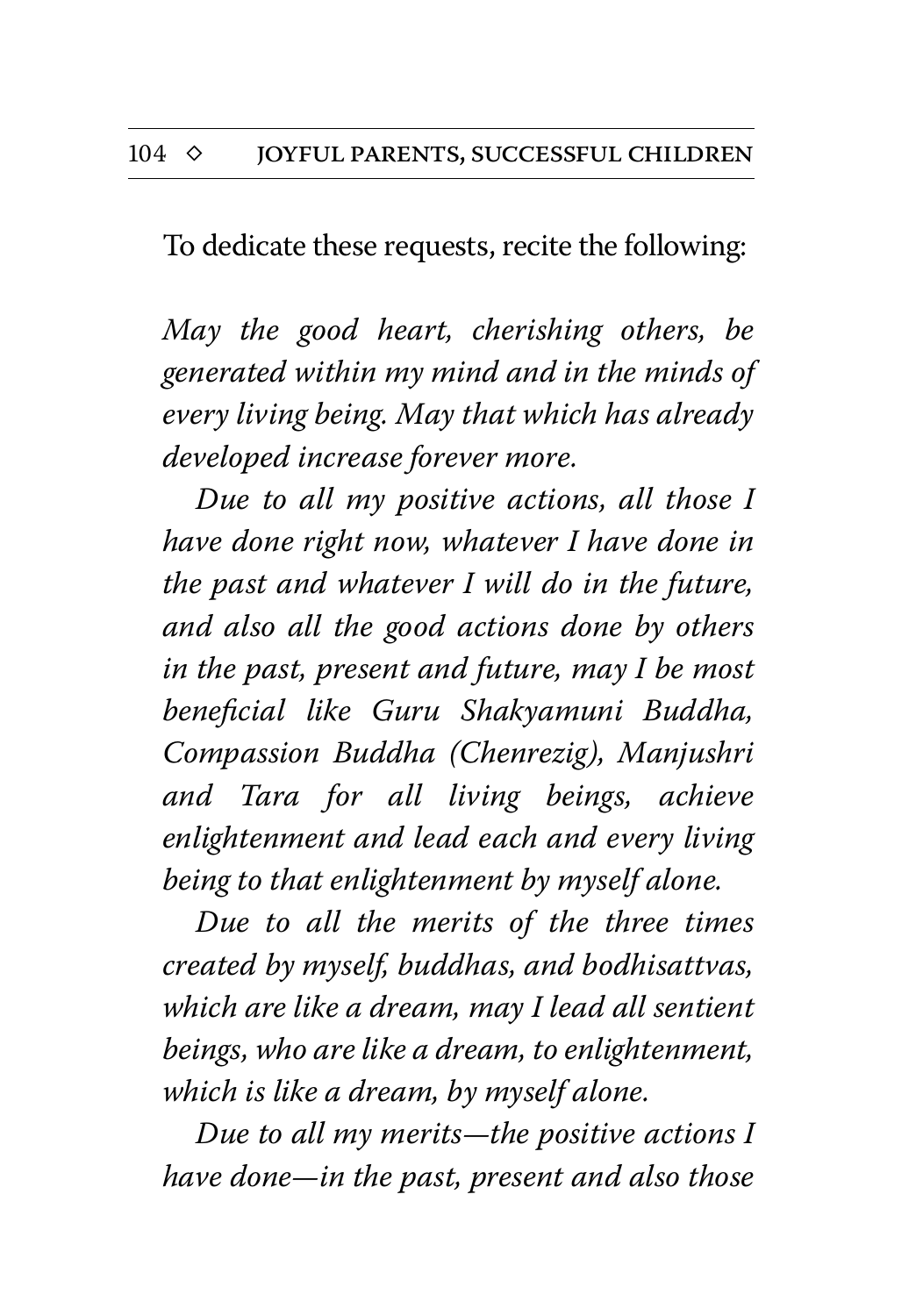*which are done by others, may every living being have a good heart. May there be world happiness and peace.*

Source: Lama Yeshe Wisdom Archive: *Lama Zopa Rinpoche's Online Advice Book*, posted December 2005.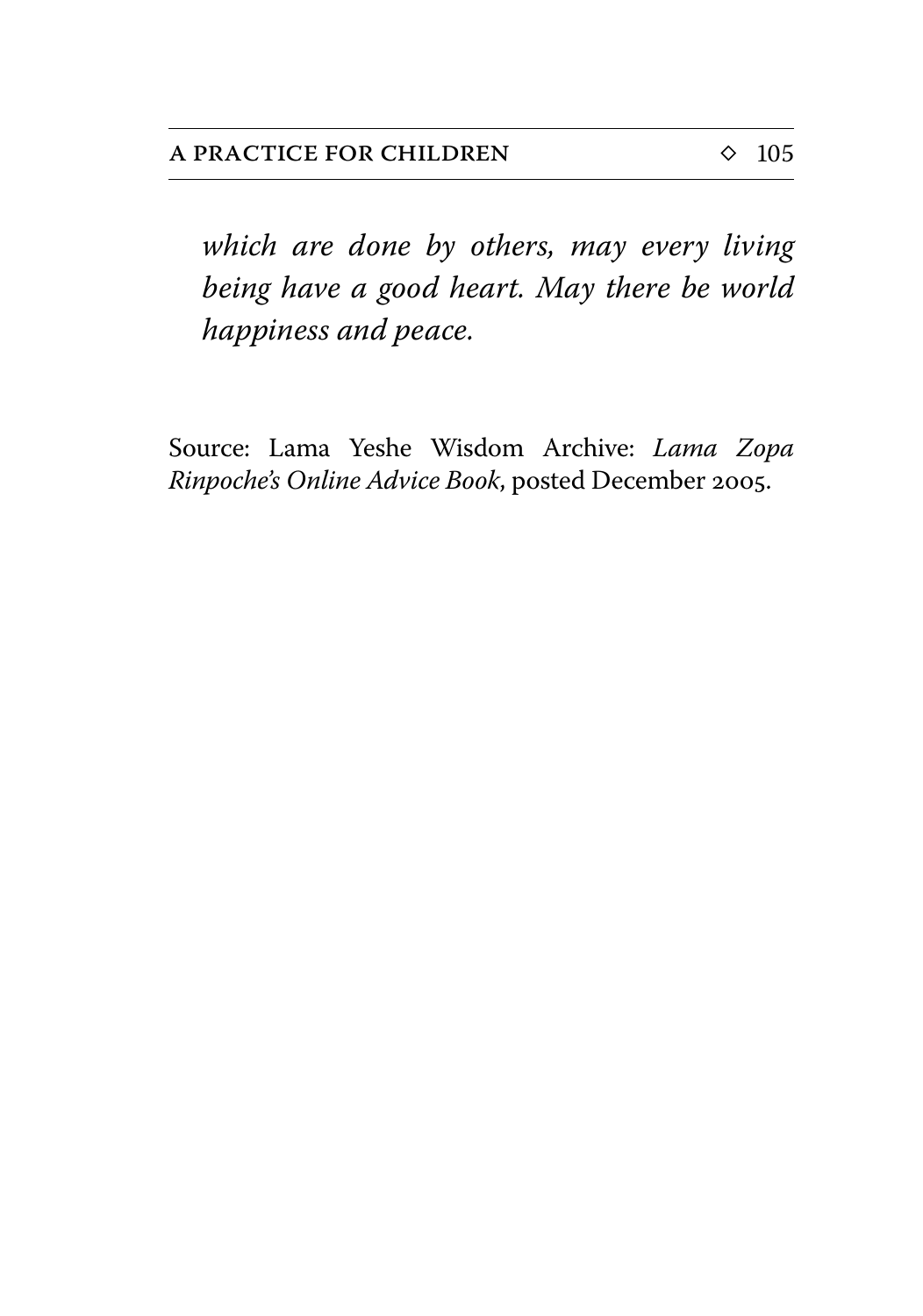# appendix 4  $\Diamond$  LETTER TO STUDENTS OF  $\Diamond$ THE MAITREYA SCHOOL

*In March 2015, Lama Zopa Rinpoche dictated this letter to the students of Maitreya School, Root Institute's free school benefiting local impoverished children in Bodhgaya, India. Rinpoche wrote the letter after the school master explained that the main problem the children faced was parents drinking and fighting. Rinpoche asked that this letter be translated into Hindi, framed, put on the wall, read and explained often to the students.*

My most dear, precious, kind, wishfulfilling children,

I understand there is much suffering and problems at home: parents that drink so much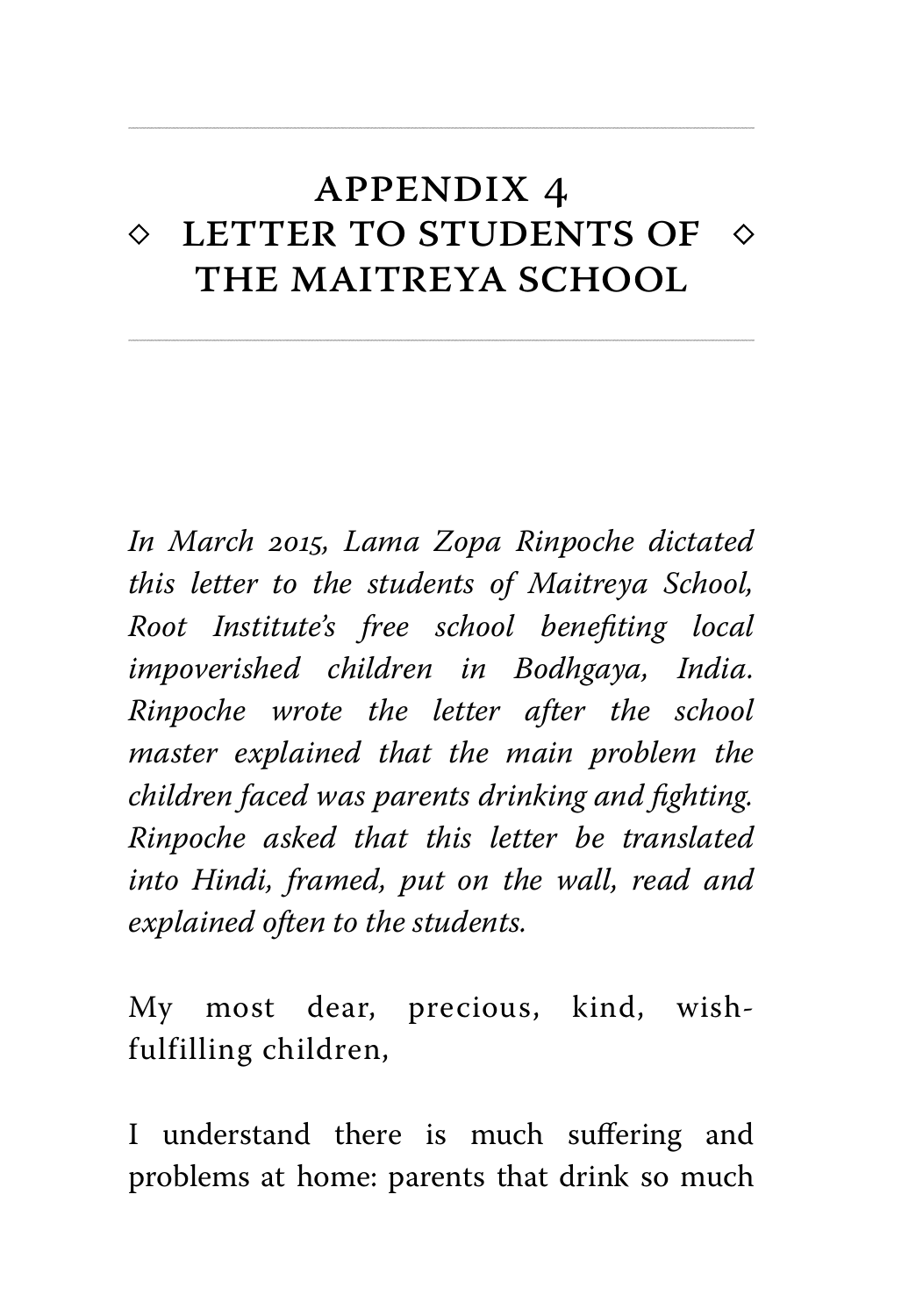alcohol without control and then fight all the time. That makes you all so sad. It can be also very, very scary. And it is not just one time, two times, three times; it is often. It might be like that for you.

Their problem is not only that they don't have external, outside-world, general-world education, but that they don't have inner education. The Sanskrit word for this is 'Dharma'. And not just understanding Dharma, but practice and attainment, especially the attainments of patience, contentment, compassion and so forth. They do not have these qualities. They didn't get to achieve these qualities and that's because they never learned, because nobody explained.

We can see with the eyes their life problems—so much suffering and no happiness. This is a very good example for us. As you are young, you have to grow up in a positive way, not a negative way. It is so much suffering for them, but for you, seeing their life—the unbelievable suffering, fear and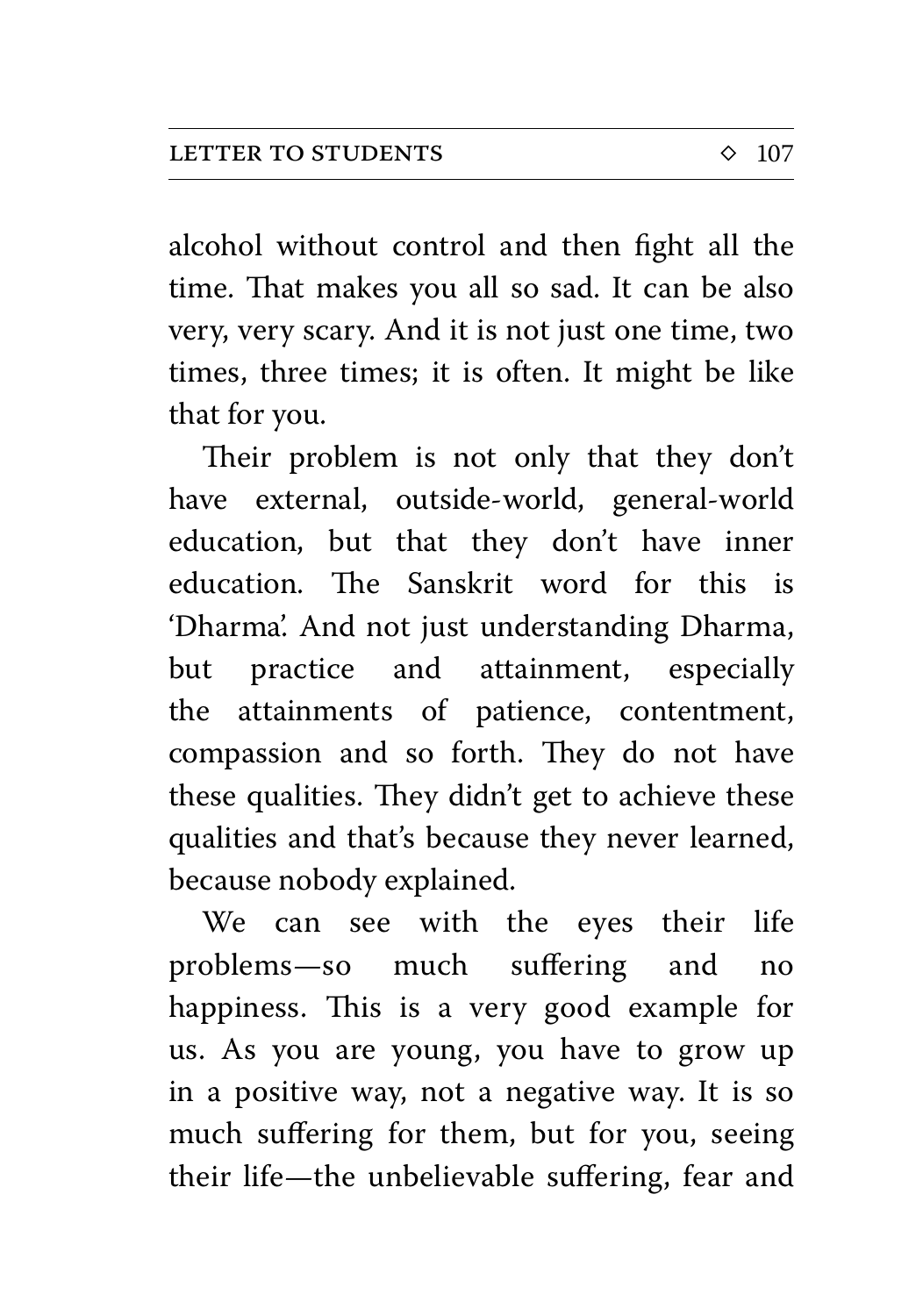chaos—is great education. For you, it is great inspiration not to live your life like them. If you live life like them, soon you will grow up and will have to have a family, you will have children and so your life will be unbelievable suffering—fighting like them and drinking alcohol. Having a family is supposed to be a happiness, but with life so uncontrolled, there's much fighting, sadness, fear and so many other negative things. There are even things couples don't have to fight about but because of drinking, even if there is not so much reason to fight, they find small reasons to fight about and harm each other. All this happens every day. Not only you the wife or you the husband suffer, but it also brings so much suffering to your family, your children. Your life will become like this or worse.

Therefore, your life is in your hands; it's up to your mind. If you develop compassion for others and wisdom, especially Dharma wisdom—inner wisdom, inner education then as much as you develop those, you will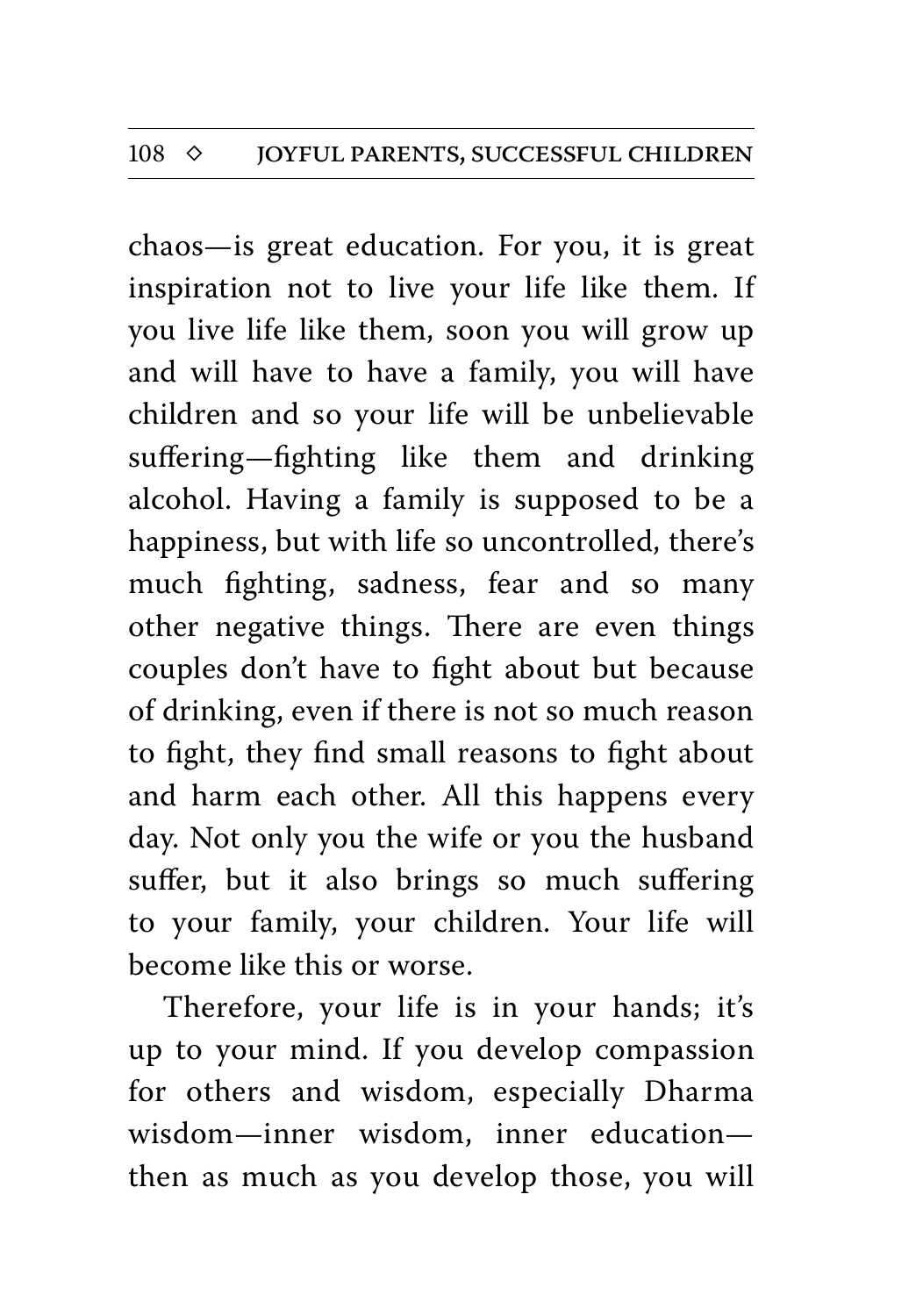have so much happiness. Even though your parents suffered so much, you will grow up with so much happiness. When you have a family and children, you will all have so much happiness. You won't bring suffering to your family. By developing compassion to others and wisdom, this inner wisdom, you will bring so much happiness to yourself, your husband, your wife, your children. Then your children will become a great example to their children. They will know what brings suffering so they will not bring suffering to their children; they will bring happiness. Each generation becomes a great example of how to bring peace and happiness.

I want Maitreya School to help to bring peace and happiness, to bring wisdom light to life, not bring darkness, but to bring the sun—wisdom light—and as a result, bring peace and happiness. That is my real aim for the school. It is not just a school. Even in the Western world, there are kindergartens, colleges, universities where you can learn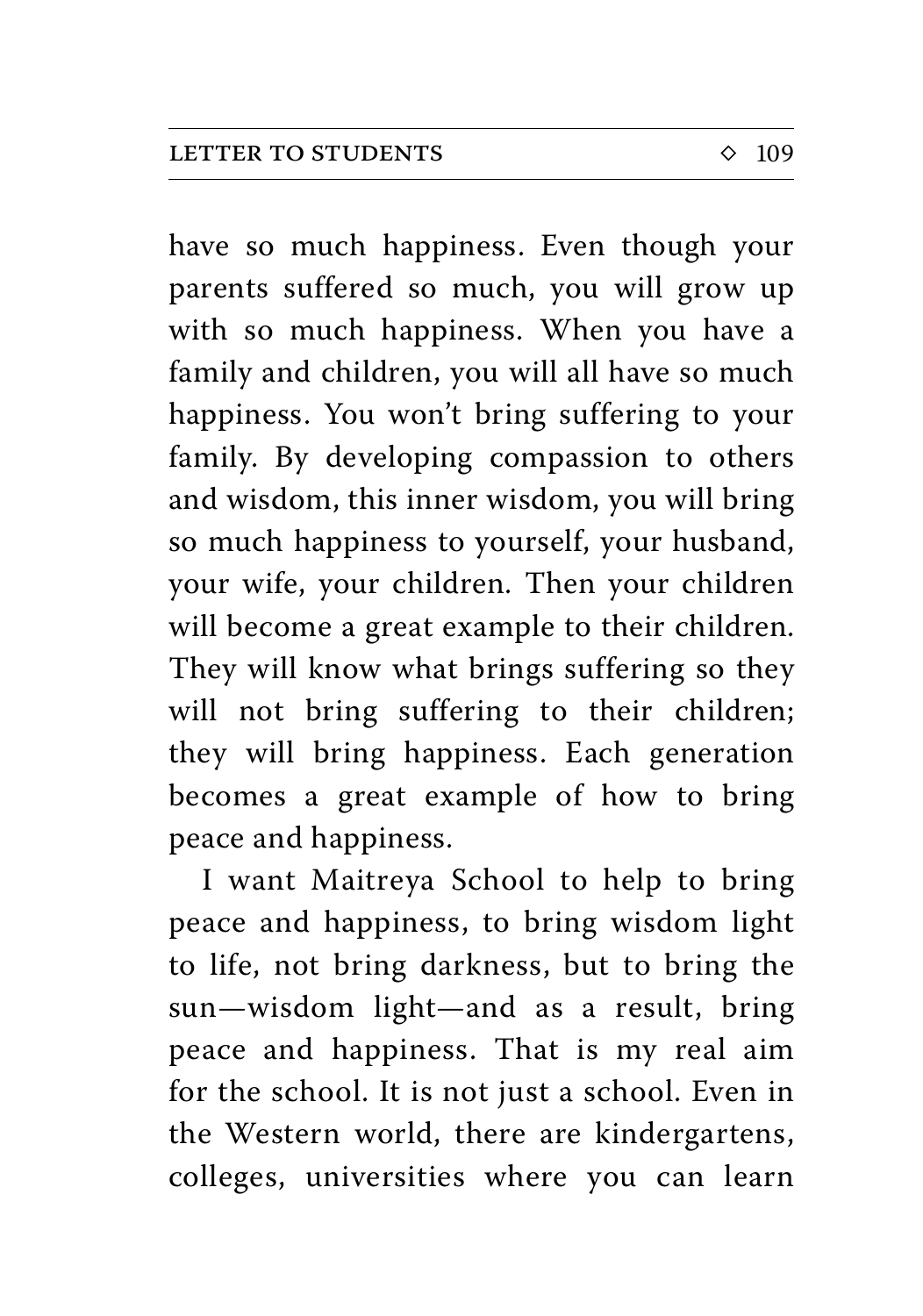so many things but the mind never changes. The mind, which produces happiness and suffering, never changes, and the mind is used only to produce suffering, not to produce happiness. That happens because developing compassion, the good heart and wisdom is limited.

Even though you are children, it is so important to practise kindness, day and night, not to harm others and on top of that, to benefit others. Even if you can't benefit, at least pray and dedicate your merits for others to have happiness, harmony and the success of their wishes according to Dharma. This way, nothing becomes negative karma, negative action, but instead, it becomes the cause of peerless happiness, total cessation of obscurations and the completion of realisations.

Try beginning in childhood to practise the good heart, to be kind to others—and not only to people—but even to insects and animals. This way, you become a good human being by not harming others and only bringing greater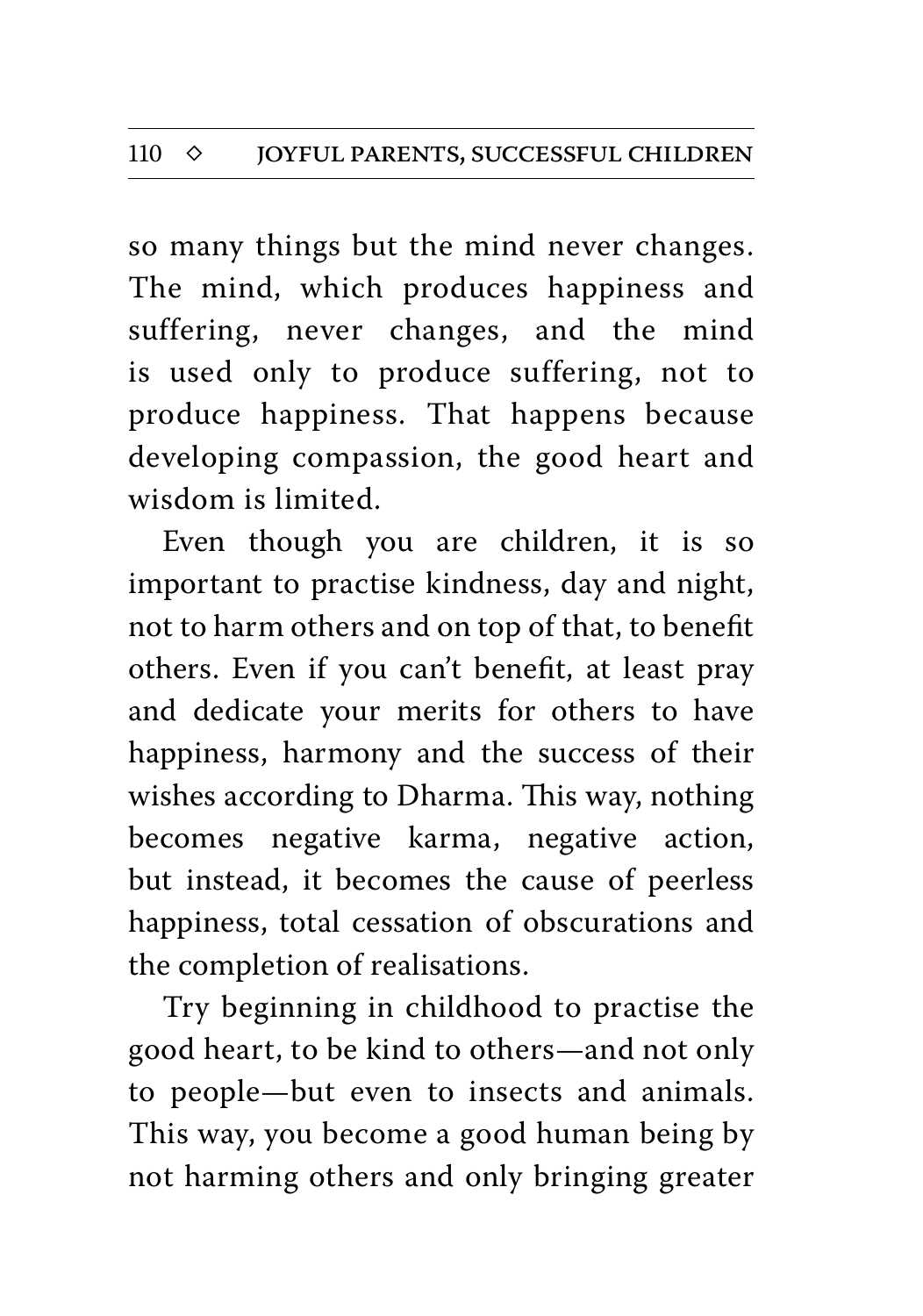and greater peace and happiness not only to yourself but also to your family, society, country and world. And you bring the same to the six types of living beings—hell beings, hungry ghosts, animals, human beings, suras and asuras—and intermediate state beings. Not only do you bring temporary happiness but you bring ultimate happiness, like the sun shining. Show respect, treat others like yourself or more important than yourself. Of course, you need compassion and wisdom. Otherwise, even if others have eyes, you make them blind. In other words, you cause suffering to others.

Thank you very much, with much love and prayer.

My sincere advice is to pray to His Holiness the Dalai Lama. He is Buddha in an ordinary human form that appears to us. Pray from the heart that your parents have peace, harmony and no more fighting. Pray that they get Dharma happiness, the peerless happiness, cessation of obscurations and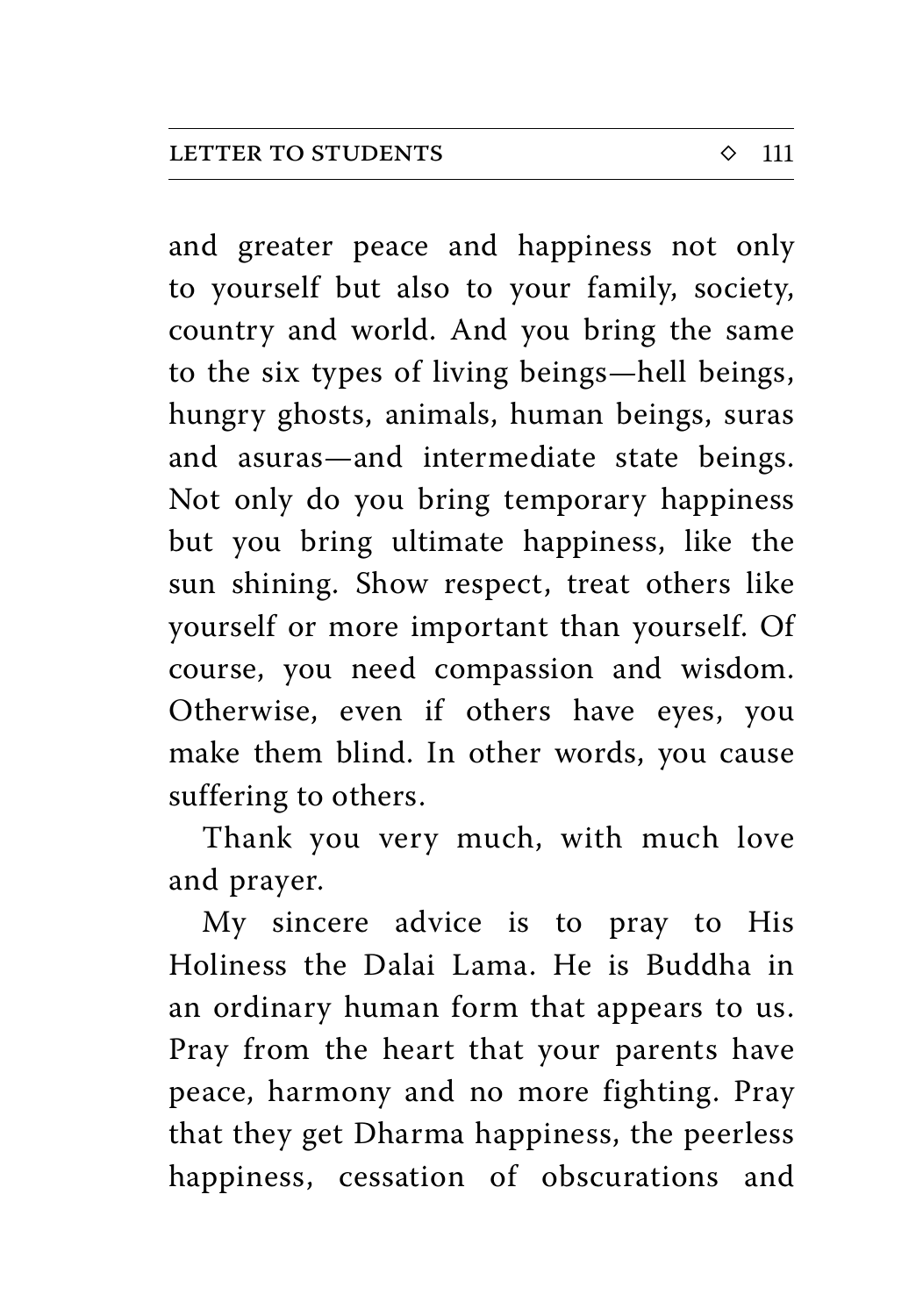the completion of all the realisations. Even praying sincerely to His Holiness can help. Don't just pray only one time. No, pray every day. You need to pray all the time.

Colophon:

Transcribed by Ven. Sarah Thresher, Root Institute, March 2015. Edited by *Mandala* for inclusion on fpmt. org. From FPMT News, 3 April 2015. Reproduced with kind permission of *Mandala.*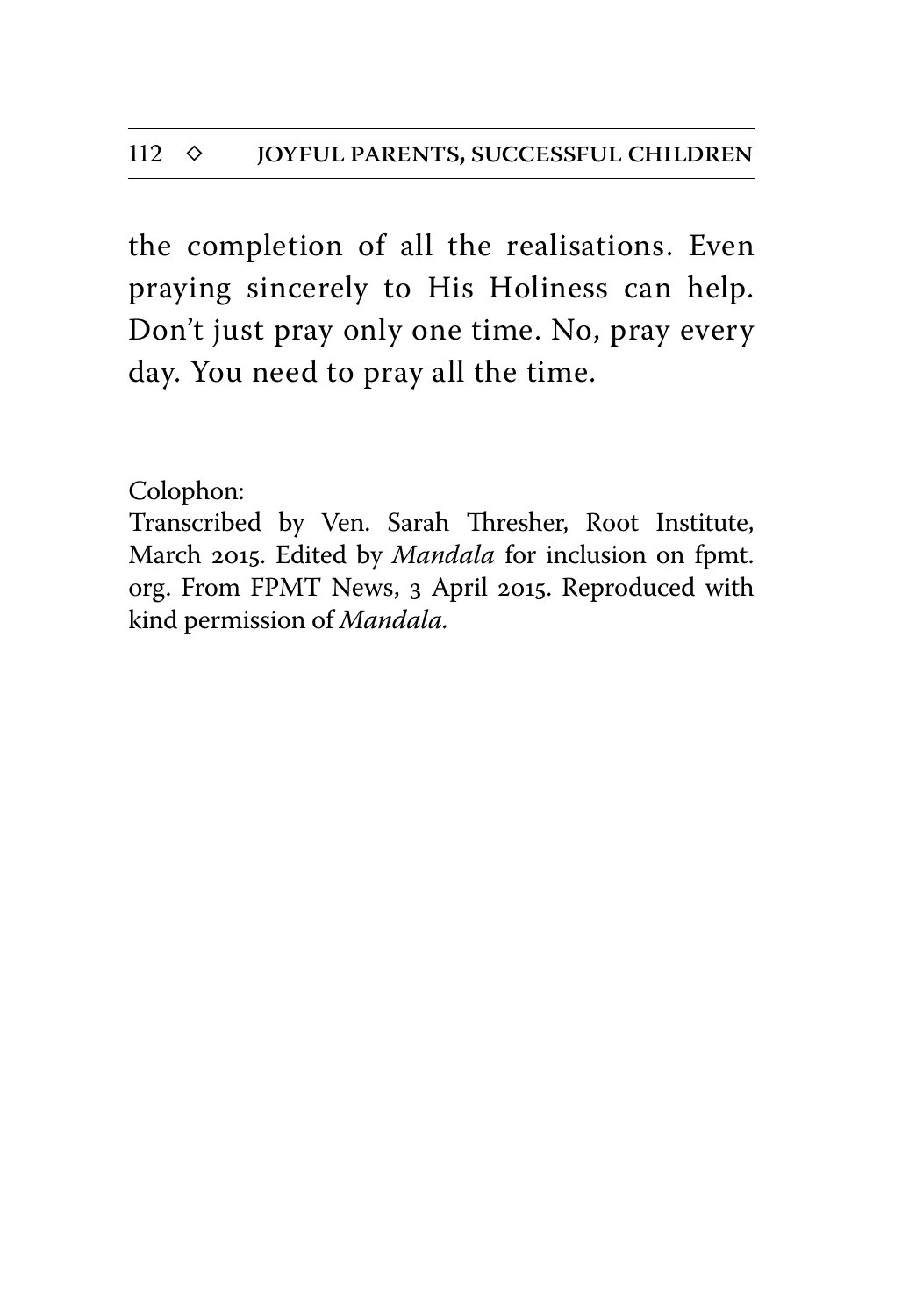#### appendix 5 ♦ ♦ A PRAYER FOR CHILDREN

*Rinpoche dictated this prayer and short commentary as a response to a centre's request for a prayer for children to recite at an interreligious event in Colombia.* 

There are seven fundamental methods to bring success for oneself and for the world. Each child can pray for happiness for themselves and also for the world. The first fundamental is kindness, to practise kindness day and night. You could say something like this:

May the precious, wonderful, dear children, who are full of potential, be able to eliminate their own problems and the problems of the world, of all living beings. May they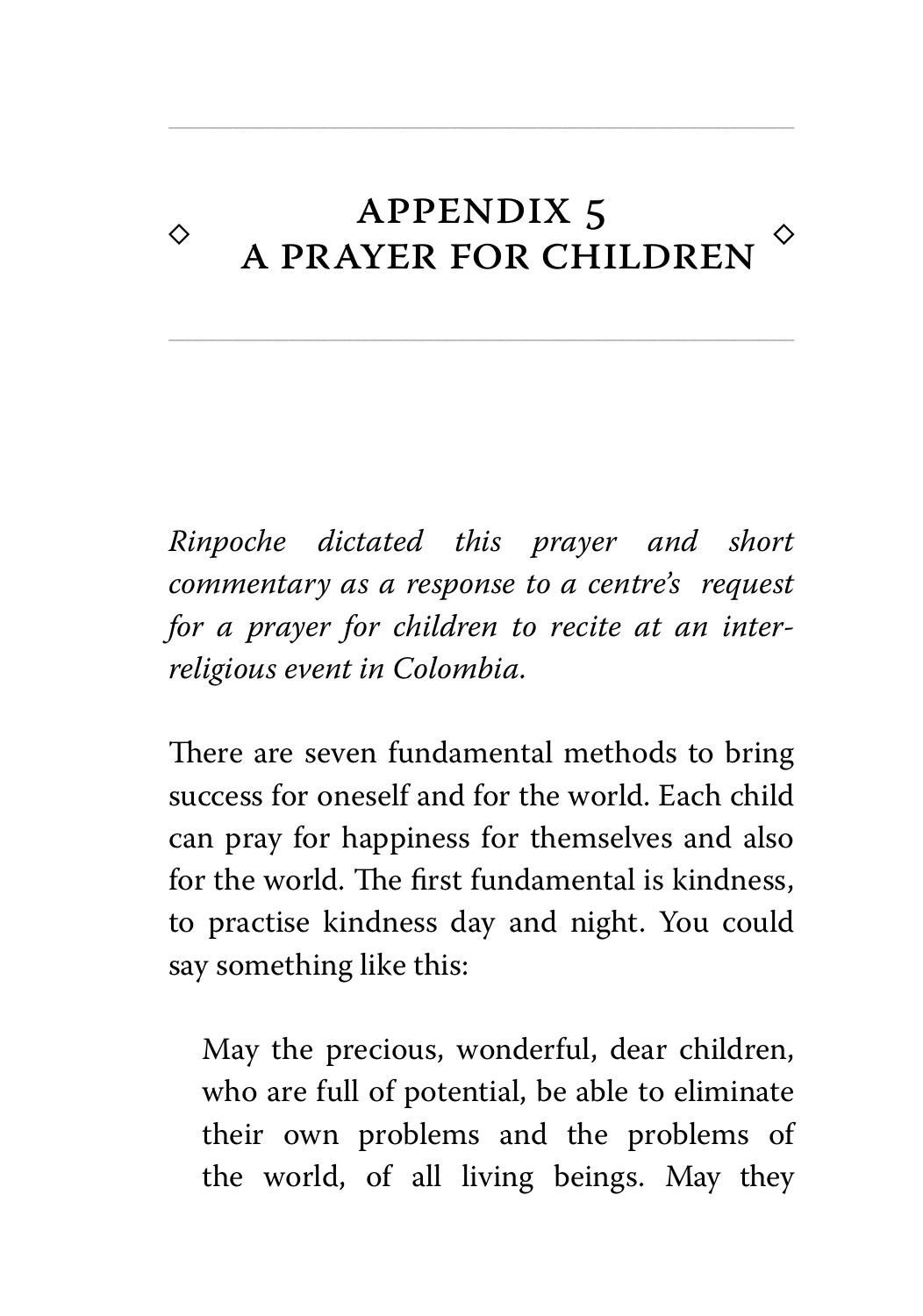bring all the happiness of this life and all the future lives, as well as the ultimate everlasting happiness to all sentient beings. May they complete the cessation of all the sufferings and the causes of suffering—the actions that create negative karma and the wrong concepts, the obscurations and the disturbing attitudes.

May they complete the true path, the ultimate wisdom directly seeing the ultimate nature of the 'I' and of all phenomena, and the peerless and perfect happiness. May they complete the qualities of the cessation of the wrong concepts and hallucinations, and may they complete the qualities of understanding in themselves. May the precious children, who are beautiful, enchanting like a flower about to blossom, offer all the temporary and ultímate happiness to the world and to all living beings.

That is the description. Now comes the prayer:

*May we practise kindness day and night, forever, not only towards friends, but also to*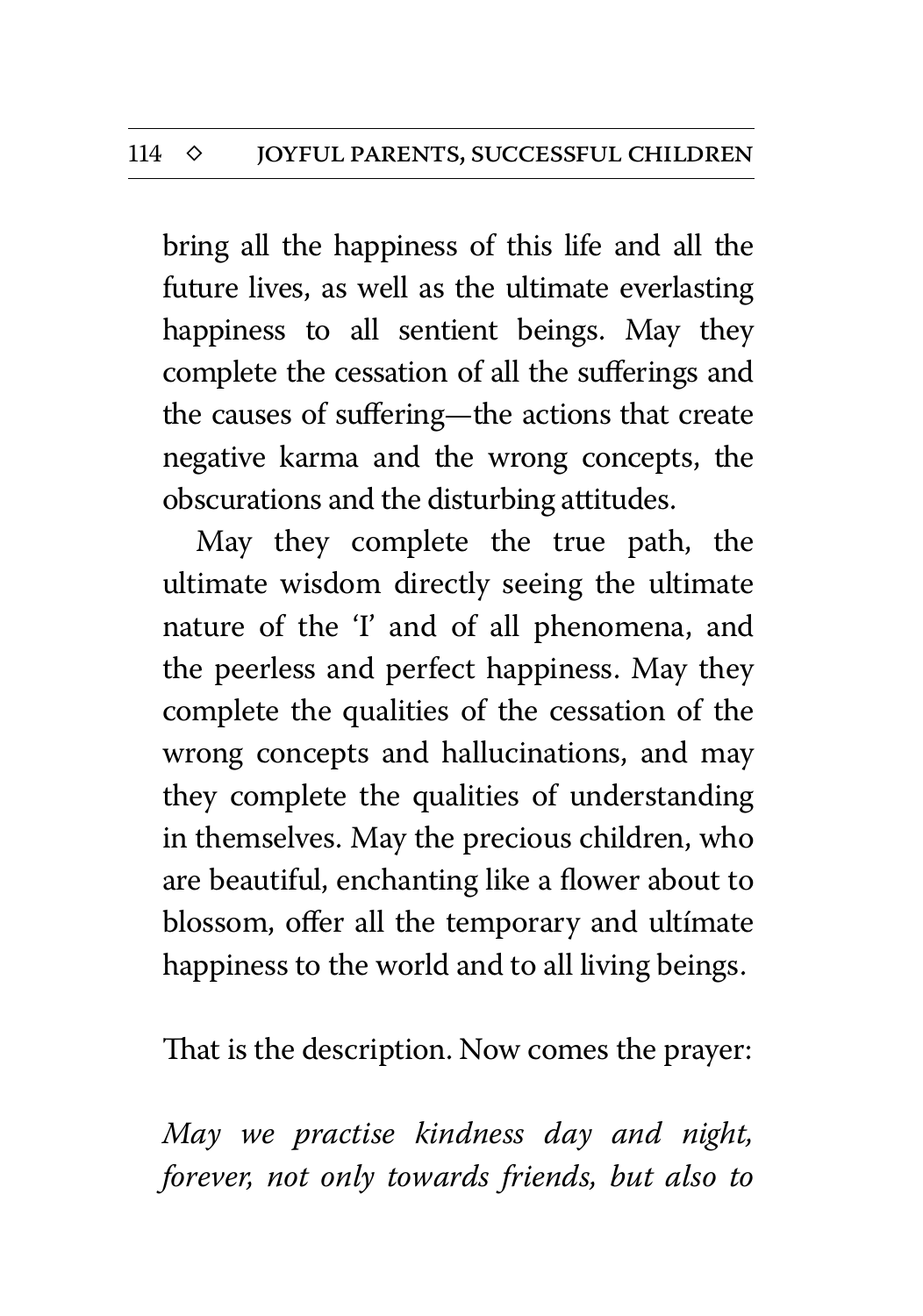*strangers and especially to the enemy; not only towards human beings but also to animals and other beings who want happiness and don't want to suffer.*

*May we constantly enjoy our lives by rejoicing. May we constantly enjoy happiness by rejoicing in all the positive things that bring benefit to others and to ourselves. And may we especially rejoice when we see all the good things that happen to others.*

In the world, we feel jealous and unhappy when good things happen to others. If somebody has any happiness, we feel jealous instead of rejoicing. So we can use this method of rejoicing to become sick of jealousy and to destroy it. Rejoicing is very good education; this is the education that we need. The world suffers so much—there are economic problems, wars and famine. These happen because we didn't create good karma. Instead of rejoicing, we feel sad when good things happen to others. Rejoicing is missing from children's education.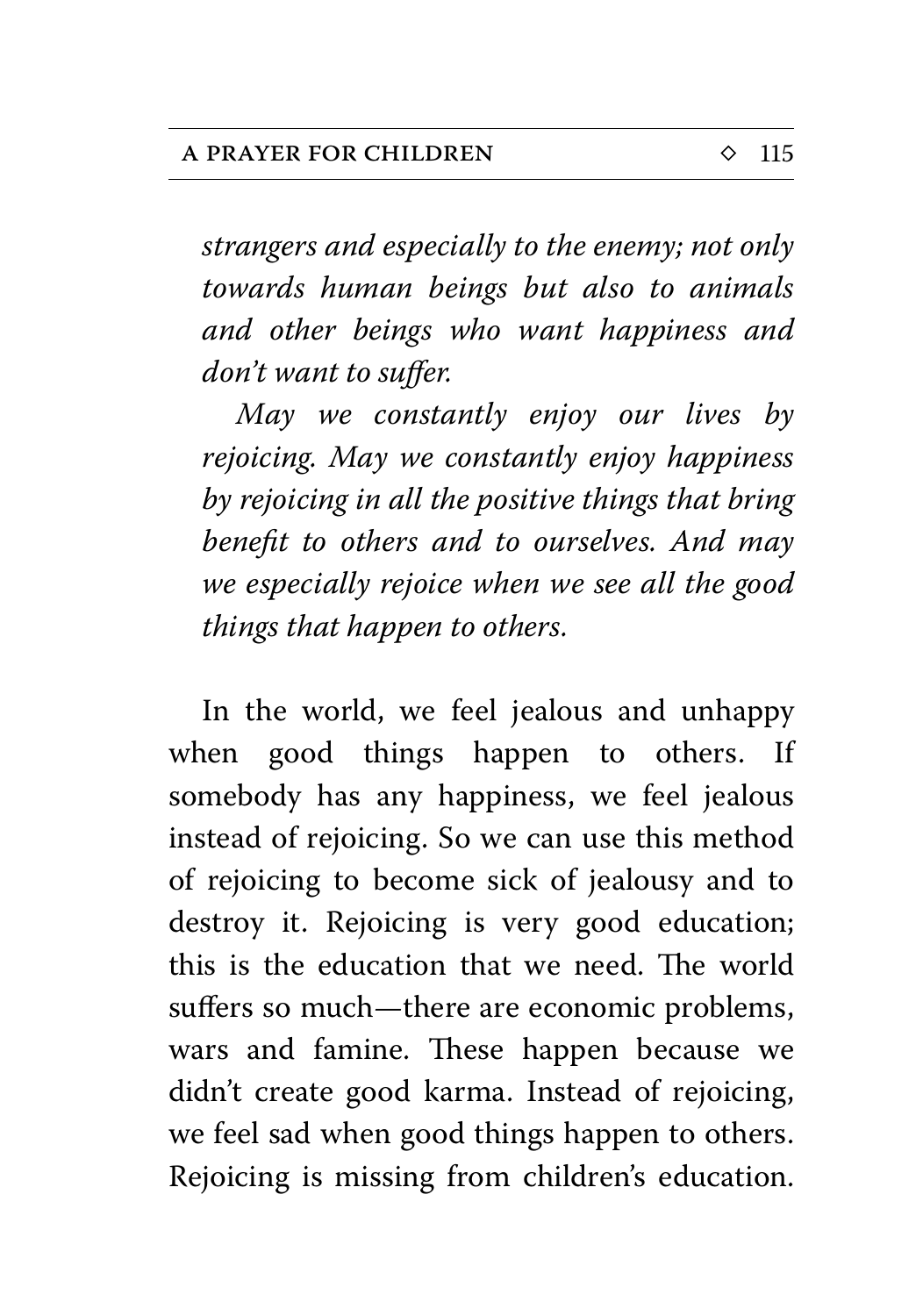Our problems don't come from outside. They come from the mind.

*May we develop patience to achieve all happiness, temporal and ultímate, and to bring that happiness to others; not only to our family but to all sentient beings.*

*May we develop all the 16 human qualities, an understanding which makes our lives different.*

*May we become skilled in not harming sentient beings and may we become only the source of happiness for sentient beings, like sunshine. May we practise contentment.*

This is very important because so many people do illegal things; they go to prison and give many problems to the government. Even rich people destroy their lives due to lack of contentment and it's the same for poor people. Because of lack of contentment, young people take drugs, they don't find jobs, they destroy their lives with alcohol, so many things. By not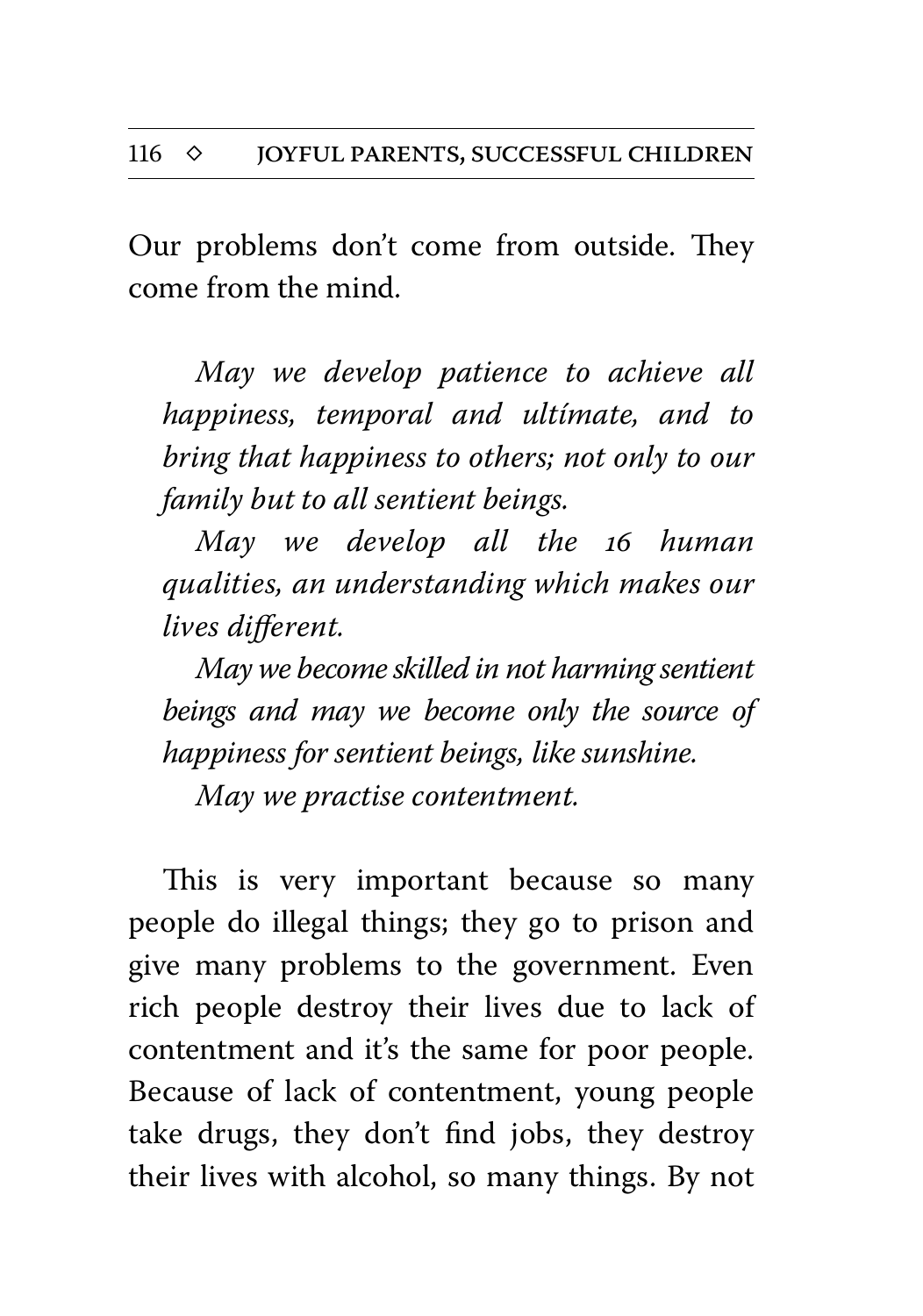having contentment and satisfaction, there are so many problems in their relationships. They kill, steal and so forth. This is another important thing that children need to learn.

*May we learn contentment and satisfaction. May we learn to enjoy contentment, which brings great freedom into our lives and brings us so much happiness. May we be an example to the world.*

*May we practise these good qualities and when somebody abuses or harms us, may we immediately forgive them. In daily life, when we make mistakes and harm others, may we immediately ask for forgiveness.*

This is very important because it brings so much happiness and harmony to our lives—to our families, to the world and to all sentient beings. What we do in this life—if we are happy and if our conduct is positive—that becomes the cause for us to have a good mind and good conduct in future lives, so we don't cause harm to sentient beings.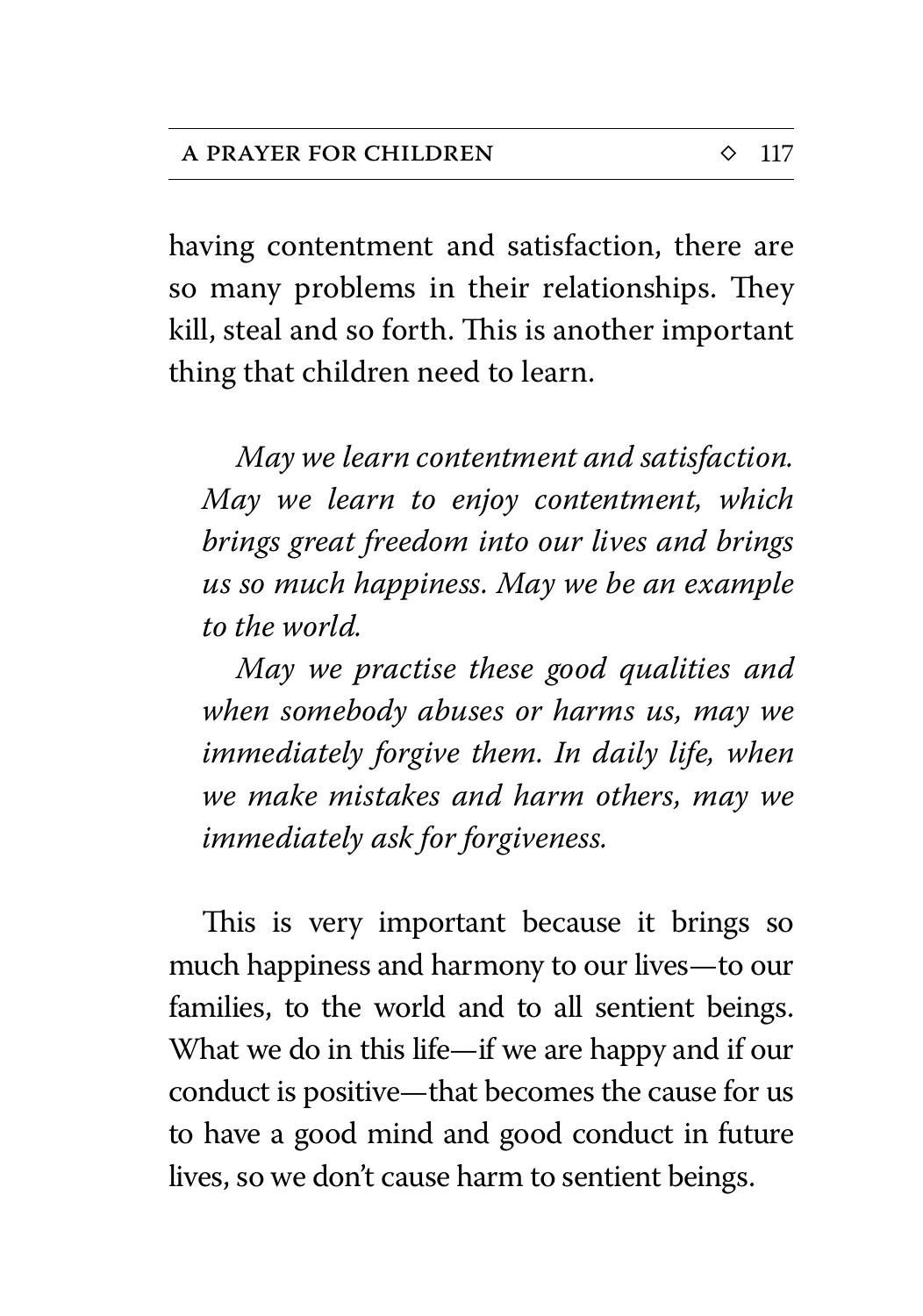*May we be able to develop courage, to be an inspiring example and to be of benefit in so many ways for the happiness of others, not only for ourselves.*

One person with a negative mind can destroy the world and harm so many millions of people. This has happened in the world so many times. A child who develops a positive mind is like the sun shining, eliminating the darkness in the world for all to enjoy. Therefore, a child who develops these qualities brings great benefit to the world, to millions and millions of sentient beings.

Source: From Lama Yeshe Wisdom Archive: *Lama Zopa Rinpoche's Online Advice Book*, posted May 2013.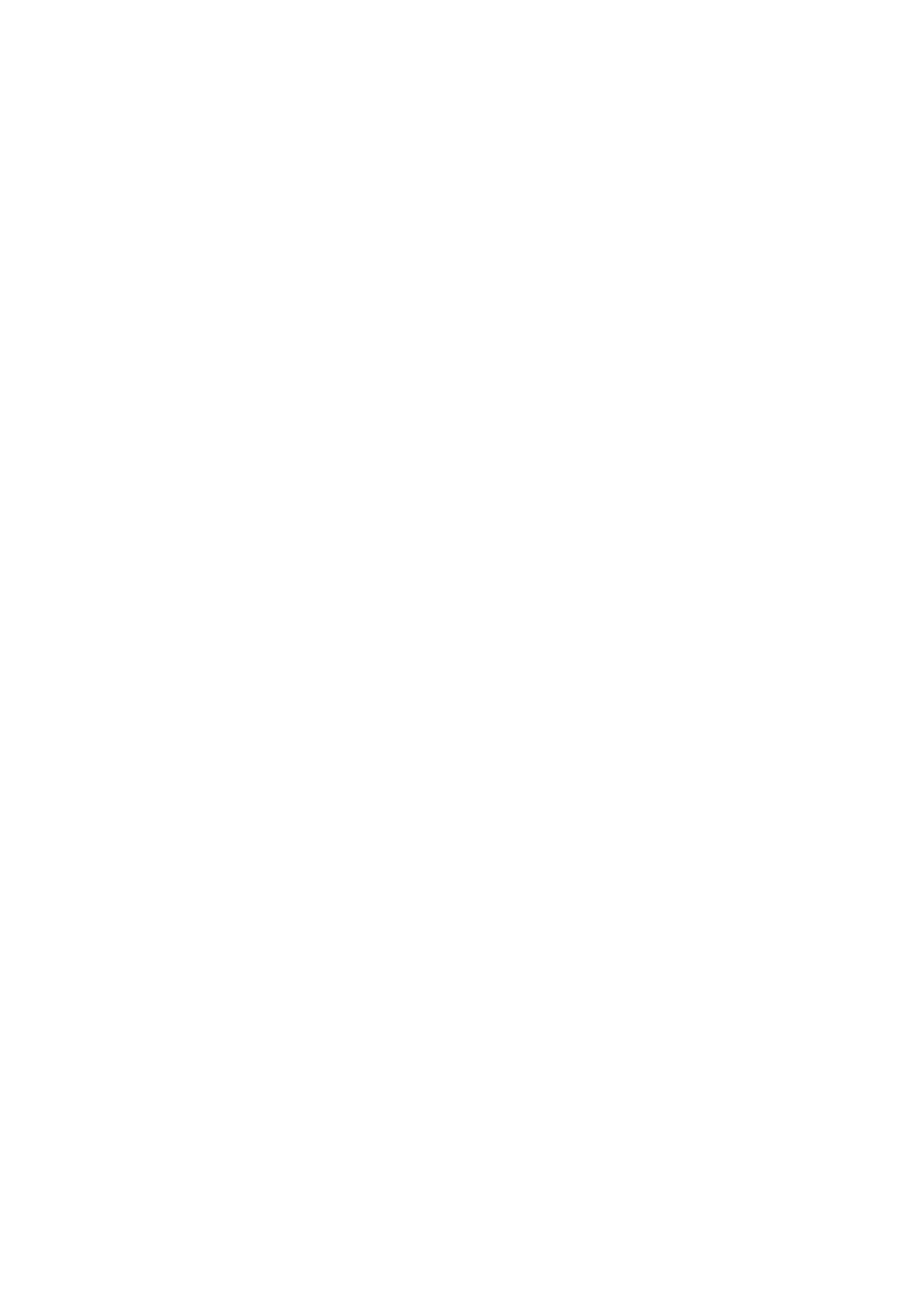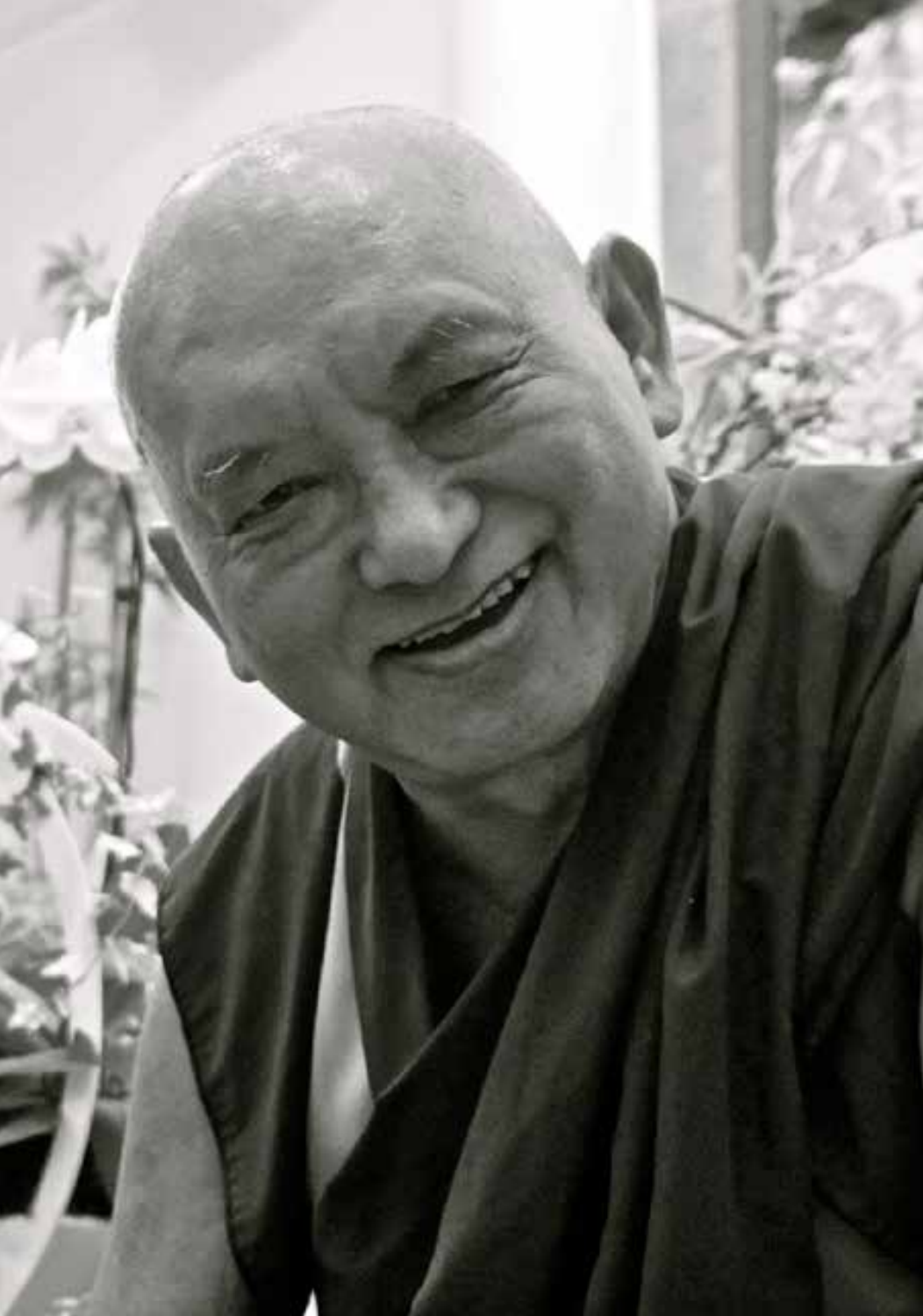◇

Lama Zopa Rinpoche is one of the most internationally renowned masters of Tibetan Buddhism, working and teaching ceaselessly on almost every continent.

He is the spiritual director and co-founder of the Foundation for the Preservation of the Mahayana Tradition (FPMT), an international network of Buddhist projects, including monasteries in six countries and meditation centres in over thirty; health and nutrition clinics and clinics specialising in the treatment of leprosy and polio; as well as hospices, schools, publishing activities and prison outreach projects worldwide.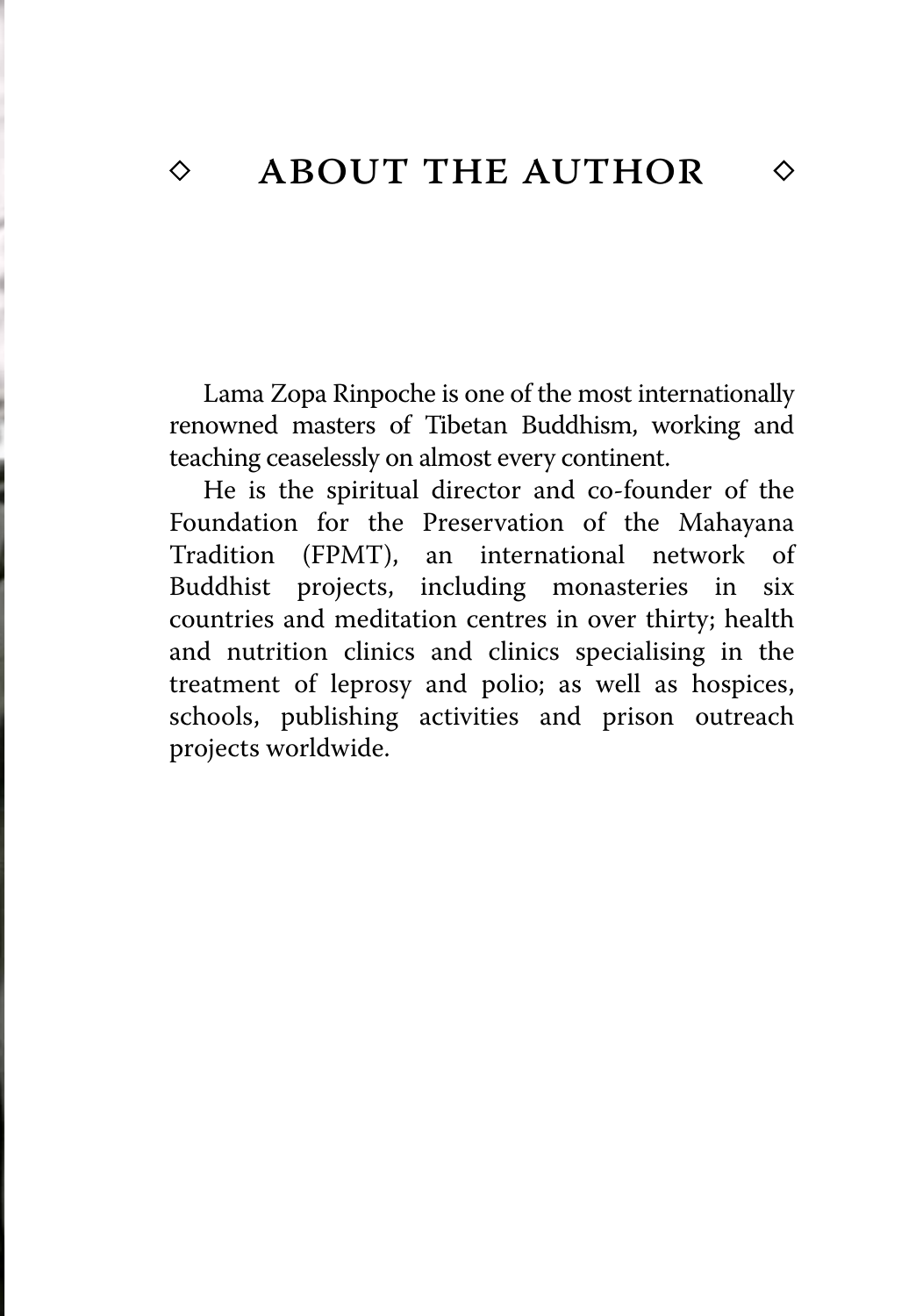### ABOUT FPMT

♦

To find out more about the FPMT, contact:

 $\Diamond$ 

FPMT International Office 1632 SE 11th Avenue Portland, OR 97214-4702 USA Tel. +1 (503) 808-1588 | Fax +1 (503) 808-1589 www.fpmt.org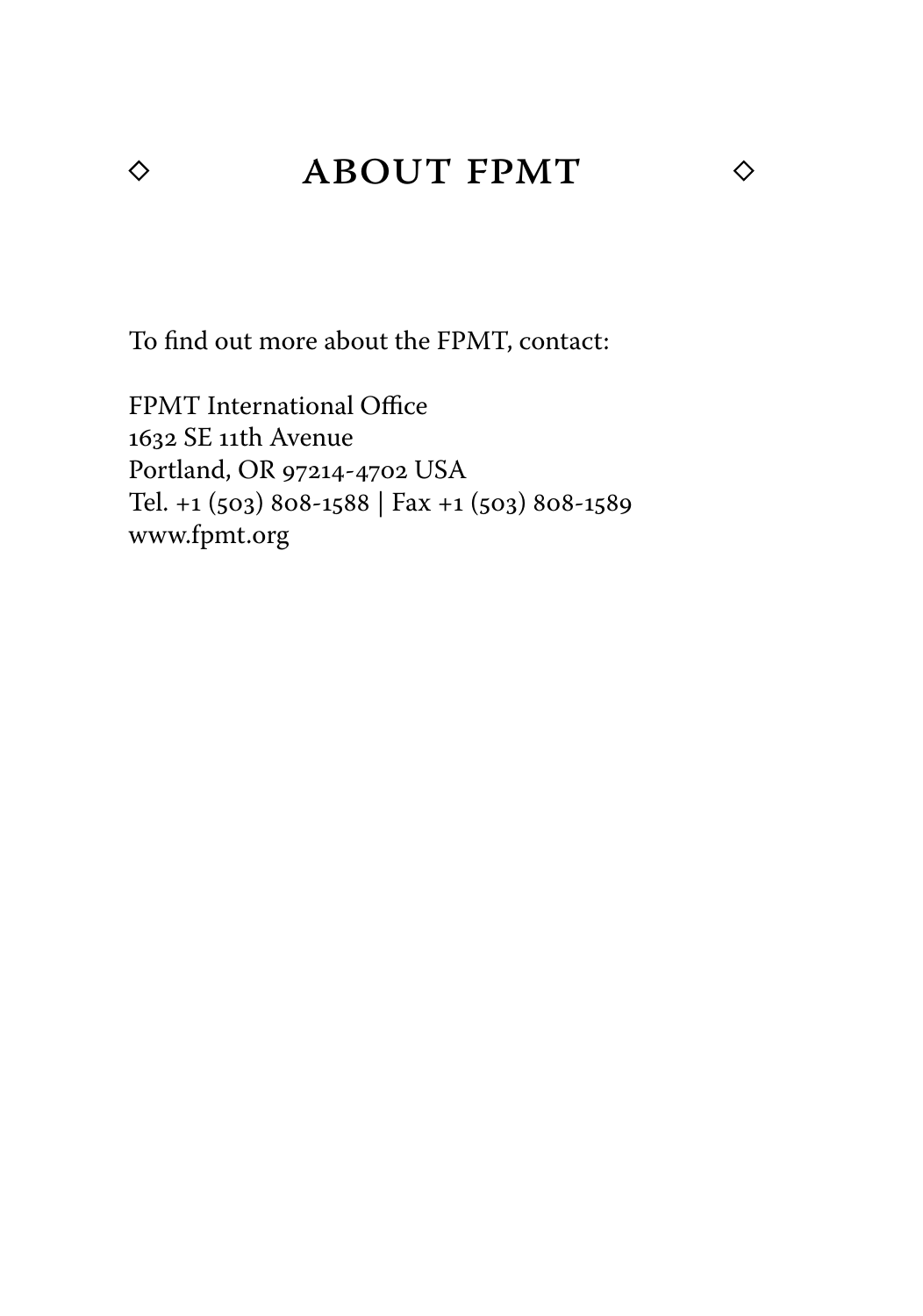### AMITABHA BUDDHIST CENTRE

♦

♦

Amitabha Buddhist Centre (ABC) is a non-profititable Buddhist organisation, which was officially established on 1 January 1989.

We are affiliated to the Foundation for the Preservation of the Mahayana Tradition (FPMT), an international organisation with over 150 centres and projects worldwide. Headquartered in the United States, the FPMT follows the Tibetan Buddhist lineage of Lama Tsong Khapa. Founded by Lama Thubten Yeshe and under the guidance of its spiritual director, Lama Zopa Rinpoche, the FPMT is devoted to preserving and transmitting the Mahayana Buddhist tradition worldwide through teaching, meditation and community service.

For more information, please contact us at:

Amitabha Buddhist Centre 44 Lorong 25A Geylang Road Singapore 388244 Tel: 67458547 Fax: 67410438 www.fpmtabc.org centre@fpmtabc.org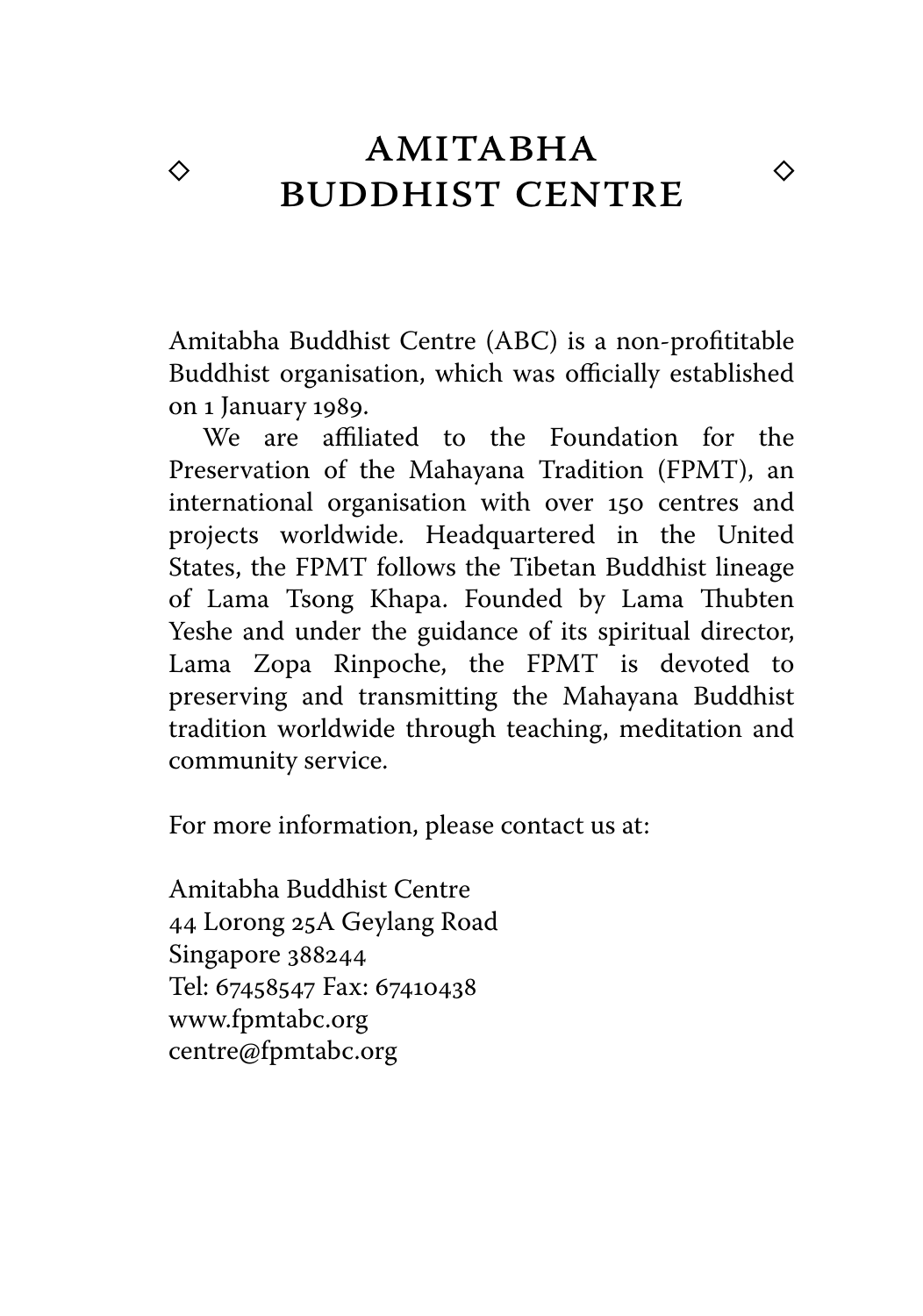## WHAT TO DO WITH DHARMA TEACHINGS

♦

The Buddhadharma is the true source of happiness for all sentient beings. Therefore, anything containing Dharma teachings, the names of your teachers or holy images is most precious and should be treated with respect.

To avoid creating the karma of not meeting the Dharma again in future lives, please do not put books (or other holy objects) on the floor or underneath other things, step over or sit upon them. They should be kept in a clean, high place, separate from worldly writings and wrapped in cloth when being carried around.

Should you need to get rid of Dharma materials, they should not be thrown in with the garbage but burned in a special way. Briefly, do not incinerate such materials with other trash but alone on their own, and as they burn, recite the mantra Om Ah Hum. As the smoke rises, visualise that it pervades all of space, carrying the essence of the Dharma to all sentient beings in the six samsaric realms, purifying their minds, alleviating their suffering and bringing them all happiness up to and including enlightenment.

Thank you very much.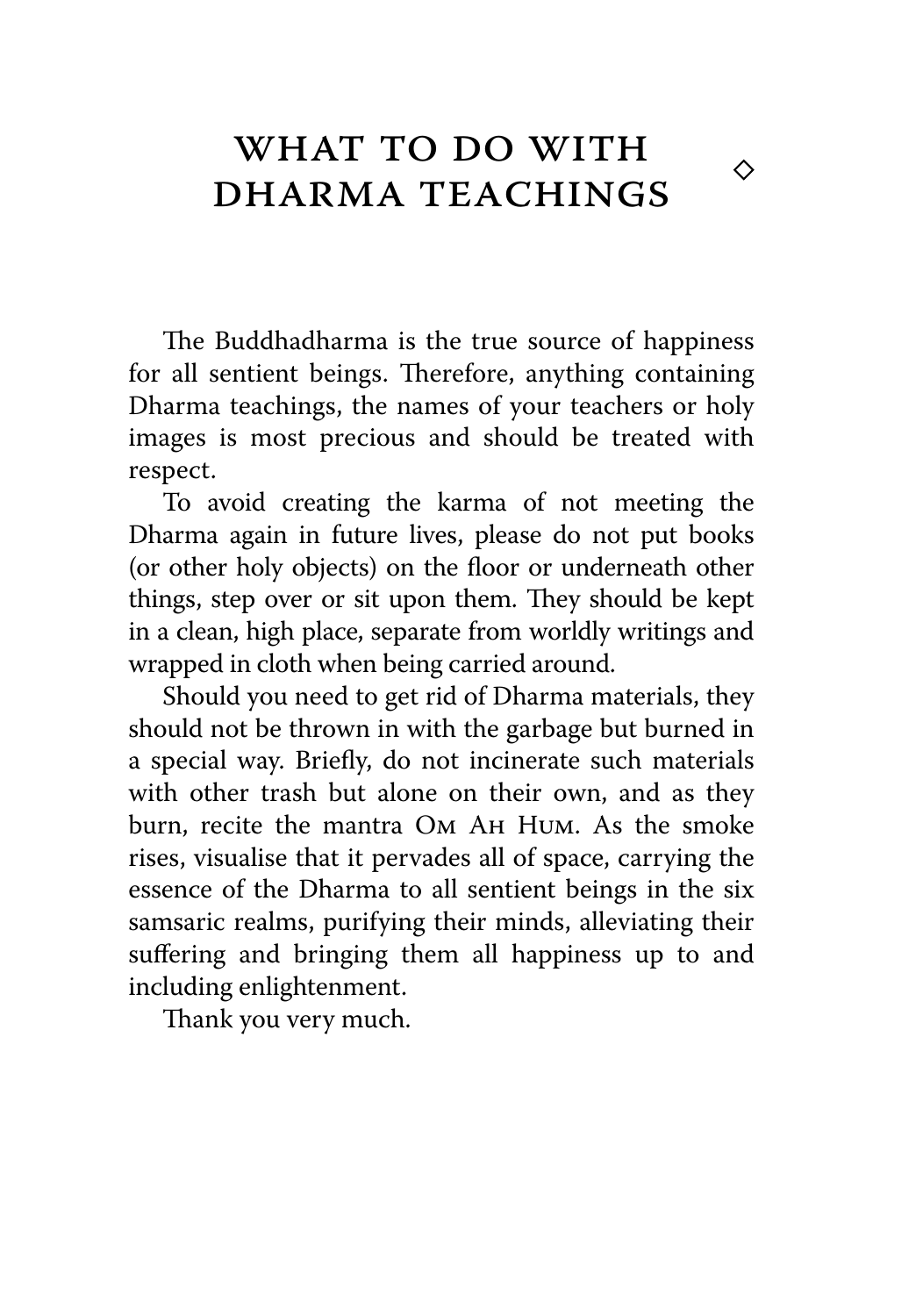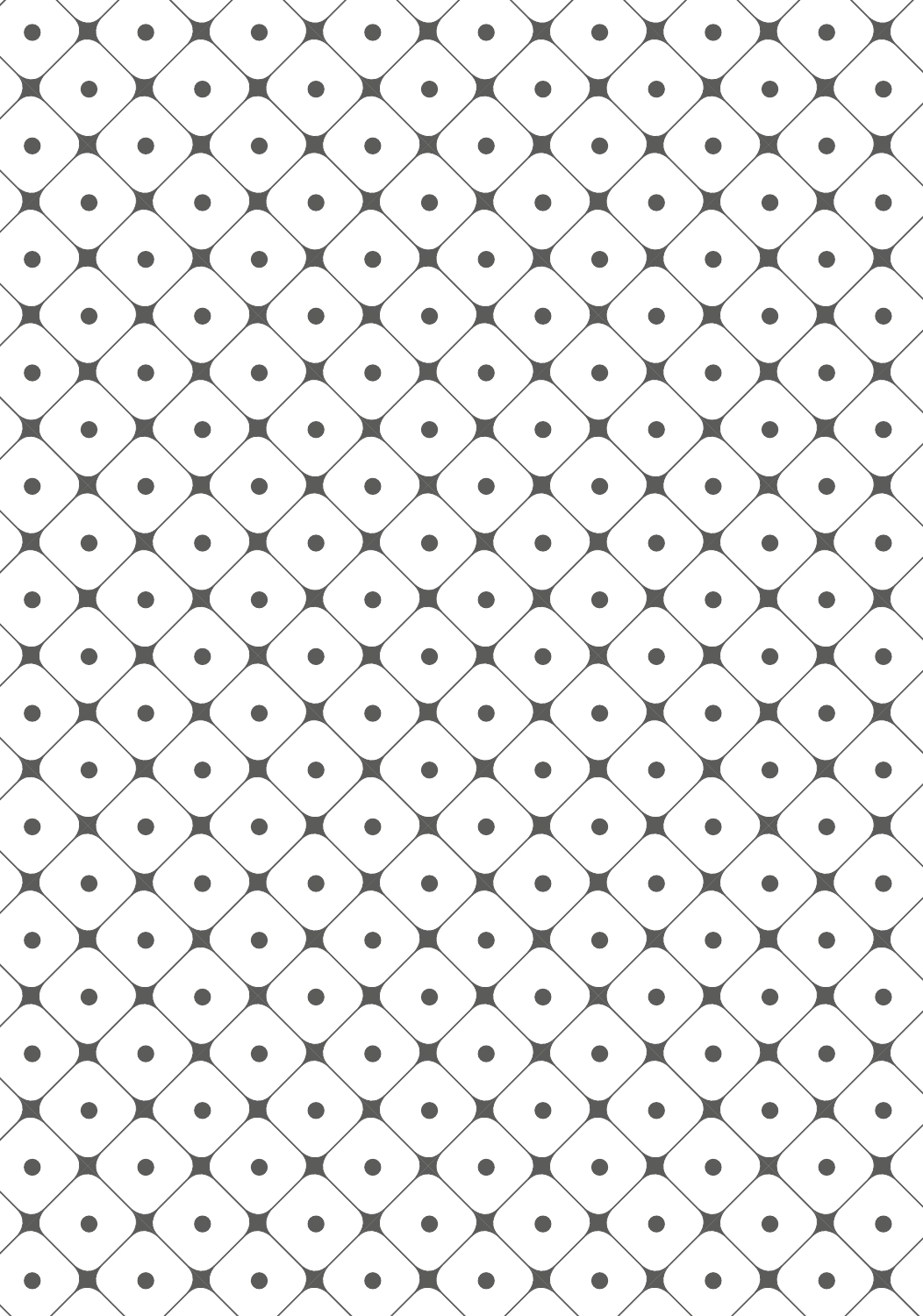